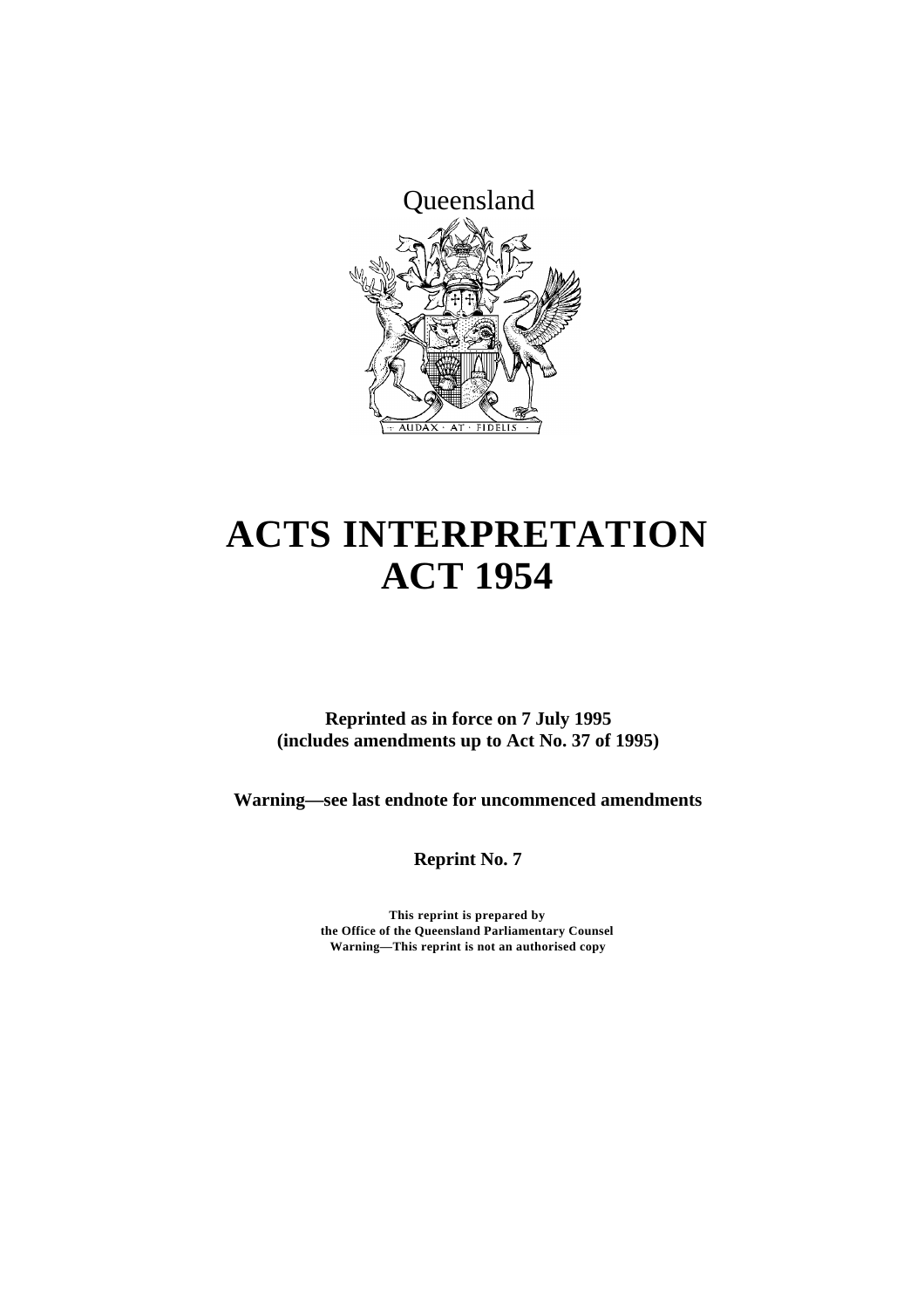## **Information about this reprint**

This Act is reprinted as at 7 July 1995. The reprint—

- shows the law as amended by all amendments that commenced on or before that day (Reprints Act 1992 s  $5(c)$ )
- incorporates all necessary consequential amendments, whether of punctuation, numbering or another kind (Reprints Act 1992 s 5(d)).

The reprint includes a reference to the law by which each amendment was made—see List of legislation and List of annotations in endnotes.

Minor editorial changes allowed under the provisions of the Reprints Act 1992 mentioned in the following list have also been made to—

- update references (pt 4, div 3)
- use conjunctives and disjunctives consistent with current drafting practice (s 28)
- use expressions consistent with current drafting practice (s 29)
- use aspects of format and printing style consistent with current drafting practice (s 35).

This page is specific to this reprint. See previous reprints for information about earlier changes made under the Reprints Act 1992. A Table of earlier reprints is included in the endnotes.

**Also see endnotes for information about—**

- **• when provisions commenced**
- **• provisions that have not commenced and are not incorporated in the reprint**
- **• editorial changes made in the reprint, including a Table of changed citations and remade laws**
- **• editorial changes made in earlier reprints.**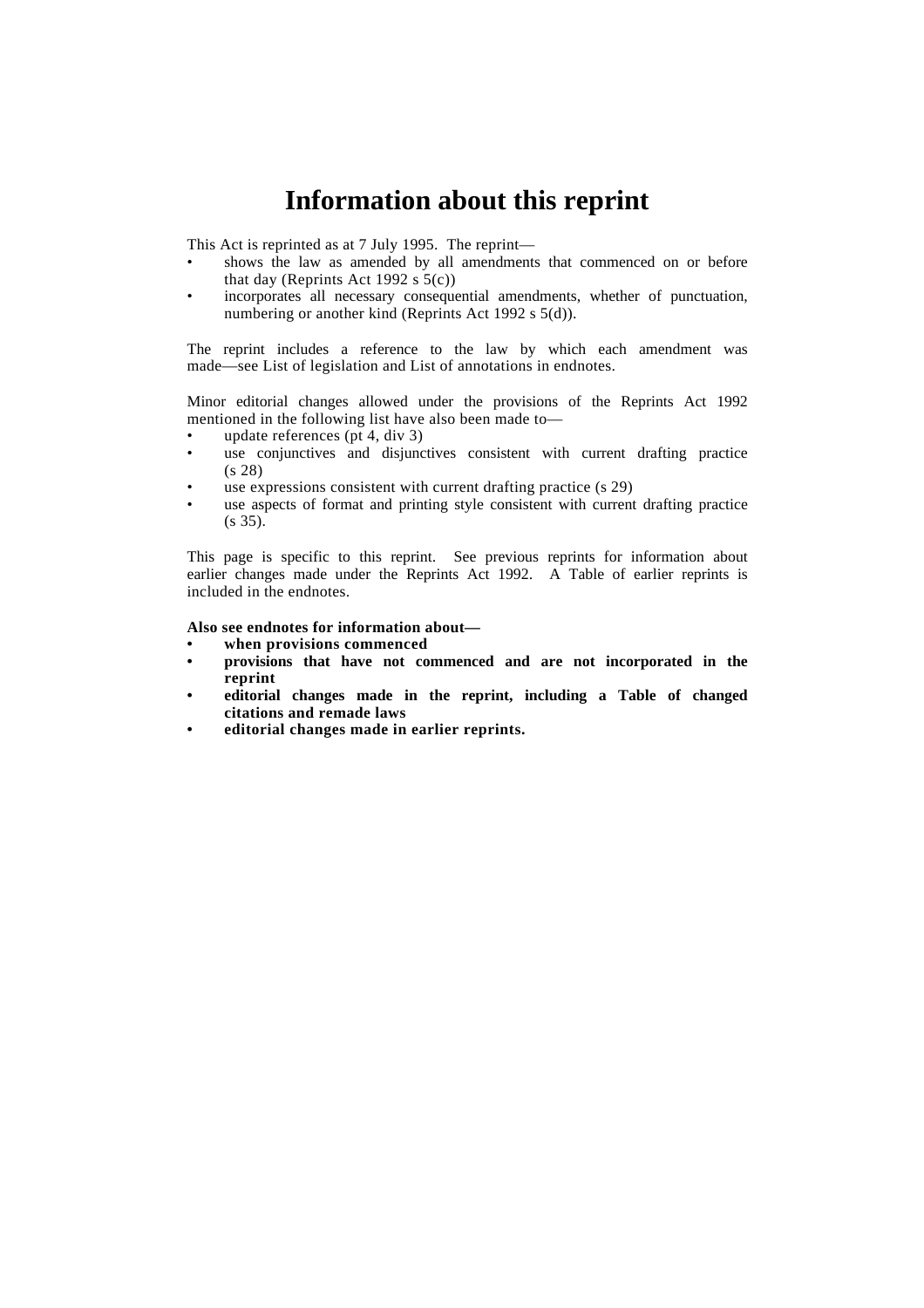

## **ACTS INTERPRETATION ACT 1954**

### **TABLE OF PROVISIONS**

Section Page

#### **PART 1—PRELIMINARY**

| $\mathbf{1}$   |                                                                    | $\tau$         |
|----------------|--------------------------------------------------------------------|----------------|
| $\overline{2}$ |                                                                    | 7              |
| $\overline{4}$ |                                                                    | $\overline{7}$ |
| 5              |                                                                    | 7              |
|                | PART 2-MEANING OF ACT                                              |                |
| 6              |                                                                    | 8              |
| 7              |                                                                    | 8              |
|                | <b>PART 3-GENERAL PROVISIONS APPLYING TO ACTS</b>                  |                |
| 9              | Act to be interpreted not to exceed Parliament's legislative power | 8              |
| 10             |                                                                    | 9              |
| 11             |                                                                    | 9              |
| 12             |                                                                    | 9              |
| 12A            | Private Acts amended by public Acts do not become public Acts      | 10             |
| 13             |                                                                    | 10             |
| 13A            | Acts not to affect native title except by express provision        | 10             |
| 14             |                                                                    | 10             |
| 14A            |                                                                    |                |
| 14B            |                                                                    | 11             |
| 14C            |                                                                    | 12             |
| 14D            |                                                                    |                |
|                | <b>PART 4-REFERENCE TO AND CITATION OF ACTS</b>                    |                |
| 14E            |                                                                    |                |
| 14F            |                                                                    |                |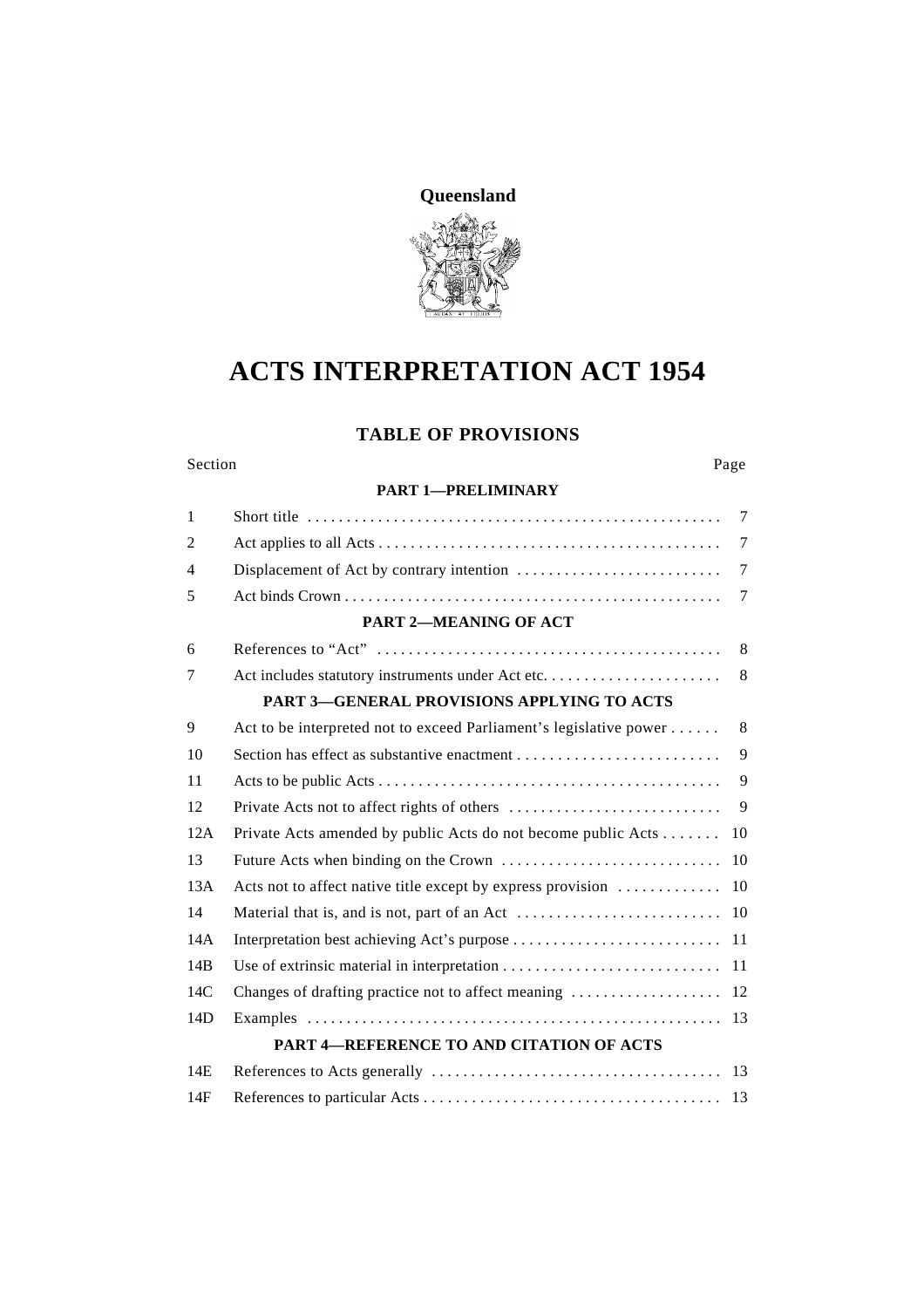### *Acts Interpretation Act 1954*

| 14G |                                                                   |    |
|-----|-------------------------------------------------------------------|----|
| 14H |                                                                   |    |
| 14I |                                                                   |    |
| 14J |                                                                   |    |
|     | PART 5-COMMENCEMENT OF ACTS                                       |    |
| 15  |                                                                   |    |
| 15A |                                                                   |    |
| 15B |                                                                   |    |
| 15C | Commencement of citation and commencement provisions on           |    |
| 15D |                                                                   |    |
|     |                                                                   |    |
| 15E |                                                                   |    |
| 16  |                                                                   |    |
| 17  | Exercise of powers between enactment and commencement             | 19 |
|     | <b>PART 6-AMENDMENT AND REPEAL OF ACTS</b>                        |    |
| 17A | Act may be amended or repealed in same parliamentary session 21   |    |
| 18  |                                                                   |    |
| 19  |                                                                   |    |
| 19A |                                                                   |    |
| 20  |                                                                   |    |
| 20A |                                                                   |    |
| 20B | Continuance of appointments etc. made under amended provisions 24 |    |
| 21  |                                                                   |    |
| 22  |                                                                   |    |
| 22A |                                                                   |    |
| 22B |                                                                   |    |
| 22C |                                                                   |    |
|     | <b>PART 7-FUNCTIONS AND POWERS CONFERRED BY ACTS</b>              |    |
| 23  |                                                                   | 27 |
| 23A | Conferral of statutory power on another entity                    | 27 |
|     | 24AA Power to make instrument or decision includes power to amend | 28 |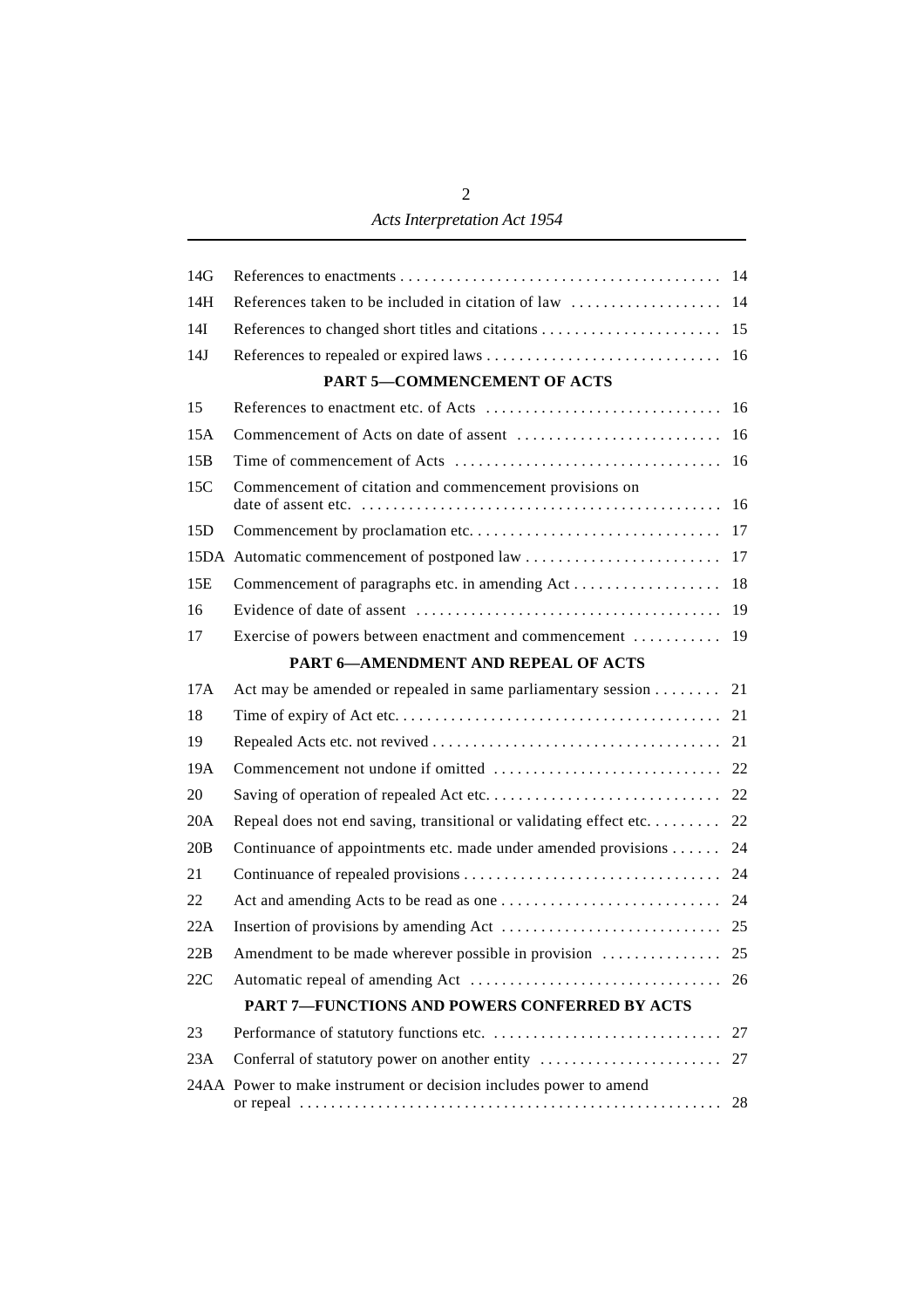| 24A |                                                                   |    |
|-----|-------------------------------------------------------------------|----|
| 24B |                                                                   |    |
| 24C |                                                                   |    |
| 25  |                                                                   |    |
| 26  |                                                                   |    |
| 27  | Power to hear and determine includes power to administer oath  32 |    |
| 27A |                                                                   |    |
| 27B |                                                                   |    |
| 29  | Legislative Assembly's resolutions to be interpreted not to       |    |
| 29A |                                                                   |    |
| 29B |                                                                   |    |
|     | <b>PART 8-TERMS AND REFERENCES IN ACTS</b>                        |    |
| 32  | Defined terms—other parts of speech and grammatical forms  37     |    |
| 32A |                                                                   |    |
|     |                                                                   |    |
| 32B |                                                                   |    |
| 32C |                                                                   |    |
|     |                                                                   |    |
|     |                                                                   |    |
| 32D |                                                                   |    |
| 32E |                                                                   |    |
| 32F |                                                                   |    |
| 33  | References to Ministers, departments and chief executives  41     |    |
| 33A |                                                                   |    |
| 34  |                                                                   |    |
| 35  |                                                                   |    |
| 35A | References to person with interest in land includes personal      | 44 |
| 35B |                                                                   | 44 |
| 35C |                                                                   | 47 |
| 35D | Reference to provisions of a law is inclusive                     | 47 |
| 35E |                                                                   | 48 |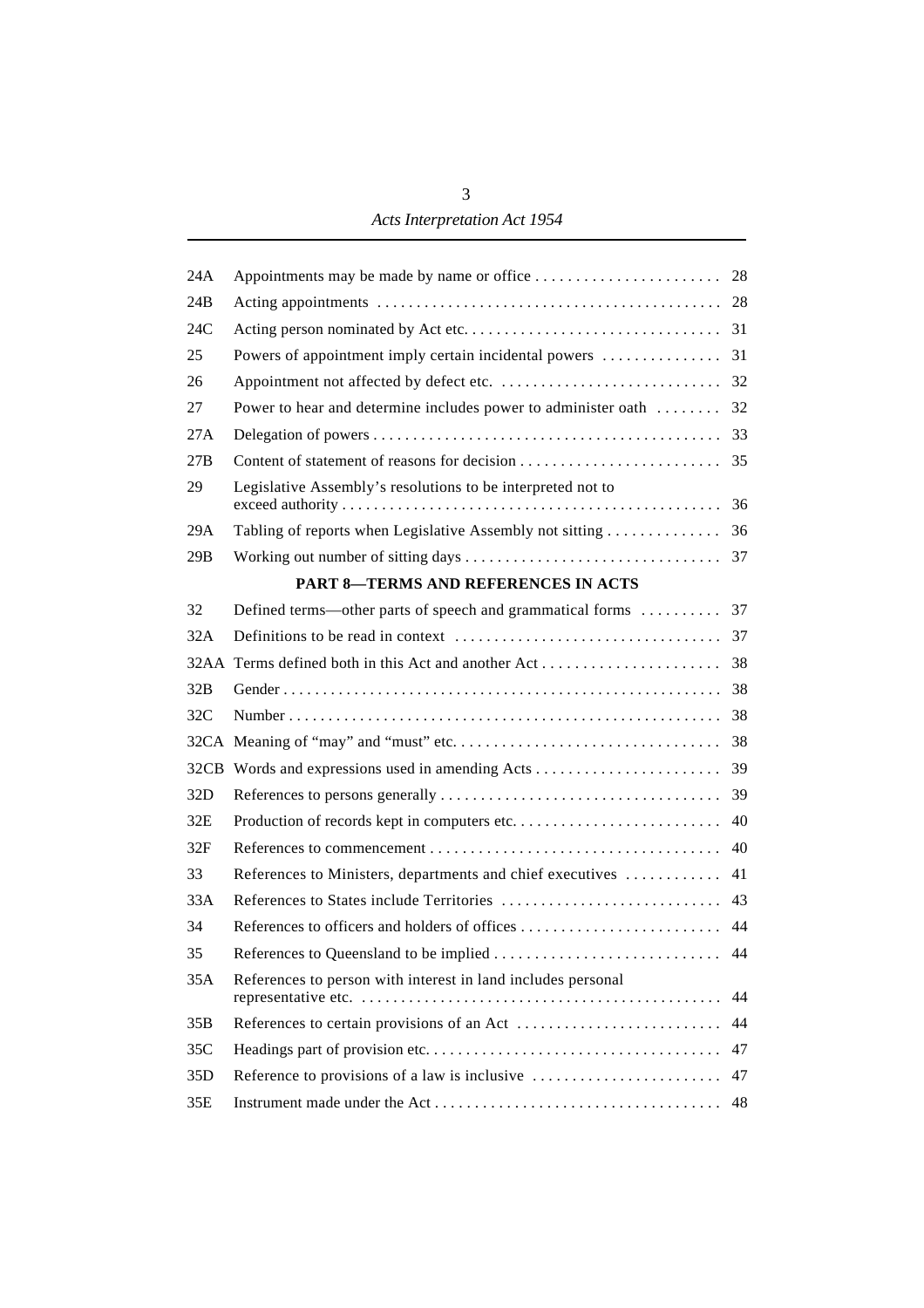| 36              | Meaning of commonly used words and expressions 48 |    |
|-----------------|---------------------------------------------------|----|
|                 | PART 9-DISTANCE, TIME AND AGE                     |    |
| 37              |                                                   |    |
| 38              |                                                   |    |
| 38A             |                                                   | 64 |
|                 | <b>PART 10-SERVICE OF DOCUMENTS</b>               |    |
| 39              |                                                   | 65 |
| 39A             |                                                   |    |
|                 | <b>PART 11-OFFENCES AND CRIMINAL PROCEEDINGS</b>  |    |
| 41              |                                                   | 66 |
| 41A             |                                                   |    |
| 42              |                                                   |    |
| 43              |                                                   | 67 |
| 44              |                                                   | 67 |
| 45              |                                                   | 68 |
|                 | PART 12-THE EXECUTIVE GOVERNMENT OF THE STATE     |    |
| 47              |                                                   | 68 |
| 47A             |                                                   | 69 |
| 47B             |                                                   | 69 |
| 47C             |                                                   | 69 |
| 47 <sub>D</sub> |                                                   | 70 |
| 47E             |                                                   | 70 |
|                 | <b>PART 13-MISCELLANEOUS</b>                      |    |
| 48A             |                                                   |    |
| 49              |                                                   |    |
| 49A             |                                                   |    |
| 50              |                                                   |    |
| 51              |                                                   |    |
| 52              |                                                   |    |
| 53              |                                                   | 73 |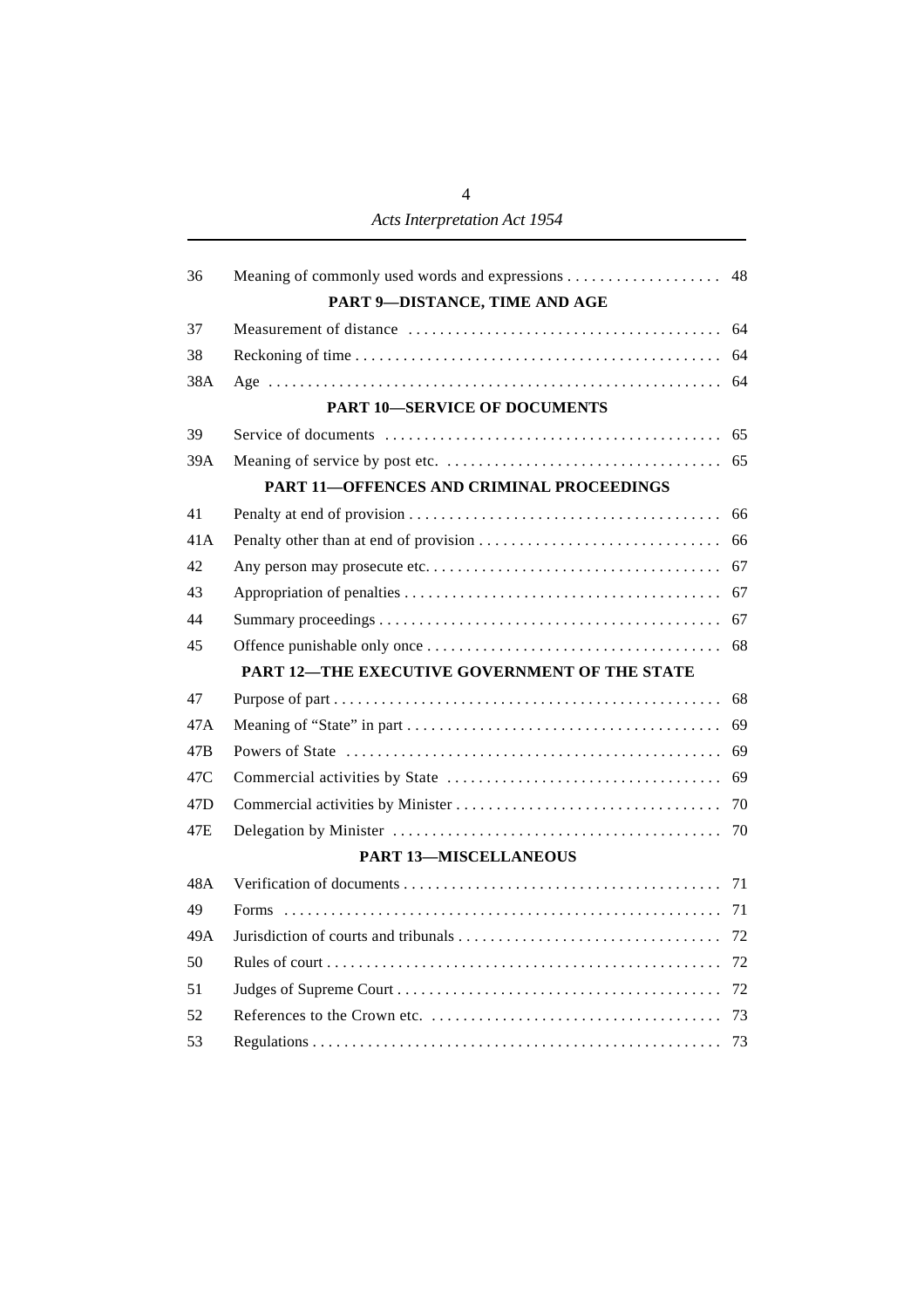#### **ENDNOTES**

| $\mathbf{1}$   |                                                         |  |
|----------------|---------------------------------------------------------|--|
| 2              |                                                         |  |
| $\mathcal{E}$  |                                                         |  |
| $\overline{4}$ |                                                         |  |
| $\overline{5}$ |                                                         |  |
| 6              |                                                         |  |
| $\overline{7}$ |                                                         |  |
| 8              |                                                         |  |
| $\mathbf{Q}$   | Table of provisions that have not commenced and are not |  |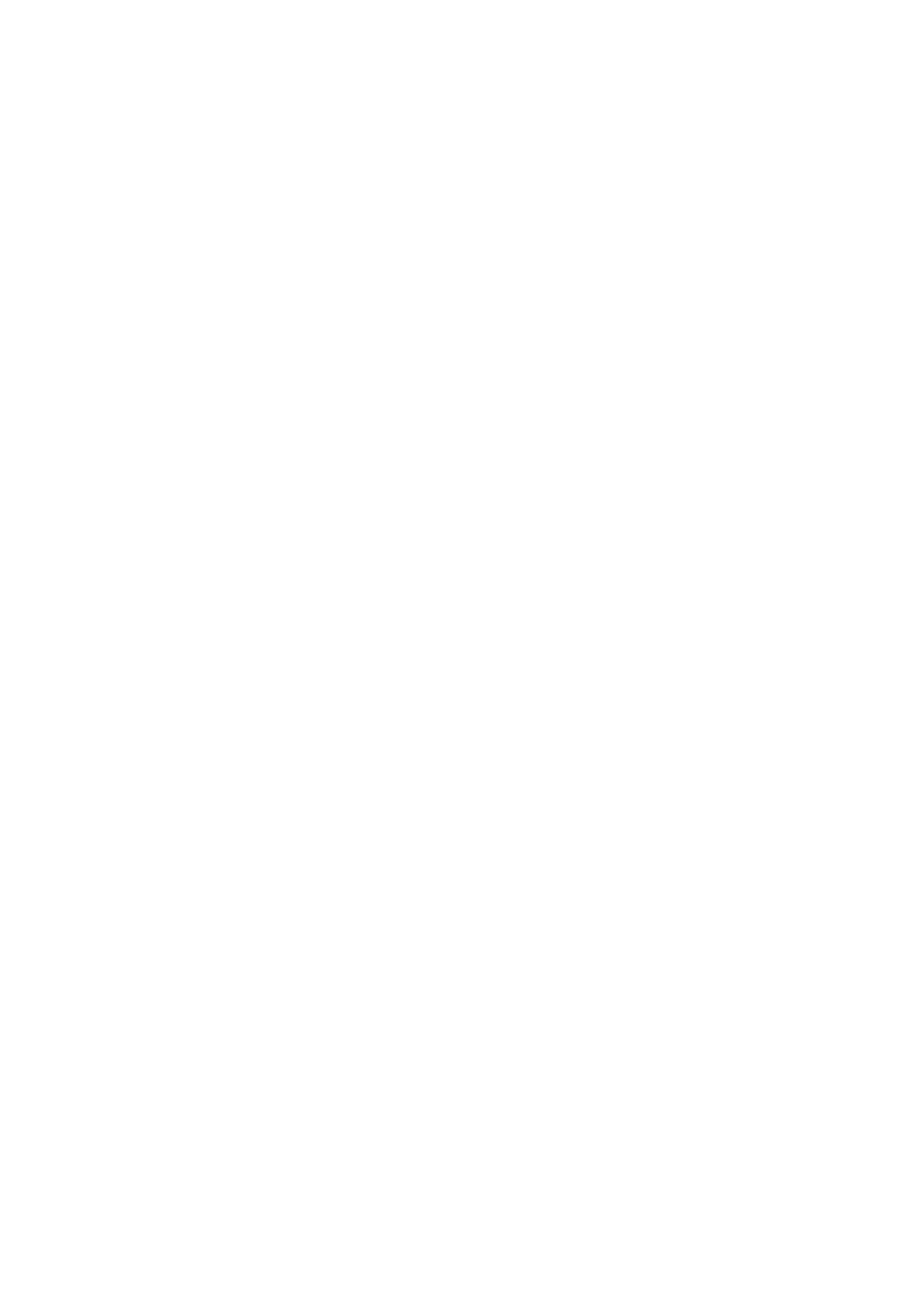## **ACTS INTERPRETATION ACT 1954**

[as amended by all amendments that commenced on or before 7 July 1995]

### **An Act to assist in the shortening and interpretation of Queensland Acts**

### **†PART 1—PRELIMINARY**

#### **˙Short title**

**1.** This Act may be cited as the *Acts Interpretation Act 1954*.

### **˙Act applies to all Acts**

**2.(1)** This Act applies to all Acts (including this Act).

**(2)** In this Act, a reference to **"an Act"** includes a reference to this Act.

#### **˙Displacement of Act by contrary intention**

**4.** The application of this Act may be displaced, wholly or partly, by a contrary intention appearing in any Act.

#### **˙Act binds Crown**

**5.** This Act binds the Crown.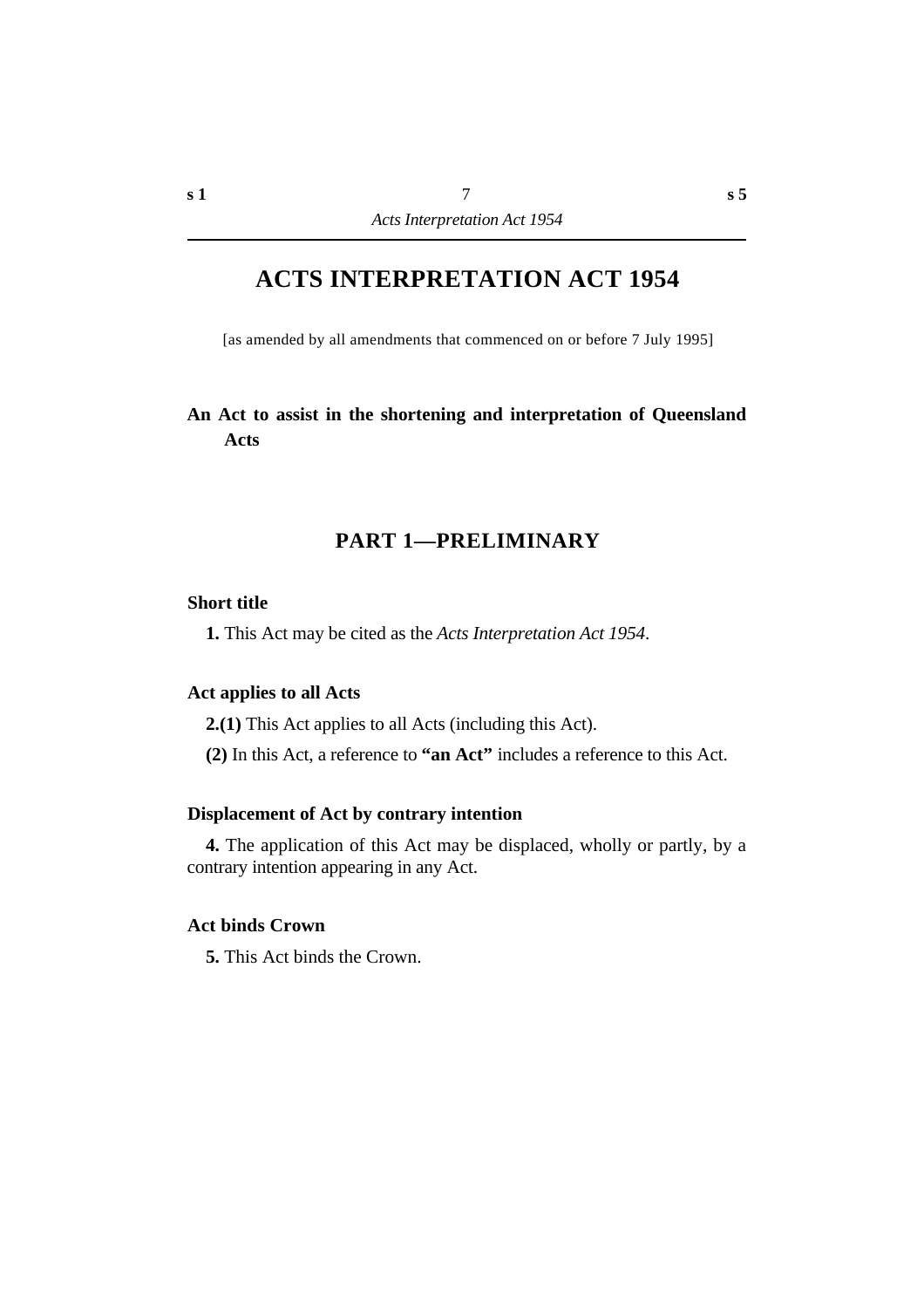### **†PART 2—MEANING OF ACT**

#### **˙References to "Act"**

**6.** In an Act—

**"Act"** means an Act of the Queensland Parliament, and includes—

- (a) a British or New South Wales Act that is in force in Queensland; and
- (b) an enactment of an earlier authority empowered to pass laws in Queensland that has received assent.

#### **˙Act includes statutory instruments under Act etc.**

**7.(1)** In an Act, a reference (either generally or specifically) to a law (including the Act), or a provision of a law (including the Act), includes a reference to the statutory instruments made or in force under the law or provision.

**(2)** In subsection (1)—

**"law"** includes a law of the Commonwealth, another State or a Territory.

### **†PART 3—GENERAL PROVISIONS APPLYING TO ACTS**

#### **˙Act to be interpreted not to exceed Parliament's legislative power**

**9.(1)** An Act is to be interpreted as operating—

- (a) to the full extent of, but not to exceed, Parliament's legislative power; and
- (b) distributively.

**(2)** Without limiting subsection (1), if a provision of an Act would, apart from this section, be interpreted as exceeding power—

(a) the provision is valid to the extent to which it does not exceed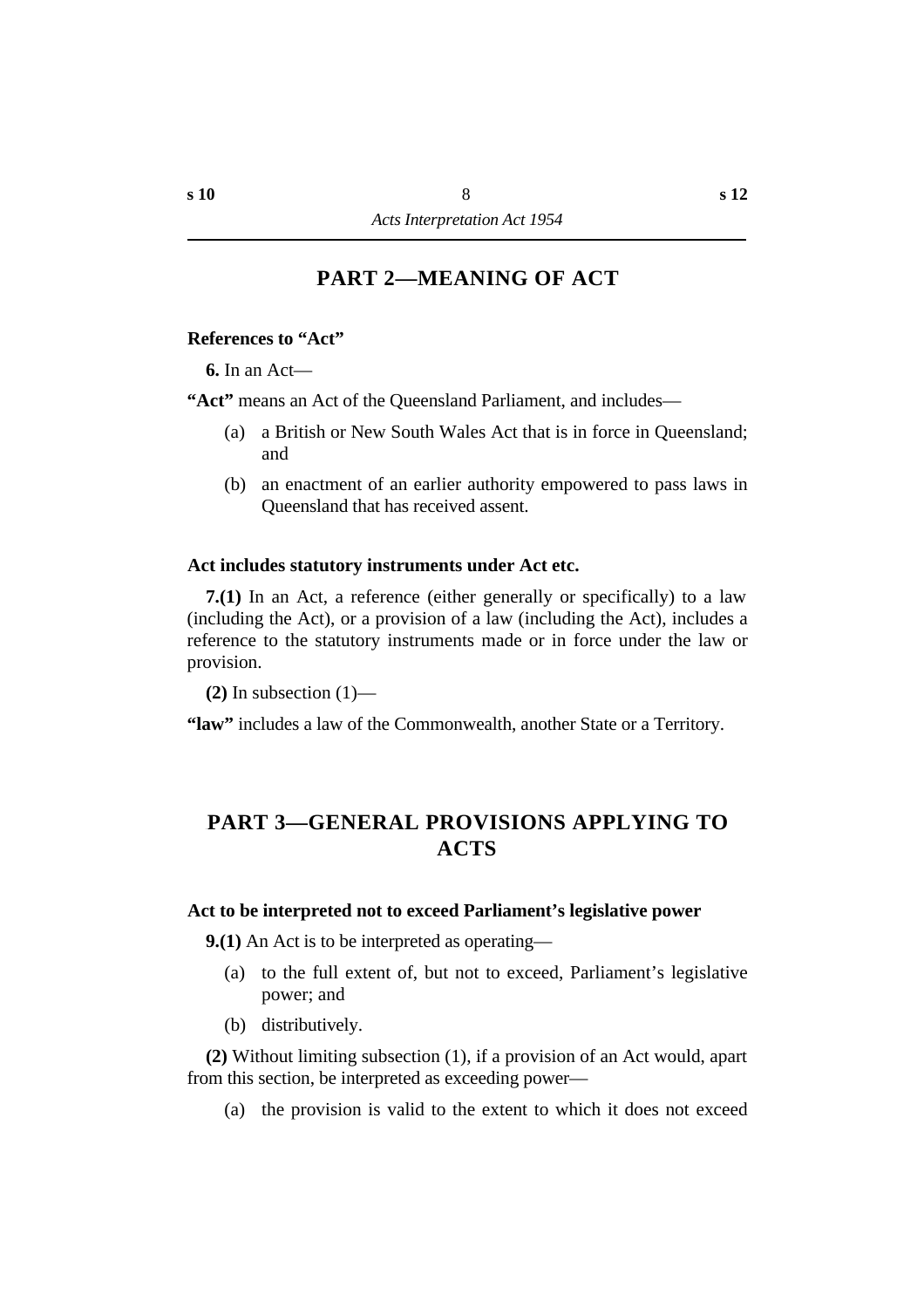power; and

(b) the remainder of the Act is not affected.

**(3)** Without limiting subsection (1), if the application of a provision of an Act to a person, matter or circumstance would, apart from this section, be interpreted as exceeding power, the provision's application to other persons, matters or circumstances is not affected.

**(4)** This section applies to an Act in addition to, and without limiting, any provision of the Act.

#### **˙Section has effect as substantive enactment**

**10.** Every section of an Act has effect as a substantive enactment without introductory words.

#### **˙Acts to be public Acts**

**11.** Every Act passed after 26 July 1852 is a public Act unless the Act otherwise expressly provides.

#### **˙Private Acts not to affect rights of others**

**12.(1)** A private Act does not—

- (a) affect pre-existing rights in a way prejudicial to the Crown or another person; or
- (b) impose liabilities on the Crown or another person in relation to previous acts or omissions;

except so far as the Act otherwise expressly provides.

**(2)** Subsection (1) does not affect rights conferred, or liabilities imposed, on—

- (a) a person at whose instance, or for whose special benefit, the Act is passed; or
- (b) another person claiming by, through or under such a person.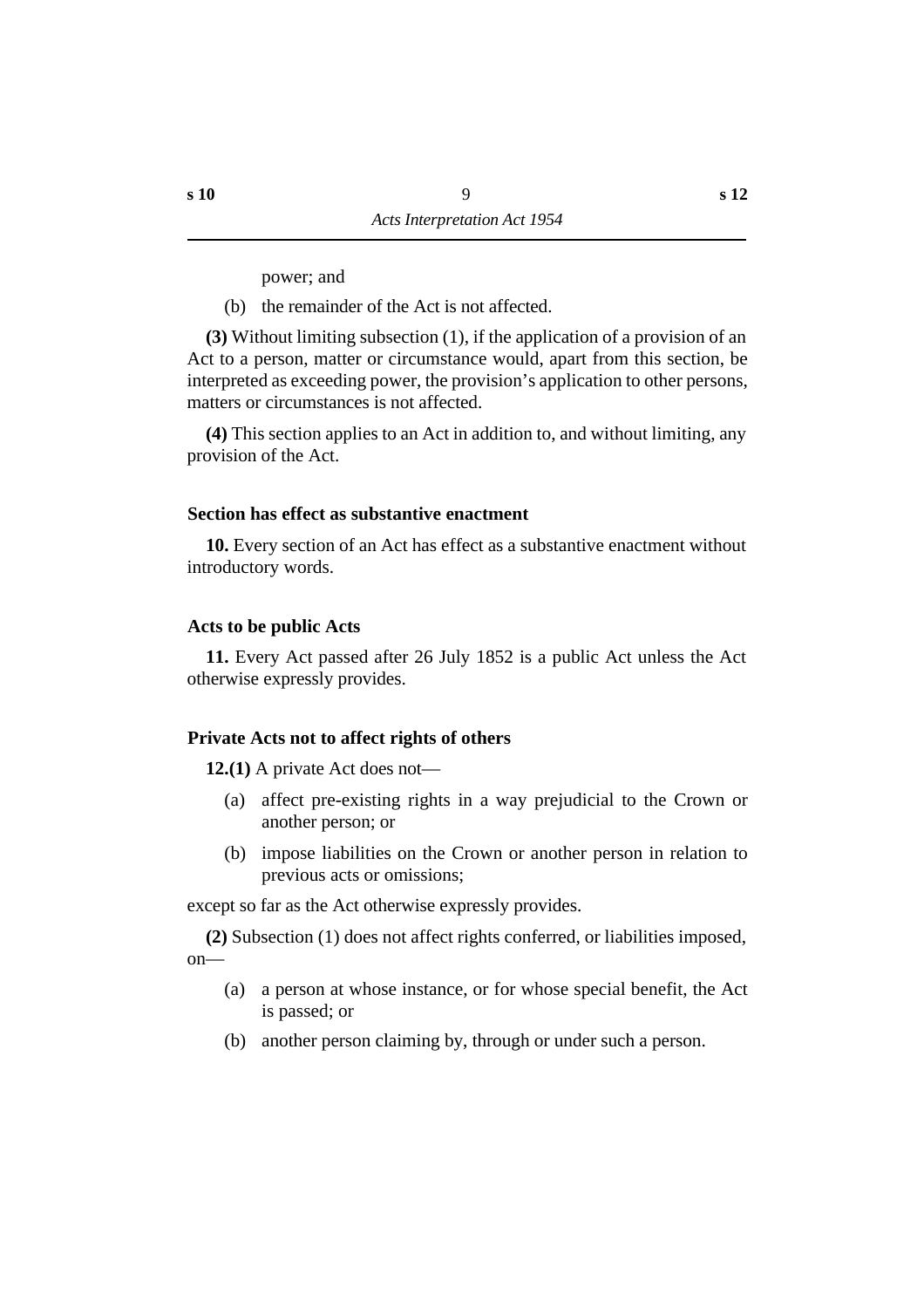#### **˙Private Acts amended by public Acts do not become public Acts**

**12A.** A private Act does not become a public Act merely because it has been amended by or under a public Act.

#### **˙Future Acts when binding on the Crown**

**13.** No Act passed after the commencement of this Act shall be binding on the Crown or derogate from any prerogative right of the Crown unless express words are included in the Act for that purpose.

#### **˙Acts not to affect native title except by express provision**

**13A.(1)** An Act enacted after the commencement of this section affects native title only so far as the Act expressly provides.

**(2)** For the purposes of subsection (1), an Act affects native title if it extinguishes the native title rights and interests or it is otherwise wholly or partly inconsistent with their continued existence, enjoyment or exercise.

#### **˙Material that is, and is not, part of an Act**

**14.(1)** A heading to a chapter, part, division or subdivision of an Act is part of the Act.

**(2)** A heading to a section, subsection or another provision of an Act is part of the Act if—

- (a) the Act is enacted after 30 June 1991; or
- (b) the heading is amended or inserted after 30 June 1991.

**(3)** An example in an Act of the operation of a provision of the Act is part of the Act.

**(4)** A schedule or appendix of an Act is part of the Act.

**(5)** Punctuation in an Act is part of the Act.

**(6)** A footnote to an Act or to a provision of an Act, and an endnote to an Act, are not part of the Act.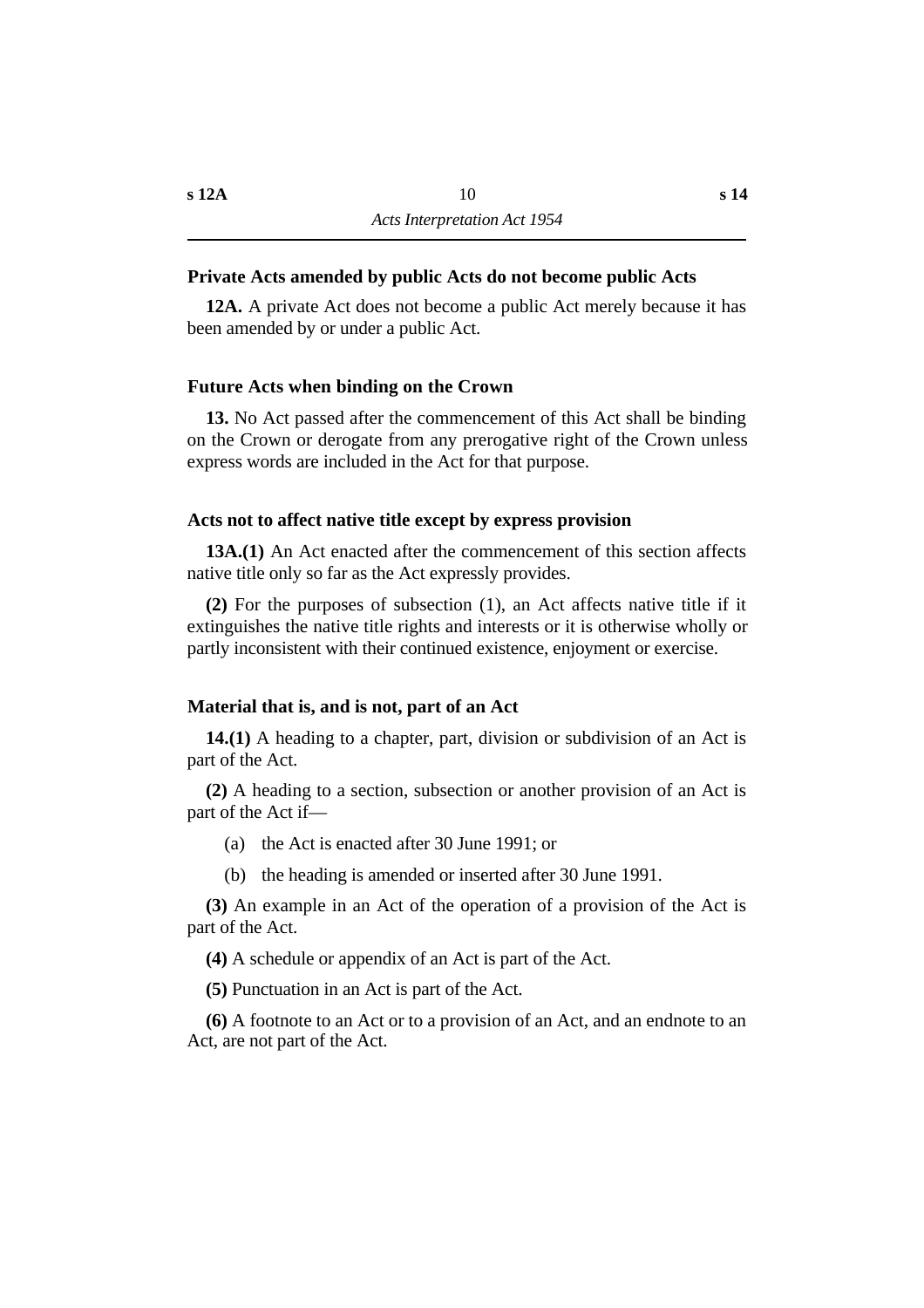#### **˙Interpretation best achieving Act's purpose**

**14A.(1)** In the interpretation of a provision of an Act, the interpretation that will best achieve the purpose of the Act is to be preferred to any other interpretation.

**(2)** Subsection (1) does not create or extend criminal liability, but applies whether or not the Act's purpose is expressly stated in the Act.

**(3)** To remove any doubt, it is declared that this section applies to an Act passed after 30 June 1991 despite any presumption or rule of interpretation.

*Example—*

There is judicial authority for a rule of interpretation that taxing legislation is to be interpreted strictly and in a taxpayer's favour (for example, see Partington v AG (1869) LR 4 HL 100 at 122). Despite such a possible rule, this section requires a provision imposing taxation to be interpreted in the way that best achieves the Act's purpose, whether or not to do so would be in a taxpayer's favour.

#### **˙Use of extrinsic material in interpretation**

**14B.(1)** Subject to subsection (2), in the interpretation of a provision of an Act, consideration may be given to extrinsic material capable of assisting in the interpretation—

- (a) if the provision is ambiguous or obscure—to provide an interpretation of it; or
- (b) if the ordinary meaning of the provision leads to a result that is manifestly absurd or is unreasonable—to provide an interpretation that avoids such a result; or
- (c) in any other case—to confirm the interpretation conveyed by the ordinary meaning of the provision.

**(2)** In determining whether consideration should be given to extrinsic material, and in determining the weight to be given to extrinsic material, regard is to be had to—

- (a) the desirability of a provision being interpreted as having its ordinary meaning; and
- (b) the undesirability of prolonging proceedings without compensating advantage; and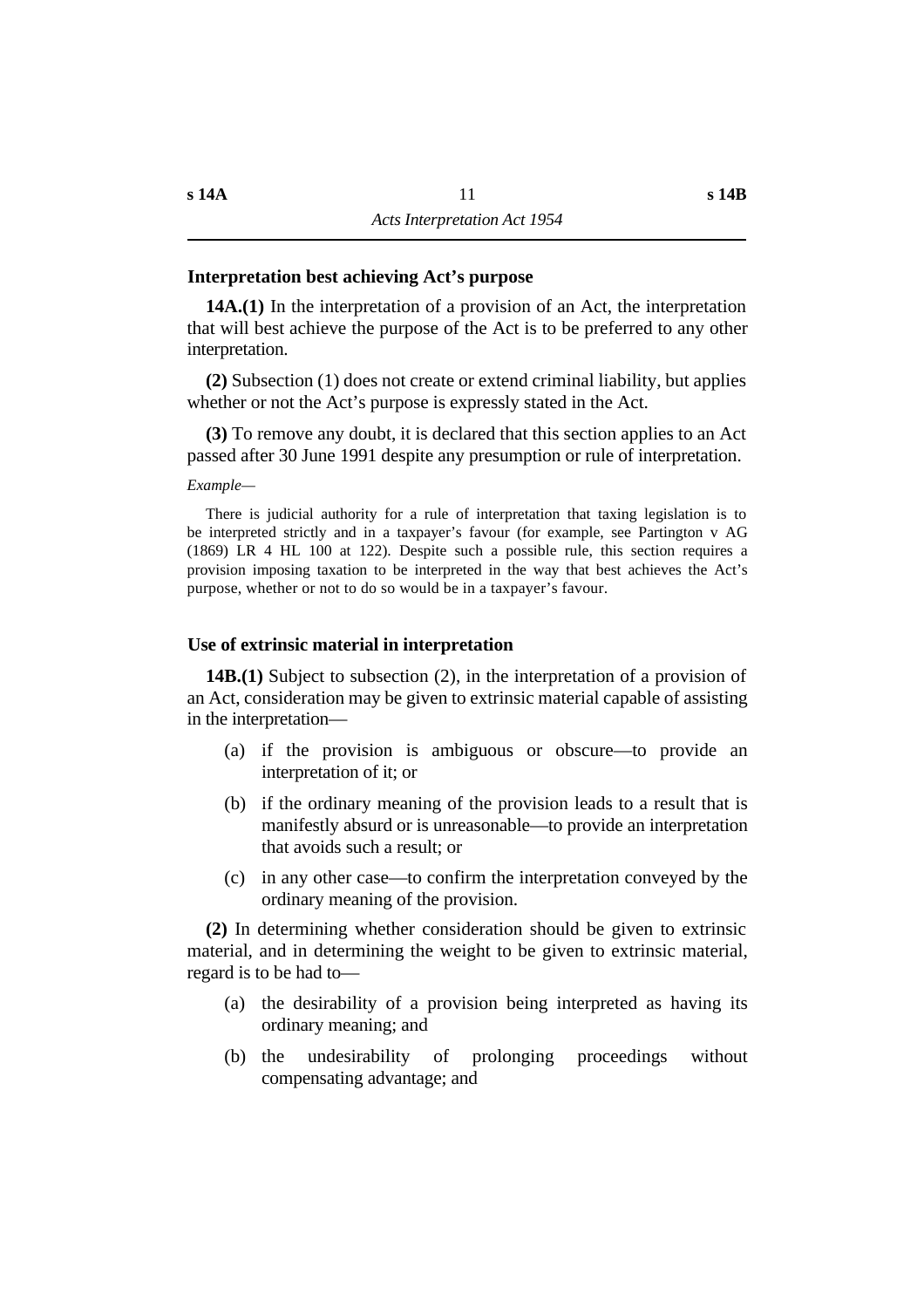- (c) other relevant matters.
- **(3)** In this section—
- **"extrinsic material"** means relevant material not forming part of the Act concerned, including, for example—
	- (a) material that is set out in the document containing the text of the Act as printed by the government printer; and
	- (b) a report of a royal commission, Law Reform Commission, commission or committee of inquiry, or a similar body, that was laid before the Legislative Assembly before the provision concerned was enacted; and
	- (c) a report of a committee of the Legislative Assembly that was made to the Legislative Assembly before the provision was enacted; and
	- (d) a treaty or other international agreement that is mentioned in the Act; and
	- (e) an explanatory note or memorandum relating to the bill that contained the provision, or any other relevant document, that was laid before, or given to the members of, the Legislative Assembly by the member bringing in the bill before the provision was enacted; and
	- (f) the speech made to the Legislative Assembly by the member in moving a motion that the bill be read a second time; and
	- (g) material in the Votes and Proceedings of the Legislative Assembly or in any official record of debates in the Legislative Assembly; and
	- (h) a document that is declared by an Act to be a relevant document for the purposes of this section.
- **"ordinary meaning"** means the ordinary meaning conveyed by a provision having regard to its context in the Act and to the purpose of the Act.

### **˙Changes of drafting practice not to affect meaning**

### **14C.** If—

(a) a provision of an Act expresses an idea in particular words; and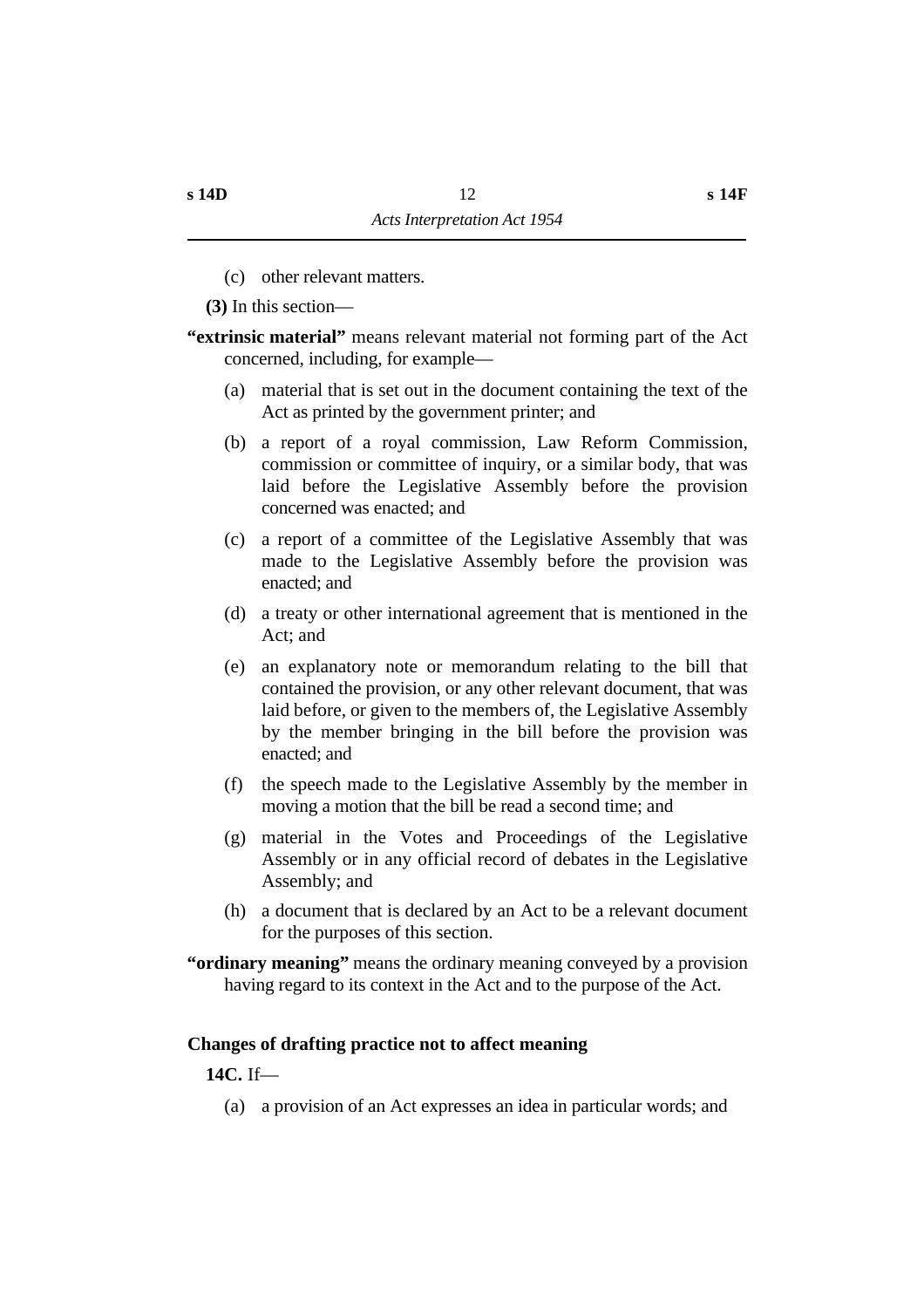- (b) a provision enacted later appears to express the same idea in different words for the purpose of implementing a different legislative drafting practice, including, for example—
	- (i) the use of a clearer or simpler style; or
	- (ii) the use of gender-neutral language;

the ideas must not be taken to be different merely because different words are used.

### **˙Examples**

**14D.** If an Act includes an example of the operation of a provision—

- (a) the example is not exhaustive; and
- (b) the example does not limit, but may extend, the meaning of the provision; and
- (c) the example and the provision are to be read in the context of each other and the other provisions of the Act, but, if the example and the provision so read are inconsistent, the provision prevails.

### **†PART 4—REFERENCE TO AND CITATION OF ACTS**

### **˙References to Acts generally**

**14E.** An Act passed by Parliament, or any earlier legislature empowered to pass laws for Queensland, may be referred to by the word **"Act"** alone.

### **˙References to particular Acts**

**14F.(1)** An Act may be cited—

- (a) by its short title; or
- (b) by reference to the year in which it was passed and its number.
- **(2)** A Commonwealth Act may be cited—
	- (a) by its short title; or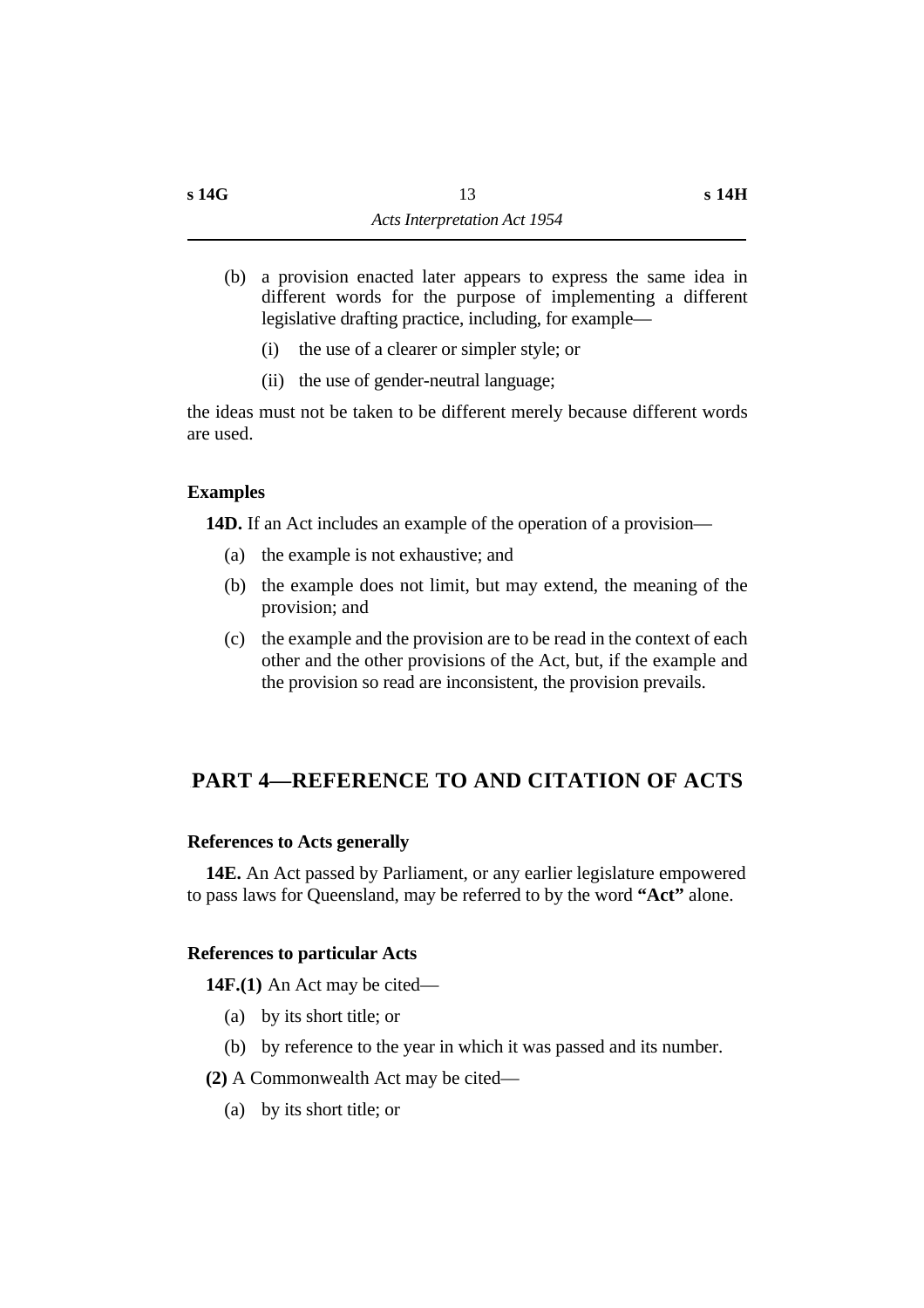(b) in another way sufficient in a Commonwealth Act for the citation of such an Act;

together with a reference to the Commonwealth.

**(3)** An Act of another State or a Territory may be cited—

- (a) by its short title; or
- (b) in another way sufficient in an Act of the State or Territory for the citation of such an Act;

together with a reference to the State or Territory.

**(4)** A British Act may be cited—

- (a) by its short title; or
- (b) in another way sufficient in a British Act for the citation of such an Act;

together with a reference to the United Kingdom or the term 'UK', 'Imperial Act' or 'Imp'.

### **˙References to enactments**

**14G.(1)** An enactment may be cited by reference to the provision of the Act in which it is contained.

**(2)** The reference is to be made according to the copy of the Act printed by the relevant government printer or a person authorised by law to print the Act.

**(3)** In this section—

**"Act"** includes Commonwealth Act, Act of another State, Territory Act or British Act.

**"enactment"** includes any portion of an Act.

### **˙References taken to be included in citation of law**

**14H.(1)** In an Act, a reference to a law (including the Act) includes a reference to the following—

(a) the law as originally made, and as amended from time to time since it was originally made;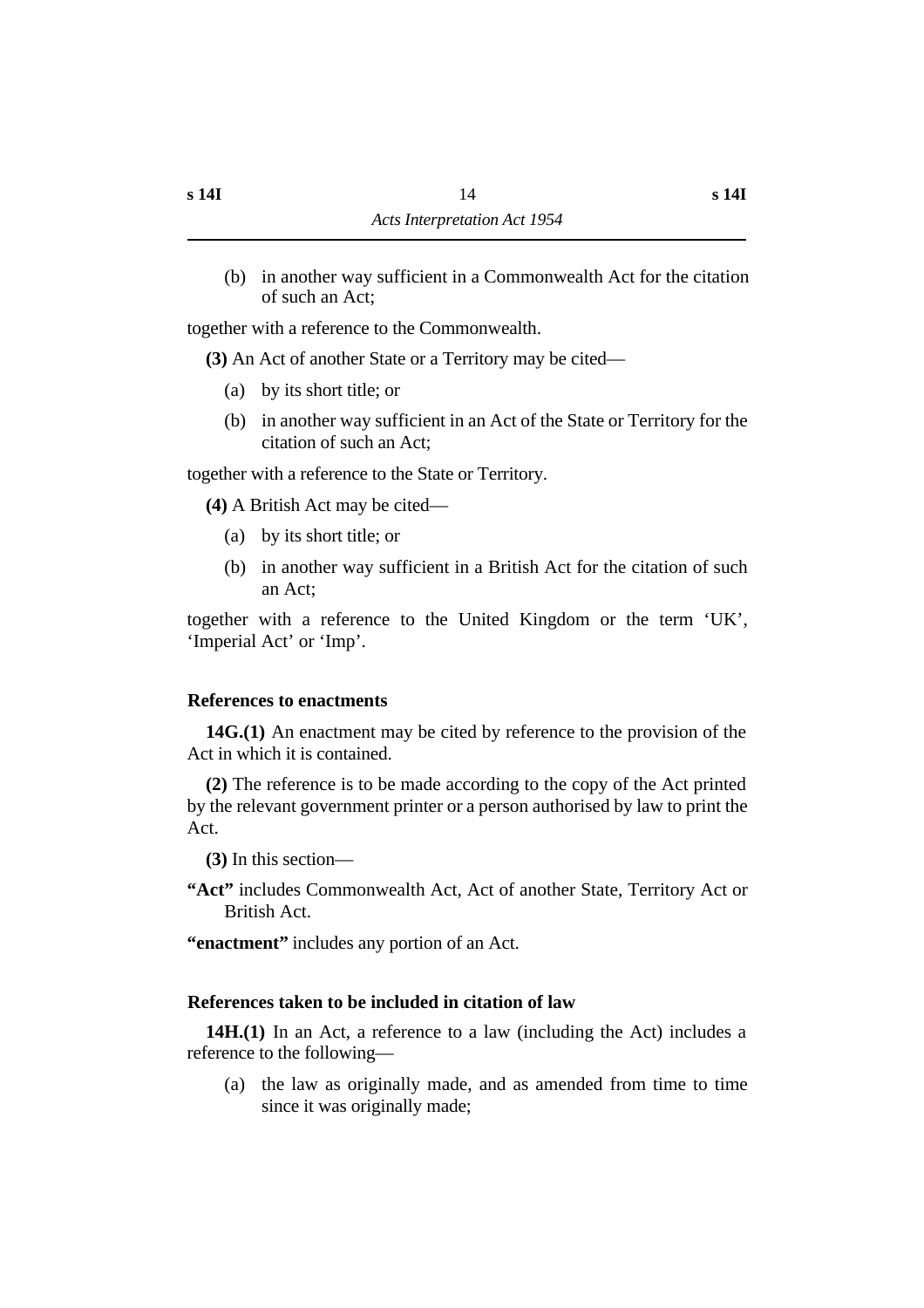(c) if a relevant provision of the law has been omitted and remade (with or without modification) in another law since the reference was made—the other law as in force when the provision was remade, and as amended from time to time since the provision was remade.

**(2)** In an Act, a reference to a provision of a law (including the Act) includes a reference to the following—

- (a) the provision as originally made, and as amended from time to time since it was originally made;
- (b) if the provision has been omitted and remade (with or without modification and whether in the law or another law) since the reference was made—the provision as remade, and as amended from time to time since it was remade.

**(3)** In this section—

**"law"** includes a law of the Commonwealth, another State or a Territory.

"make" includes enact.

### **˙References to changed short titles and citations**

**14I.(1)** If the short title or citation of a law is amended, a reference in an Act to the short title or citation includes a reference to the short title or citation as amended.

**(2)** In this section—

**"law"** includes a law of the Commonwealth, another State or a Territory.

### **˙References to repealed or expired laws**

**14J.(1)** If an Act refers to another law as repealed or expired, the reference is to the other law as in force immediately before it was repealed or expired.

*Example—*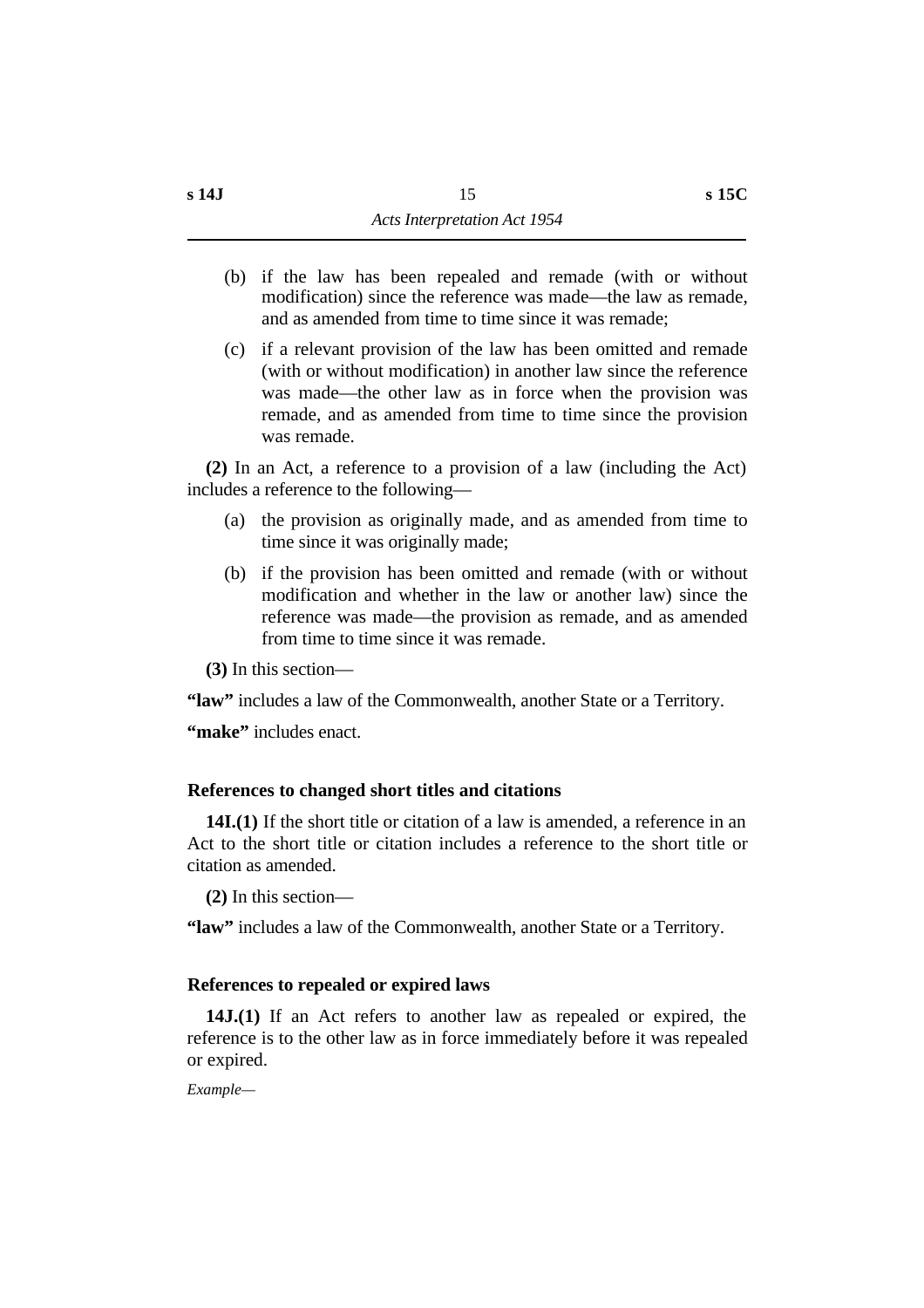The 'repealed *ABC Act 1950*' is a reference to the *ABC Act 1950* as in force immediately before it was repealed.

**(2)** In this section—

**"law"** includes a law of the Commonwealth, another State or a Territory.

### **†PART 5—COMMENCEMENT OF ACTS**

#### **˙References to enactment etc. of Acts**

**15.** In an Act, a reference to the enactment of an Act or the passing of an Act is a reference to the fact of the Act's having received the Royal Assent.

#### **˙Commencement of Acts on date of assent**

**15A.** An Act commences on the date of assent except so far as the Act otherwise expressly provides.

#### **˙Time of commencement of Acts**

**15B.** If an Act or a provision of an Act commences on a day, it commences at the beginning of the day.

#### **˙Commencement of citation and commencement provisions on date of assent etc.**

**15C.(1)** The provisions of an Act providing for its citation and commencement commence on the date of assent by force of this subsection.

**(2)** A reference in an Act to the commencement of the Act, or another Act, (the **"Act concerned"**), is a reference to—

- (a) if the provisions of the Act concerned (other than those providing for its citation and commencement) commence, or are required to commence, on a single day or at a single time—the commencement of the remaining provisions; or
- (b) if paragraph (a) does not apply and the reference is in a provision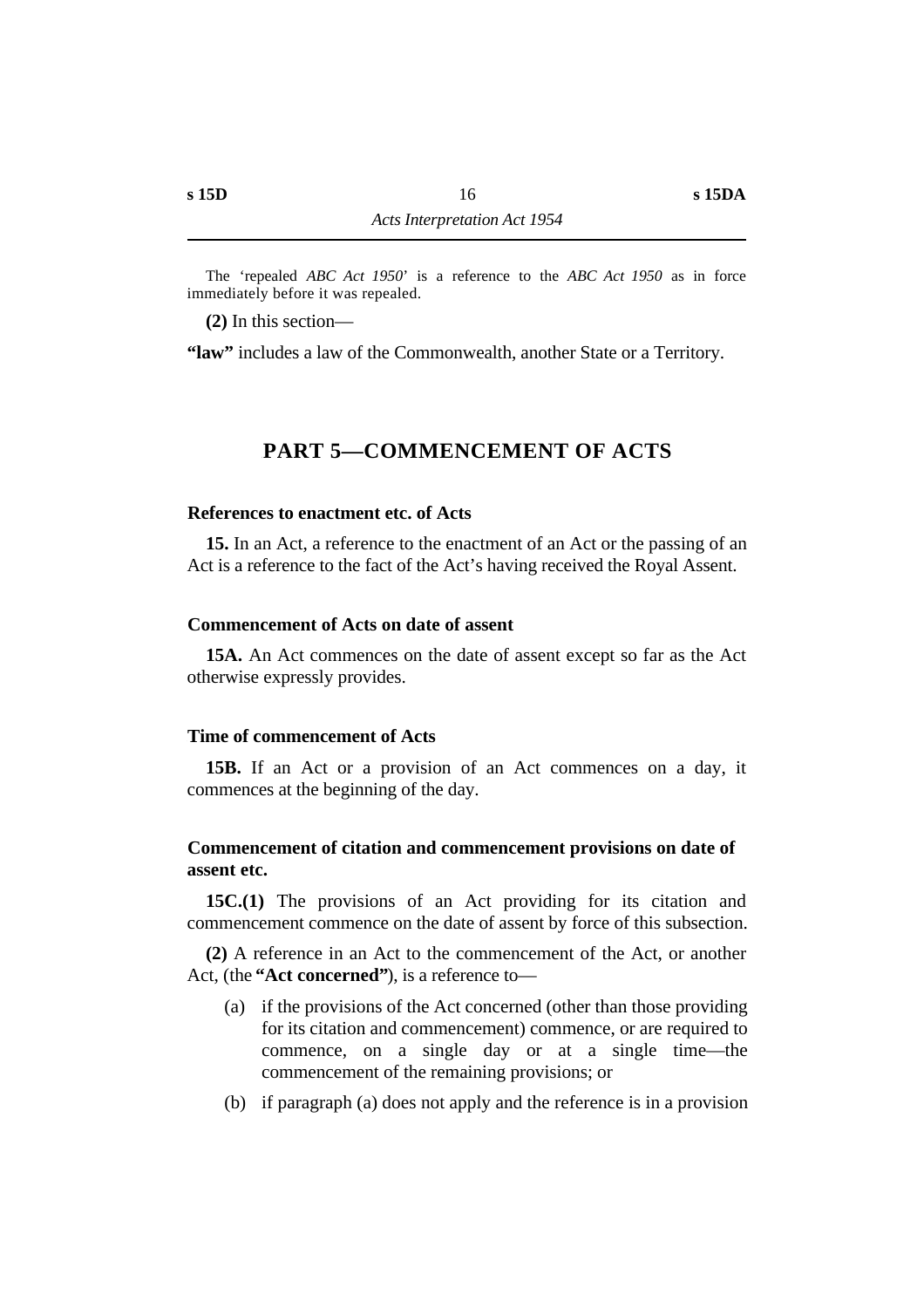of the Act concerned—the commencement of the provision; or

(c) in any other case—the commencement of the relevant provision of the Act concerned.

**(3)** Subsection (1) applies to an Act despite anything in the Act unless the Act expressly provides that it does not apply.

### **˙Commencement by proclamation etc.**

**15D.(1)** If an Act or provisions of an Act is or are expressed to commence on a day to be fixed by proclamation or other instrument—

- (a) a single day or time may be fixed; or
- (b) different days or times may be fixed for different provisions.

**(2)** If the day or time fixed by a proclamation for the commencement of an Act or a provision of an Act happens before the day on which the proclamation is notified in the gazette (the **"notification day"**)—

- (a) the proclamation is valid; but
- (b) the Act or provision commences on the notification day.

#### **˙Automatic commencement of postponed law**

**15DA.(1)** In this section—

**"assent day"** means the date of assent of—

- (a) if the postponed law is an Act—the Act; or
- (b) if the postponed law is a provision of an Act—the Act that enacts the provision.
- **"postponed law"** means an Act or provision of an Act that does not commence on the assent day because a provision of an Act postpones its commencement until a day fixed under an instrument.

**(2)** If a postponed law has not commenced within 1 year of the assent day, it automatically commences on the next day.

**(3)** However, within 1 year of the assent day, a regulation may extend the period before commencement under subsection (2) to not more than 2 years of the assent day.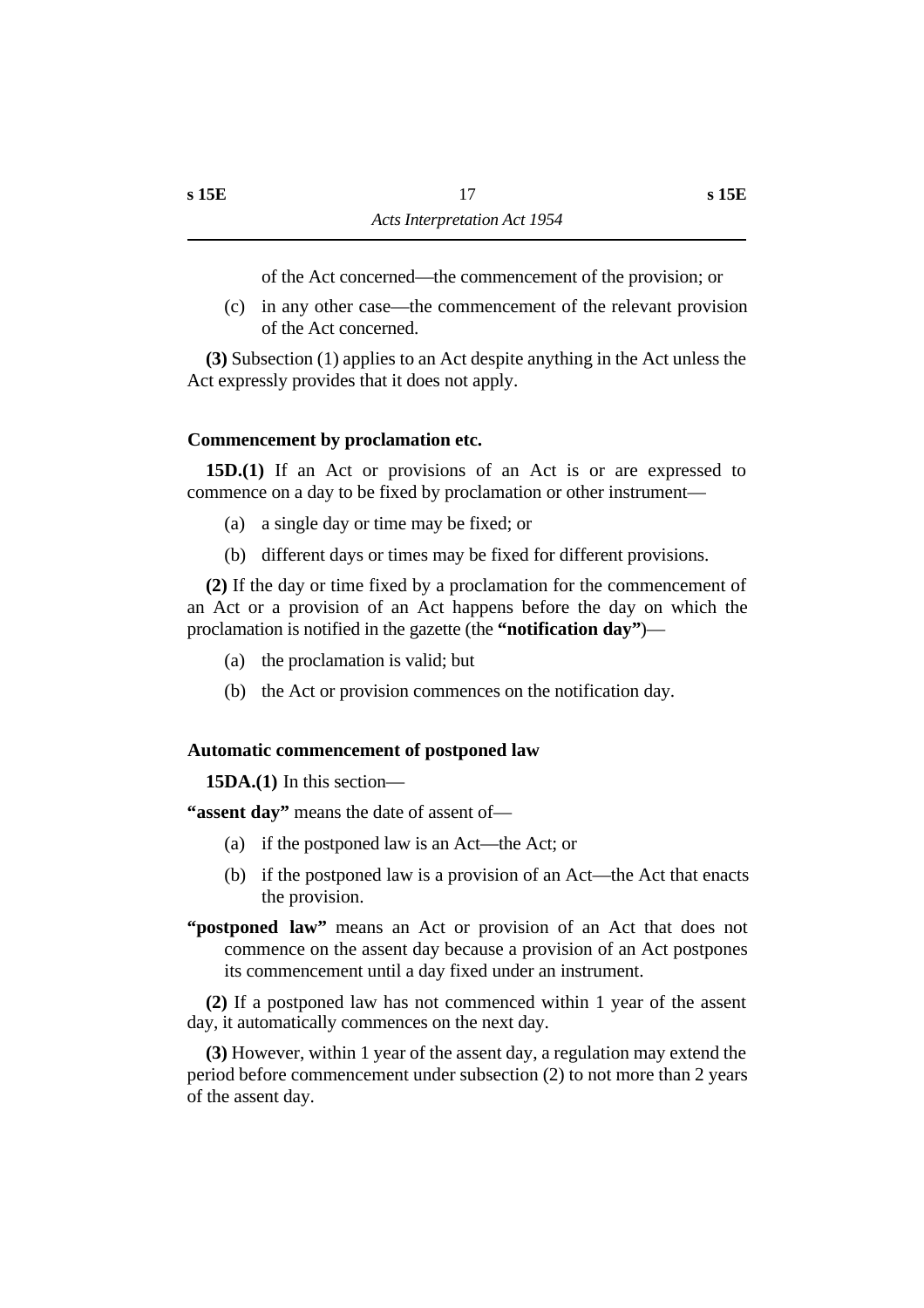**(4)** The regulation mentioned in subsection (3) may be made under—

- (a) the Act that is the postponed law; or
- (b) the Act of which the postponed law is a provision; or
- (c) an Act that the postponed law amends;

as if the Act mentioned in paragraph  $(a)$ ,  $(b)$  or  $(c)$  included a provision that had commenced and authorised the regulation to be made.

**(5)** This section—

- (a) only applies to a postponed law enacted after 31 December 1994; and
- (b) applies to a postponed law unless an Act expressly states it does not apply.

### *Example—*

The *Hypothetical Act 1995* was assented to on 5 April 1995 and was expressed to commence on a day to be fixed by proclamation. If the Act was not commenced by 5 April 1996, it would commence on 6 April 1996 under subsection (2) unless a regulation had been made under subsection (3) extending time for commencement.

### **˙Commencement of paragraphs etc. in amending Act**

**15E.** If an Act amends another Act and the amendment is in the form of—

- (a) a paragraph, or subparagraph, of a section or subsection of the amending Act; or
- (b) any other provision that is not self-contained;

the amendment may be given a separate commencement.

### **˙Evidence of date of assent**

**16.** In a proceeding, a copy of an Act on which the government printer has purported to print the date of assent is admissible as evidence of that date.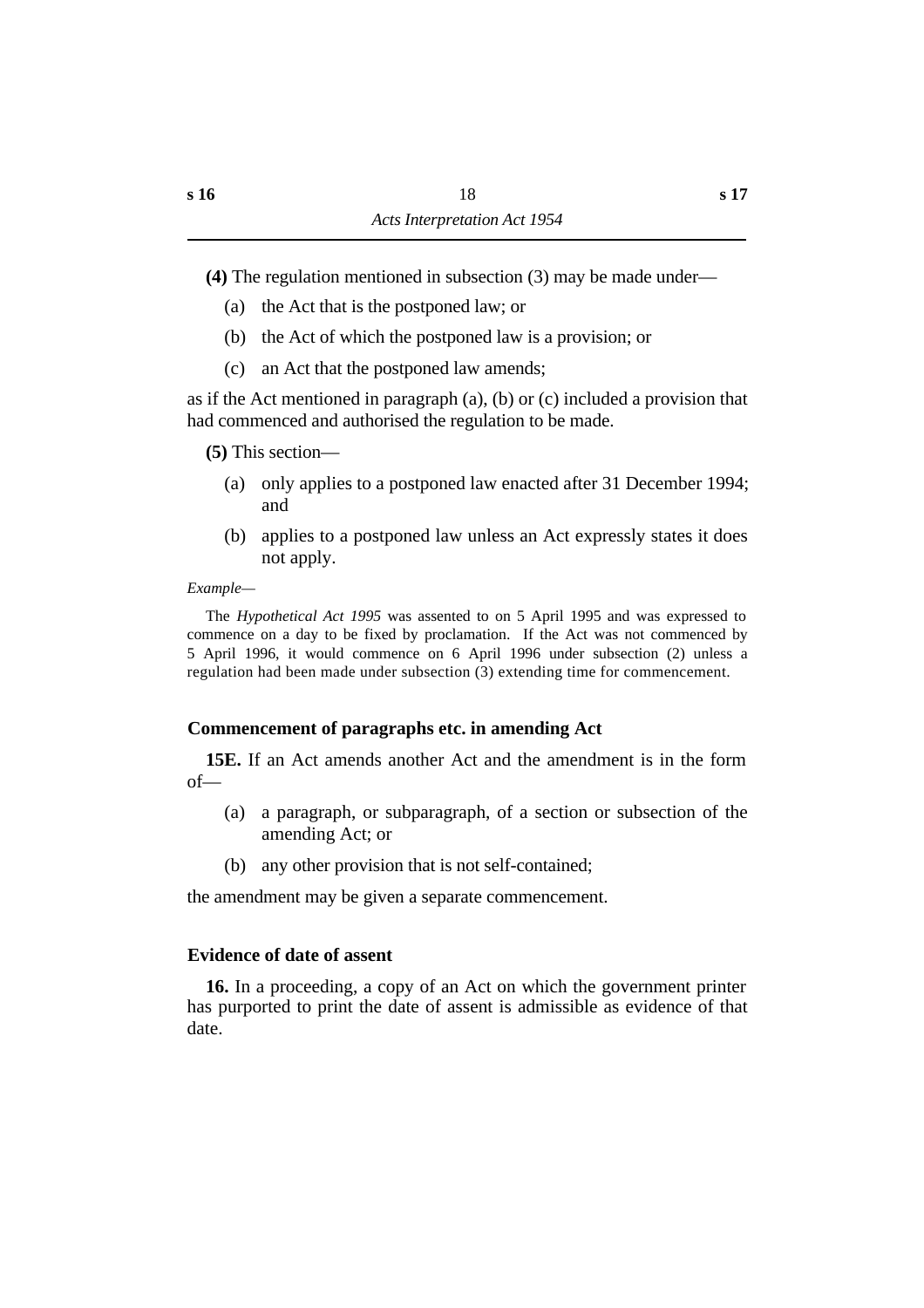#### **˙Exercise of powers between enactment and commencement**

**17.(1)** If a provision of an Act (the **"empowering provision"**) that does not commence on its enactment would, had it commenced—

- (a) confer a power—
	- (i) to make an appointment; or
	- (ii) to make a statutory instrument of a legislative or administrative character; or
	- (iii) to do any other thing; or
- (b) amend a provision of another Act so that the other Act would confer such a power;

then—

- (c) the power may be exercised; and
- (d) anything may be done for the purpose of—
	- (i) enabling the exercise of the power; or
	- (ii) bringing the appointment, instrument or other thing into effect;

before the empowering provision commences.

- **(2)** If—
	- (a) an Act that has commenced confers a power to make a statutory instrument (the **"basic instrument-making power"**); and
	- (b) a provision of an Act that does not commence on its enactment would, had it commenced, amend the Act mentioned in paragraph (a) so as to confer additional power to make a statutory instrument (the **"additional instrument-making power"**);

then—

- (c) the basic instrument-making power and the additional instrument-making power may be exercised by making a single instrument; and
- (d) any provision of the instrument that required an exercise of the additional instrument-making power is to be treated as made under subsection (1).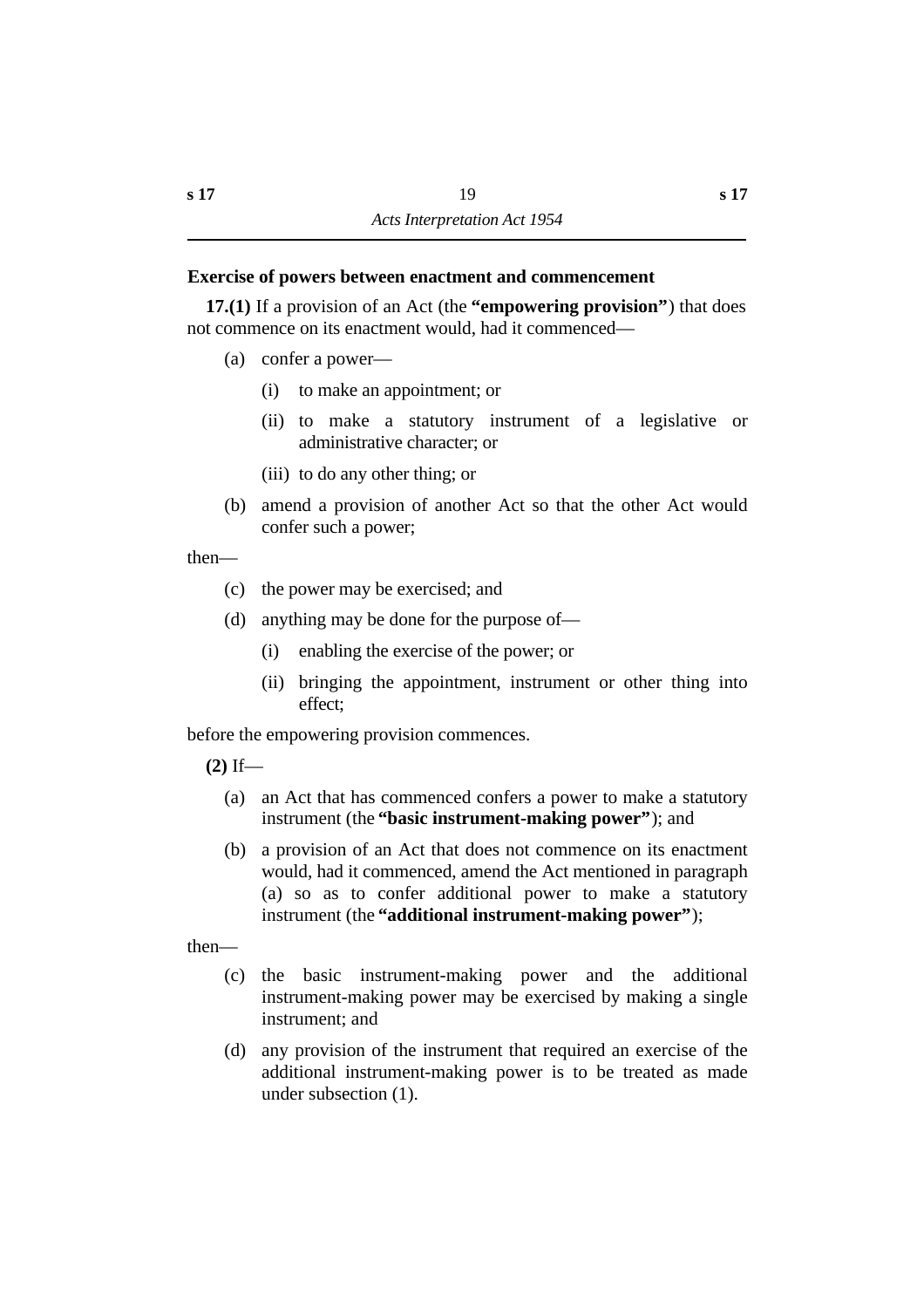**(3)** If an instrument, or a provision of an instrument, is made under subsection (1) that is necessary for the purpose of—

- (a) enabling the exercise of a power mentioned in subsection  $(1)(a)$ ; or
- (b) bringing an appointment, instrument or other thing made or done under such a power into effect;

the instrument or provision takes effect—

- (c) on the making of the instrument; or
- (d) if the instrument or provision is expressed to take effect at a later time—the later time.
- **(4)** If—
	- (a) an appointment is made under subsection (1); or
	- (b) an instrument, or provision of an instrument, made under subsection (1) is not necessary for a purpose mentioned in subsection (3):

the appointment, instrument or provision takes effect—

- (c) on the commencement of the relevant empowering provision; or
- (d) if the appointment, instrument or provision is expressed to take effect at a later time—the later time.

**(5)** Anything done under subsection (1) does not confer a right, or impose a liability, on a person before the relevant empowering provision commences.

**(6)** After the enactment of a provision mentioned in subsection (1)(b) but before the provision's commencement, this section applies as if the references in subsections (1) and (4) to the commencement of the empowering provision were references to the commencement of the provision mentioned in subsection (1)(b) as amended by the empowering provision.

### **†PART 6—AMENDMENT AND REPEAL OF ACTS**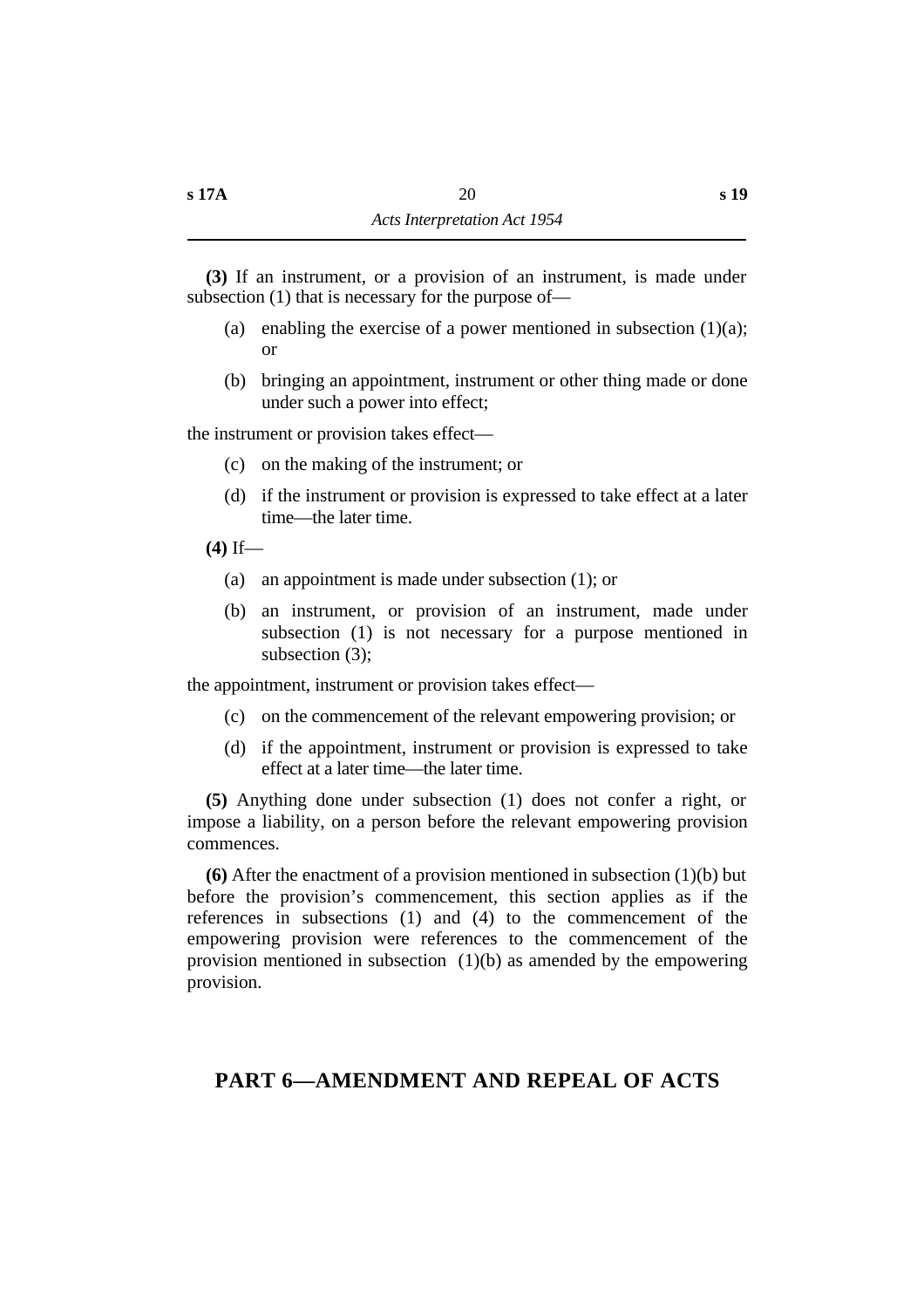#### **˙Act may be amended or repealed in same parliamentary session**

**17A.** An Act may be amended or repealed in the session of Parliament in which it is passed.

#### **˙Time of expiry of Act etc.**

**18.** If an Act or a provision of an Act—

- (a) expires on a day; or
- (b) is expressed to remain or continue in force, or otherwise have effect, until a day;

the Act or provision has effect until the end of the day.

#### **˙Repealed Acts etc. not revived**

**19.** If an Act, or a provision of an Act, that has commenced is repealed or amended by another Act or a provision of another Act, the Act or provision is not revived merely because the other Act or the provision of the other Act—

- (a) is later repealed or amended; or
- (b) later expires.

*Example 1—*

Act A repeals Act B. The later repeal or expiry of Act A does not revive Act B.

*Example 2—*

Act C amends section 10 of Act D. The later repeal of Act C does not revive section 10 in its unamended form and section 10 in its amended form continues in force until it is later repealed or amended or expires.

### **˙Commencement not undone if omitted**

**19A.** If a provision of an Act provides for the commencement of a law and the law has commenced, the later omission of the provision does not affect the continuing operation of the law.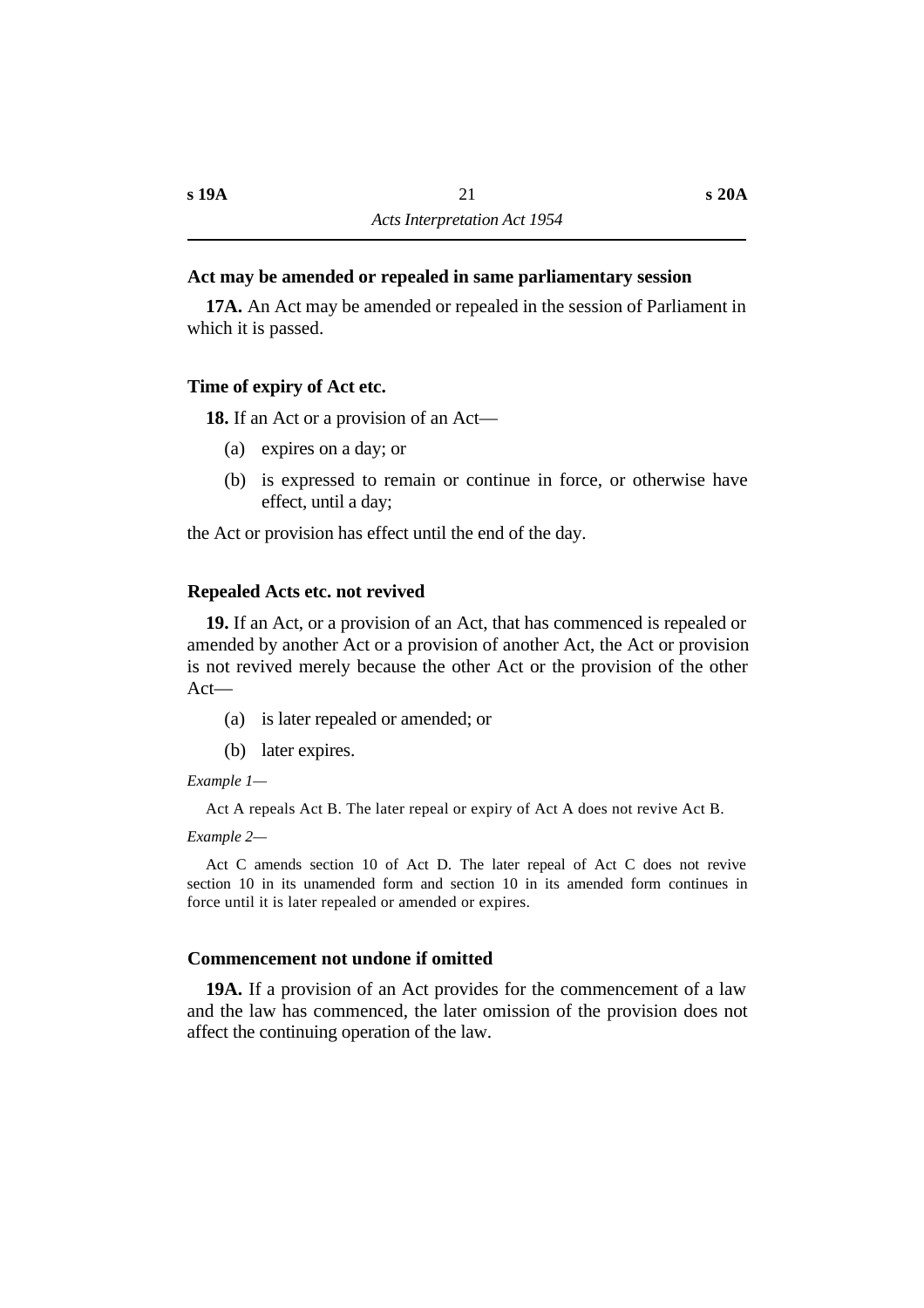#### **˙Saving of operation of repealed Act etc.**

**20.(1)** The repeal, amendment or expiry of an Act or a provision of an Act does not—

- (a) revive anything not in force or existing at the time the repeal, amendment or expiry takes effect; or
- (b) affect the previous operation of the Act or provision or anything suffered, done or begun under the Act or provision; or
- (c) affect a right, privilege or liability acquired, accrued or incurred under the Act or provision; or
- (d) affect a penalty incurred in relation to an offence arising under the Act or provision; or
- (e) affect an investigation, proceeding or remedy in relation to a right, privilege, liability or penalty mentioned in paragraph (c) or (d).

**(2)** The investigation, proceeding or remedy may be started, continued or completed, and the right, privilege or liability may be enforced and the penalty imposed, as if the Act or provision had not been repealed or amended or had not expired.

**(3)** If a provision of an Act makes an act or omission an offence, the act or omission is only an offence if committed after the provision commences.

**(4)** If a provision of an Act increases the maximum or minimum penalty, or the penalty, for an offence, the increase applies only to an offence committed after the provision commences.

**(5)** This section is in addition to, and does not limit, any provision of the law by which the repeal, amendment or expiry is effected.

#### **˙Repeal does not end saving, transitional or validating effect etc.**

**20A.(1)** If an Act or a provision of an Act—

- (a) declares a thing for a saving or transitional purpose (whether or not the Act or provision is expressed to be made for a purpose of that type); or
- (b) validates a thing that may otherwise be invalid; or
- (c) declares a thing for a purpose that is consequential on a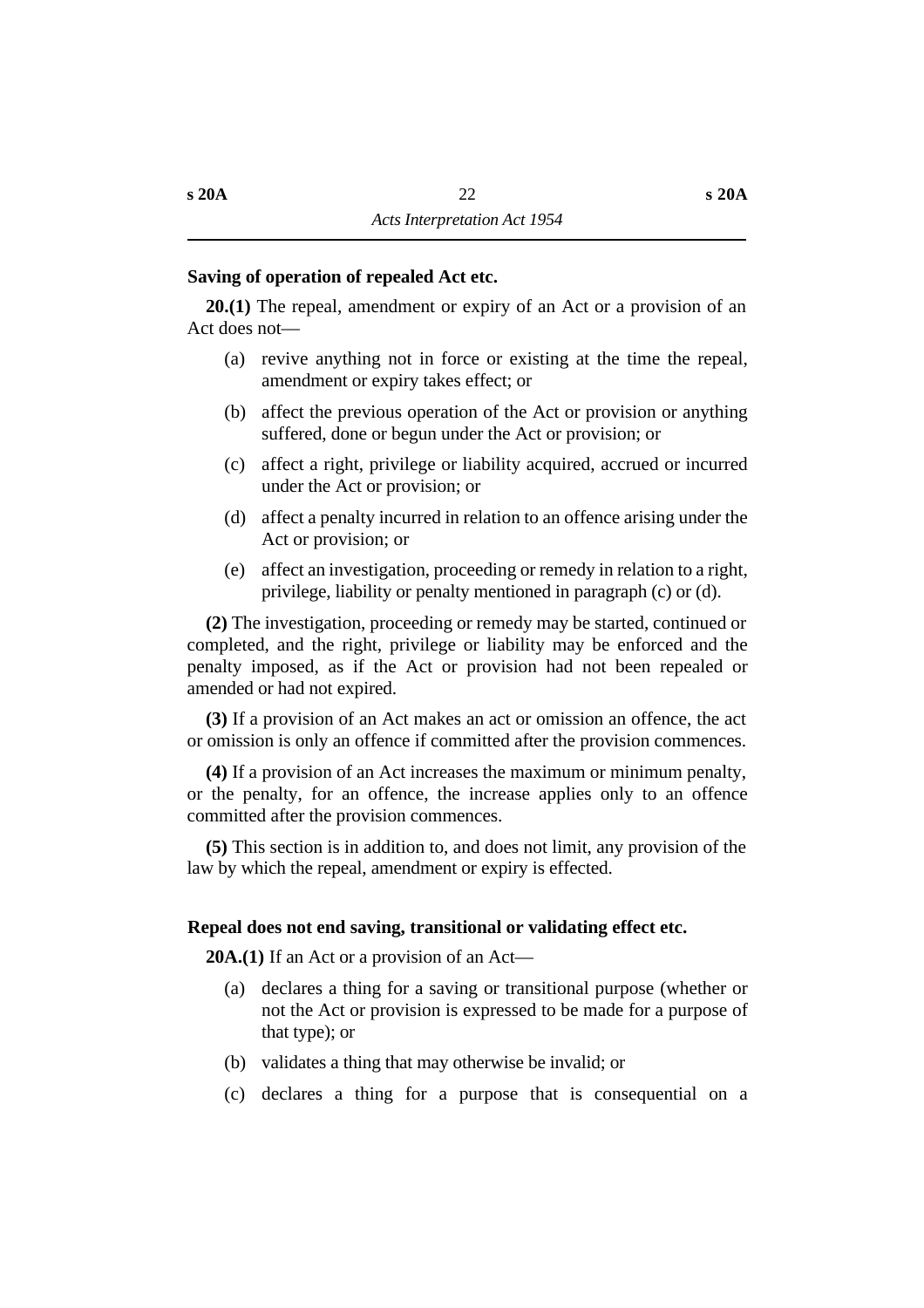declaration mentioned in paragraph (a) or a validation mentioned in paragraph (b) (whether or not the Act or provision is expressed to be made for a purpose of that type);

the declaratory or validating effect of the Act or provision does not end merely because of the repeal or expiry of the Act or provision.

*Example of paragraph (a)—*

A provision stating that an existing licence under a repealed law is taken to be a licence of a particular kind under another law and authorising the imposition of conditions under the other law.

*Example of paragraph (b)—*

A provision declaring an instrument to have been validly made and acts done in reliance on the instrument to have been validly done.

*Examples of paragraph (c)—*

1. A provision stating that a matter that is declared valid is not justiciable.

2. A provision stating that an instrument that is declared valid is taken to have been amended in a particular way.

**(2)** If an Act or a provision of an Act (the **"savings law"**) declares an Act or a provision of an Act (the **"declared law"**) to be a law to which this section applies—

- (a) the effect of the declared law does not end merely because of its repeal or expiry; and
- (b) the effect of the savings law does not end merely because of its repeal or expiry.

**(3)** This section is in addition to, and does not limit—

- (a) sections 19 and 20; or
- (b) any provision of the law by which the repeal or expiry is effected.

#### **˙Continuance of appointments etc. made under amended provisions**

**20B.(1)** This section applies if—

- (a) a provision of a law expressly or impliedly authorises or requires—
	- (i) the making of an appointment; or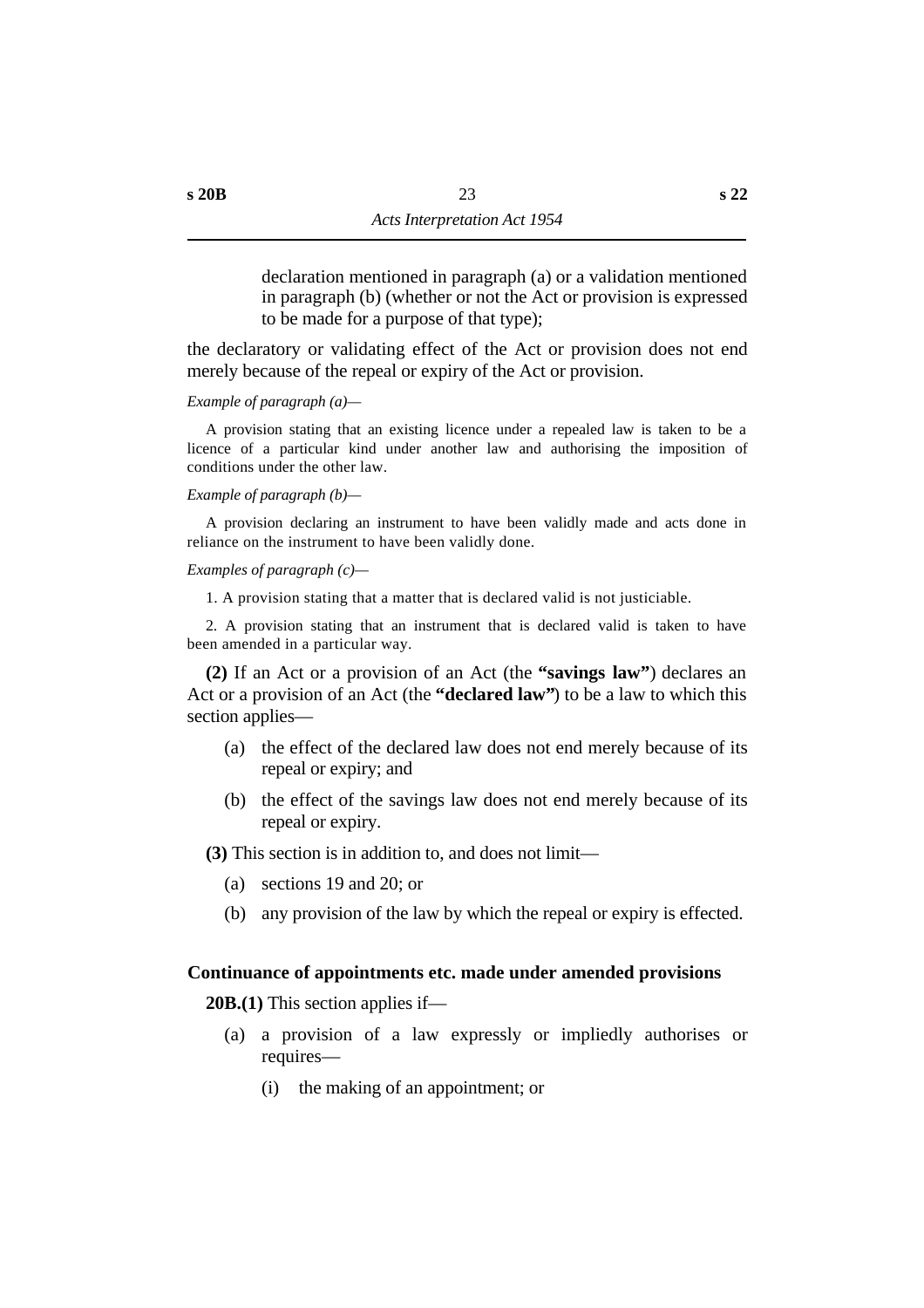- (ii) the delegation of a power; or
- (iii) the doing of anything else (other than the making of a statutory instrument); and
- (b) the provision is amended by an Act; and
- (c) under the amended provision—
	- (i) the appointment may be made; or
	- (ii) the power may be delegated; or
	- (iii) the thing may be done.

**(2)** An appointment, delegation or other thing mentioned in subsection (1) that was in force immediately before the commencement of the amendment continues to have effect after the commencement as if it had been done under the amended provision.

**(3)** In this section—

**"amend"** includes omit and re-enact in the same law (with or without modification), but does not include omit and re-enact in another law.

#### **˙Continuance of repealed provisions**

**21.** If an Act repeals some or all of the provisions of an Act and enacts new provisions in substitution for the repealed provisions, the repealed provisions continue in force until the new provisions commence.

#### **˙Act and amending Acts to be read as one**

**22.** An Act and all Acts amending the Act are to be read as one.

#### **˙Insertion of provisions by amending Act**

**22A.(1)** If an Act amends a provision of a law by inserting a subsection that is to form part of a series of subsections, and does not specify the position in the provision where it is to be inserted, the subsection is to be inserted in the appropriate numerical or alphanumerical position.

**(2)** If an Act amends a provision of a law by inserting a paragraph that is to form part of a series of paragraphs, and does not specify the position in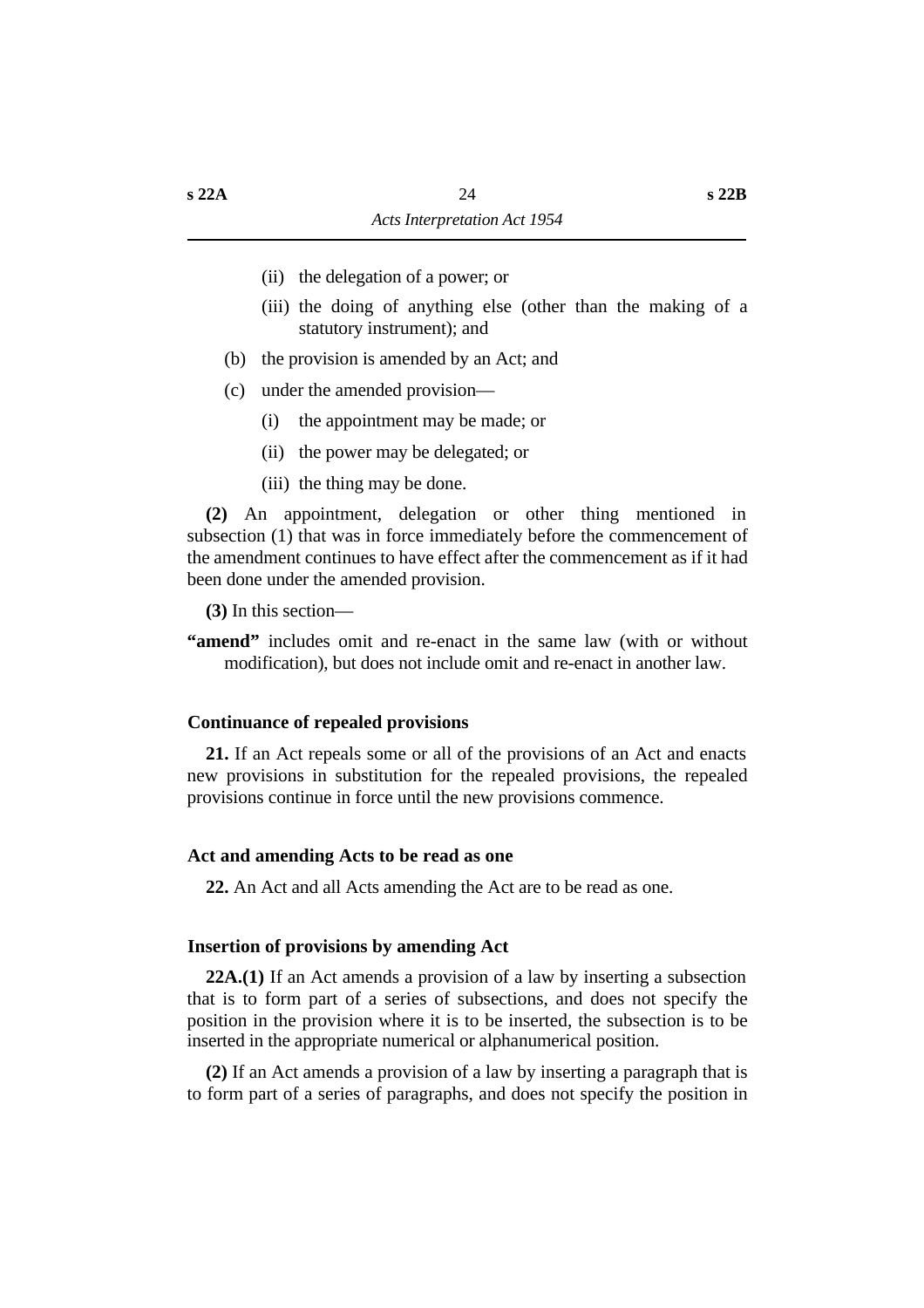the provision where it is to be inserted, the paragraph is to be inserted in the appropriate alphabetical position.

**(3)** If an Act amends a provision of a law by inserting a subparagraph that is to form part of a series of subparagraphs, and does not specify the position in the provision where it is to be inserted, the subparagraph is to be inserted in the appropriate numerical or alphanumerical position.

**(4)** If an Act amends a provision of a law by inserting a sub-subparagraph that is to form part of a series of sub-subparagraphs, and does not specify the position in the provision where it is to be inserted, the sub-subparagraph is to be inserted in the appropriate alphabetical position.

**(5)** If an Act amends a provision of a law by inserting a definition that is to form part of a series of definitions, and does not specify the position in the provision where it is to be inserted, the definition is to be inserted in the appropriate alphabetical position, determined on a letter-by-letter basis.

**(6)** If an Act otherwise amends a provision of a law by inserting a provision that is to form part of a series of provisions, and does not specify the position in the first provision where it is to be inserted, the second provision is to be inserted in the appropriate position.

**(7)** In determining the appropriate position in which a provision is to be inserted, regard may be had to current Queensland legislative drafting practice.

#### **˙Amendment to be made wherever possible in provision**

**22B.** If an Act amends a provision of a law—

- (a) by omitting a word; or
- (b) by omitting a word and inserting another word; or
- (c) by inserting a word before or after a particular word;

the amendment is to be made wherever possible in the provision.

### **˙Automatic repeal of amending Act**

**22C.(1)** An amending Act enacted after 30 June 1994 is automatically repealed at the beginning of the day after all of its provisions have commenced.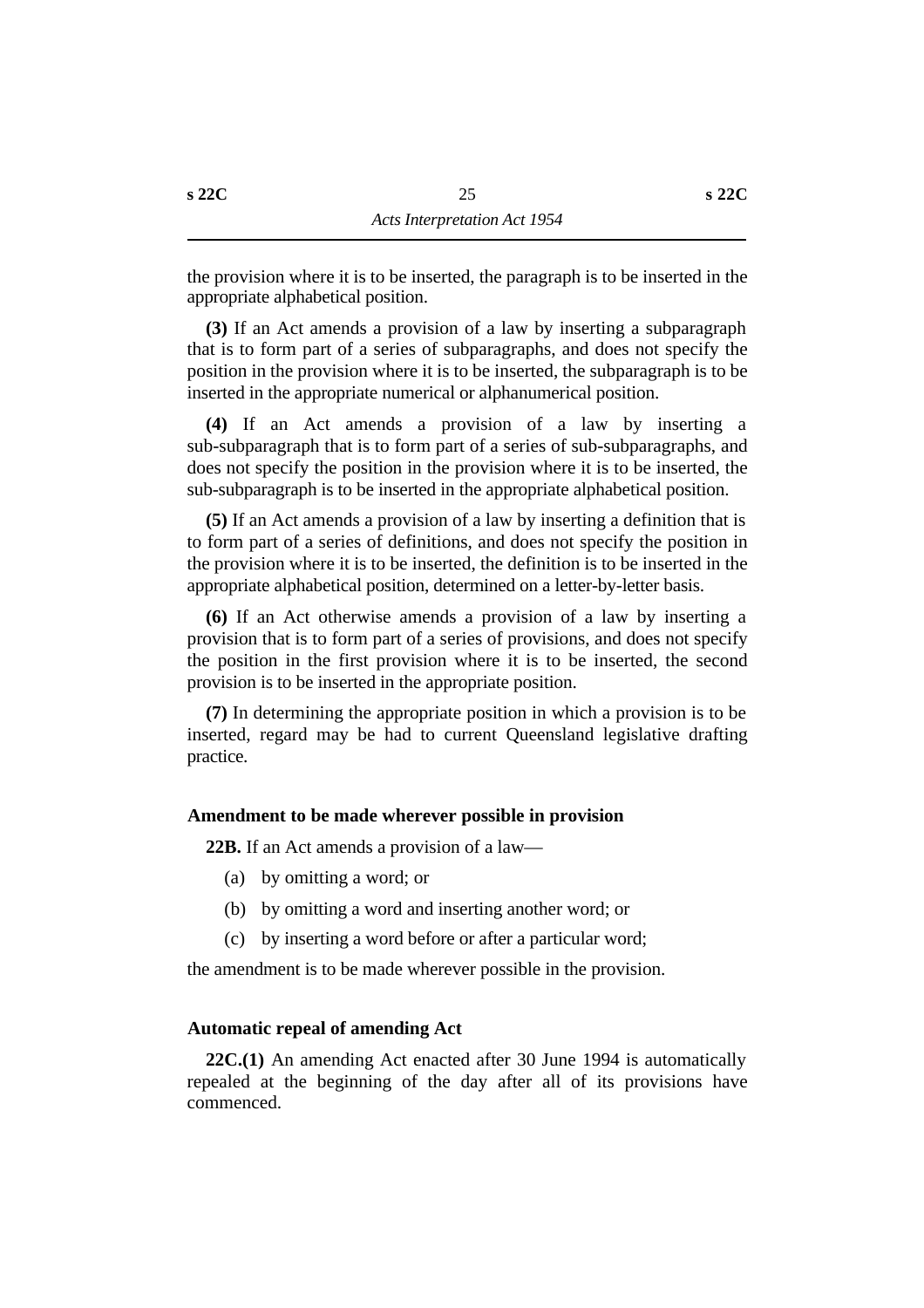**(2)** In this section—

**"amending Act"** means an Act that consists only of provisions of the following types—

- (a) the Act's long title;
- (b) the Act's preamble (if any);
- (c) a provision about the Act's citation;
- (d) a provision (if any) about the Act's commencement;
- (e) a provision providing for the amendment or repeal of an Act or other instrument (including a provision identifying the amended or repealed instrument);
- (f) a provision declaring an Act or a provision of an Act to be a law to which section 20A applies.

#### *Example 1—*

The *Hypothetical Amending Act 1995* amends the *ABC Act* and the *LMN Act*. It also repeals a list of Acts set out in a schedule. Apart from—

- a long title
- a provision about the Act's citation (that is, the Act's short title)
- a provision about the Act's commencement
- amending provisions (that is, provisions stating that the *ABC Act* and the *LMN Act* are amended and the provisions amending the Acts)
- repealing provisions (that is, a provision stating that the Acts set out in the schedule are repealed and a schedule)
- a provision about the application of s 20A to a provision being repealed,

the *Hypothetical Amending Act 1995* contains no other provisions. Its repealing provisions commence on assent, 21 March 1995. Its amending provisions commence on proclamation, 12 April 1995. Under subsection (1), the *Hypothetical Amending Act 1995* is automatically repealed at the beginning of 13 April 1995.

#### *Example 2—*

The *Example Act 1995* contains provisions establishing a new scheme. It also amends several Acts and repeals others. Because it contains the scheme provisions, it is not an amending Act covered by subsection (1).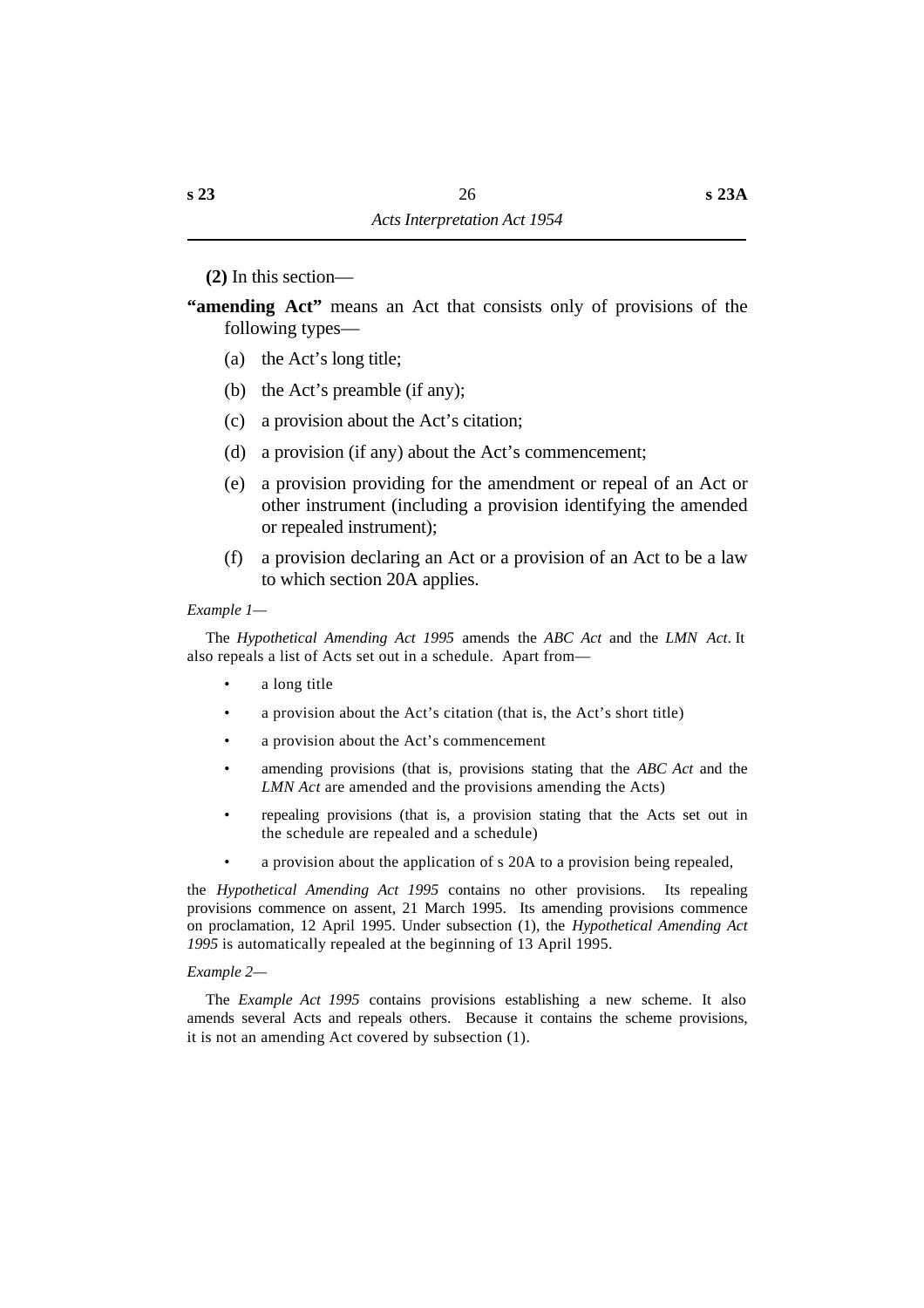#### **˙Performance of statutory functions etc.**

**23.(1)** If an Act confers a function or power on a person or body, the function may be performed, or the power may be exercised, as occasion requires.

**(2)** If an Act confers a function or power on a specified officer or the holder of a specified office, the function may be performed, or the power may be exercised, by the person for the time being occupying or acting in the office concerned.

**(3)** If an Act confers a function or power on a body (whether or not incorporated), the performance of the function, or the exercise of the power, is not affected merely because of vacancies in the membership of the body.

#### **˙Conferral of statutory power on another entity**

**23A.(1)** If a provision of an Act, whether expressly or by implication, confers a power (the **"first power"**) on an entity to authorise or require another entity to exercise a power (the **"second power"**), then, if the first power is exercised, the provision is taken to confer the second power on the other entity.

**(2)** In this section—

**"power"** includes doing an act or making a decision for the purpose of performing a function.

#### **˙Power to make instrument or decision includes power to amend or repeal**

**24AA.** If an Act authorises or requires the making of an instrument or decision—

- (a) the power includes power to amend or repeal the instrument or decision; and
- (b) the power to amend or repeal the instrument or decision is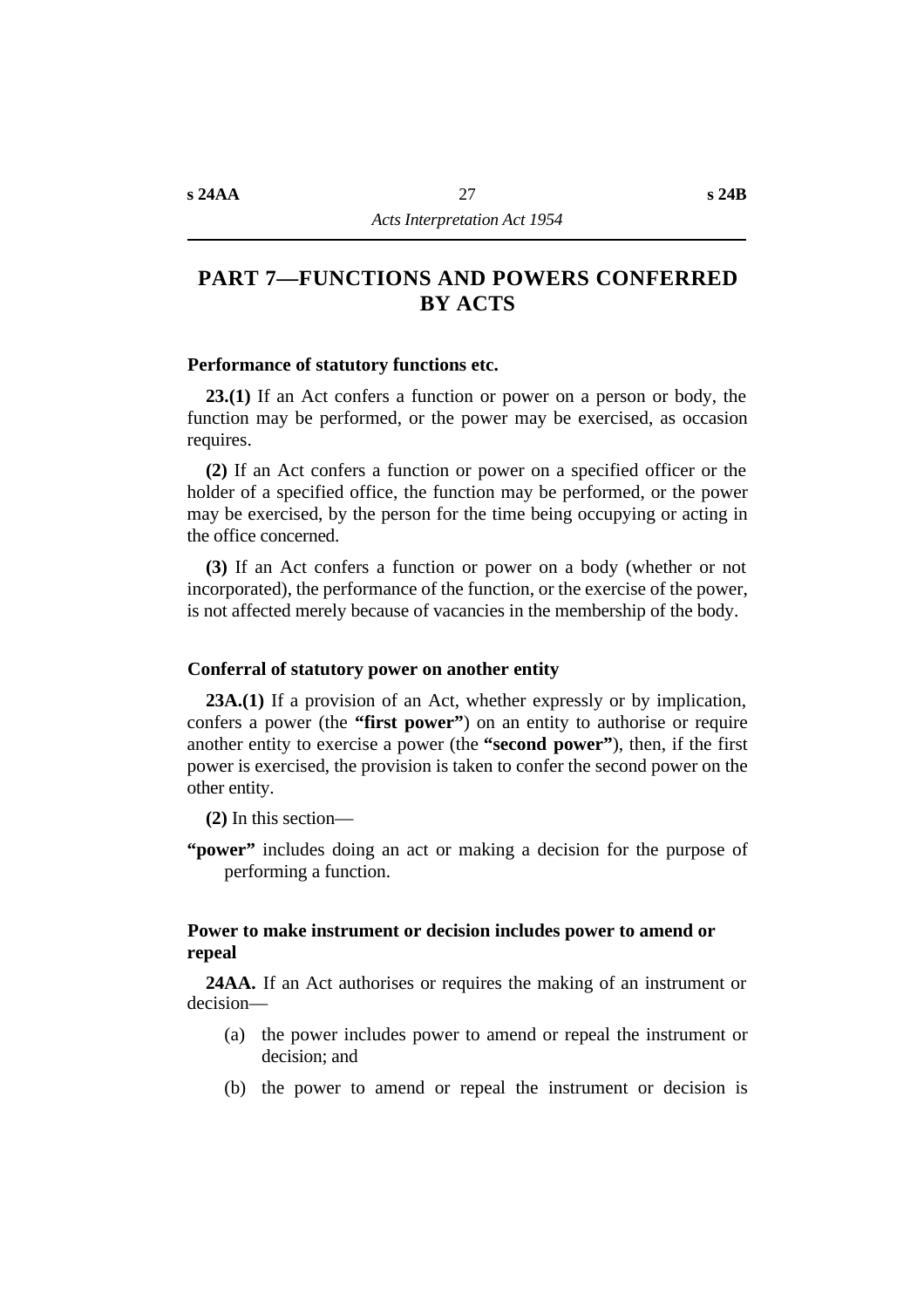exercisable in the same way, and subject to the same conditions, as the power to make the instrument or decision.

### **˙Appointments may be made by name or office**

**24A.(1)** If an Act authorises or requires a person or body—

- (a) to appoint a person to an office; or
- (b) to appoint a person or body to exercise a power; or
- (c) to appoint a person or body to do another thing;

the person or body may make the appointment by—

- (d) appointing a person or body by name; or
- (e) appointing a specified officer, or the holder of a specified office, by reference to the title of the office concerned.

**(2)** An appointment of a specified officer, or the holder of a specified office, is taken to be the appointment of the person for the time being occupying or acting in the office concerned.

### **˙Acting appointments**

**24B.(1)** If an Act authorises a person or body to appoint a person to act in an office, the person or body may, in accordance with the Act, appoint—

- (a) a person by name; or
- (b) a specified officer, or the holder of a specified office, by reference to the title of the office concerned;

to act in the office.

**(2)** The appointment may be expressed to have effect only in the circumstances specified in the instrument of appointment.

**(3)** The appointer may—

- (a) determine the terms and conditions of the appointment, including remuneration and allowances; and
- (b) end the appointment at any time.

**(3A)** If the appointer is a body, the appointment may be made or ended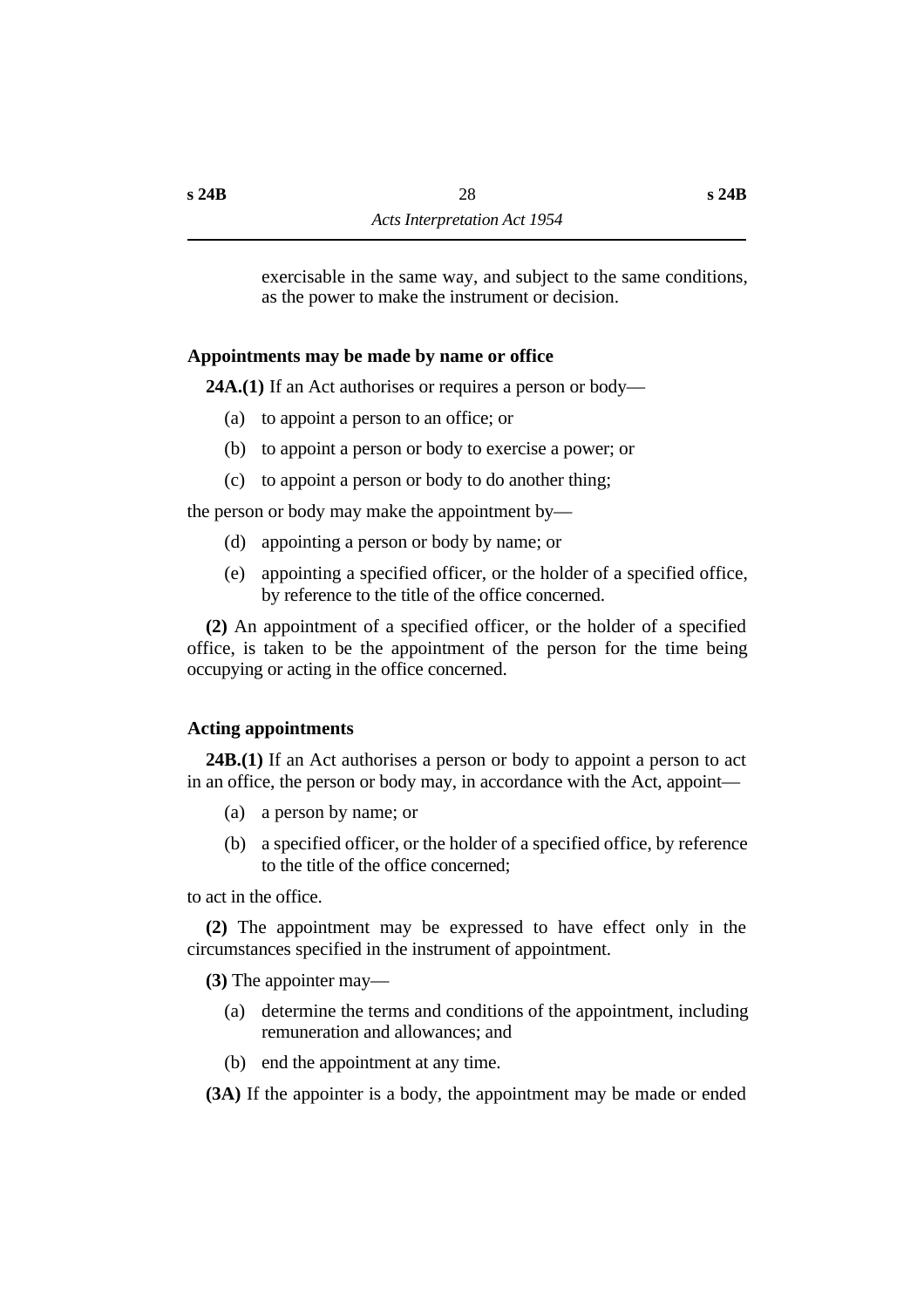by a resolution of the body.

**(4)** The appointment, or the ending of the appointment under subsection  $(3)(b)$ , must be in, or evidenced by, writing, signed by the appointer or, if the appointer is a body, by a person authorised by the body for the purpose.

**(5)** The appointee must not act for more than 1 year during a vacancy in the office.

**(6)** If the appointee is acting in the office otherwise than because of a vacancy in the office and the office becomes vacant, then, subject to subsection (2), the appointee may continue to act until—

- (a) the appointer otherwise directs; or
- (b) the vacancy ends; or
- (c) the end of a year from the day of the vacancy;

whichever happens first.

**(7)** The appointment ends if the appointee resigns by writing signed and delivered to the appointer.

**(7A)** If the vacancy in the office in which a person is acting ends, the person's appointment to act in the office because of the vacancy also ends.

**(7B)** If the holder of the office in which a person is acting resumes the office, the person's appointment to act in the office because of the absence of the holder of the office ends.

**(7C)** Subsections (7A) and (7B) apply even if a contrary intention appears in the instrument of, or evidencing the, appointment to act.

**(7D)** A person's substantive appointment to an office does not end merely because the person acts in another office.

**(7E)** To avoid any doubt, it is declared that subsections (7A) to (7D) do not change the law of Queensland.

**(8)** While the appointee is acting in the office—

- (a) the appointee has all the functions and powers of the holder of the office; and
- (b) laws apply to the appointee as if the appointee were the holder of the office.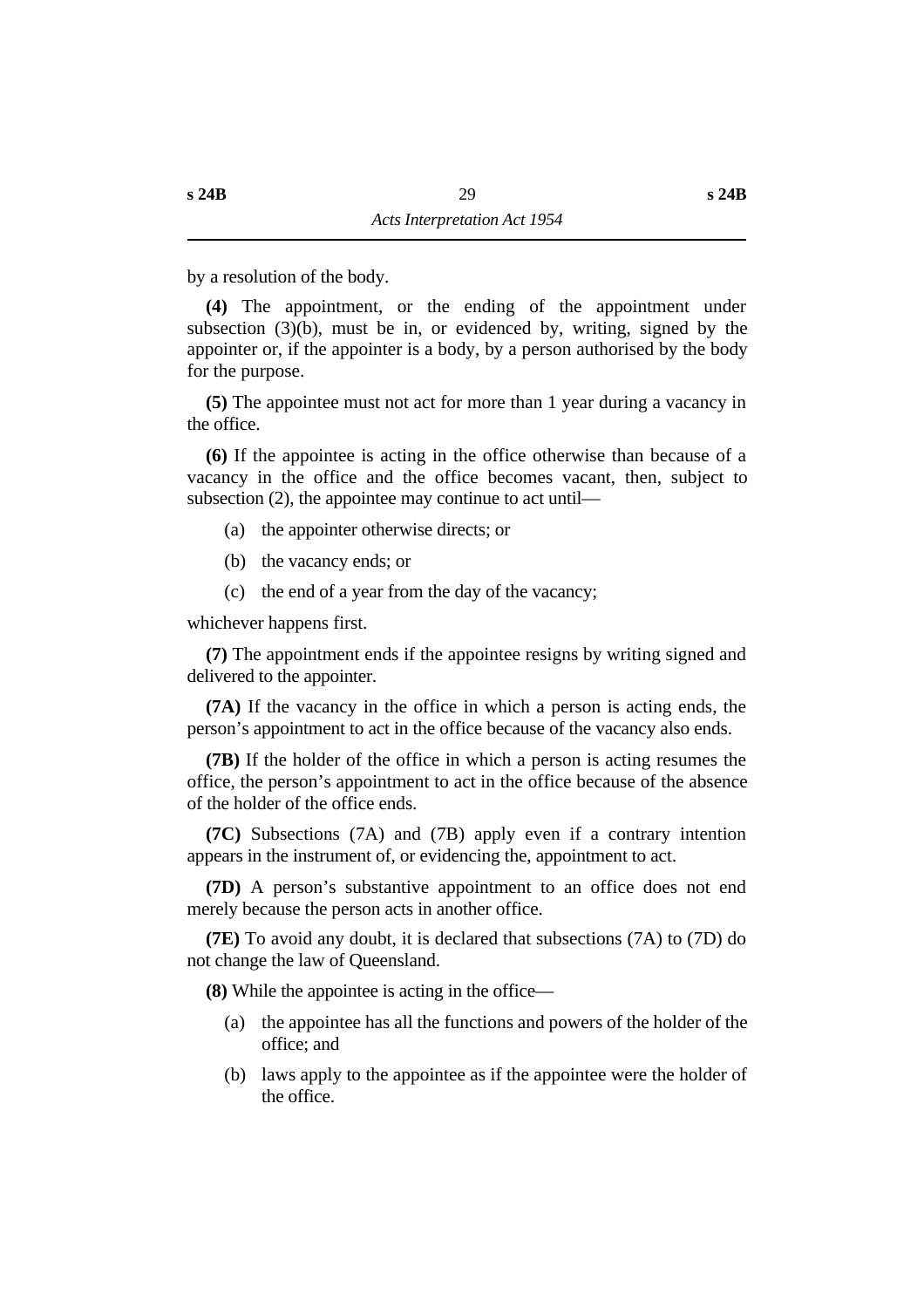**(9)** Anything done by or in relation to a person purporting to act in the office is not invalid merely because—

- (a) the occasion for the appointment had not arisen; or
- (b) the appointment had ended; or
- (c) the occasion for the person to act had not arisen or had ended.

**(10)** If the Act authorises the appointer to appoint a person to act during a vacancy in the office, an appointment to act in the office may be made by the appointer whether or not an appointment has previously been made to the office.

**(11)** If—

- (a) the appointer is a specified officer or the holder of a specified office; and
- (b) the person who was the specified officer or holder of the specified office when the appointment was made ceases to be the officer or holder of the office;

then—

- (c) the appointment continues in force; and
- (d) the person for the time being occupying or acting in the office concerned is taken to be the appointer for the purposes of this section.

**(12)** If—

- (a) the appointer is a body; and
- (b) there is a change in the membership of the body;

then—

- (c) the appointment continues in force; and
- (d) the body as constituted for the time being is taken to be the appointer for the purposes of this section.

**(13)** Writing purporting to be, or to contain, an appointment, or the ending of an appointment under subsection (3)(b), is evidence of the appointment or the ending of the appointment.

**(14)** A certificate signed by the appointer (or, if the appointer is a body,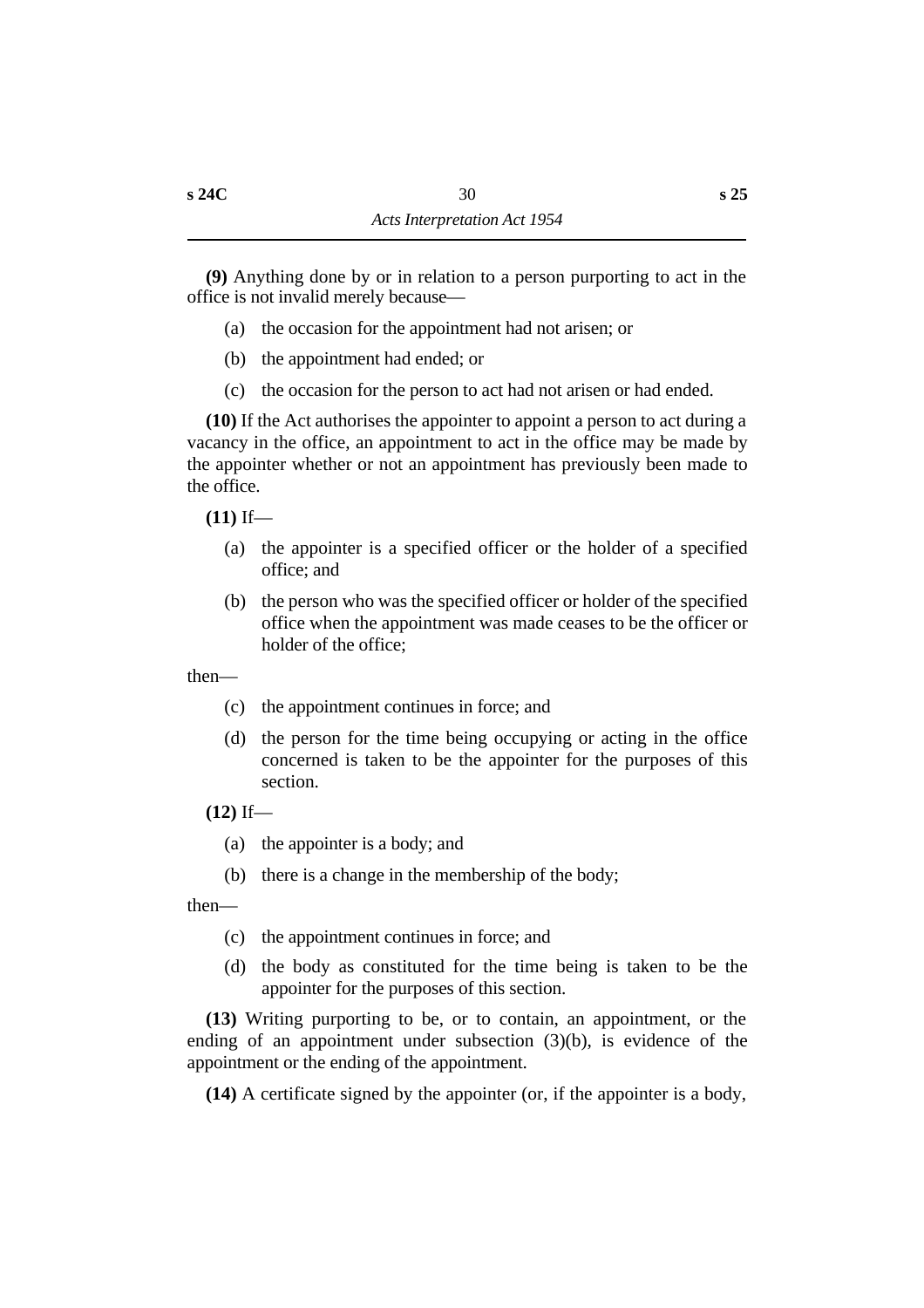by a person authorised by the body for the purpose) stating anything in relation to an appointment is evidence of the thing.

**(15)** A document purporting to be a certificate mentioned in subsection (14) is taken to be the certificate, and to have been properly given, unless the contrary is established.

### **˙Acting person nominated by Act etc.**

**24C.(1)** This section applies if an Act provides that a specified officer, or the holder of a specified office, (the **"nominated person"**) acts as another specified officer or in another specified office on a specified occasion.

**(2)** While the nominated person is acting as the other officer or in the other office—

- (a) the nominated person has all the functions and powers of the officer or holder of the office; and
- (b) laws apply to the nominated person as if the nominated person were the officer or holder of the office.

**(3)** Anything done by or in relation to the nominated person while the nominated person is purporting to act as the other officer or in the other office is not invalid merely because the occasion for the nominated person to act had not happened or had ceased.

### **˙Powers of appointment imply certain incidental powers**

**25.(1)** If an Act authorises or requires a person or body to appoint a person to an office—

- (a) the power may be exercised as occasion requires; and
- (b) the power includes—
	- (i) power to remove or suspend, at any time, a person appointed to the office; and
	- (ii) power to appoint another person to act in the office if a person appointed to the office is removed or suspended; and
	- (iii) power to reinstate or reappoint a person removed or suspended; and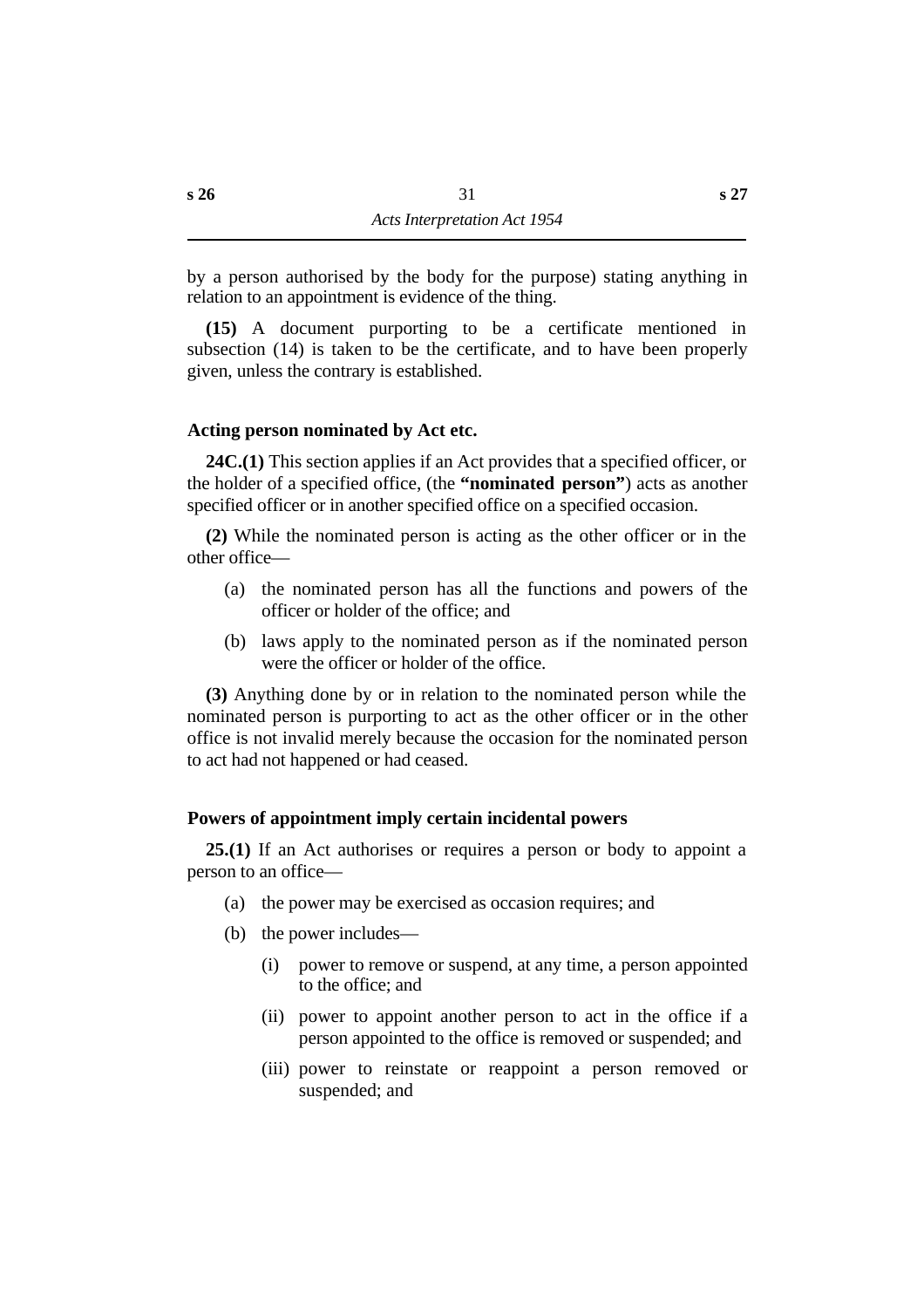- (iv) power to appoint a person to act in the office if it is vacant (whether or not the office has ever been filled); and
- (v) power to appoint a person to act in the office if the person appointed to the office is absent or is unable to discharge the functions of the office (whether because of illness or otherwise); and
- (c) the power also includes power to reappoint a person to the office if the person is eligible to be appointed to the office.

**(2)** The power to remove or suspend a person under subsection (1)(b) may be exercised even if the Act under which the person was appointed provides that the holder of the office to which the person was appointed is to hold office for a specified period.

**(3)** The power to make an appointment under subsection (1)(b) may be exercised as occasion requires.

**(4)** An appointment under subsection (1)(b) may be expressed to have effect only in the circumstances specified in the instrument of appointment.

#### **˙Appointment not affected by defect etc.**

**26.** The appointment of a person to an office, to act in an office, to exercise a power or to do anything else is not invalid merely because of a defect or irregularity in relation to the appointment.

#### **˙Power to hear and determine includes power to administer oath**

**27.** A person or body authorised by law, or by consent of parties, to conduct a hearing for the purpose of the determination (by that or another person or body) of any matter has authority—

- (a) to receive evidence; and
- (b) to examine witnesses, and to administer oaths to witnesses, who have been lawfully called before the person or body.

### **˙Delegation of powers**

**27A.(1A)** Authority to delegate a person's or body's powers includes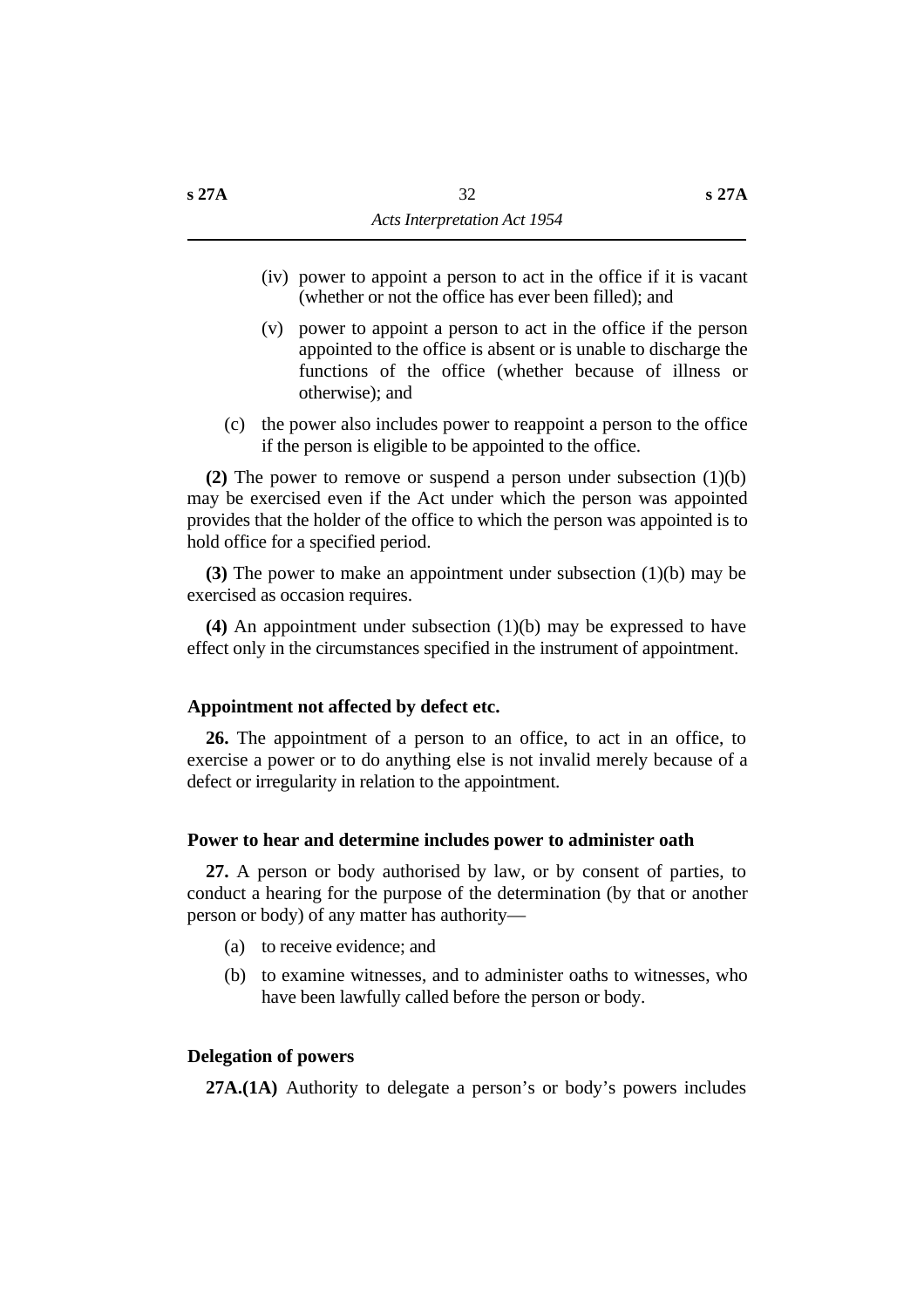authority to delegate doing an act or making a decision for performing a function of the person or body.

**(1)** If an Act authorises a person or body to delegate a power, the person or body may, in accordance with the Act and any other applicable law, delegate the power to—

- (a) a person or body by name; or
- (b) a specified officer, or the holder of a specified office, by reference to the title of the office concerned.

**(2)** The delegation may be—

- (a) general or limited; and
- (b) made from time to time; and
- (c) revoked, wholly or partly, by the delegator.

**(3)** The delegation, or a revocation of the delegation, must be in, or evidenced by, writing signed by the delegator or, if the delegator is a body, by a person authorised by the body for the purpose.

**(3A)** If the delegator is a body, the delegation may be made or revoked by a resolution of the body.

**(3B)** All conditions and preliminary steps required for the exercise of a delegation are presumed to have been satisfied and performed unless the contrary is established.

**(3C)** Laws apply to the delegate in the exercise of a delegated power as if the delegate were the delegator.

**(4)** A delegated power may be exercised only in accordance with any conditions to which the delegation is subject.

**(5)** The delegate may, in the exercise of a delegated power, do anything that is incidental to the delegated power.

**(6)** A delegated power that purports to have been exercised by the delegate is taken to have been properly exercised by the delegate unless the contrary is proved.

**(7)** A delegated power that is properly exercised by the delegate is taken to have been exercised by the delegator.

**(8)** If, when exercised by the delegator, a power is dependent on the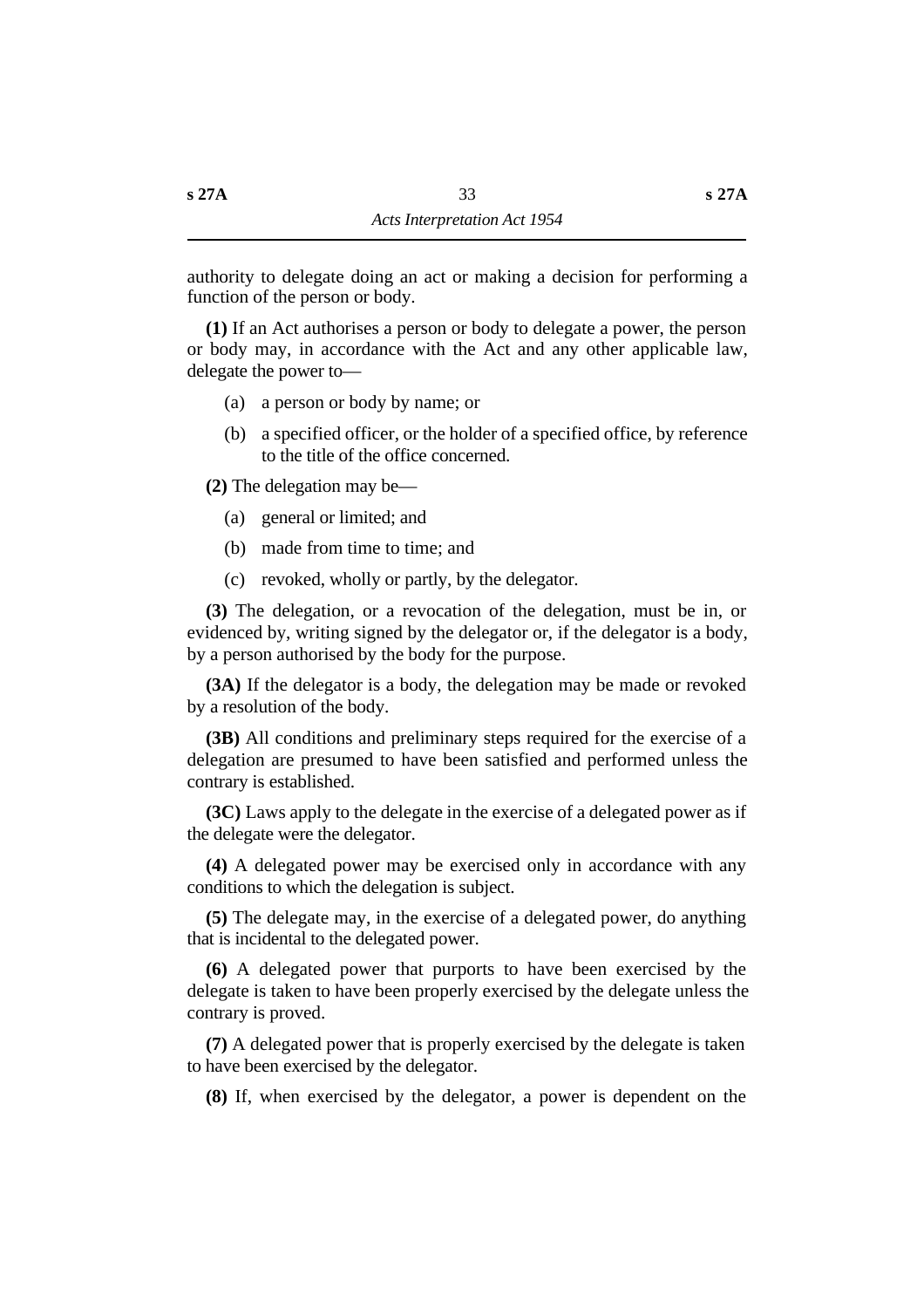**(8A)** If—

- (a) the delegator is a specified officer or the holder of a specified office; and
- (b) the person who was the specified officer or holder of the specified office when the delegation was made ceases to be the officer or holder of the office;

then—

- (c) the delegation continues in force; and
- (d) the person for the time being occupying or acting in the office concerned is taken to be the delegator for the purposes of this section.

**(8B)** If—

- (a) the delegator is a body; and
- (b) there is a change in the membership of the body;

then—

- (c) the delegation continues in force; and
- (d) the body as constituted for the time being is taken to be the delegator for the purposes of this section.

**(9)** If a power is delegated to a specified officer or the holder of a specified office—

- (a) the delegation does not cease to have effect merely because the person who was the specified officer or the holder of the specified office when the power was delegated ceases to be the officer or the holder of the office; and
- (b) the power may be exercised by the person for the time being occupying or acting in the office concerned.

**(10)** A power that has been delegated may, despite the delegation, be exercised by the delegator.

**(10A)** The delegation of a power does not relieve the delegator of the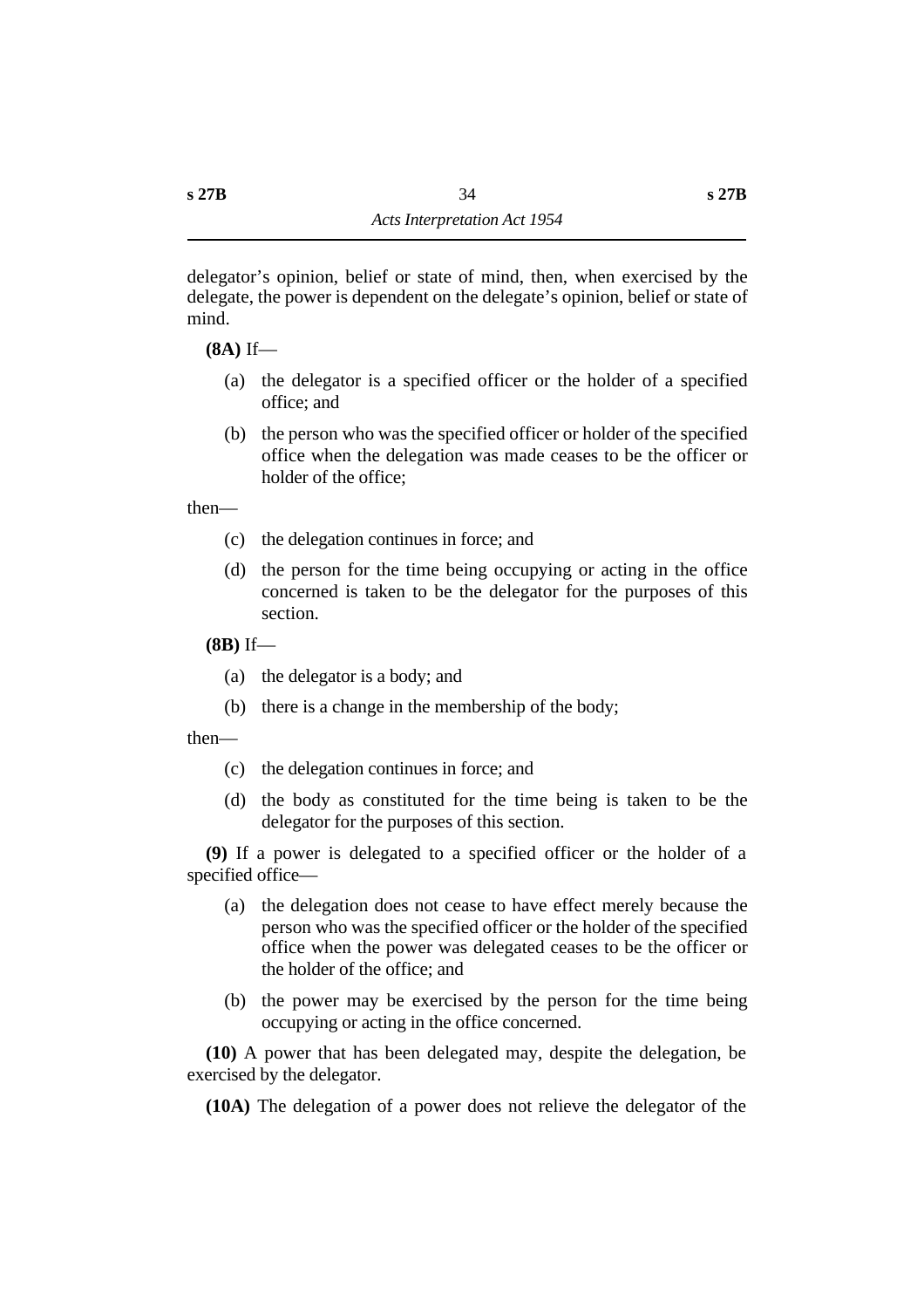delegator's obligation to ensure that the power is properly exercised.

**(11)** Subject to subsection (12), this section applies to a subdelegation of a power in the same way as it applies to a delegation of a power.

**(12)** If an Act authorises the delegation of a power, the power may be subdelegated only if the Act expressly authorises the power to be subdelegated.

**(13)** Writing purporting to be, or to contain, a delegation, or the revocation of a delegation, is evidence of the delegation or revocation.

**(14)** A certificate signed by the delegator (or, if the delegator is a body, by a person authorised by the body for the purpose) stating anything in relation to a delegation is evidence of the thing.

**(15)** A document purporting to be a certificate mentioned in subsection (14) is taken to be the certificate, and to have been properly given, unless the contrary is established.

**(16)** In this section—

**"power"** includes doing an act or making a decision for the purpose of performing a function.

# **˙Content of statement of reasons for decision**

**27B.** If an Act requires a tribunal, authority, body or person making a decision to give written reasons for the decision (whether the expression 'reasons', 'grounds' or another expression is used), the instrument giving the reasons must also—

- (a) set out the findings on material questions of fact; and
- (b) refer to the evidence or other material on which those findings were based.

# **˙Legislative Assembly's resolutions to be interpreted not to exceed authority**

**29.(1)** A resolution of the Legislative Assembly, or a committee of the Legislative Assembly, made under an Act is to be interpreted as operating—

(a) to the full extent of, but not to exceed, the Legislative Assembly's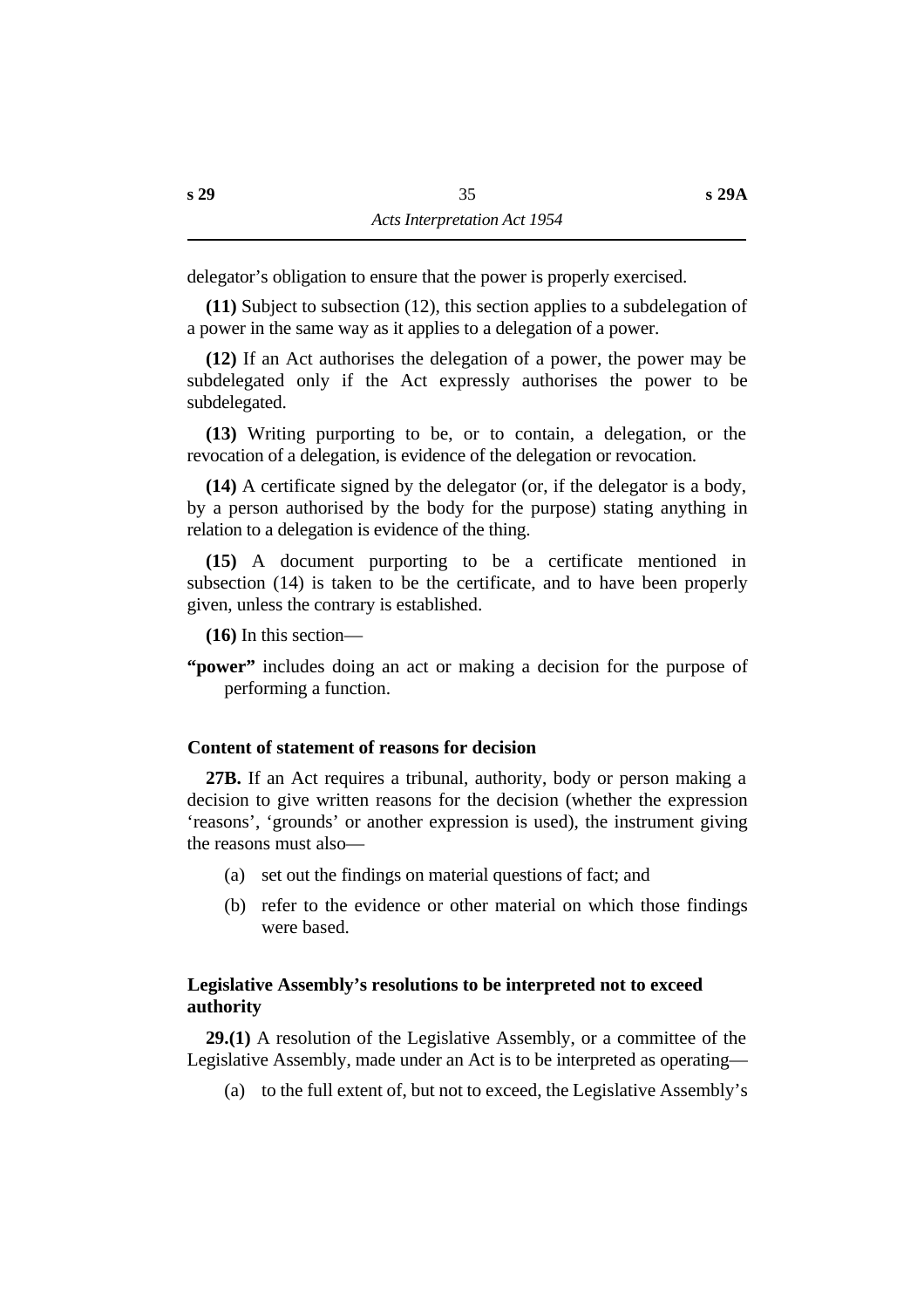constitutional powers; and

- (b) subject to the Act; and
- (c) distributively.

**(2)** Without limiting subsection (1), if part of a resolution would, apart from this section, be interpreted as exceeding authority—

- (a) the resolution is valid to the extent to which it does not exceed authority; and
- (b) the remainder of the resolution is not affected.

**(3)** Without limiting subsection (1), if the application of part of a resolution to a person, matter or circumstance would, apart from this section, be interpreted as exceeding authority, the part's application to other persons, matters or circumstances is not affected.

**(4)** This section applies to an Act in addition to, and without limiting, any provision of the Act.

# **˙Tabling of reports when Legislative Assembly not sitting**

**29A.(1)** This section applies to a report that, under an Act—

- (a) is received by a Minister or the Speaker; and
- (b) is required or permitted to be tabled in the Legislative Assembly.

**(2)** If the Minister or Speaker wants to table the report when the Legislative Assembly is not sitting, the Minister or Speaker may give a copy of it to the Clerk of the Parliament.

**(3)** The clerk may authorise the printing of the report.

**(4)** If the report is printed under the clerk's authority, the clerk must table the report in the Legislative Assembly on the next sitting day.1

**(5)** For subsection (1)(b), if a report is required or permitted to be tabled in the Legislative Assembly, a part of the report or a document

<sup>1</sup> The report is a parliamentary document under the *Parliamentary Papers Act 1992*, section 6 and the House is taken to have authorised the clerk to publish the report. A person does not incur civil or criminal liability for publishing a document under the House's authority (*Parliamentary Papers Act 1992*, section  $10(1)$ ).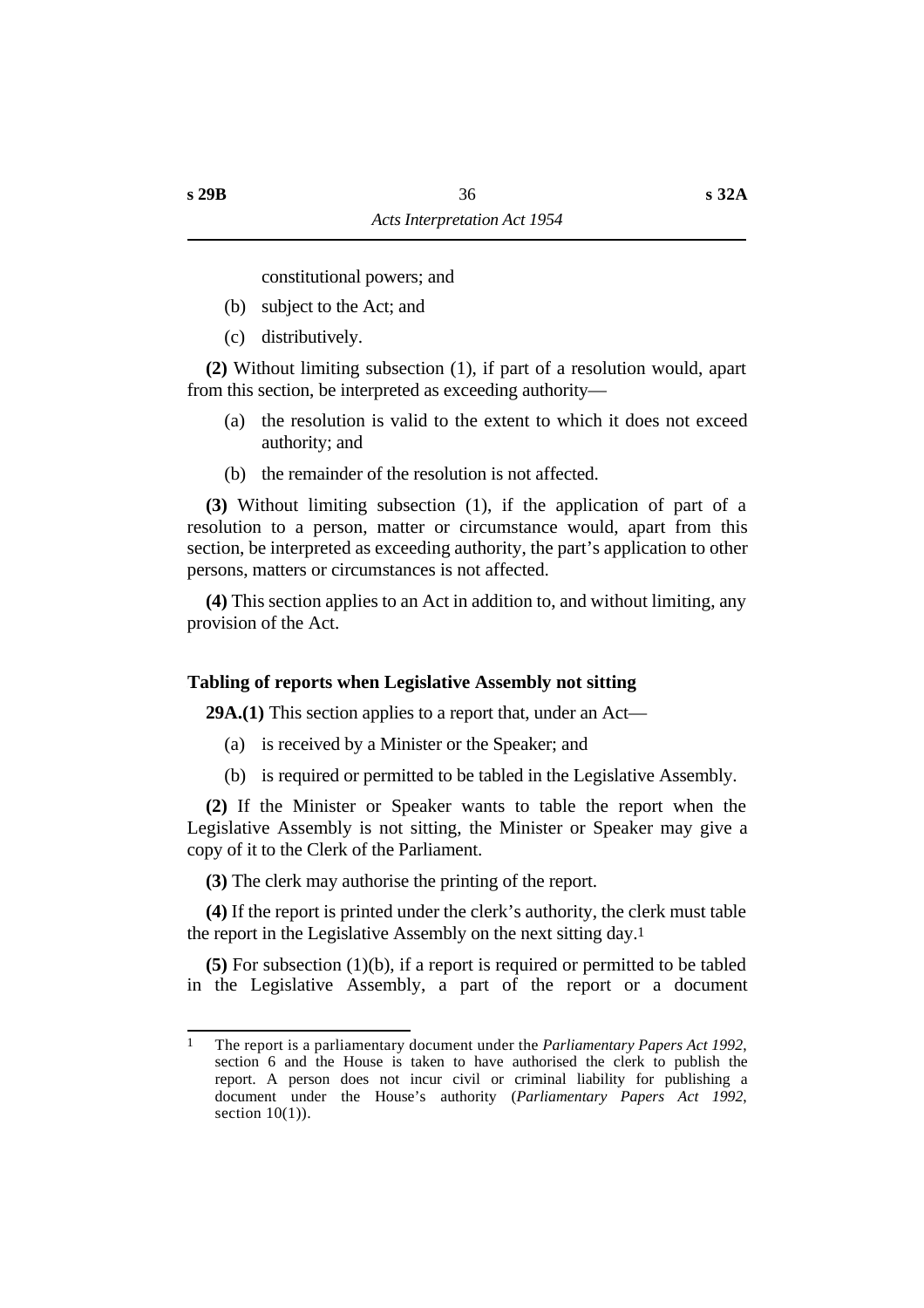accompanying the report is also taken to be required or permitted to be tabled in the Legislative Assembly.

**(6)** In this section—

**"report"** includes—

- (a) part of a report; and
- (b) a document accompanying a report.

### **˙Working out number of sitting days**

**29B.** In working out a particular number of sitting days of the Legislative Assembly, it does not matter whether the days are within the same or different Parliaments or within different sessions of Parliament.

# **†PART 8—TERMS AND REFERENCES IN ACTS**

### **˙Defined terms—other parts of speech and grammatical forms**

**32.** If an Act defines a word or expression, other parts of speech and grammatical forms of the word or expression have corresponding meanings.

### **˙Definitions to be read in context**

**32A.** Definitions in or applicable to an Act apply except so far as the context or subject matter otherwise indicates or requires.

### **˙Terms defined both in this Act and another Act**

# **32AA.** If—

- (a) a word or expression is defined non-exhaustively for the purposes of an Act other than this Act (the **"non-exhaustive definition"**); and
- (b) the word or expression is also defined in this Act (the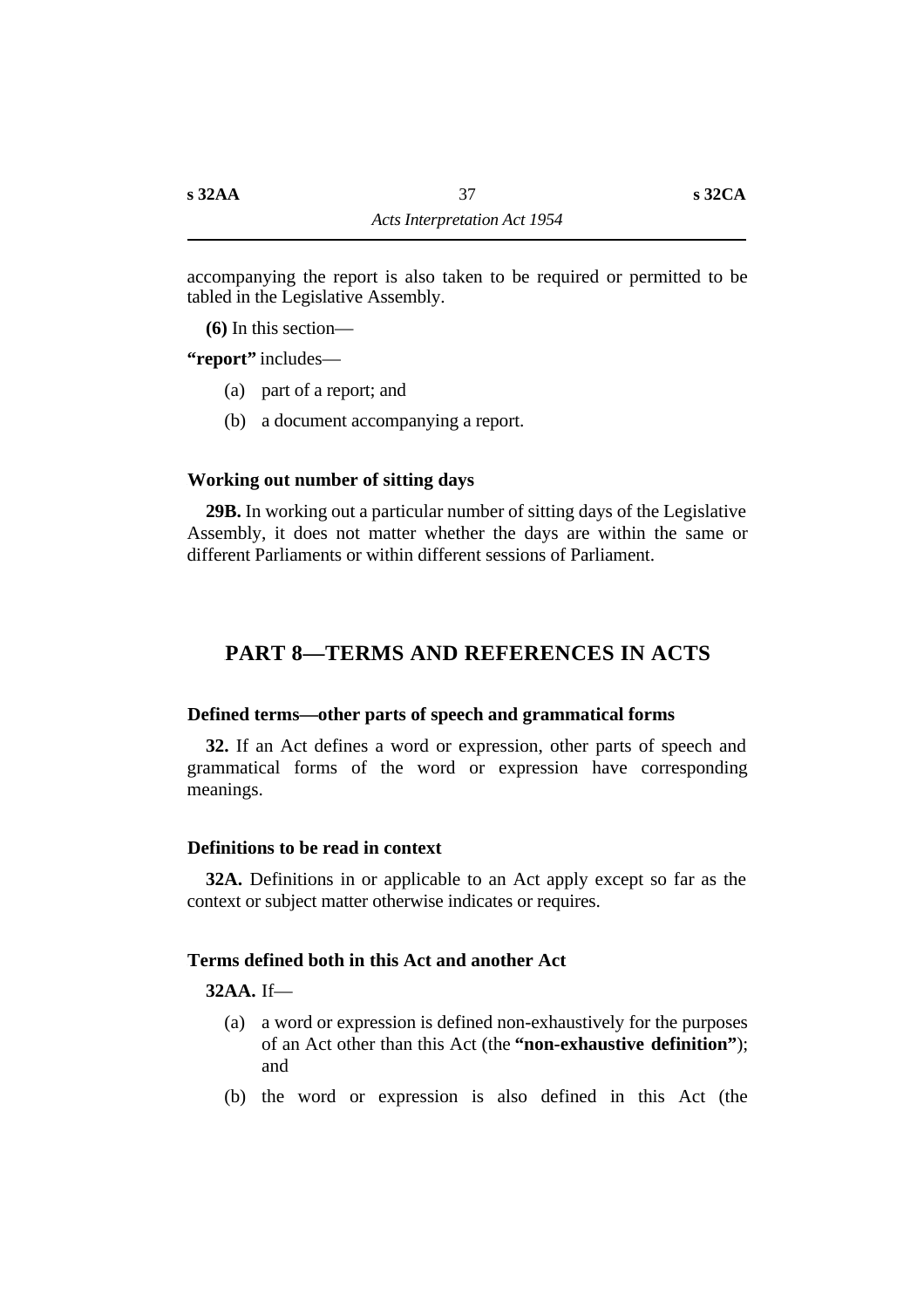### **"Interpretation Act definition"**);

then, for the purposes of the first Act—

- (c) the non-exhaustive definition does not exclude or limit, but may extend, the meaning of the word or expression given by the Interpretation Act definition; and
- (d) the non-exhaustive and Interpretation Act definitions are to be read in the context of each other and the other provisions of the first Act, but, if the definitions so read are inconsistent, the Interpretation Act definition is displaced.

### **˙Gender**

**32B.** In an Act, words indicating a gender include each other gender.

### **˙Number**

**32C.** In an Act—

- (a) words in the singular include the plural; and
- (b) words in the plural include the singular.

### **˙Meaning of "may" and "must" etc.**

**32CA.(1)** In an Act, the word **"may"**, or a similar word or expression, used in relation to a power indicates that the power may be exercised or not exercised, at discretion.

**(2)** In an Act, the word **"must"**, or a similar word or expression, used in relation to a power indicates that the power is required to be exercised.

**(3)** To remove any doubt, it is declared that this section applies to an Act passed after 1 January 1992 despite any presumption or rule of interpretation.

#### **˙Words and expressions used in amending Acts**

**32CB.(1)** Words and expressions used in an Act that amends another law have the same meanings as they have in the other law.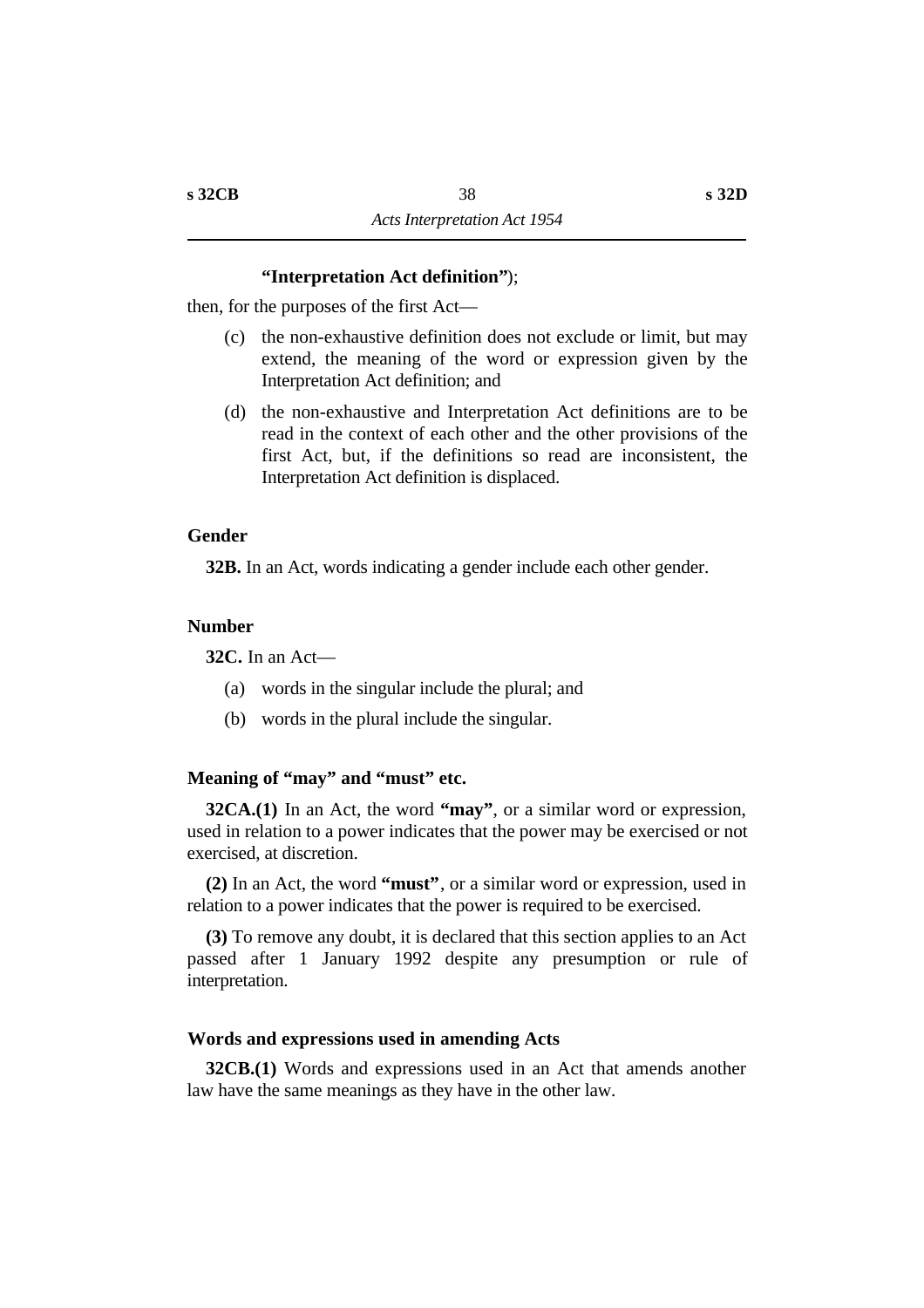**(2)** Subsection (1) does not limit section 22 (Act and amending Acts to be read as one).

**(3)** To remove any doubt, it is declared that this section applies to an Act passed after 1 January 1992 despite any presumption or rule of interpretation.

### **˙References to persons generally**

**32D.(1)** In an Act, a reference to a person generally includes a reference to a corporation as well as an individual.

**(2)** Subsection (1) is not displaced merely because there is an express reference to either an individual or a corporation elsewhere in the Act.

*Examples of references to a person generally—*

- 'another'
- 'anyone'
- 'no-one'
- 'one'
- 'party'
- 'person'
- 'someone'
- 'whoever'.

*Examples of express references to a corporation—*

- body corporate
- company
- corporation sole.

*Examples of express references to an individual—*

- adult
- child
- spouse.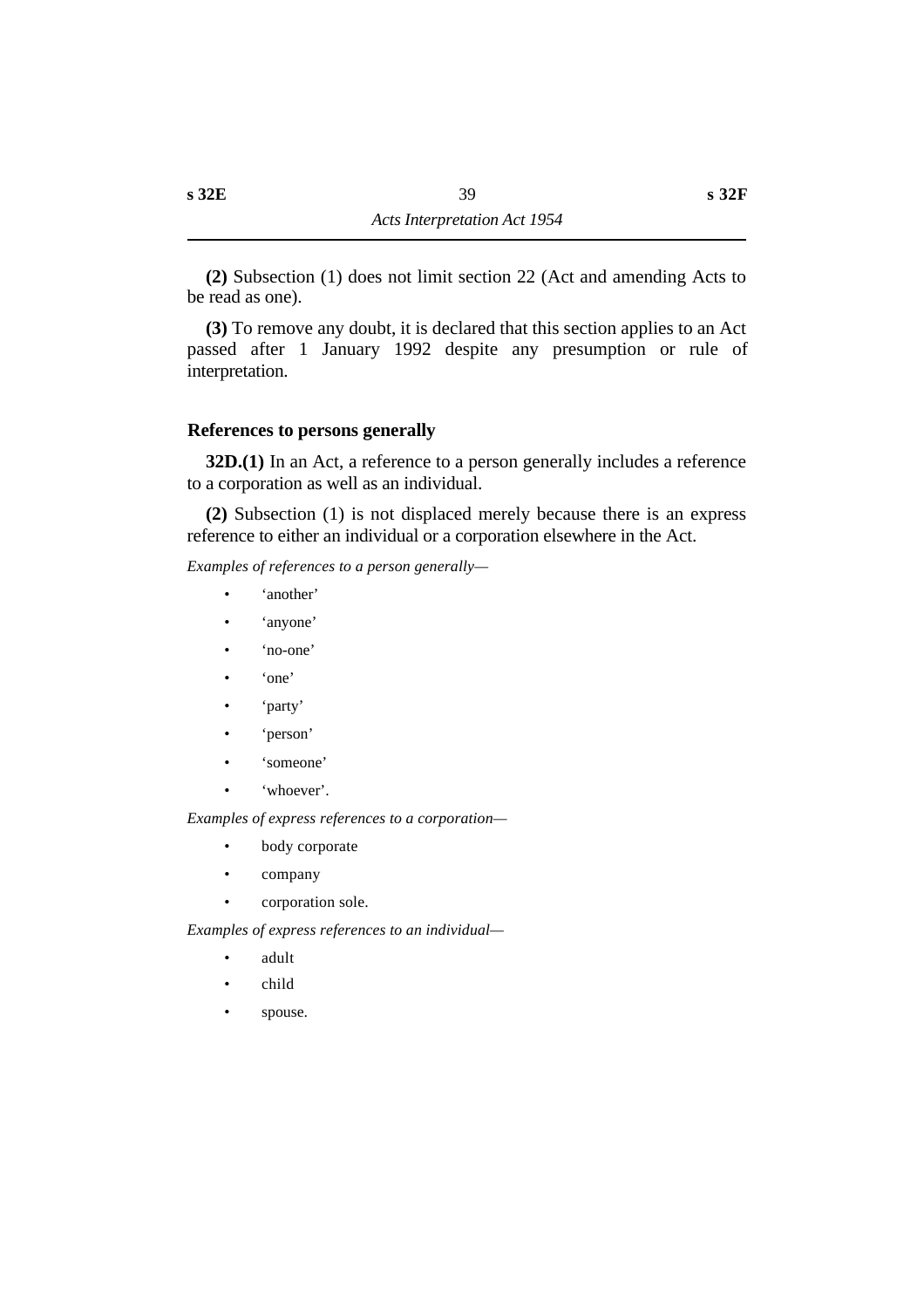# **˙Production of records kept in computers etc.**

**32E**. If a person who keeps a record of information by way of a mechanical, electronic or other device is required by or under an Act—

- (a) to produce the information or a document containing the information to a court, tribunal or person; or
- (b) to make a document containing the information available for inspection by a court, tribunal or person;

then, unless the court, tribunal or person otherwise directs—

- (c) the requirement obliges the person to produce or make available for inspection, as the case may be, a document that reproduces the information in a form capable of being understood by the court, tribunal or person; and
- (d) the production to the court, tribunal or person of the document in that form complies with the requirement.

### **˙References to commencement**

**32F.(1)** In an Act, a reference to **"commencement"** for an Act or a provision of an Act is a reference to the time the Act or provision comes into operation.

**(2)** In a provision of an Act, a reference to **"the commencement"** without indicating a particular Act or provision is a reference to the commencement of the provision in which the reference occurs.

*Example of subsection (2)—*

If section 24(3) of an Act stated 'This section expires 1 month after the commencement', 'the commencement' referred to is the commencement of section 24(3).

### **˙References to Ministers, departments and chief executives**

**33.(1)** In an Act—

- (a) a reference to a Minister is a reference to a Minister of the Crown; and
- (b) a reference to a particular Minister by title, or to **"the Minister"**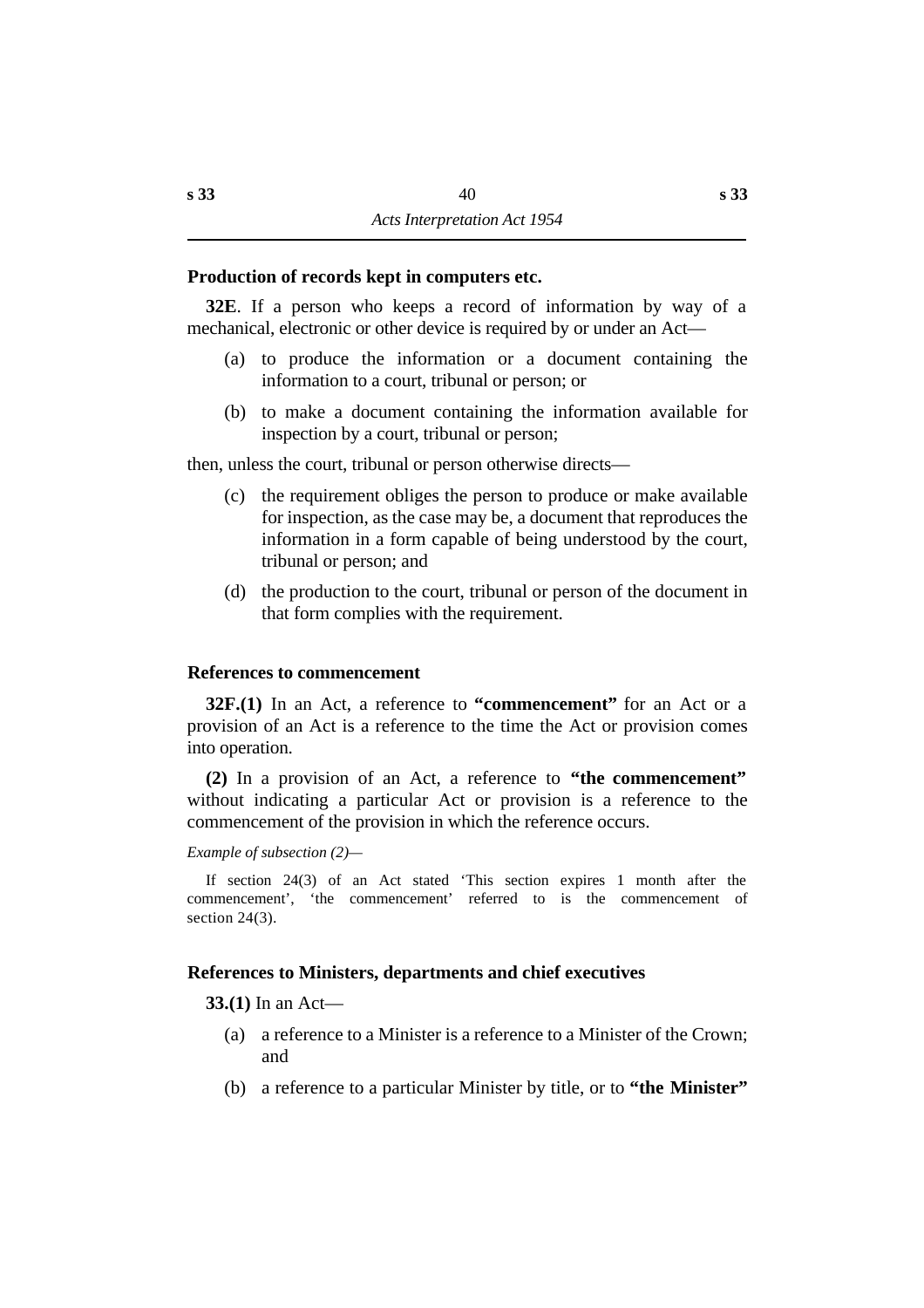without specifying a particular Minister by title, includes a reference to another Minister, or member of the Executive Council, who is acting for the Minister.

**(2)** In a provision of an Act, a reference to **"the Minister"** without specifying a particular Minister by title is a reference to—

- (a) the Minister administering the provision; or
- (b) if, for the time being, different Ministers administer the provision in relation to different matters—
	- (i) if only 1 Minister administers the provision in relation to the relevant matter—the Minister; or
	- (ii) if 2 or more Ministers administer the provision in relation to the relevant matter—any 1 of the Ministers; or
- (c) if paragraph (b) does not apply and, for the time being, 2 or more Ministers administer the provision—any 1 of the Ministers.

**(3)** If a provision of an Act refers to a Minister and specifies the Minister merely by reference to the fact that the Minister administers a specified Act or enactment, subsection (2) applies as if references in paragraphs (a) to (c) to the provision were references to the specified Act or enactment.

**(4)** If an Act defines the expression 'Minister' or 'the Minister' for the purposes of the Act or a provision of the Act in a way that does not specify a particular Minister by title, subsections (2) and (3) apply to the provision despite that definition of the expression.

**(4A)** In an Act, a reference to a specified Minister who no longer exists—

- (a) is a reference to the Minister specified by notification by the Governor in Council; and
- (b) includes another Minister, or a member of the Executive Council, who is acting for the specified Minister.

**(4B)** In an Act, a reference to a department is a reference to an entity specified as a department of government in the *Public Service Management and Employment Act 1988*, schedule 1.

**(5)** In a provision of an Act, a reference to **"the department"** without specifying a particular department of government by name is a reference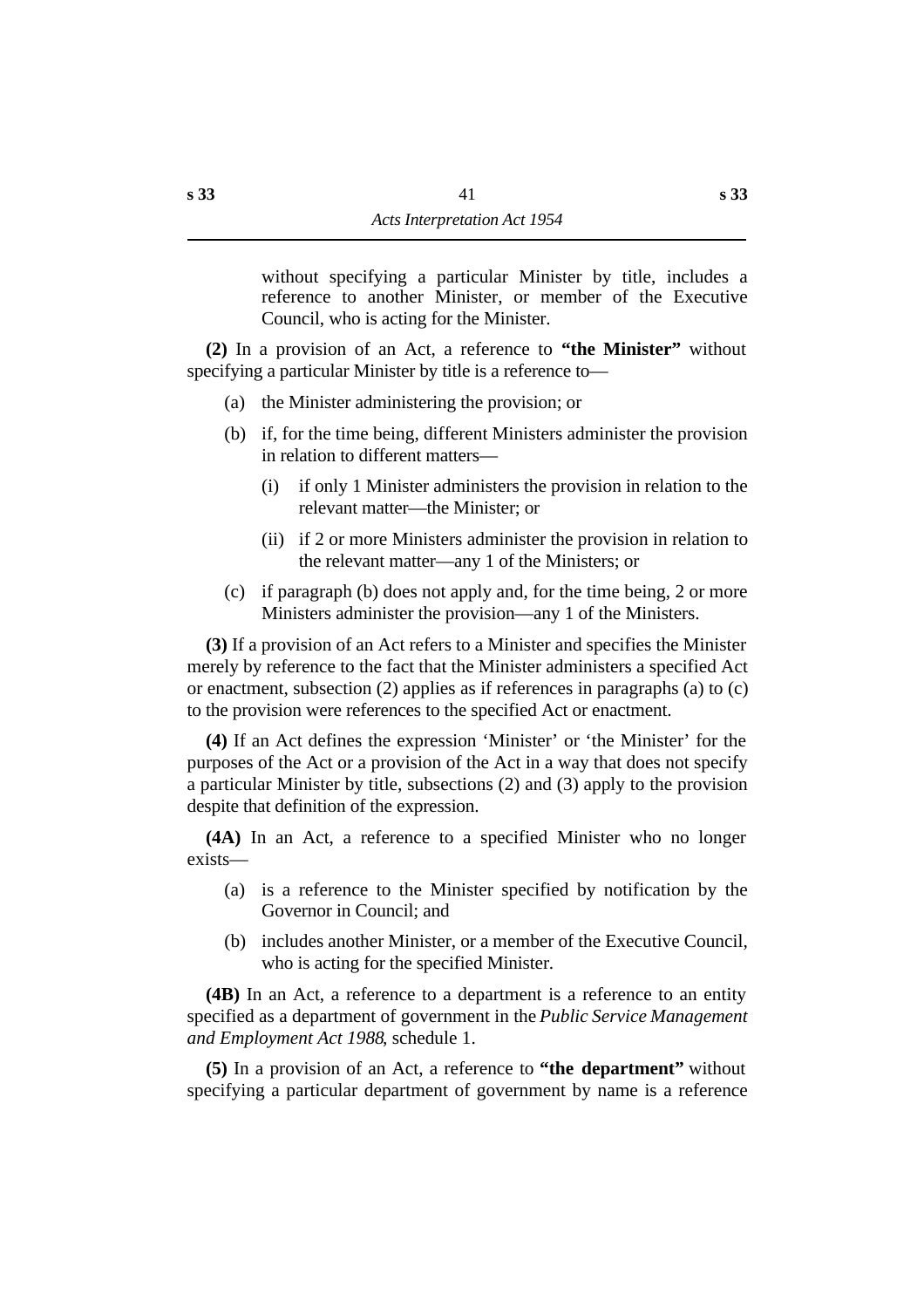to—

- (a) if, for the time being, different Ministers administer the provision in relation to different matters—the department of government that—
	- (i) deals with the relevant matter; and
	- (ii) is administered by the Minister or Ministers administering the provision in relation to the matter; or
- (b) in any other case—the department of government that—
	- (i) deals with the matters to which the provision relates; and
	- (ii) is administered by the Minister or Ministers for the time being administering the provision.

**(5A)** In an Act, a reference to a specified department of government that no longer exists is a reference to the department specified by notification by the Governor in Council.

**(5AB)** If a provision of an Act refers to a department of government and specifies the department by reference to the administration (however described) of a specified Act or enactment, subsection (5) applies as if references in paragraphs (a) and (b) to the provision were references to the specified Act or enactment.

**(5AC)** In an Act, a reference to a chief executive is a reference to a chief executive of a unit of the public sector.

**(5B)** In a provision of an Act, a reference to the **"chief executive"** without specifying a particular unit of the public sector by name is a reference to the chief executive of—

- (a) if, for the time being, different Ministers administer the provision in relation to different matters—the unit of the public sector that—
	- (i) deals with the relevant matter; and
	- (ii) is administered by the Minister or Ministers administering the provision in relation to the matter; or
- (b) in any other case—the unit of the public sector that—
	- (i) deals with the matters to which the provision relates; and
	- (ii) is administered by the Minister or Ministers for the time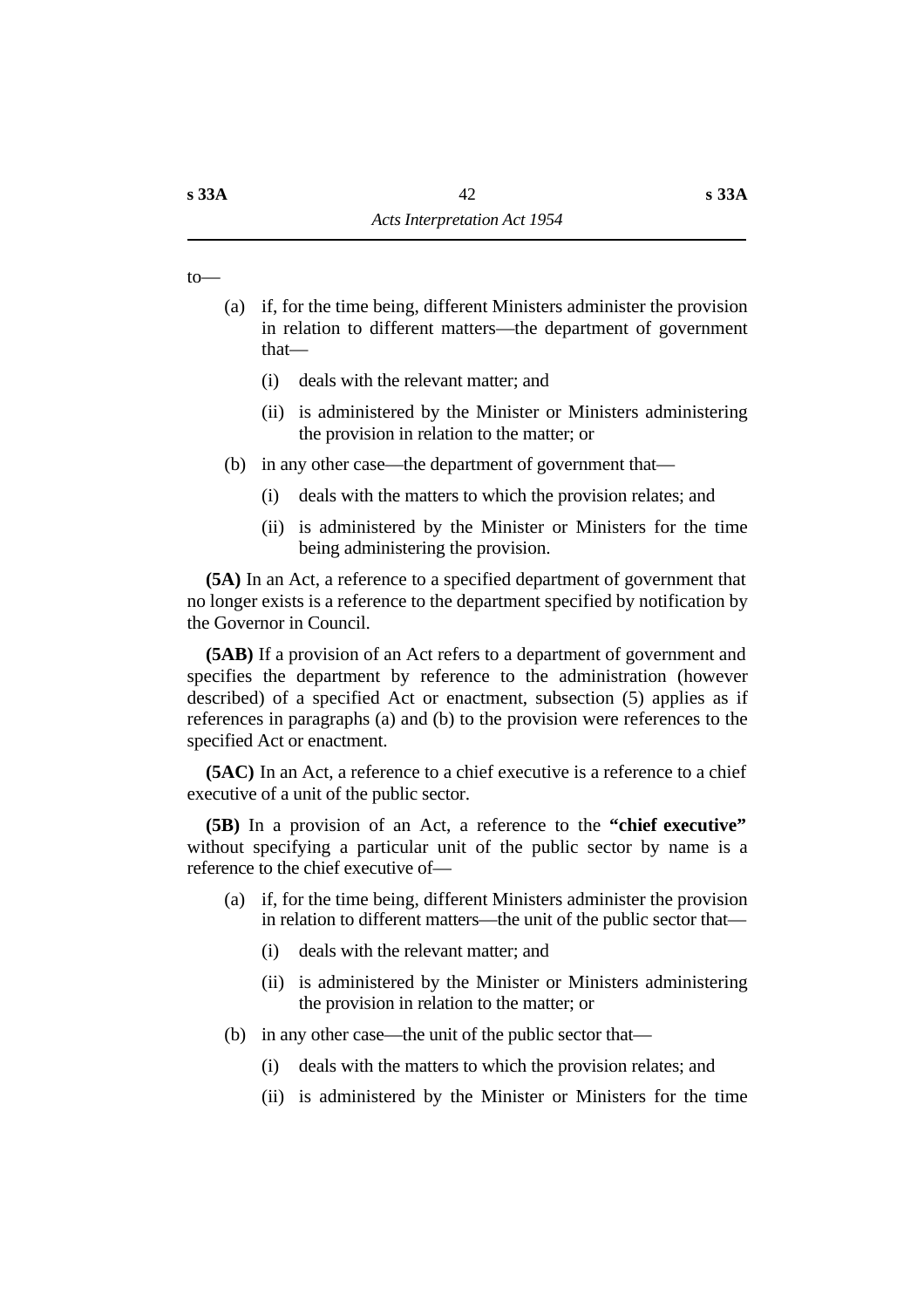being administering the provision.

**(5C)** If a provision of an Act refers to a chief executive by reference to the administration (however described) of a specified Act or enactment, subsection (5B) applies as if references in paragraph (a) or (b) to the provision were references to the specified Act or enactment.

**(6)** To remove any doubt, it is declared that if—

- (a) a provision of an Act is administered by 2 or more Ministers; and
- (b) under this section, the provision authorises or requires anything to be done by or in relation to any 1 of the Ministers;

the provision does not authorise or require it to be done in a particular case by or in relation to more than 1 of the Ministers.

**(7)** Any notification of administrative arrangements by the Governor in Council distributing the public business, or any of that business, amongst the several departments of government or any of those departments, or showing the offices or any of the offices placed under the control of, or the Acts or any of the Acts administered by, each Minister respectively, or by any Minister, shall upon publication in the gazette be judicially noticed.

### **˙References to States include Territories**

**33A.(1)** In an Act, a reference to a State (other than a reference to Queensland or a particular State by name) includes a reference to the Australian Capital Territory and the Northern Territory.

#### *Examples—*

'a law of a State' includes a law of the Australian Capital Territory and a law of the Northern Territory.

'a law of the Commonwealth or another State' includes a law of the Australian Capital Territory and a law of the Northern Territory.

**(2)** Subsection (1) is not displaced merely because there is an express reference to a Territory elsewhere in the Act.

**(3)** This section applies to an Act (other than this Act) enacted before 1 July 1994 only if the Act includes a definition to the effect that a reference to a State includes a reference to a Territory.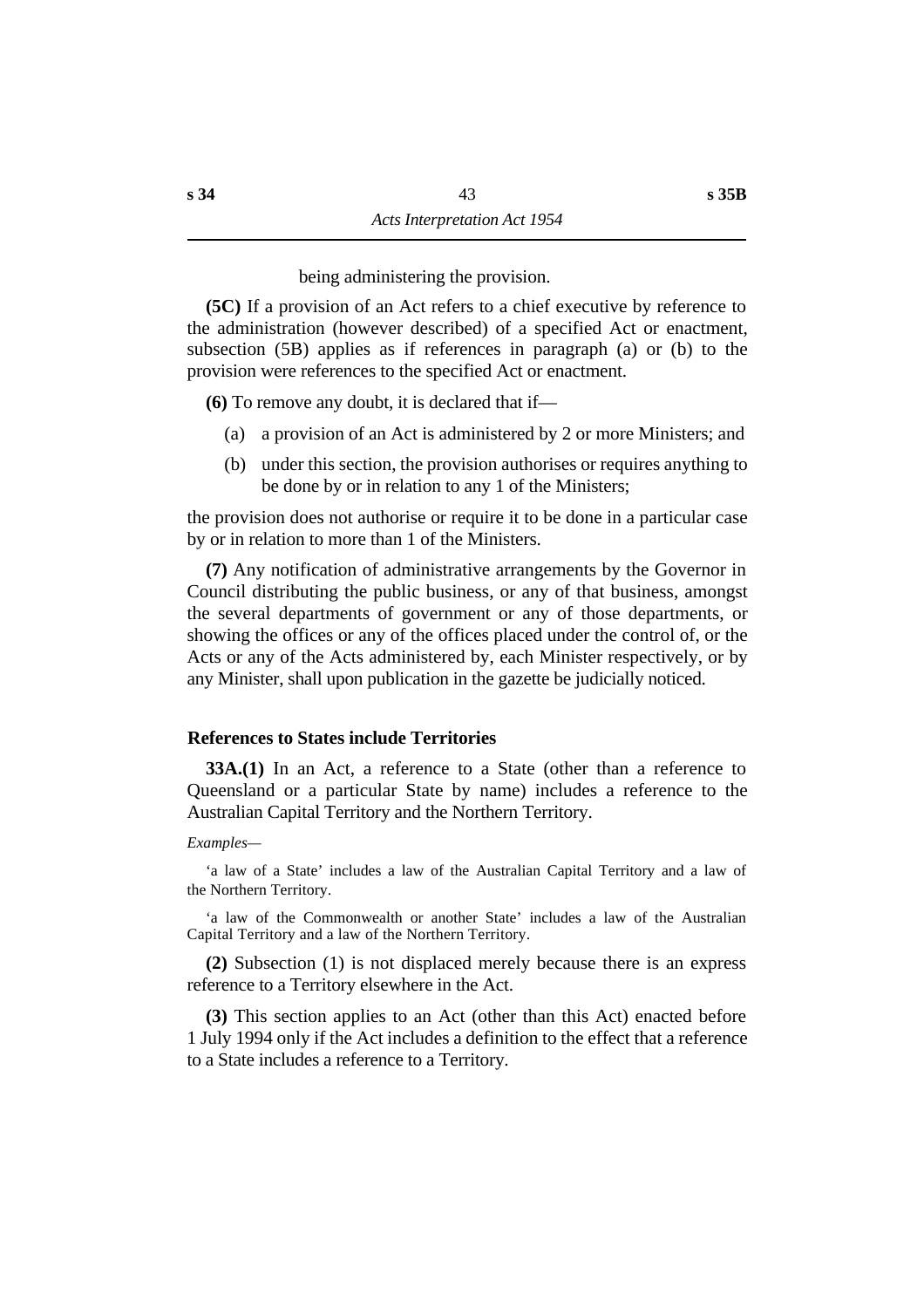### **˙References to officers and holders of offices**

**34.** In an Act, a reference to a particular officer, or to the holder of a particular office, includes a reference to the person for the time being occupying or acting in the office concerned.

#### **˙References to Queensland to be implied**

**35.(1)** In an Act—

- (a) a reference to an officer, office or entity is a reference to such an officer, office or entity in and for Queensland; and
- (b) a reference to a locality, jurisdiction or other thing is a reference to such a locality, jurisdiction or other thing in and of Queensland.

**(2)** In an Act, a reference to an office or entity established by or under an Act need not include the words 'Queensland' or 'of Queensland' merely because the words form part of its name or title.

# **˙References to person with interest in land includes personal representative etc.**

**35A.** In an Act, a reference to a person as proprietor, transferor, transferee, mortgagor, mortgagee, lessor, lessee, trustee or as having an interest in land includes a reference to the person's personal representatives, successors and assigns.

#### **˙References to certain provisions of an Act**

**35B.(1)** A reference in an Act (the **"Act concerned"**) to a chapter or section by a number without mentioning an Act—

- (a) if the reference occurs in the body of the Act concerned—is a reference to the chapter or section, designated by the number, of the body of the Act concerned; or
- (b) if the reference occurs in a schedule or appendix of the Act concerned—is a reference to the chapter or section, designated by the number, of the schedule or appendix.
- **(2)** A reference in an Act (the **"Act concerned"**) to a schedule or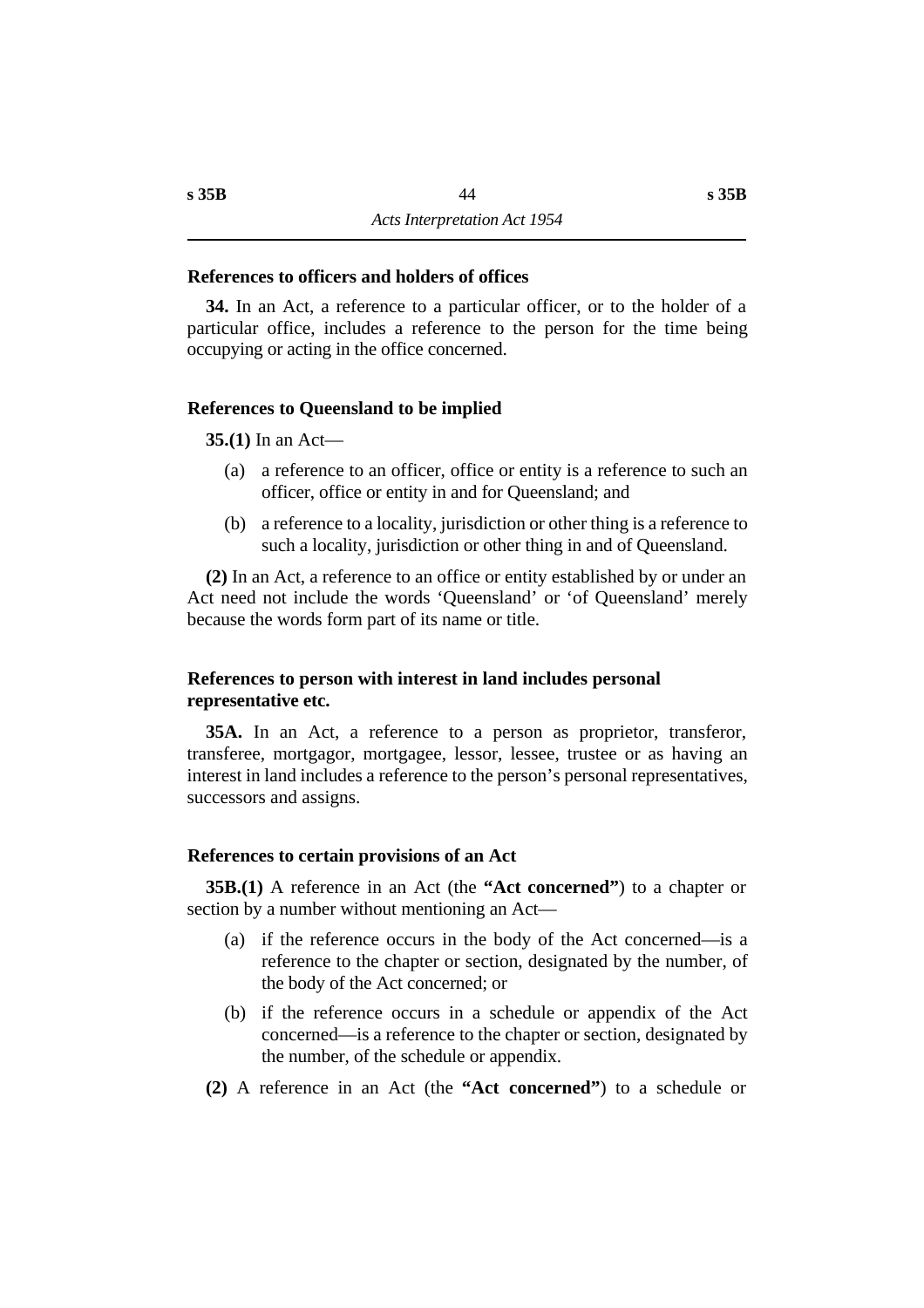appendix—

- (a) by a number without mentioning an Act—is a reference to the schedule or appendix, designated by the number, of the Act concerned; or
- (b) without mentioning a number or an Act and there is only 1 schedule or appendix of the Act concerned—is a reference to the schedule or appendix.

**(3)** A reference in an Act (the **"Act concerned"**) to a part by a number without mentioning an Act—

- (a) if the reference occurs in the body of the Act concerned—
	- (i) for an Act containing chapters—is a reference to the part, designated by the number, of the chapter in the body of the Act concerned in which the reference occurs; or
	- (ii) for an Act not containing chapters—is a reference to the part, designated by the number, in the body of the Act concerned in which the reference occurs; or
- (b) if the reference occurs in a schedule or appendix of the Act concerned—
	- (i) for a schedule or appendix containing chapters—is a reference to the part, designated by the number, of the chapter of the schedule or appendix in which the reference occurs; or
	- (ii) for a schedule or appendix not containing chapters—is a reference to the part, designated by the number, of the schedule or appendix in which the reference occurs.

**(4)** A reference in an Act (the **"Act concerned"**) to another provision unit by a number without mentioning an Act—

- (a) if the reference occurs in the body of the Act concerned—is a reference to the provision unit, designated by the number, of or in the relevant provision unit of the body of the Act concerned; or
- (b) if the reference occurs in a schedule or appendix of the Act concerned—is a reference to the provision unit, designated by the number, of or in the relevant provision unit of the schedule or appendix.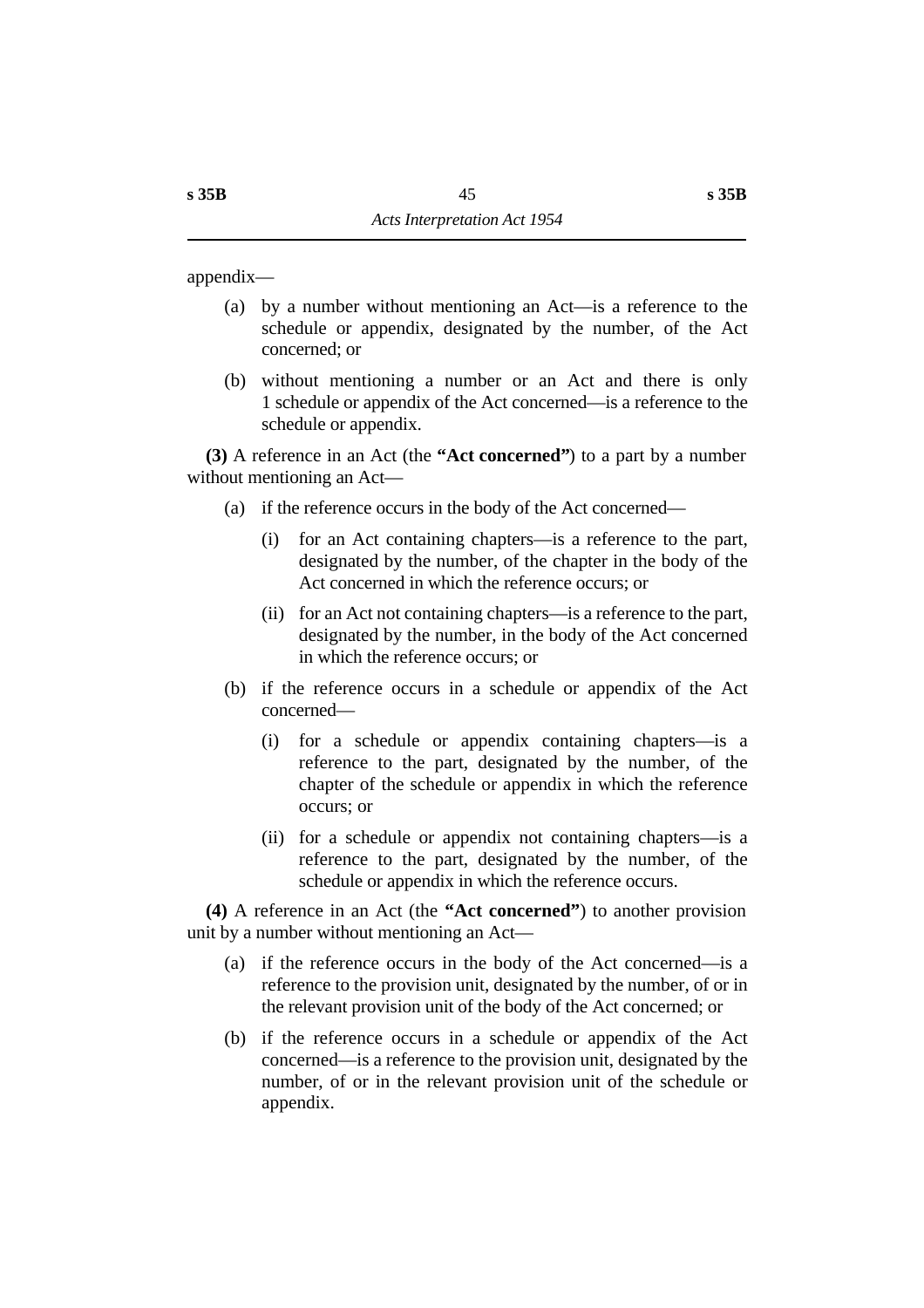**(5)** In this section—

# **"body of the Act"** means the Act apart from a schedule or appendix of the Act.

### *Examples of subsection (4)—*

1. In the body of an Act—

- 'division 1' means division 1 of the part of the body of the Act in which the reference occurs
- 'subdivision 2' means subdivision 2 of the division of the body of the Act in which the reference occurs
- 'subsection (3)' means subsection (3) of the section of the body of the Act in which the reference occurs
- 'paragraph (a)' means paragraph (a) of the section, subsection, column, table, form or other provision unit of the body of the Act in which the reference occurs
- 'subparagraph (i)' means subparagraph (i) of the paragraph of the body of the Act in which the reference occurs
- 'sub-subparagraph (A)' means sub-subparagraph (A) of the subparagraph of the body of the Act in which the reference occurs.
- 2. In schedule 2 of an Act—
	- 'division 1' means division 1 of the part of schedule 2 in which the reference occurs
	- 'subdivision 2' means subdivision 2 of the division of schedule 2 in which the reference occurs
	- 'subsection (3)' means subsection (3) of the section of schedule 2 in which the reference occurs
	- 'paragraph (a)' means paragraph (a) of the section, subsection, item, column, table, form or other provision unit of schedule 2 in which the reference occurs
	- 'subparagraph (i)' means subparagraph (i) of the paragraph of schedule 2 in which the reference occurs
	- 'sub-subparagraph (A)' means sub-subparagraph (A) of the subparagraph of schedule 2 in which the reference occurs
	- 'item 1' means item 1 of schedule 2.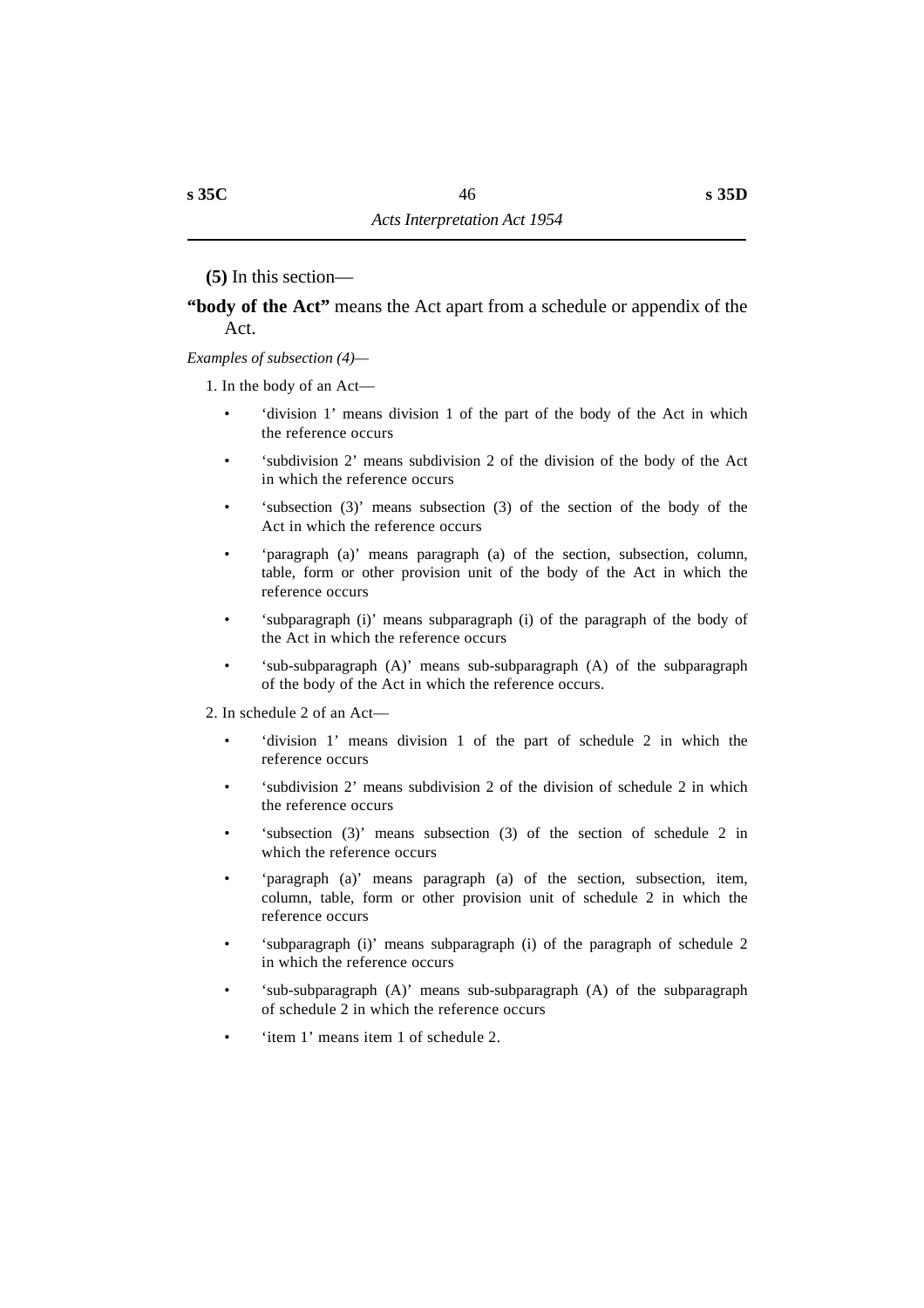### **˙Headings part of provision etc.**

**35C.(1)** The heading to a chapter, part, division, subdivision, section, subsection, schedule or another provision of an Act forms part of the provision to which it is a heading.

**(2)** An example of the operation of a provision of the Act at the end of the provision is part of the provision unless the example relates to a different provision.

#### *Example of subsection (2)—*

This example forms part of subsection (2) and an amendment omitting subsection (2) would omit this example.

**(3)** A penalty at the end of a subsection of an Act—

- (a) is part of the subsection unless the penalty relates to other subsections of the section; or
- (b) in any other case—is part of the section.

**(4)** A penalty at the end of a section of an Act that is not divided into subsections is part of the section.

**(5)** The word 'and', 'or' or 'but', or a similar word, at the end of a paragraph, subparagraph, sub-subparagraph or another provision of an Act forms part of the provision concerned.

**(6)** The word 'and', 'or' or 'but', or a similar word, between paragraphs, subparagraphs, sub-subparagraphs or other provisions of an Act forms part of the first of the provisions.

#### **˙Reference to provisions of a law is inclusive**

**35D.** In an Act, a reference to a part of a law (including the Act) is a reference to the following—

- (a) the provision of the law that forms the beginning of the part;
- (b) the provision of the law that forms the end of the part;
- (c) any provision of the law between the beginning and end of the part.

*Example 1—*

A reference to 'sections 5 to 9' includes both section 5 and section 9. It is not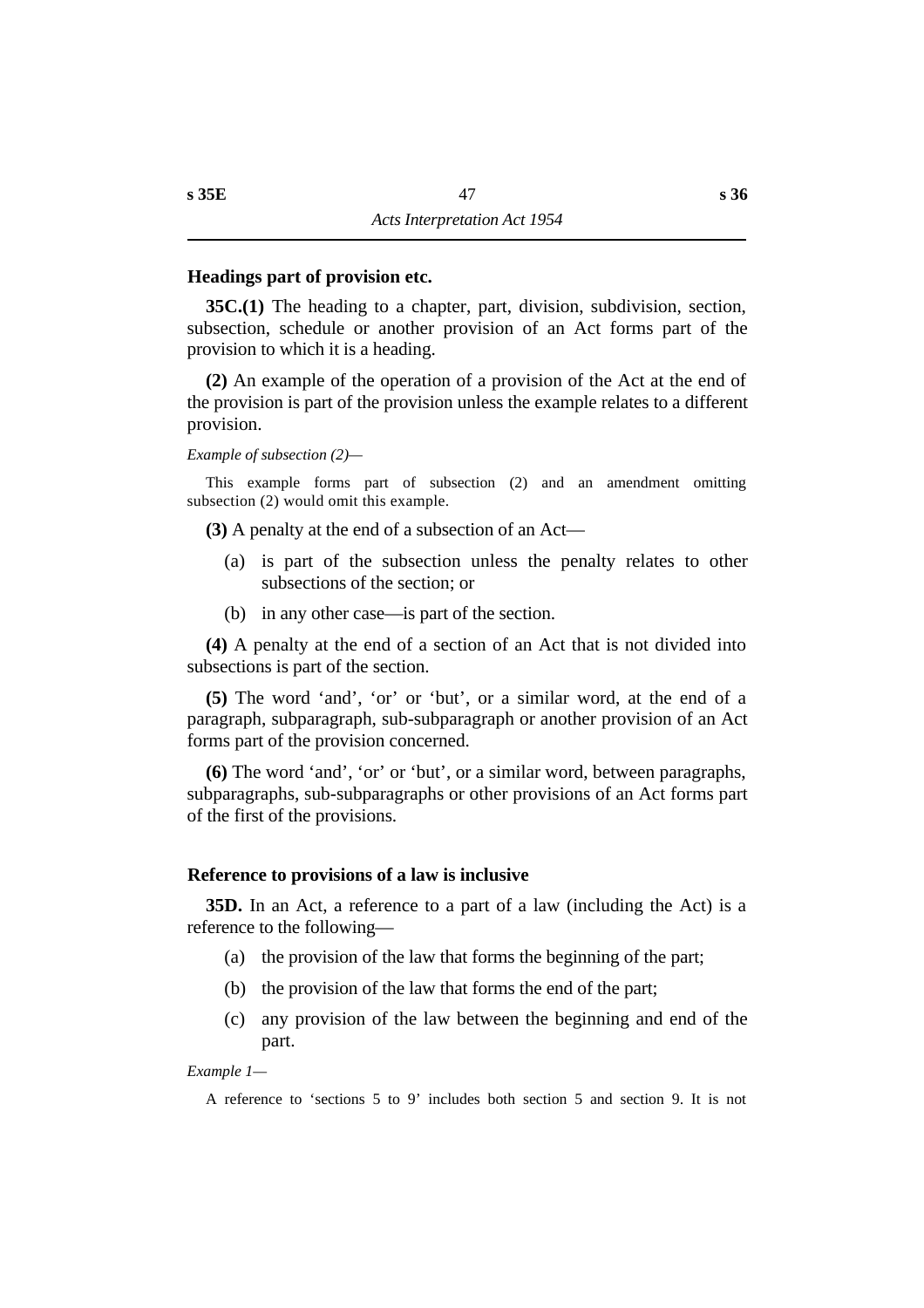necessary to refer to 'sections 5 to 9 (both inclusive)' to ensure that the reference is given an inclusive interpretation.

*Example 2—*

A reference to 'sections 260 to 264' includes a provision such as a part heading between section 260 and 261.

# **˙Instrument made under the Act**

**35E.** In an Act, a reference to a type of statutory instrument is a reference to an instrument of that type made or in force under the Act in which the reference is used.

*Example—*

The word 'by-law' means a by-law made under the Act in which the word is used.

# **˙Meaning of commonly used words and expressions**

**36.** In an Act—

- **"Aboriginal local government"** means a body that has the function of local government under the *Community Services (Aborigines) Act 1984*.
- **"Aboriginal people"** means people of the Aboriginal race of Australia.
- **"Aboriginal tradition"** means the body of traditions, observances, customs and beliefs of Aboriginal people generally or of a particular community or group of Aboriginal people, and includes any such traditions, observances, customs and beliefs relating to particular persons, areas, objects or relationships.
- **"Aborigine"** means a person of the Aboriginal race of Australia.
- **"Act"** has the meaning given by sections 6 and 7.
- **"additional territorial unit"** of a local government (other than an Aboriginal, Torres Strait Islander or joint local government) means any place outside its basic territorial unit that is put under its control or acquired by it.
- **"adjacent area in respect of the State"** means the area the boundary of which is described in the *Petroleum (Submerged Lands) Act 1967* (Cwlth), schedule 2, as in force immediately before the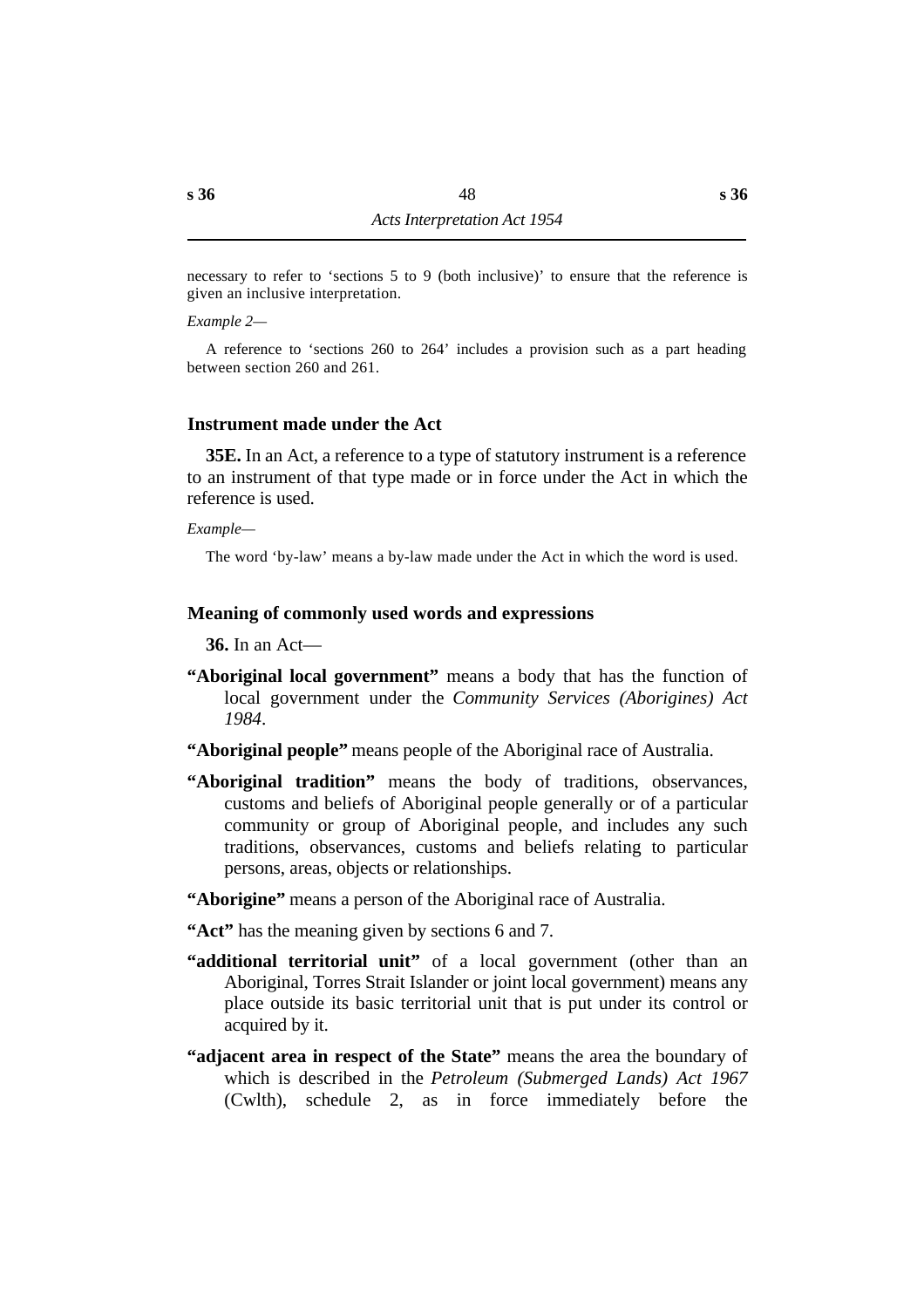commencement of the *Coastal Waters (State Powers) Act 1980* (Cwlth).

- **"Administrator"** means a person for the time being administering the Government.
- **"adult"** means an individual who is 18 or more.
- **"affidavit"**, in relation to a person allowed by law to affirm, declare or promise, includes affirmation, declaration and promise.
- **"AFIC (Queensland) Code"** means the provisions applying because of the *Australian Financial Institutions Commission Act 1992*, section 9, and includes the AFIC (Queensland) Regulations.
- **"AFIC (Queensland) Regulations"** means the provisions applying because of the *Australian Financial Institutions Commission Act 1992*, section 10.

**"amend"** includes—

- (a) for an Act, instrument or provision of an Act or instrument—omit, insert, and omit and insert; and
- (b) for an Act or provision of an Act—amend by implication; and
- (c) for an instrument or provision of an instrument—alter or vary.

**"appoint"** includes reappoint.

**"area"** of a local government means—

- (a) for an Aboriginal, Torres Strait Islander or joint local government—its territorial unit; or
- (b) for another local government—its basic territorial unit.
- **"ASC Law"** has the meaning given by the *Corporations (Queensland) Act 1990*, part 11.
- **"ASC Regulations"** has the meaning given by the *Corporations (Queensland) Act 1990*, part 11.
- **"asset"** includes property of any type.
- **"Australia"** means the Commonwealth of Australia but, when used in a geographical sense, does not include an external Territory.
- **"Australia Acts"** means the *Australia Act 1986* (Cwlth) and the *Australia*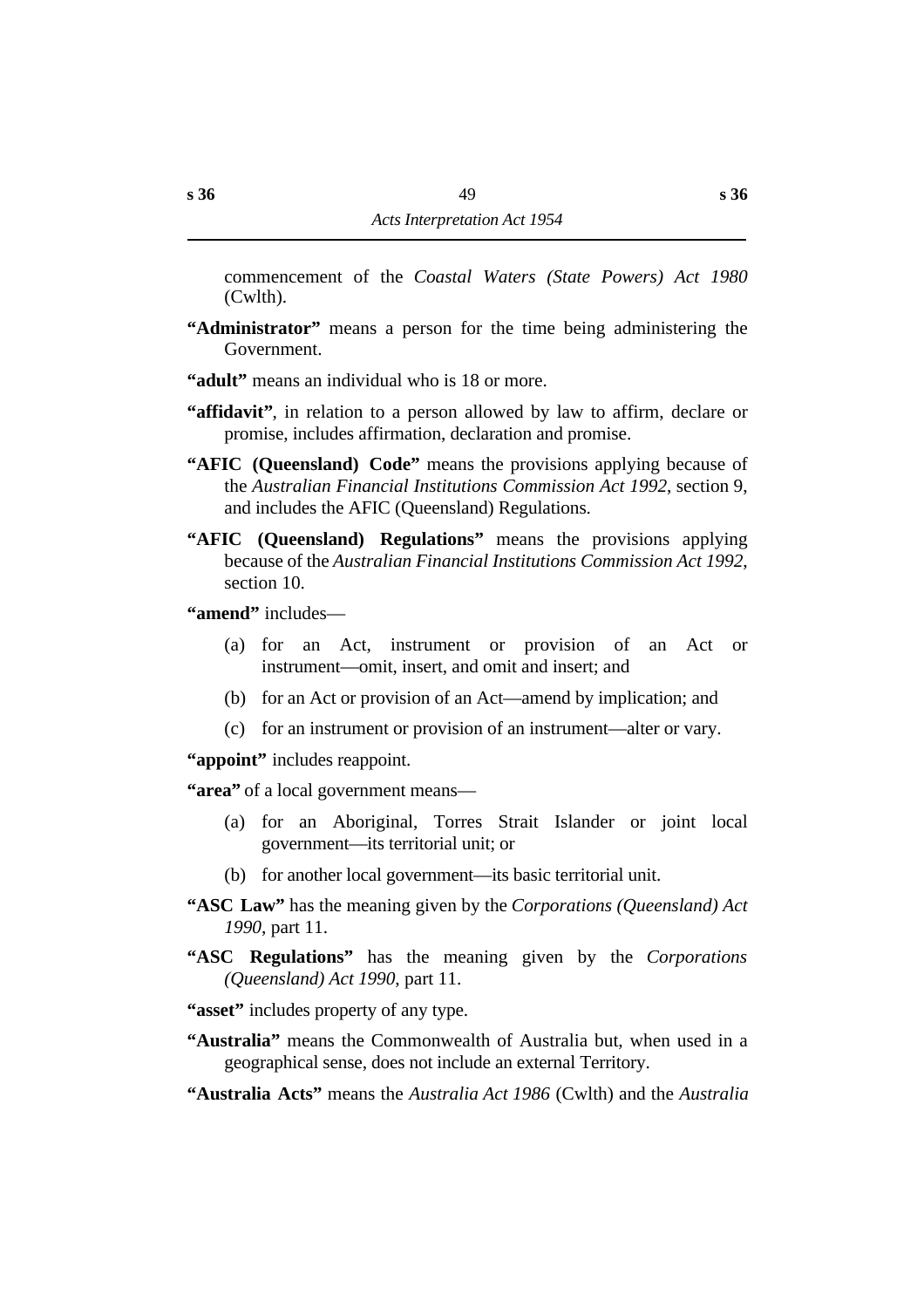*Act 1986* (UK).

**"bank"** means a bank—

- (a) as defined in the *Banking Act 1959* (Cwlth), section 5; or
- (b) constituted under a law of a State.
- **"basic territorial unit"** of a local government (other than an Aboriginal, Torres Strait Islander or joint local government) means its local government area.

**"breach"** includes fail to comply with.

**"British Act"** means an Act of the British Parliament.

**"British Parliament"** means—

- (a) the Parliament of England; or
- (b) the Parliament of Great Britain; or
- (c) the Parliament of the United Kingdom of Great Britain and Ireland; or
- (d) the Parliament of the United Kingdom of Great Britain and Northern Ireland;

as the case requires.

**"building society"** has the meaning given by the AFIC (Queensland) Code.

**"burial"** includes cremation.

**"business day"** means a day that is not—

- (a) a Saturday or Sunday; or
- (b) a public holiday, special holiday or bank holiday in the place in which any relevant act is to be or may be done.
- **"calendar month"** means a period starting at the beginning of any day of 1 of the 12 named months and ending—
	- (a) immediately before the beginning of the corresponding day of the next named month; or
	- (b) if there is no such corresponding day—at the end of the next named month.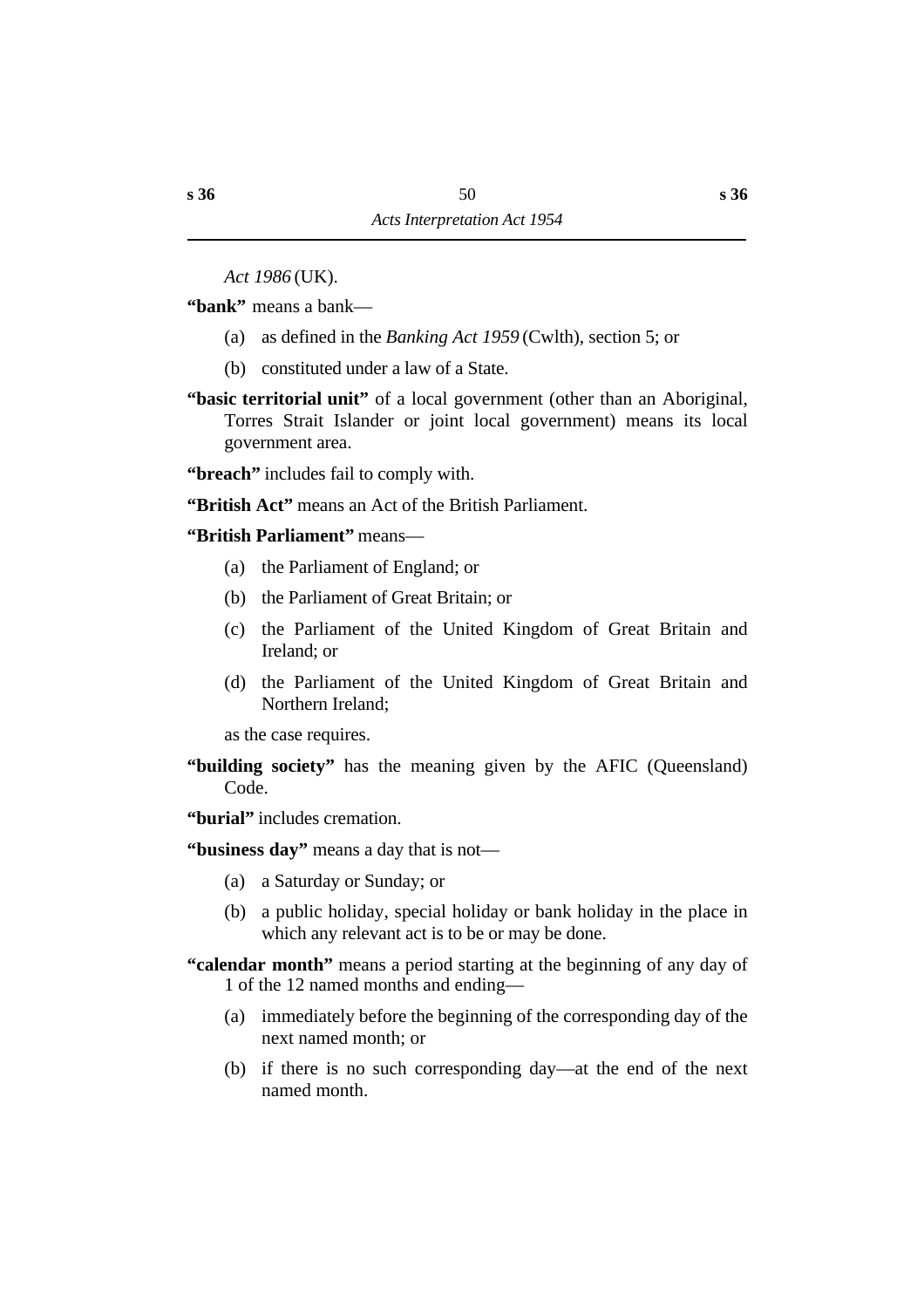**"calendar year"** means a period of 12 months beginning on 1 January.

**"change"** includes change by omission, substitution or addition.

- **"charge"**, of an offence, means a charge in any form, including, for example, the following—
	- (a) a charge on an arrest;
	- (b) a complaint under the *Justices Act 1886*;
	- (c) a charge by a court under the *Justices Act 1886*, section 42(1A)2 or another provision of an Act;
	- (d) an indictment.

**"cheque"** includes payment order.

# **"chief executive"**—

- (a) for a unit of the public sector specified by name—means the chief executive (however described) under whose control the unit is placed; or
- (b) in any other case—has the meaning given by section 33.
- **"chief executive officer"** of a local government includes the town clerk of the Brisbane City Council.
- **"child"**, if age rather than descendancy is relevant, means an individual who is under 18.
- **"citation"** of an Act includes the Act's short title.
- **"coastal waters of the State"** means—
	- (a) the parts of the territorial sea of Australia that are within the adjacent area in respect of the State, other than any part mentioned in the *Coastal Waters (State Powers) Act 1980* (Cwlth), section  $4(2)$ ; or
	- (b) any sea that is on the landward side of any part of the territorial sea of Australia and within the adjacent area in respect of the State, but is not within the limits of the State.

**"commencement"** see section 32F.

<sup>2</sup> Section 42 (Commencement of proceedings)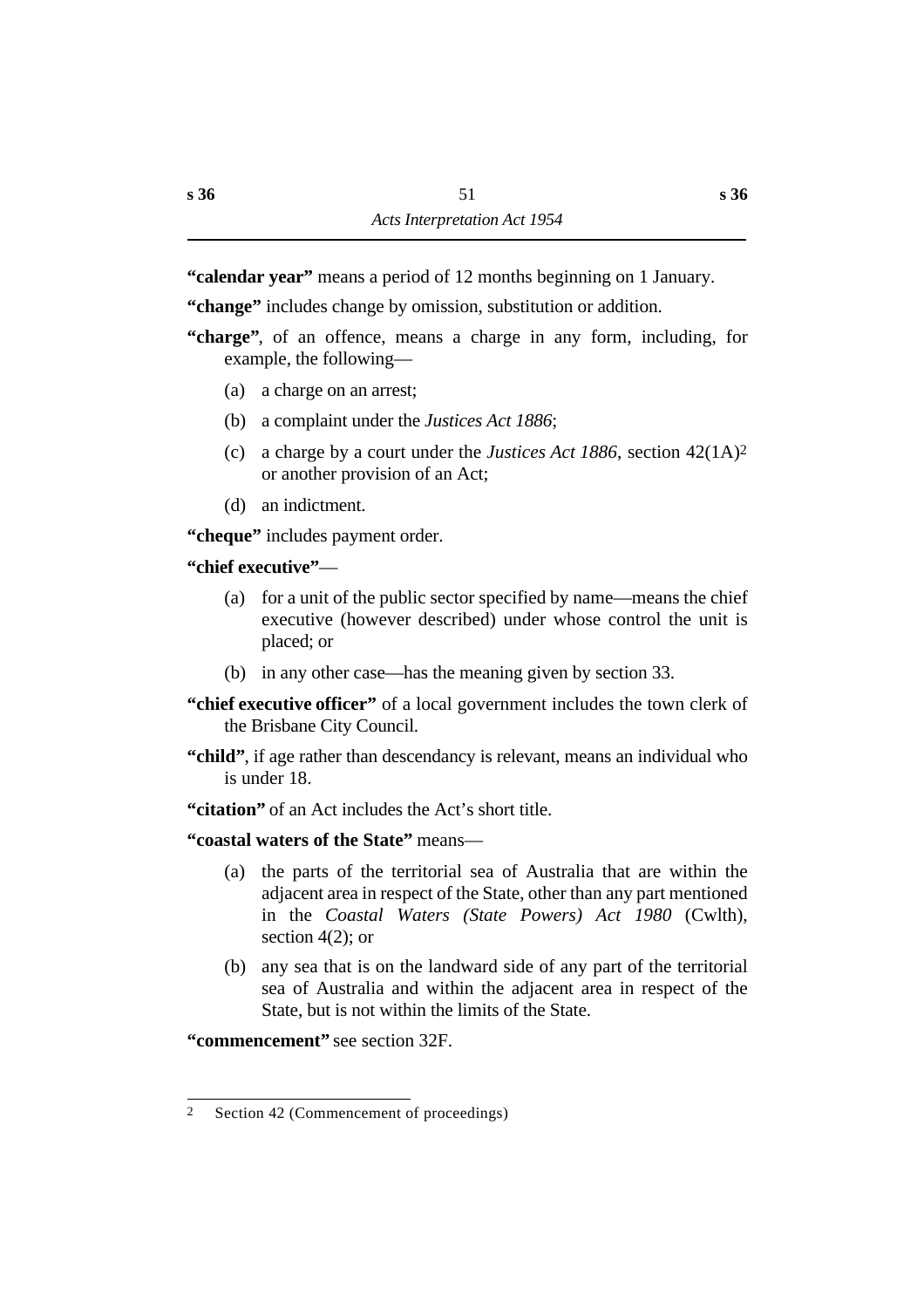- **"committal proceeding"** means an examination of witnesses under the *Justices Act 1886* about an indictable offence.
- **"Commonwealth"** means the Commonwealth of Australia but, when used in a geographical sense, does not include an external Territory.
- **"Commonwealth Constitution"** means the Constitution of the Commonwealth.
- **"Commonwealth Minister"** means a Minister of the Crown in right of the Commonwealth.

**"community or group of Aboriginal people"** includes—

- (a) the descendants of the community or group; and
- (b) if there is only 1 surviving member of a community or group of Aboriginal people—that person.

**"community or group of Torres Strait Islanders"** includes—

- (a) the descendants of the community or group; and
- (b) if there is only 1 surviving member of a community or group of Torres Strait Islanders—that person.
- **"company GOC"** has the same meaning as in the *Government Owned Corporations Act 1993.*
- **"complaint and summons"** means a complaint and summons under the *Justices Act 1886*.
- **"confer"**, in relation to a function, includes impose.
- **"Consolidated Fund"** has the meaning given by the *Financial Administration and Audit Act 1977*, section 5(1).
- **"Constitution of Queensland"** means the following—
	- (a) the order in council dated 6 June 1859 mentioned in the preamble to the *Constitution Act 1867*;
	- (b) the *Constitution Act 1867*;
	- (c) each Act amending the order in council or Act.

**"contravene"** includes fail to comply with.

**"corporation"** includes a body politic or corporate.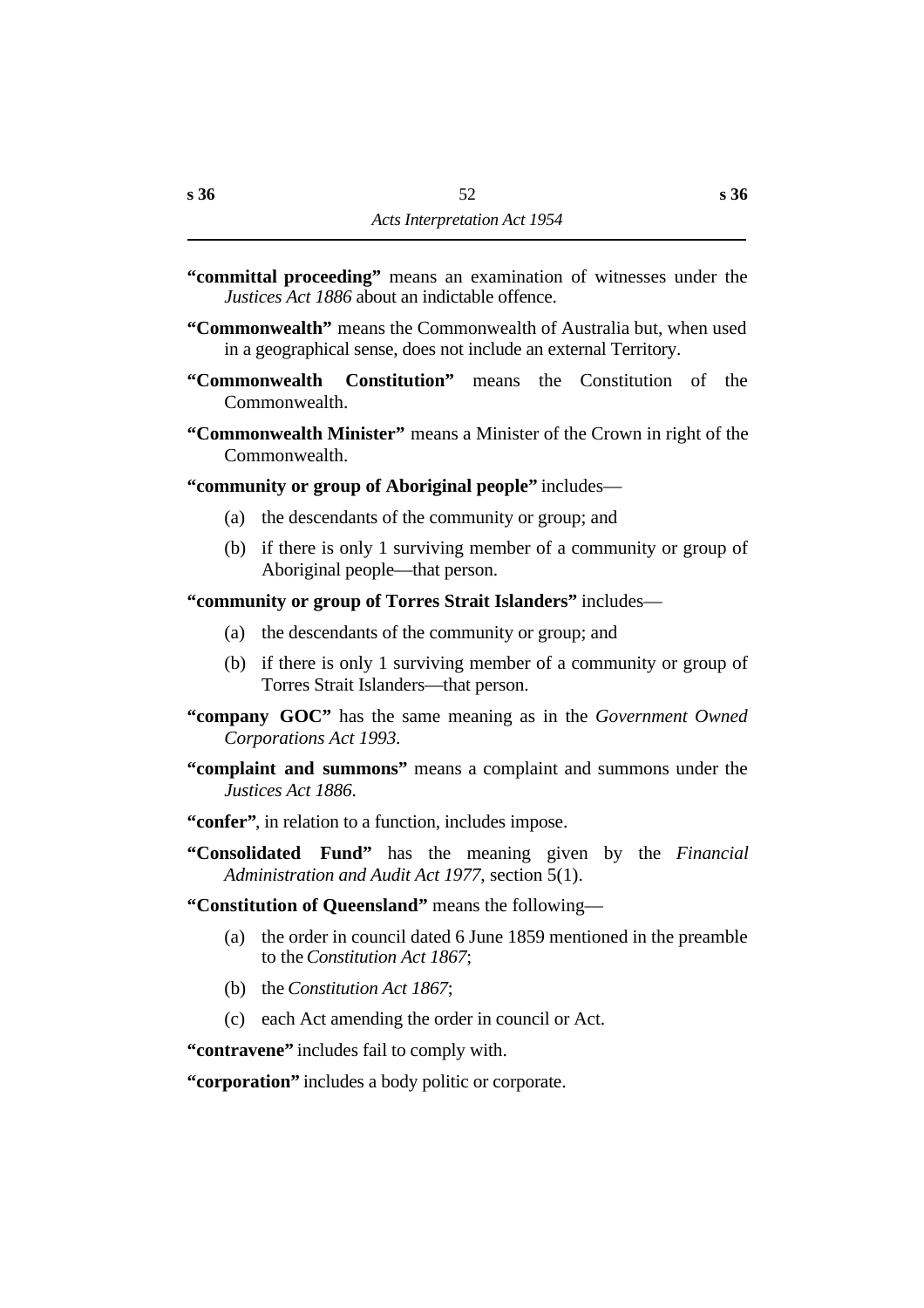- **"Corporations Law"** has the meaning given by the *Corporations (Queensland) Act 1990*, part 3.
- **"Corporations Regulations"** has the meaning given by the *Corporations (Queensland) Act 1990*, part 3.
- **"credit union"** has the meaning given by the AFIC (Queensland) Code.
- **"date of assent"**, in relation to an Act, means the day on which the Act receives the Royal Assent.

**"definition"** means a provision of an Act (however expressed) that—

- (a) gives a meaning to a word or expression; or
- (b) limits or extends the meaning of a word or expression.

*Examples of definitions*—

- 1. "X" means Y.
- 2. A reference to X is a reference to Y.
- 3. Words and expressions used in the XYZ Act have the same respective meanings in this Act.

**"department"** has the meaning given by section 33.

**"Deputy Governor"** means the person for the time being appointed to act for the Governor as the Governor's deputy.

**"descendant"** includes—

- (a) in relation to Aboriginal people—a descendant under Aboriginal tradition; and
- (b) in relation to Torres Strait Islanders—a descendant under Island custom.

**"District Court"** means a District Court appointed under the *District Courts Act 1967*.

**"District Court judge"** means a judge of a District Court or District Courts.

**"doctor"** means medical practitioner.

**"document"** includes—

- (a) any paper or other material on which there is writing; and
- (b) any paper or other material on which there are marks, figures,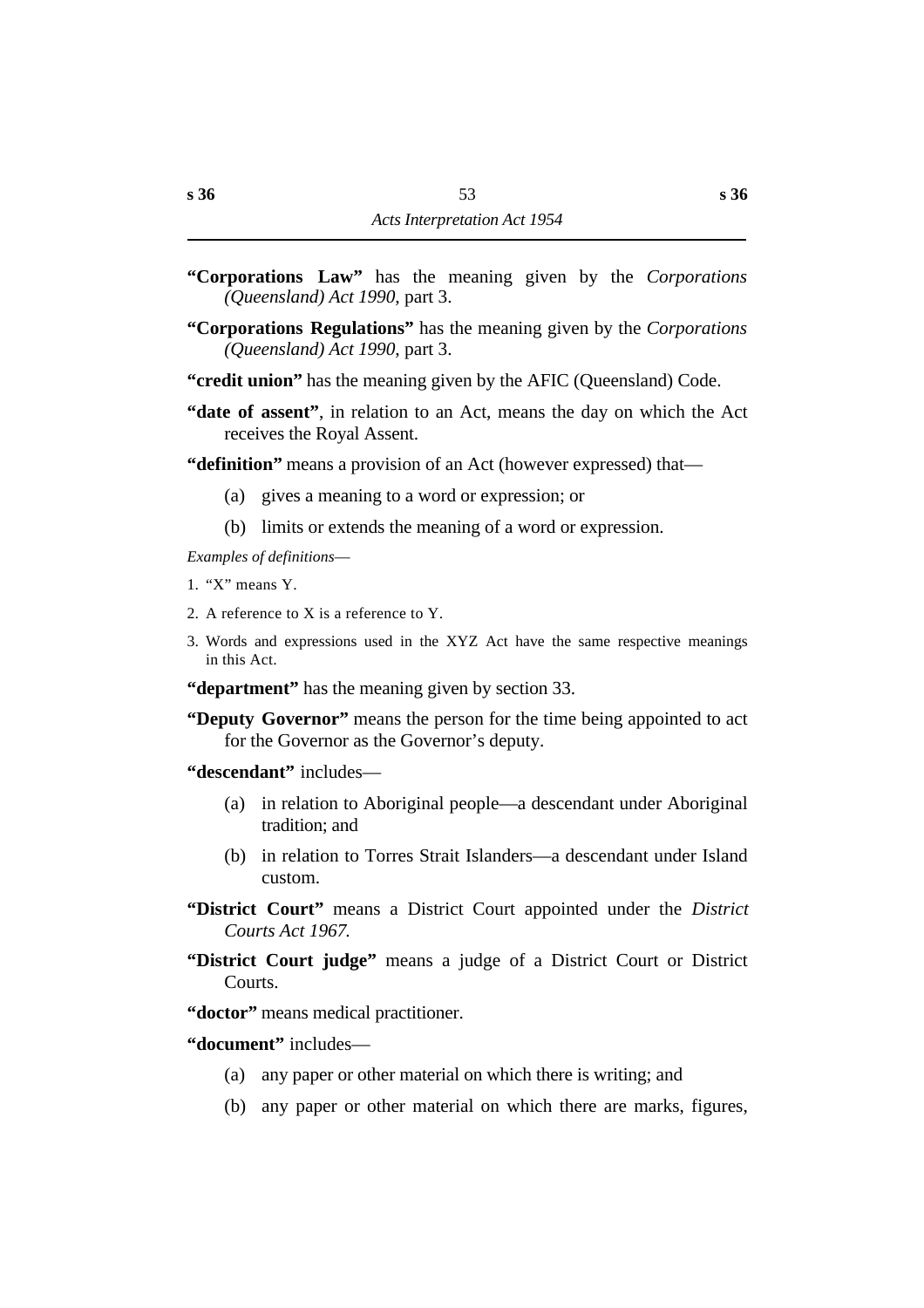symbols or perforations having a meaning for a person qualified to interpret them; and

(c) any disc, tape or other article or any material from which sounds, images, writings or messages are capable of being produced or reproduced (with or without the aid of another article or device).

**"enactment"**, in relation to an Act, has the meaning given by section 15.

**"entity"** includes a person and an unincorporated body.

**"establish"** includes constitute and continue in existence.

- **"estate"** includes easement, charge, right, title, claim, demand, lien and encumbrance, whether at law or in equity.
- **"expire"** includes lapse or otherwise cease to have effect.
- **"external Territory"** means a Territory, other than an internal Territory, for the government of which as a Territory provision is made by a Commonwealth Act.

**"fail"** includes refuse.

**"Federal Court"** means the Federal Court of Australia.

"**file**" includes lodge.

**"financial institution"** means a bank, building society or credit union.

- **"Financial Institutions (Queensland) Code"** means the provisions applying because of the *Financial Institutions (Queensland) Act 1992*, section 4, and includes the Financial Institutions (Queensland) Regulations.
- **"Financial Institutions (Queensland) Regulations"** means the provisions applying because of the *Financial Institutions (Queensland) Act 1992*, section 5.
- **"financial year"** means a period of 1 year beginning on 1 July.
- **"finding"**, in relation to an indictment, includes taking, exhibiting or making.
- **"fix"** includes determine and appoint.
- **"foreign country"** means a country (whether or not an independent sovereign state) outside Australia and the external Territories.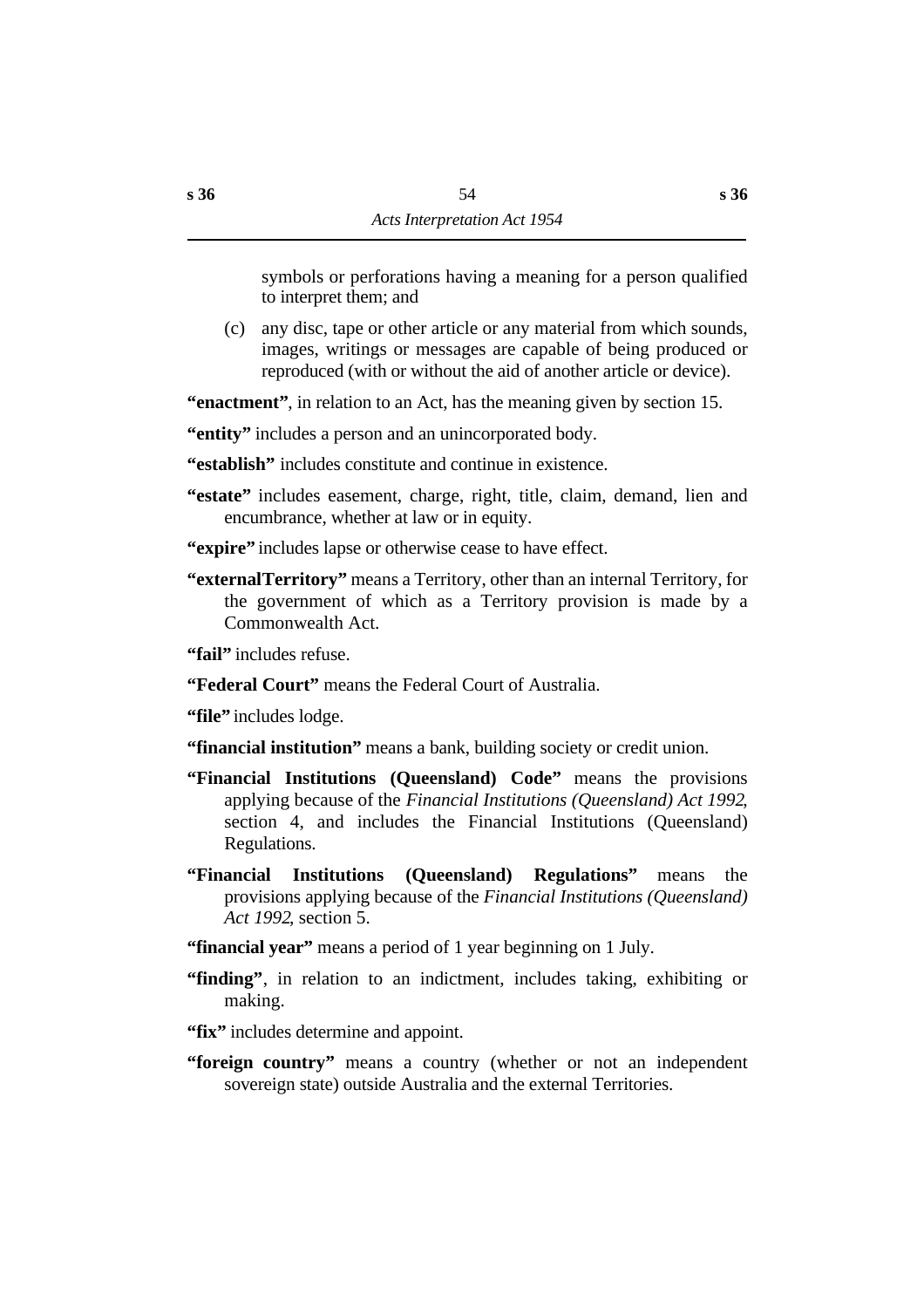**"freehold land register"** means the freehold land register established under the *Land Title Act 1994*.

**"function"** includes duty.

**"fundamental legislative principles"** has the meaning given by the *Legislative Standards Act 1992*.

**"gazette"** means the Queensland Government Gazette.

**"gazetted"** means—

- (a) in relation to subordinate legislation (other than an exempt instrument within the meaning of the *Legislative Standards Act 1992*)—notified or published in the gazette; and
- (b) in any other case—published in the gazette.

**"gazette notice"** means notice published in the gazette.

- **"GOC"** (or **"government owned corporation"**) has the same meaning as in the *Government Owned Corporations Act 1993*.
- **"Government Gazette"** means the Queensland Government Gazette.
- **"government printer"** means the Government Printer of Queensland, and includes any other person authorised by the Government to print an Act or instrument.

**"Governor"** means—

- (a) for Queensland—the Governor of Queensland, and includes the Lieutenant Governor, the Administrator and the Deputy Governor; or
- (b) for another State (other than the Australian Capital Territory or the Northern Territory)—the State's Governor, and includes a person administering the State's Government; or
- (c) for the Northern Territory—the Territory's Administrator, and includes a person administering the Territory's Government.
- **"Governor-General"** means the Governor-General of the Commonwealth, and includes a person for the time being administering the Government of the Commonwealth.

**"Governor in Council"** means—

(a) for Queensland—the Governor acting with the advice of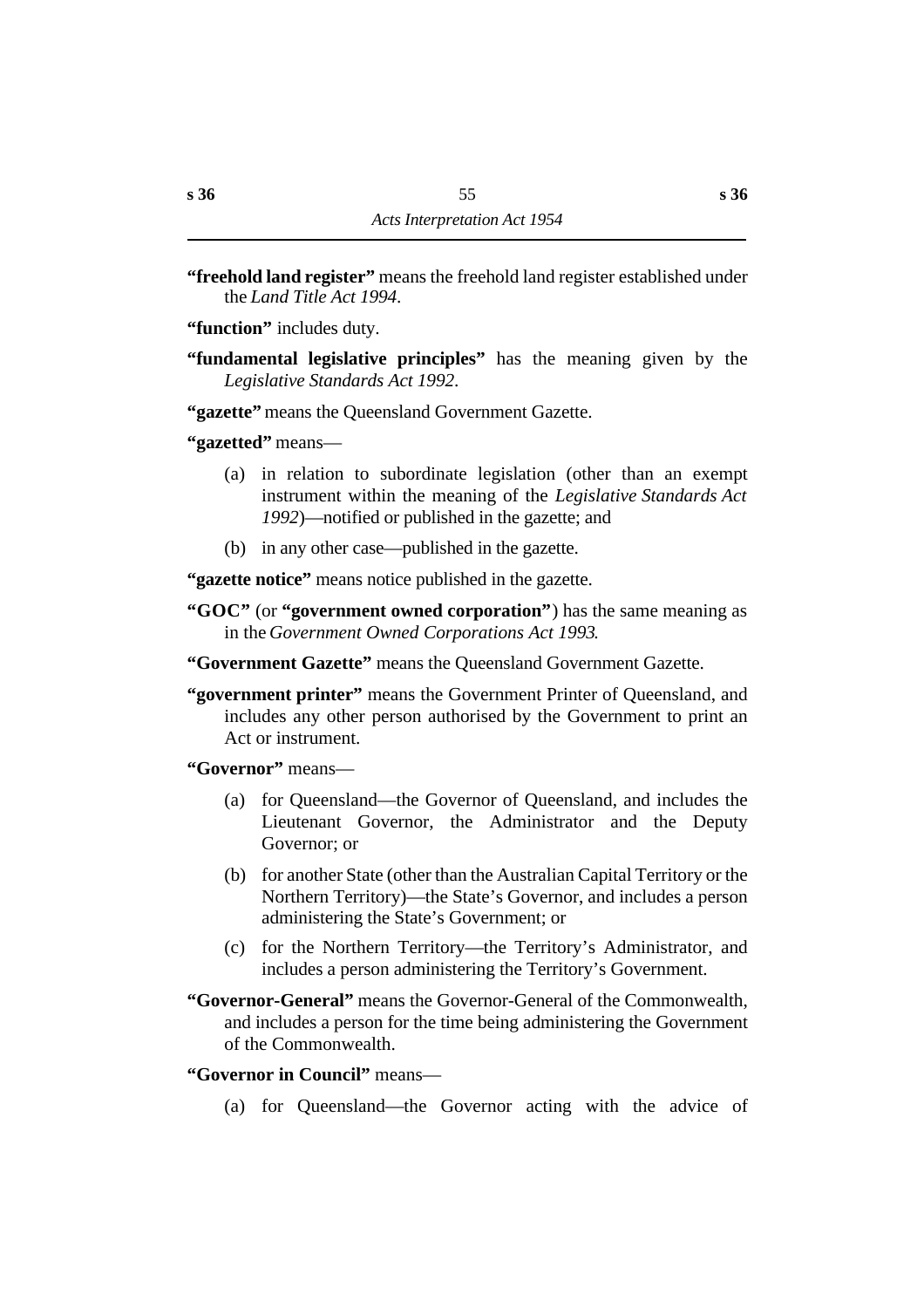Executive Council; or

- (b) for another State (other than the Australian Capital Territory)—the State's Governor acting with the advice of the State's Executive Council.
- **"grant of representation"**, for a deceased person, means a grant of probate of the will or letters of administration of the deceased person's estate, and includes the grant of an order to administer and the filing of an election to administer the deceased person's estate.
- **"High Court"** means the High Court of Australia.
- **"Imperial Act"** means a British Act.
- **"Imperial Parliament"** means the British Parliament.
- **"indictable offence"** includes an act or omission committed outside Queensland that would be an indictable offence if it were committed in Queensland.
- **"indictment"** includes information, inquisition and presentment.
- "**individual**" means a natural person.
- **"Industrial Commission"** means the Industrial Relations Commission.
- **"Industrial Court"** means the Industrial Court established under the *Industrial Relations Act 1990*.
- **"industrial gazette"** means the Queensland Government Industrial Gazette.
- "industrial gazette notice" means notice published in the industrial gazette.
- **"industrial magistrate"** has the meaning given by the *Industrial Relations Act 1990*.
- **"Industrial Relations Commission"** means the commission established under the *Industrial Relations Act 1990* under the name the Queensland Industrial Relations Commission.
- **"insert"**, in relation to a provision of an Act, includes substitute.
- **"instrument"** has the meaning given by the *Statutory Instruments Act 1992*, and includes a statutory instrument.
- **"interest"**, in relation to land or other property, means—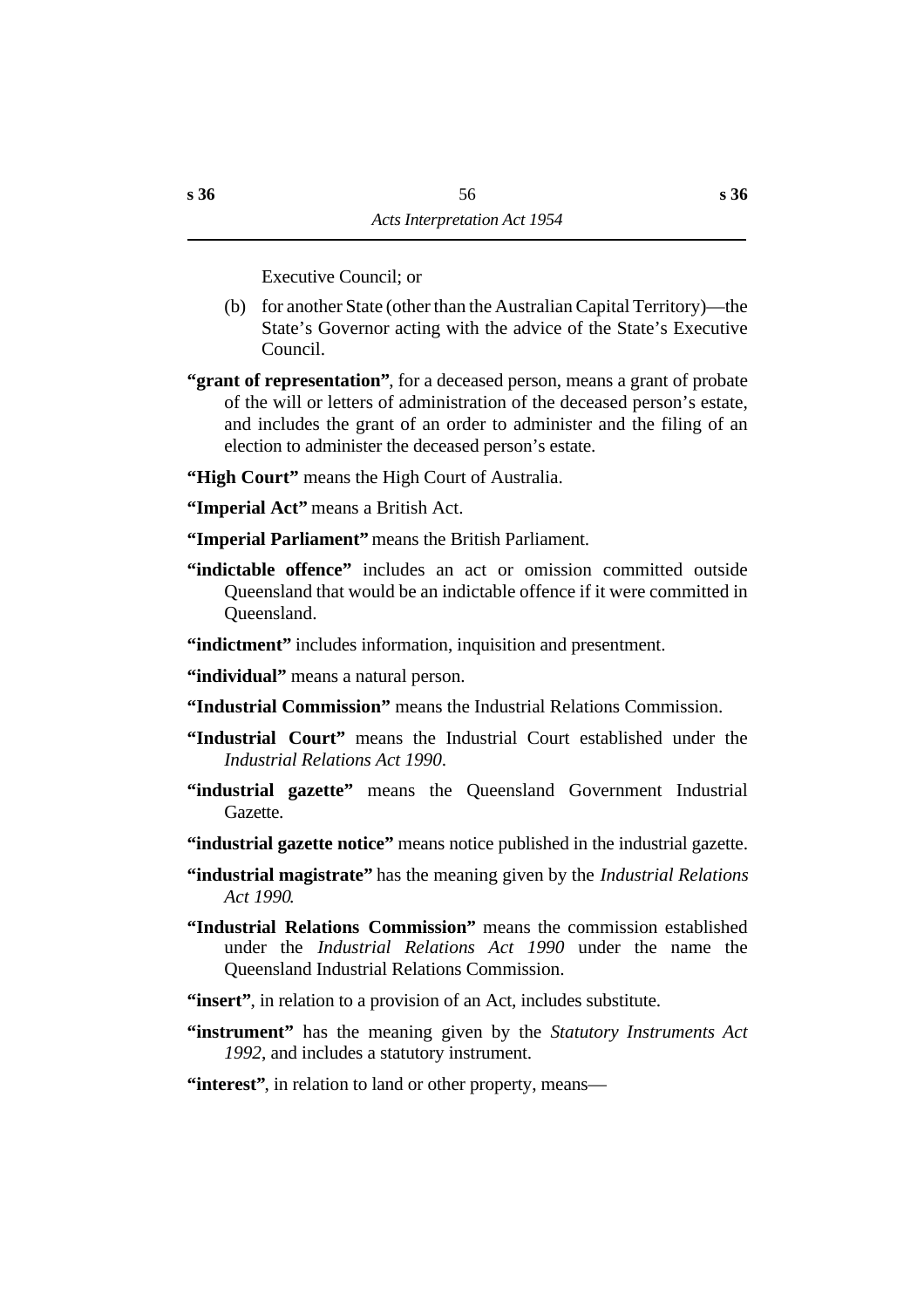- (a) a legal or equitable estate in the land or other property; or
- (b) a right, power or privilege over, or in relation to, the land or other property.
- **"internal Territory"** means the Australian Capital Territory, the Jervis Bay Territory or the Northern Territory.
- **"Island custom"**, known in the Torres Strait as Ailan Kastom, means the body of customs, traditions, observances and beliefs of Torres Strait Islanders generally or of a particular community or group of Torres Strait Islanders, and includes any such customs, traditions, observances and beliefs relating to particular persons, areas, objects or relationships.
- **"Jervis Bay Territory"** means the Territory referred to in the *Jervis Bay Territory Acceptance Act 1915* (Cwlth).
- **"joint local government"** means a joint local government established under the *Local Government Act 1993*.
- "justice" means a justice of the peace.
- **"land"** includes messuages, tenements and hereditaments, corporeal or incorporeal, of any tenure or description, and whatever may be the interest in the land.
- **"Land Appeal Court"** means the Land Appeal Court established under the *Land Act 1994*.
- **"Land Court"** means the Land Court established under the *Land Act 1994*.
- **"land registry"** means the land registry established under the *Land Title Act 1994*.

**"law"** of a State includes—

- (a) a law of the State; and
- (b) a law in force in the State as part of the law of the State.
- **"lawyer"** means a barrister, solicitor, barrister and solicitor or legal practitioner of the High Court or the Supreme Court of a State.
- **"lease"** includes demise, tenancy and sublease, whether for a term, for a period or at will.

**"lessee"** includes tenant.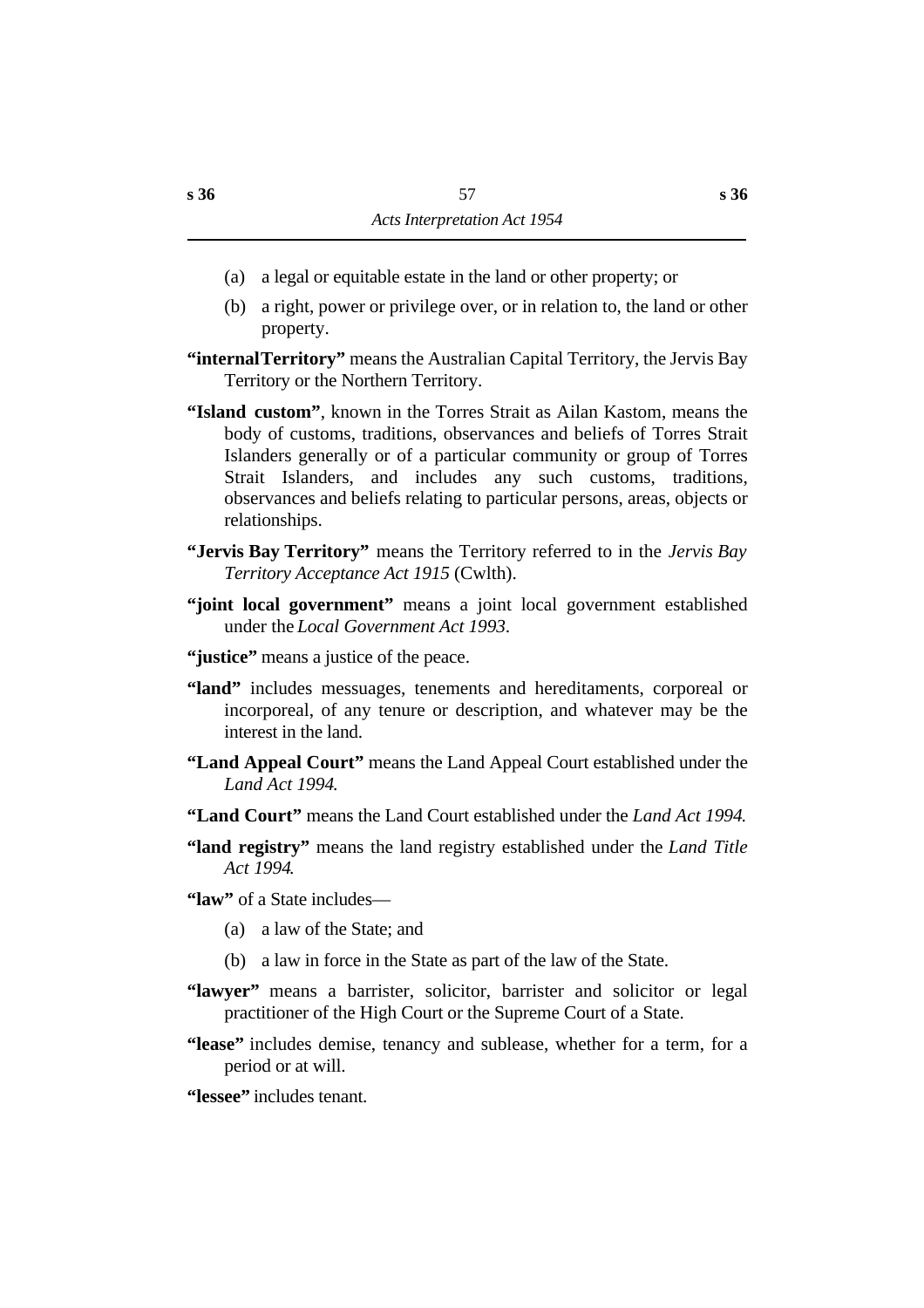**"lessor"** includes landlord.

- **"liability"** means any liability or obligation (whether liquidated or unliquidated, certain or contingent, or accrued or accruing).
- **"Lieutenant Governor"** means the person for the time being appointed as Lieutenant Governor.

**"local government"** means—

- (a) the Brisbane City Council; or
- (b) a local government or joint local government established under the *Local Government Act 1993*; or
- (c) an Aboriginal or Torres Strait Islander local government.

**"local law"** means a local law made by a local government, and includes a by-law or ordinance made by a local government.

**"local law policy"** means a local law policy made by a local government.

**"magistrate"** means a stipendiary magistrate.

**"Magistrates Court"** means a Magistrates Court established under the *Justices Act 1886*.

- **"make"** includes issue and grant.
- **"medical practitioner"** has the meaning given by the *Medical Act 1939*, section 4.
- **"midnight"**, in relation to a particular day, means the point of time at which the day ends.
- **"Minister"** has the meaning given by section 33.

**"minor"** means an individual who is under 18.

**"modification"** includes addition, omission and substitution.

**"month"** means a calendar month.

**"mortgage"** includes a charge on a property for securing money or money's worth.

**"mortgagee in possession"** means a mortgagee who in right of a mortgage has entered into and is in possession of the mortgaged property.

**"named month"** means 1 of the 12 months of the year.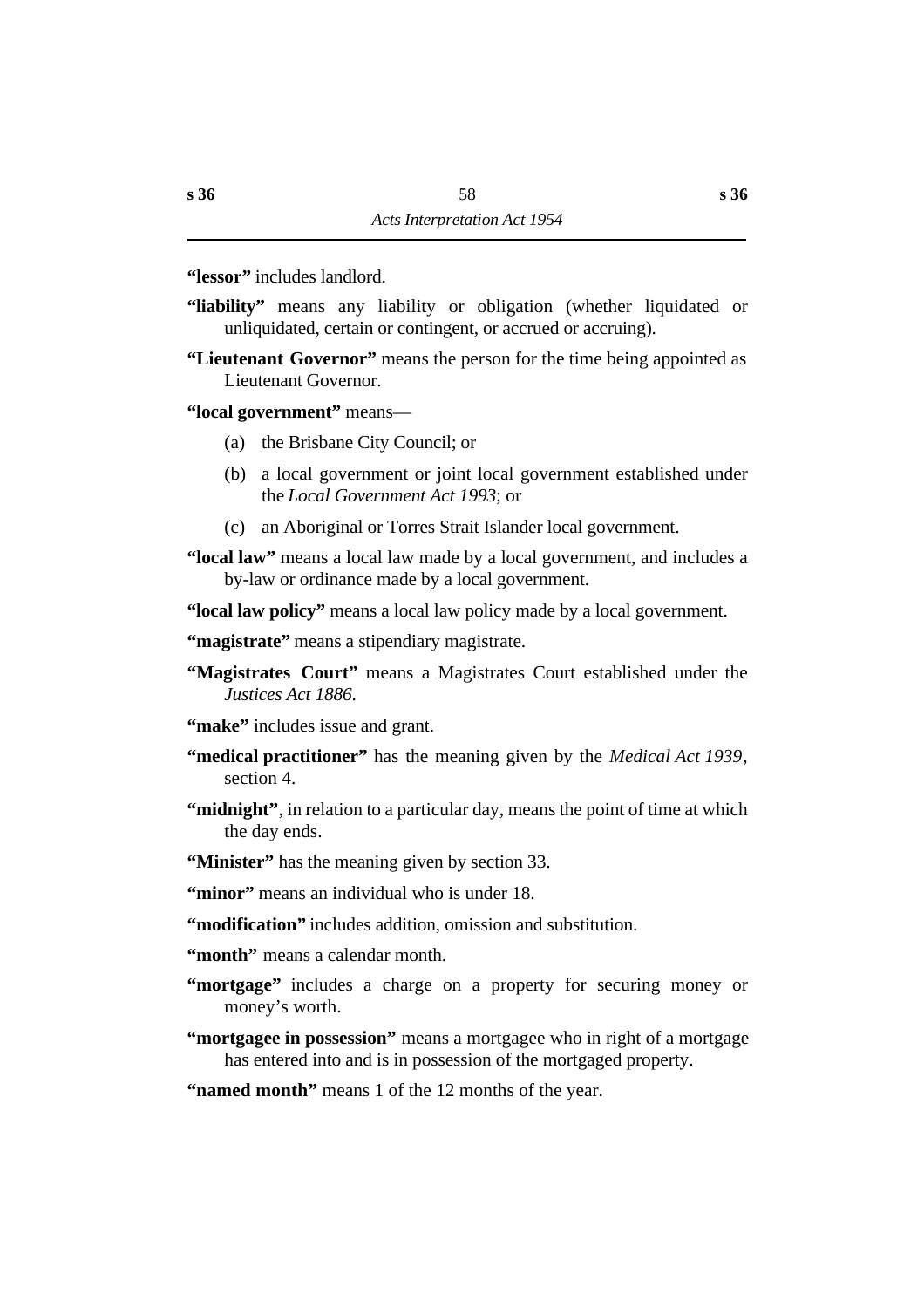# **"native title"** means the communal, group or individual rights and interests of Aboriginal people or Torres Strait Islanders in land or waters if—

- (a) the rights and interests are possessed under the traditional laws acknowledged, and the traditional customs observed, by the Aboriginal people or Torres Strait Islanders; and
- (b) the Aboriginal people or Torres Strait Islanders, by the laws and customs, have a connection with the land or waters; and
- (c) the rights and interests are recognised by the common law of Australia.

*Examples of rights and interests*

Hunting, gathering and fishing rights and interests.

**"Northern Territory"** means the Northern Territory of Australia.

# **"number"** means—

- (a) a number expressed in figures or words; or
- (b) a letter; or
- (c) a combination of a number so expressed and a letter.
- **"oath"**, in relation to a person allowed by law to affirm, declare or promise, includes affirmation, declaration and promise.

**"office"** includes position.

- **"officer of the public service"** has the meaning given by the *Public Service Management and Employment Act 1988*, section 4.
- **"of this Act"**, when used in a schedule or appendix of an Act, means the Act apart from a schedule or appendix of the Act.
- **"omit"**, in relation to a provision of an Act, includes repeal.
- **"order in council"** has the meaning given by the *Statutory Instruments Act 1992*.

# **"Parliament"** means—

- (a) for Queensland—the Sovereign and the Legislative Assembly; or
- (b) for another State—the State's legislature.

**"party"** includes an individual and a corporation.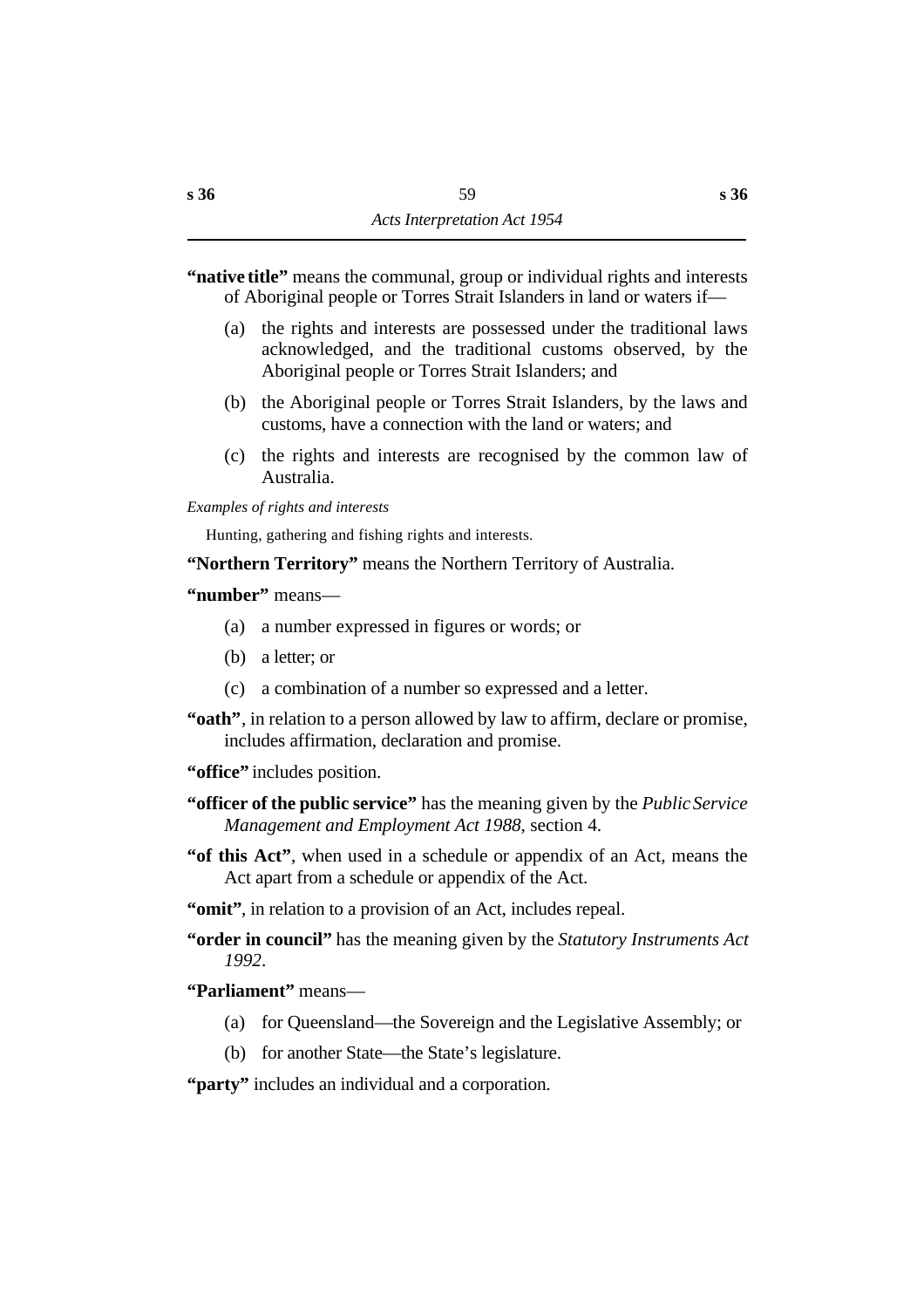**"passing"**, in relation to an Act, has the meaning given by section 15.

- **"penalty"** includes forfeiture and punishment.
- **"penalty unit"** has the meaning given under the *Penalties and Sentences Act 1992*, section 5.
- **"person"** includes an individual and a corporation.
- **"personal representative"** of a deceased individual means the executor (whether original or by representation) or administrator of the individual's estate.
- **"police officer"** means a police officer within the meaning of the *Police Service Administration Act 1990*.
- **"possession"** of land includes the receipt of income from the land.
- **"power"** includes authority.
- **"prescribed"** means prescribed by, or by a statutory rule made or in force under, the Act in which the word is used.
- **"printed"** includes typewritten, lithographed or produced or reproduced by any mechanical or electronic means.
- **"proceeding"** means a legal or other action or proceeding.
- **"proclamation"** has the meaning given by the *Statutory Instruments Act 1992*.
- **"property"** means any legal or equitable estate or interest (whether present or future, vested or contingent, or tangible or intangible) in real or personal property of any description (including money), and includes things in action.
- **"provision"**, in relation to an Act, means words or other matter that form or forms part of the Act, and includes—
	- (a) a chapter, part, division, subdivision, section, subsection, paragraph, subparagraph, sub-subparagraph, of the Act apart from a schedule or appendix of the Act; and
	- (b) a schedule or appendix of the Act or a section, subsection, paragraph, subparagraph, sub-subparagraph, item, column, table or form of or in a schedule or appendix of the Act; and
	- (c) the long title and any preamble to the Act.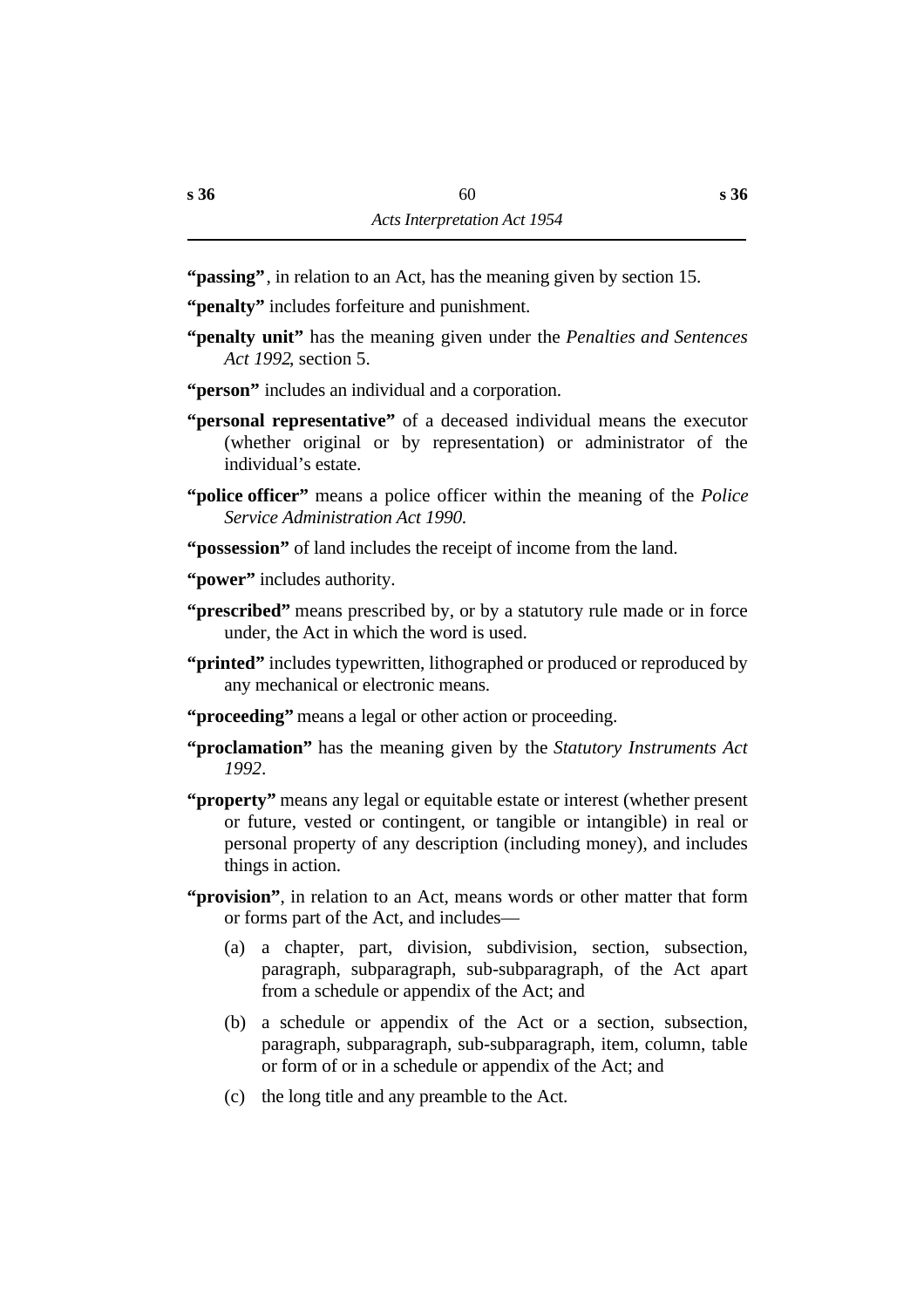- **"public holiday"** means a day appointed under the *Holidays Act 1983* or another Act as a public holiday.
- **"public service"** has the meaning given by the *Public Service Management and Employment Act 1988*, section 4(1).

**"purpose"**, for an Act, includes policy objective.

**"Queensland lawyer"** means a barrister or solicitor of the Supreme Court.

**"Queensland waters"** means all waters that are—

- (a) within the limits of the State; or
- (b) coastal waters of the State.

**"record"** includes information stored or recorded by means of a computer.

**"repeal"** includes—

- (a) for a provision of an Act or instrument—repeal the provision by omitting it; and
- (b) for an Act, instrument or provision of an Act or instrument—abrogate or limit its effect or exclude from its application any person, matter or circumstance; and
- (c) for an instrument or a provision of an instrument—revoke or rescind it.
- **"reprint"** of a law includes a reprint of a law to which the *Reprints Act 1992* applies.
- **"rules of court"** has the meaning given by the *Statutory Instruments Act 1992*.
- **"serve"** has the meaning given by section 39.
- **"serve by post"** has the meaning given by section 39A.
- **"sign"** includes the attaching of a seal and the making of a mark.
- **"sitting day"**, in relation to the Legislative Assembly, means a day on which the Legislative Assembly actually sits.
- **"Speaker"** means the Speaker of the Legislative Assembly.
- **"State"** means a State of the Commonwealth, and includes the Australian Capital Territory and the Northern Territory.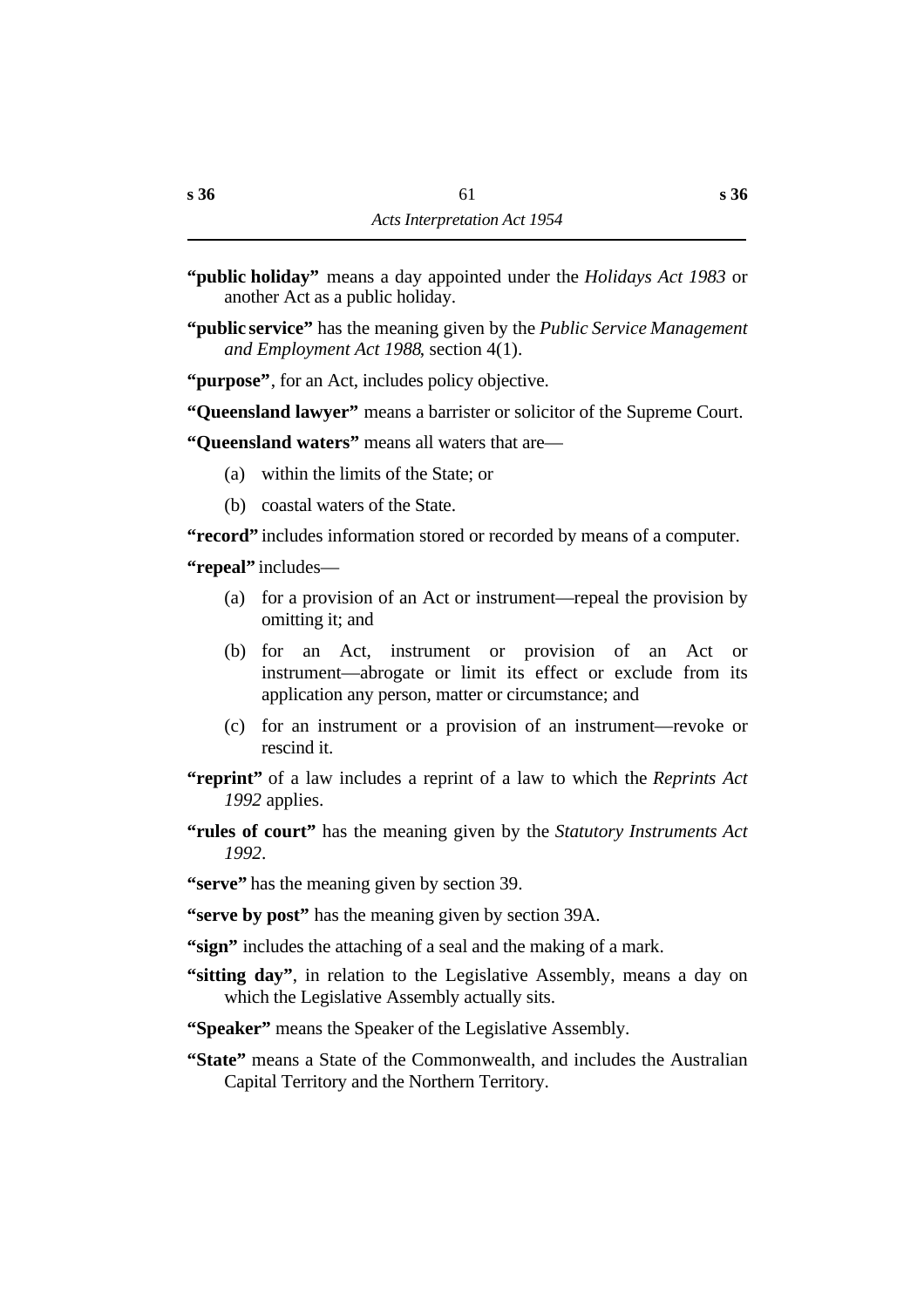### **"statutory declaration"** means—

- (a) a declaration made under the *Oaths Act 1867*; or
- (b) a declaration made under another Act, or under a Commonwealth Act or an Act of another State or a Territory, that authorises a declaration to be made otherwise than in the course of a judicial proceeding.
- **"statutory GOC"** has the same meaning as in the *Government Owned Corporations Act 1993*.
- **"statutory instrument"** has the meaning given by the *Statutory Instruments Act 1992*.
- **"statutory rule"** has the meaning given by the *Statutory Instruments Act 1992*.
- **"stipendiary magistrate"** means a stipendiary magistrate appointed under the *Stipendiary Magistrates Act 1991*.
- **"subordinate legislation"** has the meaning given by the *Statutory Instruments Act 1992*.
- **"summary"**, for an offence or proceeding, has the meaning given by section 44.
- **"Supreme Court judge"** or **"judge"** means a judge of the Supreme Court.
- **"swear"**, in relation to a person allowed by law to affirm, declare or promise, includes affirm, declare and promise.
- **"table"** in the Legislative Assembly means lay before the Assembly.
- **"territorial sea of Australia"** means the territorial sea of Australia within the limits mentioned in the *Coastal Waters (State Powers) Act 1980*  $(Cwlth)$ , section 4(1).

# **"territorial unit"** means—

- (a) for an Aboriginal or Torres Strait Islander local government—the area for which it may exercise the functions of local government; or
- (b) for a joint local government—its joint local government area; or
- (c) for another local government—its basic territorial unit and any additional territorial units.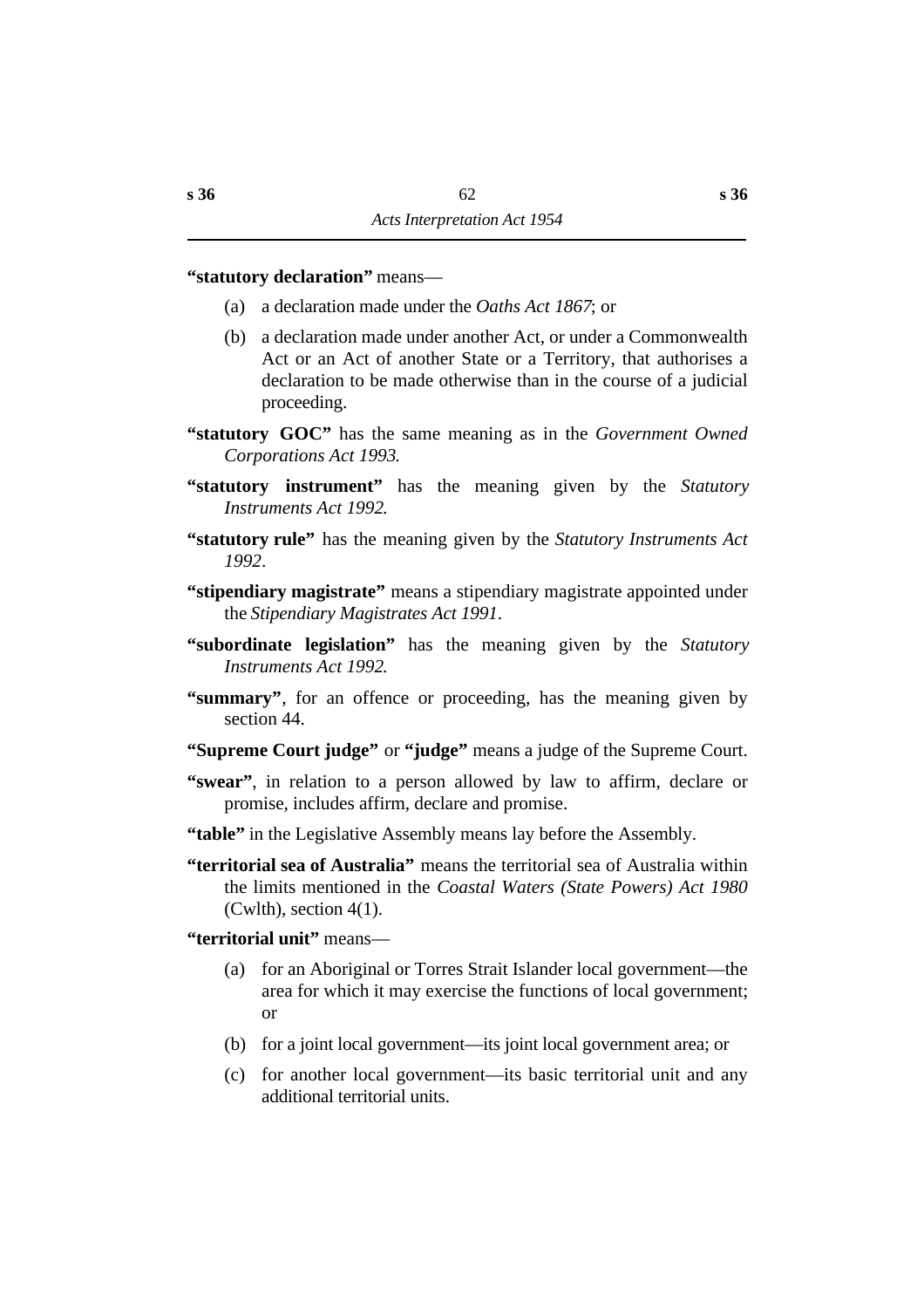**"Territory"** means a Territory of the Commonwealth.

- **"the State"** means the State of Queensland.
- **"Torres Strait Islander"** is a person who is a descendant of an indigenous inhabitant of the Torres Strait Islands.
- **"Torres Strait Islander local government"** means a body that has the function of local government under the *Community Services (Torres Strait) Act 1984*.
- **"transfer"** of an interest in land means the passing of the interest other than by transmission.
- **"transmission"** of an interest in land means the passing of the interest because of death or under a law about bankruptcy, insolvency or the liquidation of corporations.
- **"under"**, for an Act or a provision of an Act, includes—
	- (a) by; and
	- (b) for the purposes of; and
	- (c) in accordance with; and
	- (d) within the meaning of.
- **"United Kingdom"** means the United Kingdom of Great Britain and Northern Ireland.
- **"unit of the public sector"** has the meaning given by the *Public Sector Management Commission Act 1990*.
- **"will"** includes codicil.
- **"word"** includes any drawing, expression, figure and symbol.
- **"writing"** includes any mode of representing or reproducing words in a visible form.
- **"year"**, without specifying the type of year, means calendar year.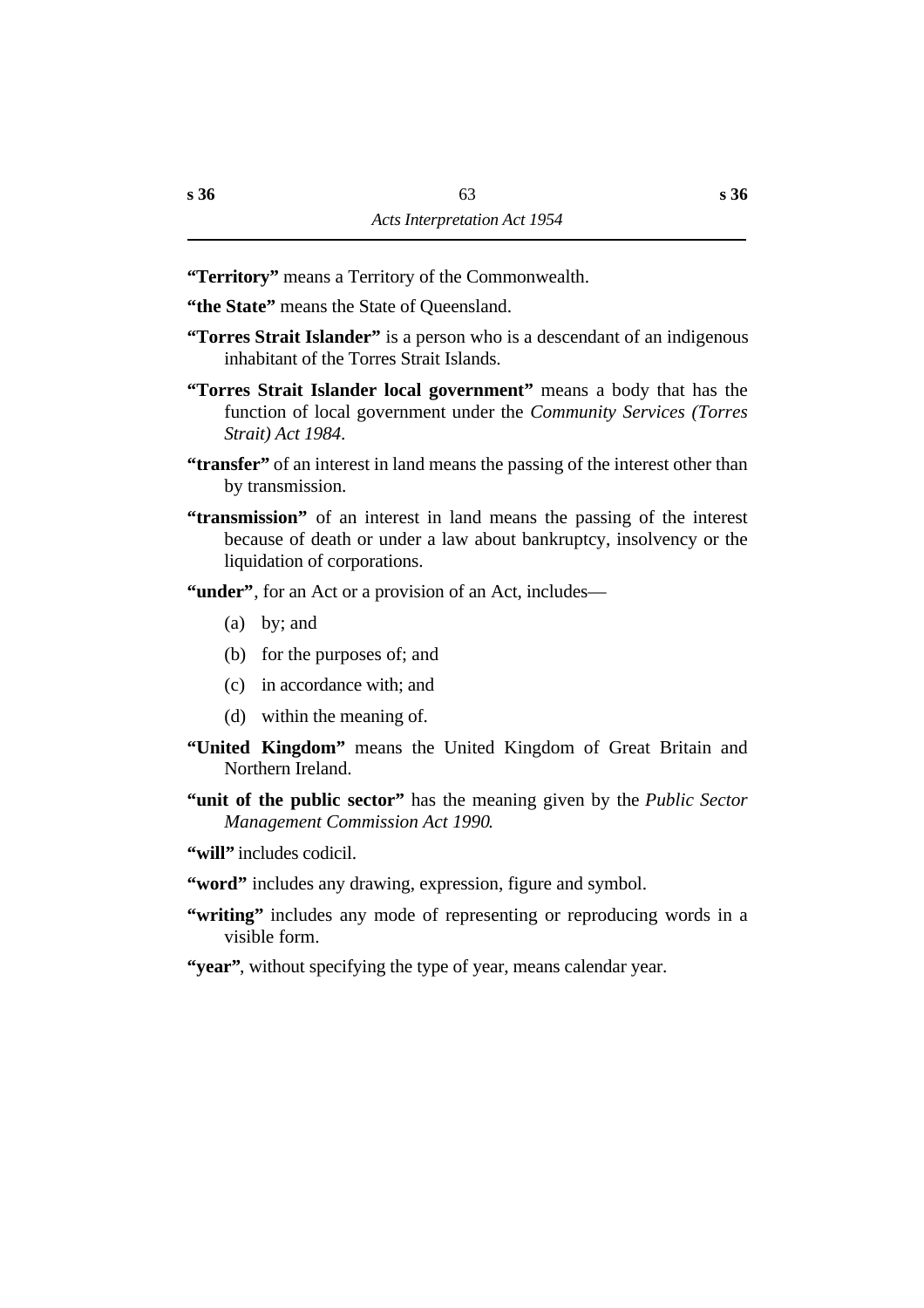# **†PART 9—DISTANCE, TIME AND AGE**

### **˙Measurement of distance**

**37.** In applying an Act, distance is to be measured along the shortest road ordinarily used for travelling unless there is a contrary intention that distance is to be measured in a straight line on a horizontal plane or in another way.

#### **˙Reckoning of time**

**38.(1)** If a period beginning on a given day, act or event is provided or allowed for a purpose by an Act, the period is to be calculated by excluding the day, or the day of the act or event, and—

- (a) if the period is expressed to be a specified number of clear days or at least a specified number of days—by excluding the day on which the purpose is to be fulfilled; and
- (b) in any other case—by including the day on which the purpose is to be fulfilled.

**(2)** If the last day of a period provided or allowed by an Act for doing anything is not a business day in the place in which the thing is to be or may be done, the thing may be done on the next business day in the place.

**(3)** If the last day of a period provided or allowed by an Act for the filing or registration of a document is a day on which the office is closed where the filing or registration is to be or may be done, the document may be filed or registered at the office on the next day that the office is open.

**(4)** If no time is provided or allowed for doing anything, the thing is to be done as soon as possible, and as often as the relevant occasion happens.

#### **˙Age**

**38A.** For the purposes of an Act, a person is an age in years at the beginning of the person's birthday for the age.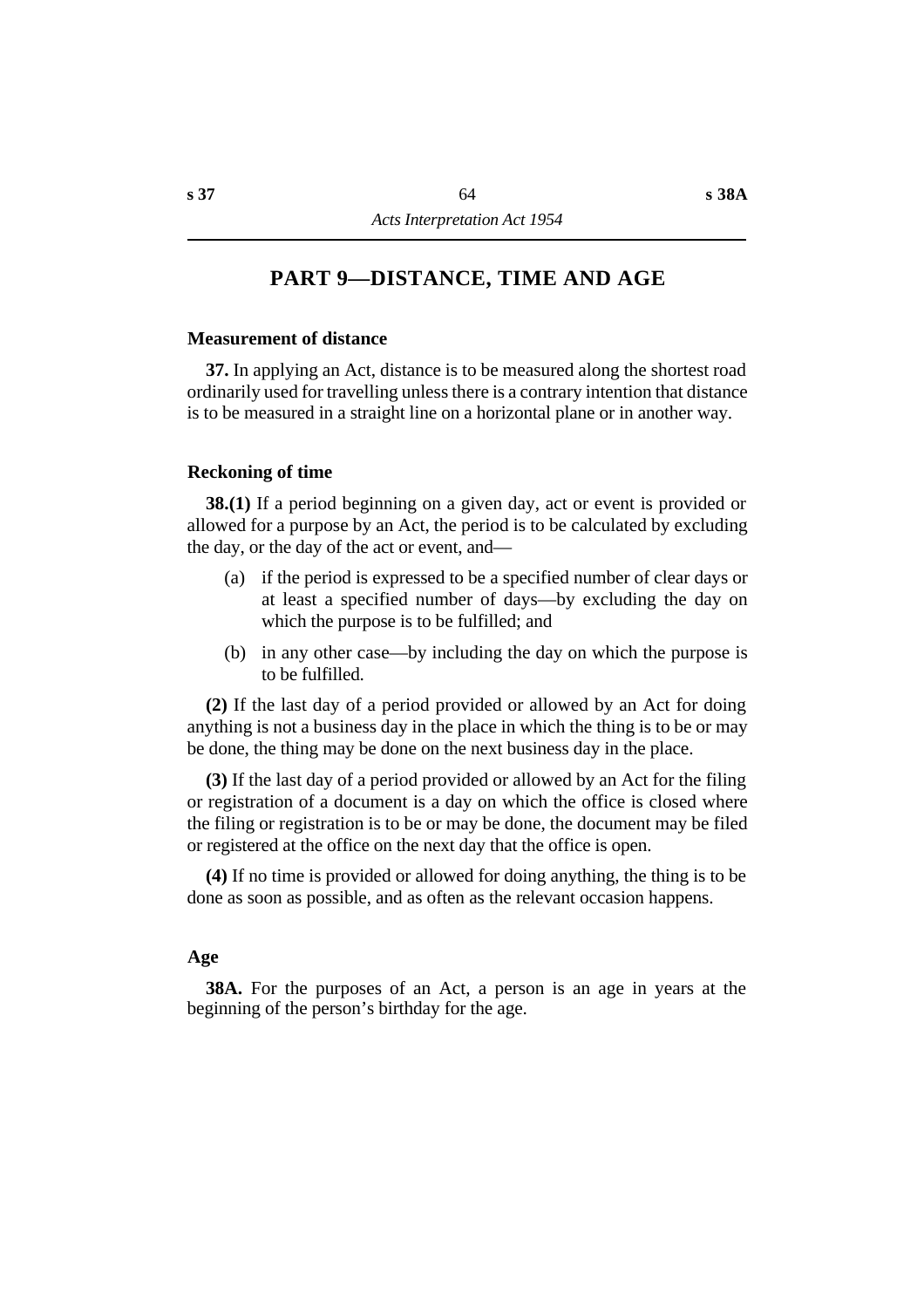# **†PART 10—SERVICE OF DOCUMENTS**

### **˙Service of documents**

**39.(1)** If an Act requires or permits a document to be served on a person, the document may be served—

- (a) on an individual—
	- (i) by delivering it to the person personally; or
	- (ii) by leaving it at, or by sending it by post, telex, facsimile or similar facility to, the address of the place of residence or business of the person last known to the person serving the document; or
- (b) on a body corporate—by leaving it at, or sending it by post, telex, facsimile or similar facility to, the head office, a registered office or a principal office of the body corporate.

**(2)** Subsection (1) applies whether the expression 'deliver', 'give', 'notify', 'send' or 'serve' or another expression is used.

**(3)** Nothing in subsection (1)—

- (a) affects the operation of another law that authorises the service of a document otherwise than as provided in the subsection; or
- (b) affects the power of a court or tribunal to authorise service of a document otherwise than as provided in the subsection.

# **˙Meaning of service by post etc.**

**39A.(1)** If an Act requires or permits a document to be served by post, service—

- (a) may be effected by properly addressing, prepaying and posting the document as a letter; and
- (b) is taken to have been effected at the time at which the letter would be delivered in the ordinary course of post, unless the contrary is proved.

**(2)** If an Act requires or permits a document to be served by a particular postal method, the requirement or permission is taken to be satisfied if the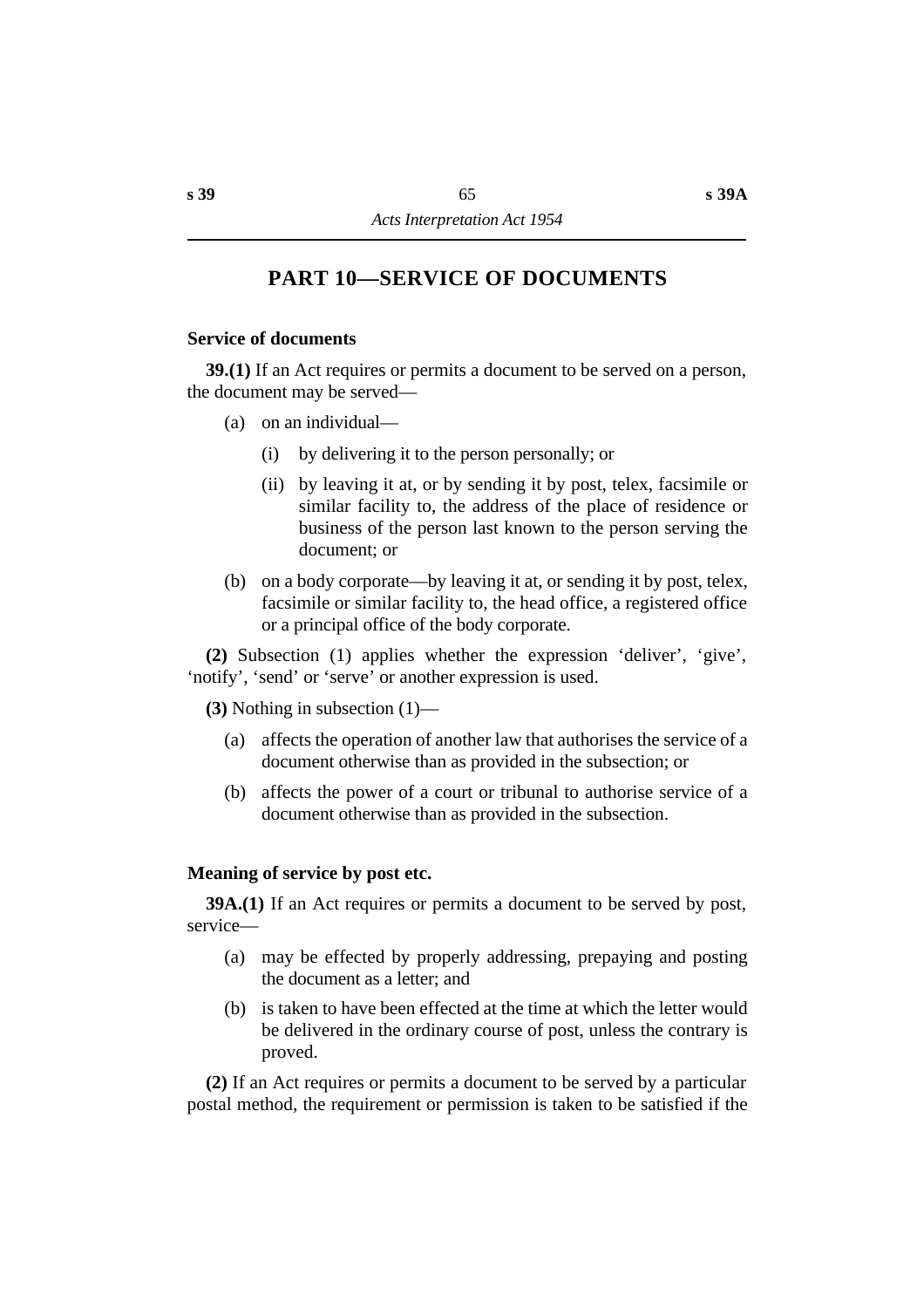document is posted by that method or, if that method is not available, by the equivalent, or nearest equivalent, method provided for the time being by Australia Post.

**(3)** Subsections (1) and (2) apply whether the expression 'deliver', 'give', 'notify', 'send' or 'serve' or another expression is used.

# **†PART 11—OFFENCES AND CRIMINAL PROCEEDINGS**

# **˙Penalty at end of provision**

**41.** In an Act, a penalty specified at the end of—

- (a) a section (whether or not the section is divided into subsections); or
- (b) a subsection (but not at the end of a section); or
- (c) a section or subsection and expressed in such a way as to indicate that it applies only to part of the section or subsection;

indicates that an offence mentioned in the section, subsection or part is punishable on conviction (whether or not a conviction is recorded) or, if no offence is mentioned, a contravention of the section, subsection or part constitutes an offence against the provision that is punishable on conviction (whether or not a conviction is recorded)—

- (d) if a minimum as well as a maximum penalty is specified—by a penalty not less than the minimum and not more than the maximum; or
- (e) in any other case—by a penalty not more than the specified penalty.

# **˙Penalty other than at end of provision**

**41A.(1)** In an Act, a penalty specified for an offence, or a contravention of a provision, indicates that the offence is punishable on conviction (whether or not a conviction is recorded), or the contravention constitutes an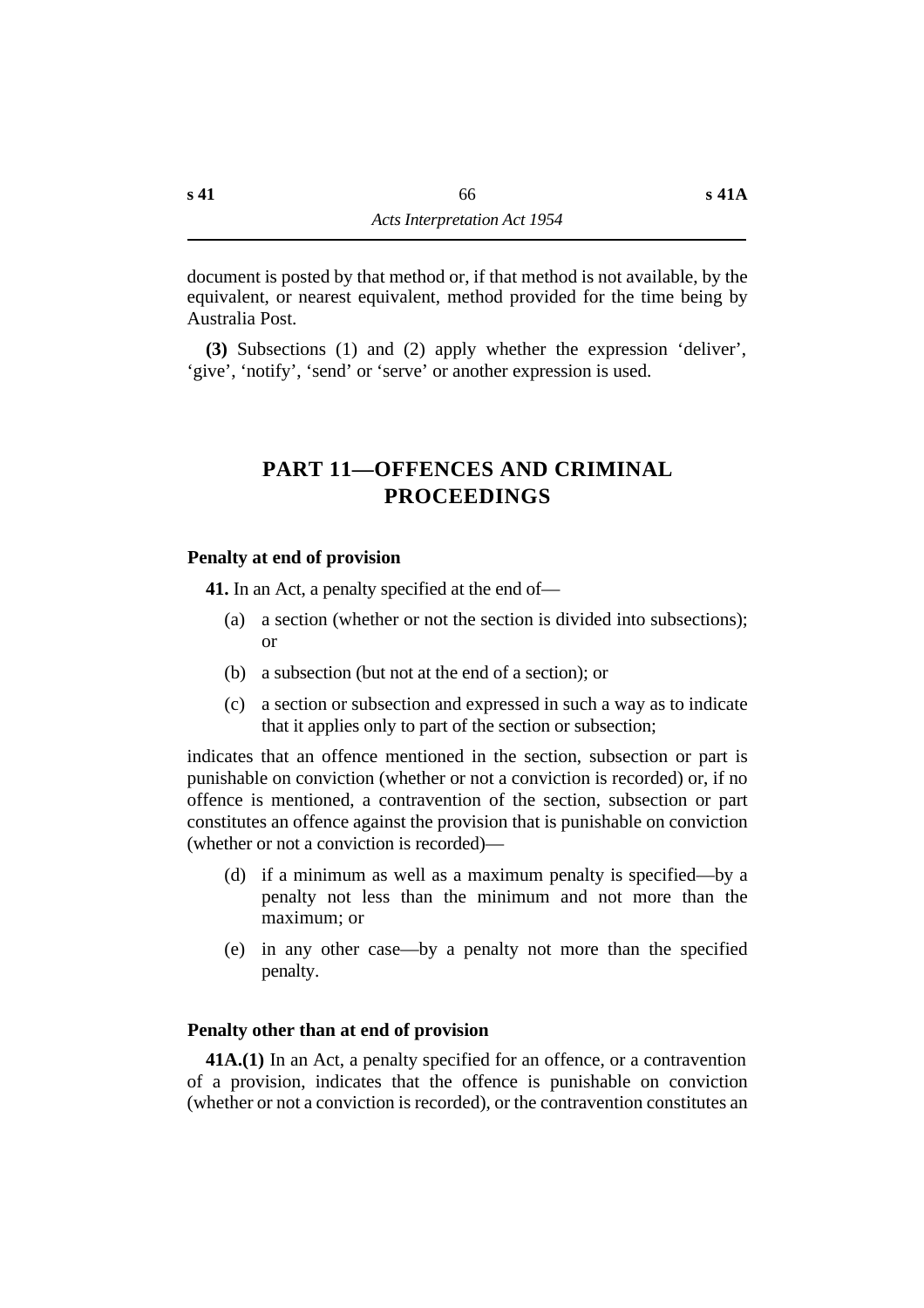offence against the provision that is punishable on conviction (whether or not a conviction is recorded)—

- (a) if a minimum as well as a maximum penalty is specified—by a penalty not less than the minimum and not more than the maximum; or
- (b) in any other case—by a penalty not more than the specified penalty.
- **(2)** This section does not apply to a penalty to which section 41 applies.

# **˙Any person may prosecute etc.**

**42.** Any person may take a proceeding for the imposition or enforcement of a penalty, or the making of a forfeiture order, under an Act.

# **˙Appropriation of penalties**

**43.(1)** The following rules apply to an amount recovered because of the imposition of a penalty or the making of a forfeiture order—

- (a) any part of the amount that is ordered under subsection (2) to be paid to the party prosecuting must first be paid to the party;
- (b) the remaining part of the amount must then be paid to the Consolidated Fund.

**(2)** The court that imposes the penalty, or makes the forfeiture order, may order that not more than half of the amount recovered be paid to the party prosecuting.

**(3)** Subsection (2) does not apply if the party prosecuting is prosecuting as an officer or employee of the State or an officer of the public service.

# **˙Summary proceedings**

**44.(1)** In an Act, a provision of the type mentioned in subsection (2) means that a proceeding for an offence, or a specified offence, against the Act is a summary proceeding under the *Justices Act 1886*.

**(2)** Subsection (1) applies to provisions of the following type—

(a) a provision to the effect that a proceeding for the offence is to be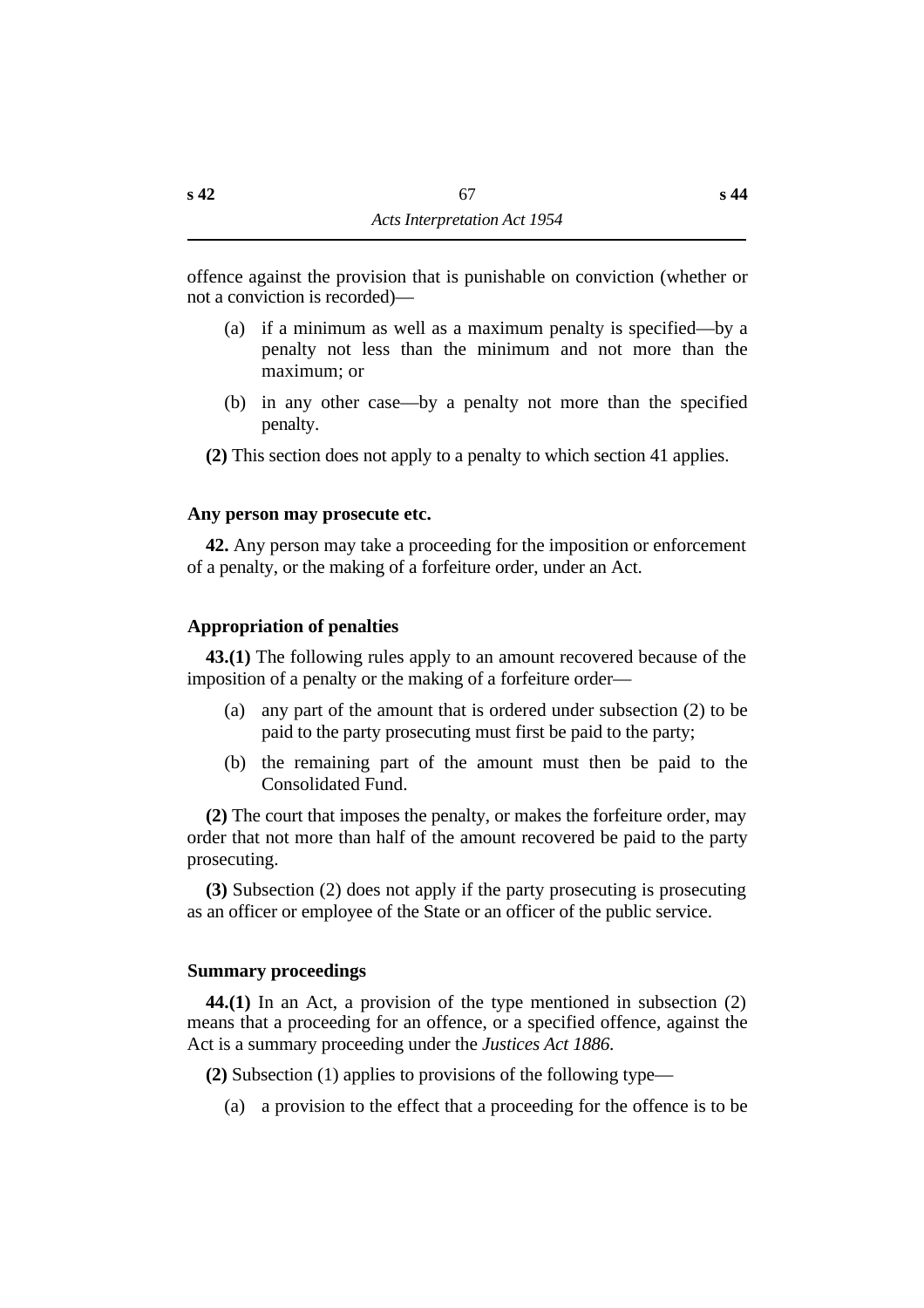heard and decided summarily;

- (b) a provision to the effect that a proceeding for the offence is to be heard and decided by or before justices or a magistrate;
- (c) a provision to the effect that the offence is a summary offence or is punishable on summary conviction or summarily;
- (d) a provision for an offence that does not expressly or impliedly make the offence an indictable offence.

**(3)** In an Act, a provision that provides that another type of proceeding is to be heard and decided summarily, or before justices or a magistrate, means that the proceeding is a summary proceeding under the *Justices Act 1886*.

**(4)** A provision providing for the imposition of a penalty or the making of a forfeiture order, without providing how the penalty is to be recovered or the order made, is taken to mean that the penalty may be recovered, or the order made, under the *Justices Act 1886*.

# **˙Offence punishable only once**

**45.(1)** If an act or omission is an offence under each of 2 or more laws, the offender may be prosecuted and punished under any of the laws, but the offender may not be punished more than once for the same offence.

**(2)** Subsection (1) applies to a law unless an Act otherwise expressly provides.

**(3)** In this section—

**"law"** includes the common law.

# **†PART 12—THE EXECUTIVE GOVERNMENT OF THE STATE**

# **˙Purpose of part**

**47.(1)** This part declares certain matters.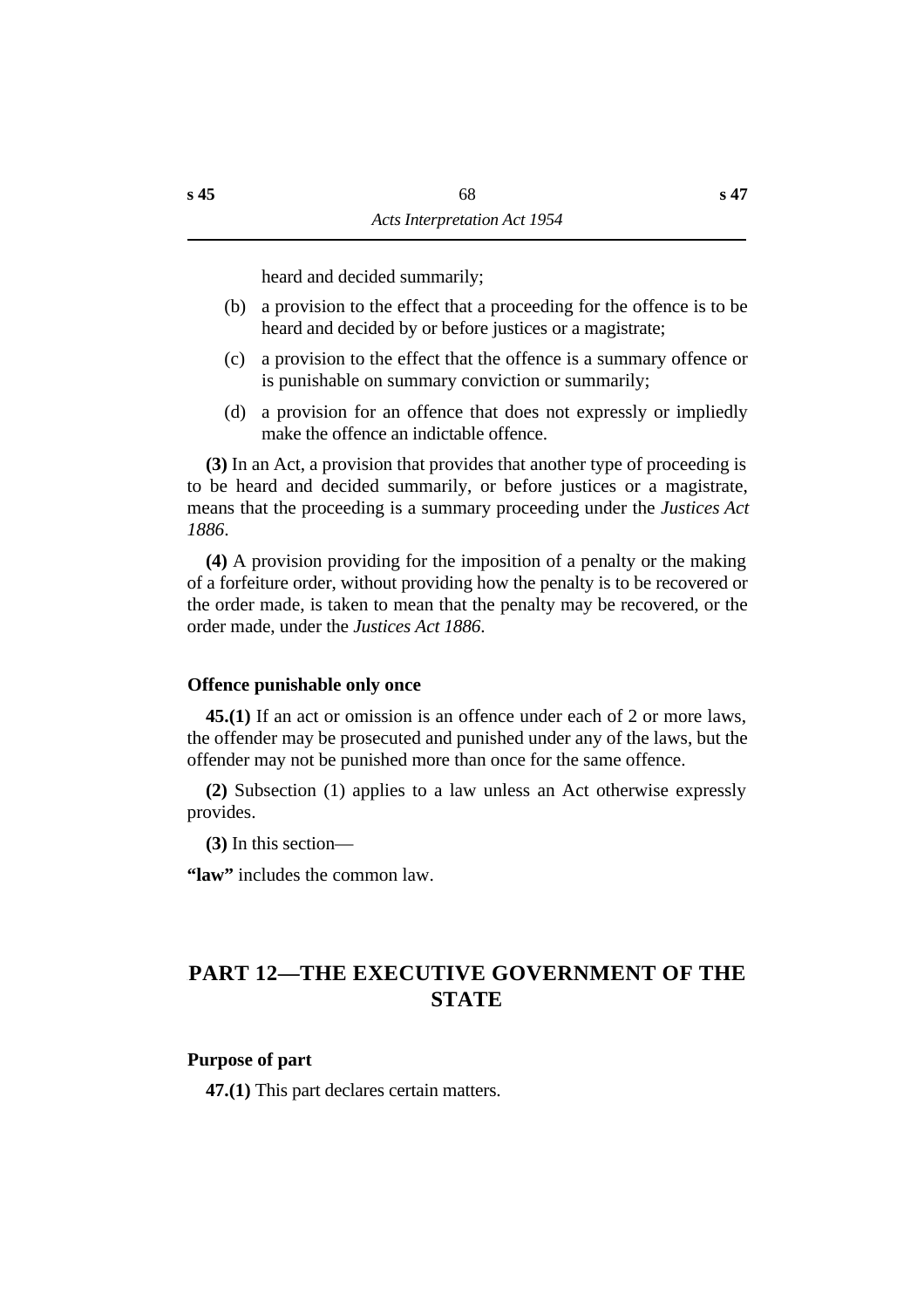**(2)** A declaration about a matter is intended to remove any doubt about the matter.

# **˙Meaning of "State" in part**

**47A.** In this part—

"the State" means the Executive Government of the State of Queensland.

### **˙Powers of State**

**47B.(1)** The State has all the powers, and the legal capacity, of an individual.

**(2)** The State may exercise its powers—

- (a) inside and outside Queensland; and
- (b) inside and outside Australia.
- **(3)** This part does not limit the State's powers.

*Example—*

This part does not affect any power a Minister has apart from this part to bind the State by contract.

# **˙Commercial activities by State**

**47C.(1)** The State may carry out commercial activities.

**(2)** This section is sufficient statutory authority for the State to carry out a commercial activity.

**(3)** Commercial activities may be carried out—

- (a) without further statutory authority; and
- (b) without prior appropriation from the public accounts for the purpose.

**(4)** Commercial activities may be carried out—

- (a) inside and outside Queensland; and
- (b) inside and outside Australia.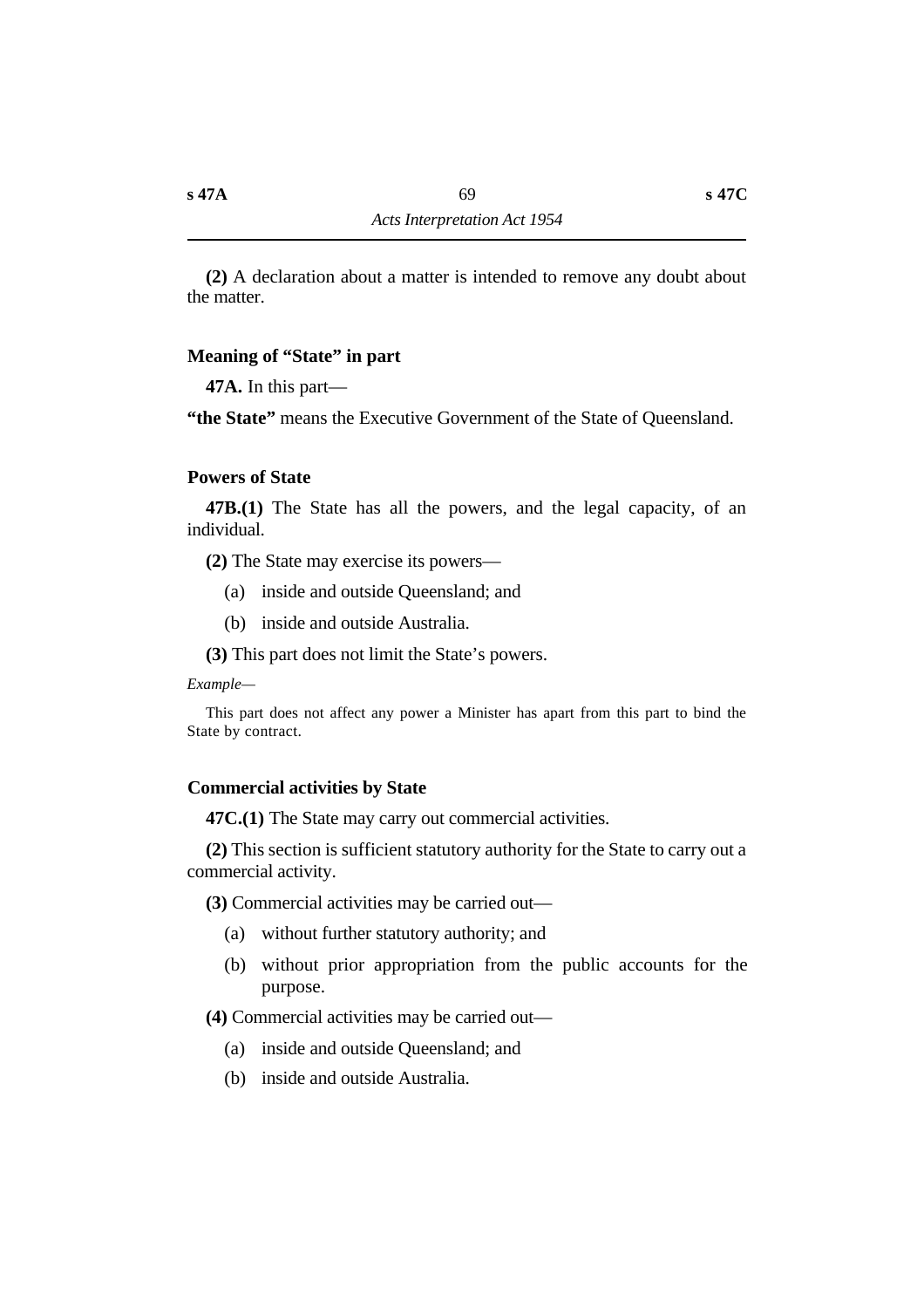**(5)** In this section—

**"commercial activities"** includes—

- (a) commercial activities that are not within the ordinary functions of the State; and
- (b) commercial activities of a competitive nature; and
- (c) activities declared by a regulation to be commercial activities;

but does not include activities declared by a regulation not to be commercial activities.

**"State"** includes—

- (a) a department of government of the State; and
- (b) a part of a department of government of the State.

# **˙Commercial activities by Minister**

**47D.** A Minister may carry out commercial activities for the State.

# **˙Delegation by Minister**

**47E.(1)** A Minister may delegate the State's powers to an officer of the State.

**(2)** An officer of the State may subdelegate delegated powers to another officer of the State.

**(3)** In this section—

**"officer of the State"** means—

- (a) a chief executive, or employee, of a unit of the public sector; or
- (b) an officer of the public service.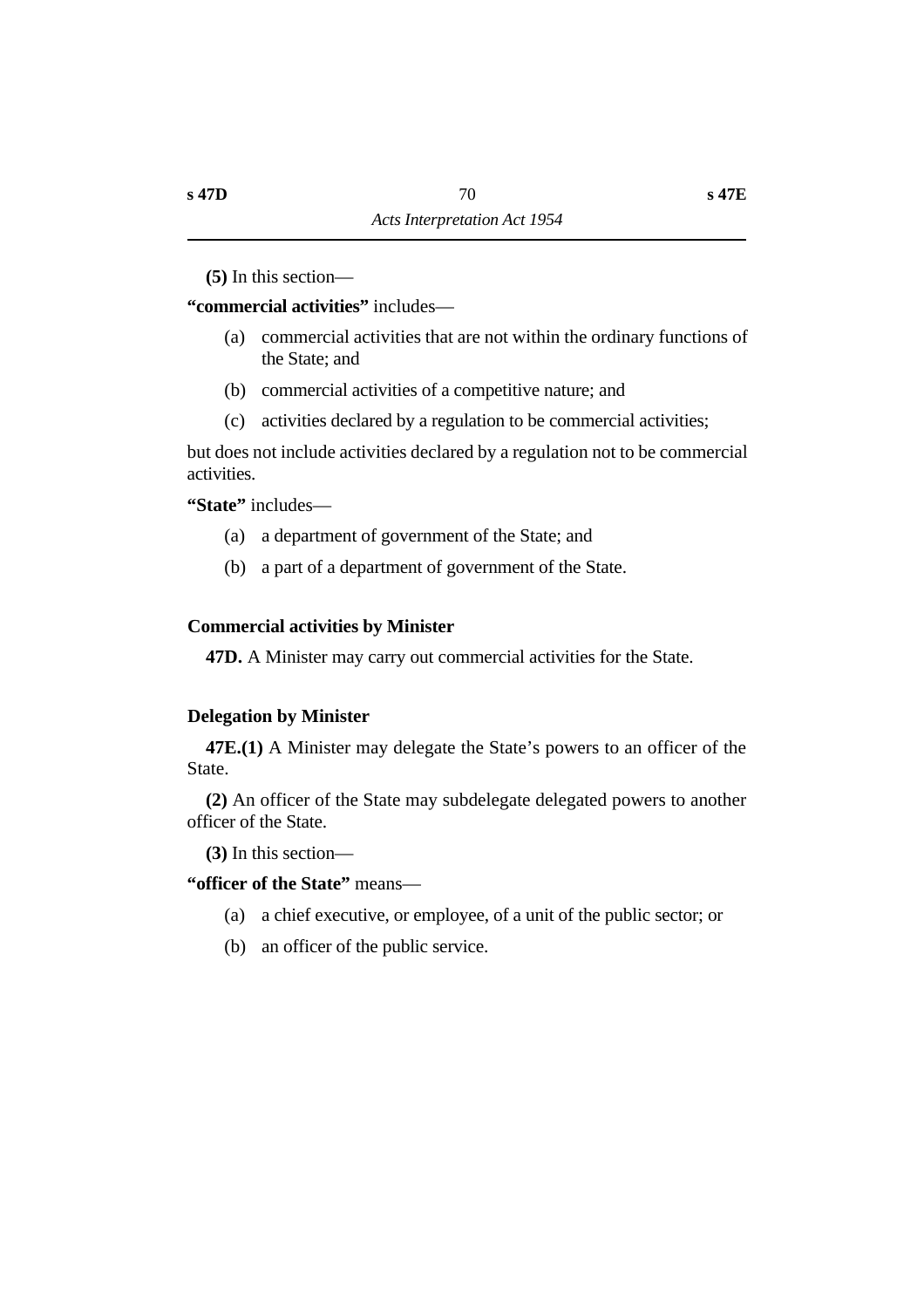## **†PART 13—MISCELLANEOUS**

### **˙Verification of documents**

**48A.** If an Act requires that, for a purpose of the Act or another law, a document, or information or a document included in, attached to or given with a document, be verified in a specified way, the purpose is not fulfilled unless the requirement is satisfied.

#### *Example—*

If an Act requires a document accompanying an application form to be verified by statutory declaration and the document is lodged without being verified in this way, the document has not been properly lodged for the purposes of the Act.

### **˙Forms**

**49.(1)** If a form is prescribed or approved under an Act, strict compliance with the form is not necessary and substantial compliance is sufficient.

**(2)** If a form prescribed or approved under an Act requires—

- (a) the form to be completed in a specified way; or
- (b) specified information or documents to be included in, attached to or given with the form; or
- (c) the form, or information or documents included in, attached to or given with the form, to be verified in a specified way;

the form is not properly completed unless the requirement is complied with.

- **(3)** If—
	- (a) a form (**"form 1"**) may be prescribed or approved under an Act for a purpose or 2 or more purposes; and
	- (b) another form (**"form 2"**) may be prescribed or approved under the Act or another Act for the same or another purpose or purposes;

then, if separate forms 1 and 2 are prescribed or approved, a combined form 1 and 2 may be prescribed or approved and used for the purpose or all the purposes.

**(4)** If, under an Act, a form is required or permitted to be filed with, or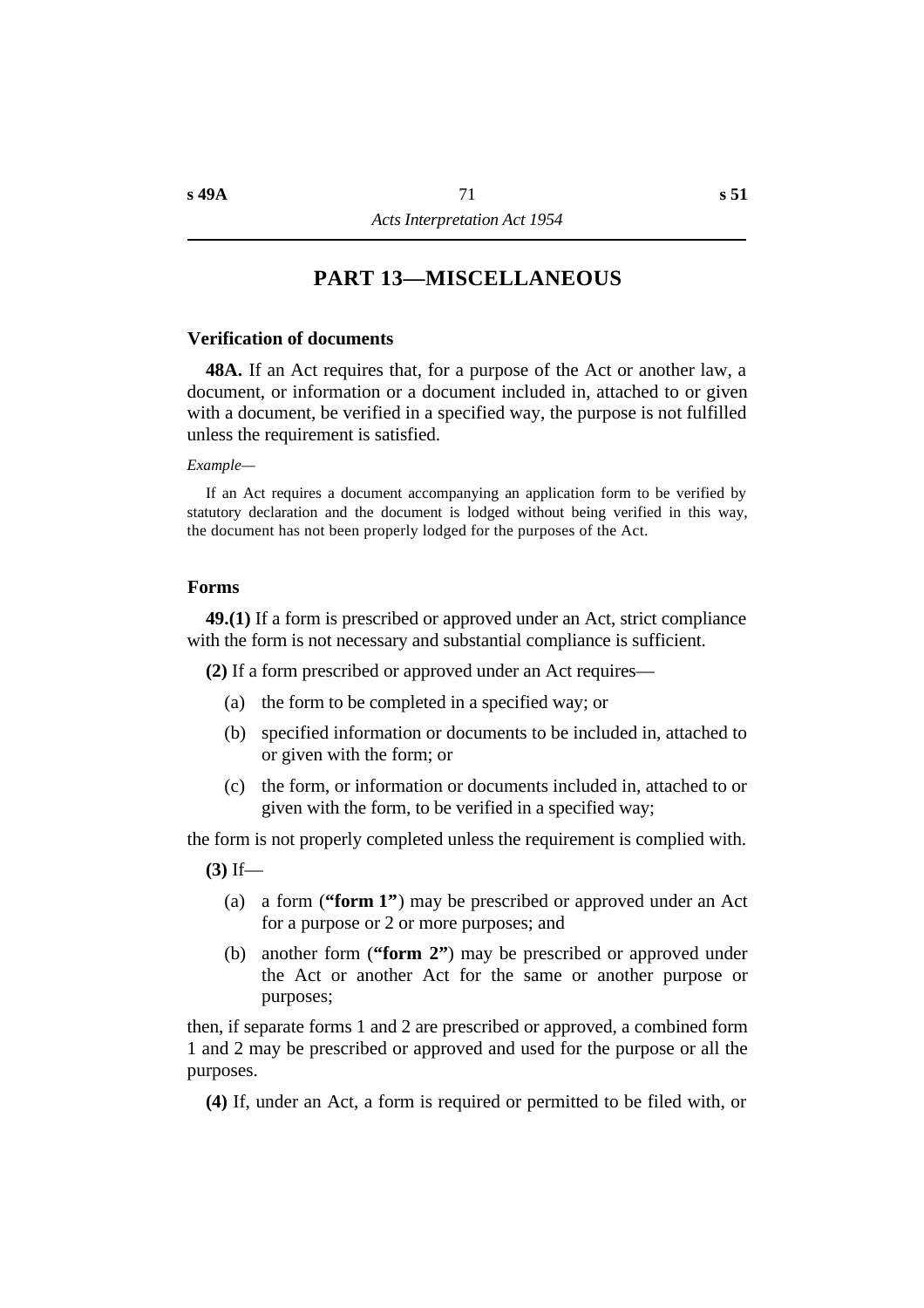served on, a person (whether the expression 'file', 'lodge', 'deliver', 'give', 'notify', 'send' or 'serve' or another expression is used), the form may be filed with, or served on, another person under arrangements made between the persons.

**(5)** If a form may be prescribed or approved under an Act for a purpose or 2 or more purposes, the form may only require information or documents to be included in, attached to or given with the form that are reasonably necessary for the purpose or 1 or more of the purposes.

*Example 1—*

A prescribed or approved form may not require the provision of personal information irrelevant to a purpose for which the form is required.

*Example 2—*

A prescribed or approved form may not require the provision of personal information that has some relevance to a purpose for which the form is required, but is excessively intrusive to personal privacy.

### **˙Jurisdiction of courts and tribunals**

**49A.** If a provision of an Act, whether expressly or by implication, authorises a proceeding to be instituted in a particular court or tribunal in relation to a matter, the provision is taken to confer jurisdiction in the matter on the court or tribunal.

### **˙Rules of court**

**50.** The power to make rules of court includes power to make rules of court for the purpose of an Act that directs or authorises anything to be done by rules of court.

#### **˙Judges of Supreme Court**

**51.** Where any power or authority is given by any Act to the judges of the Supreme Court collectively to make or approve of any general rules or orders of the Supreme or any inferior court, the power or authority may be exercised by a majority of judges of whom the Chief Justice shall be one.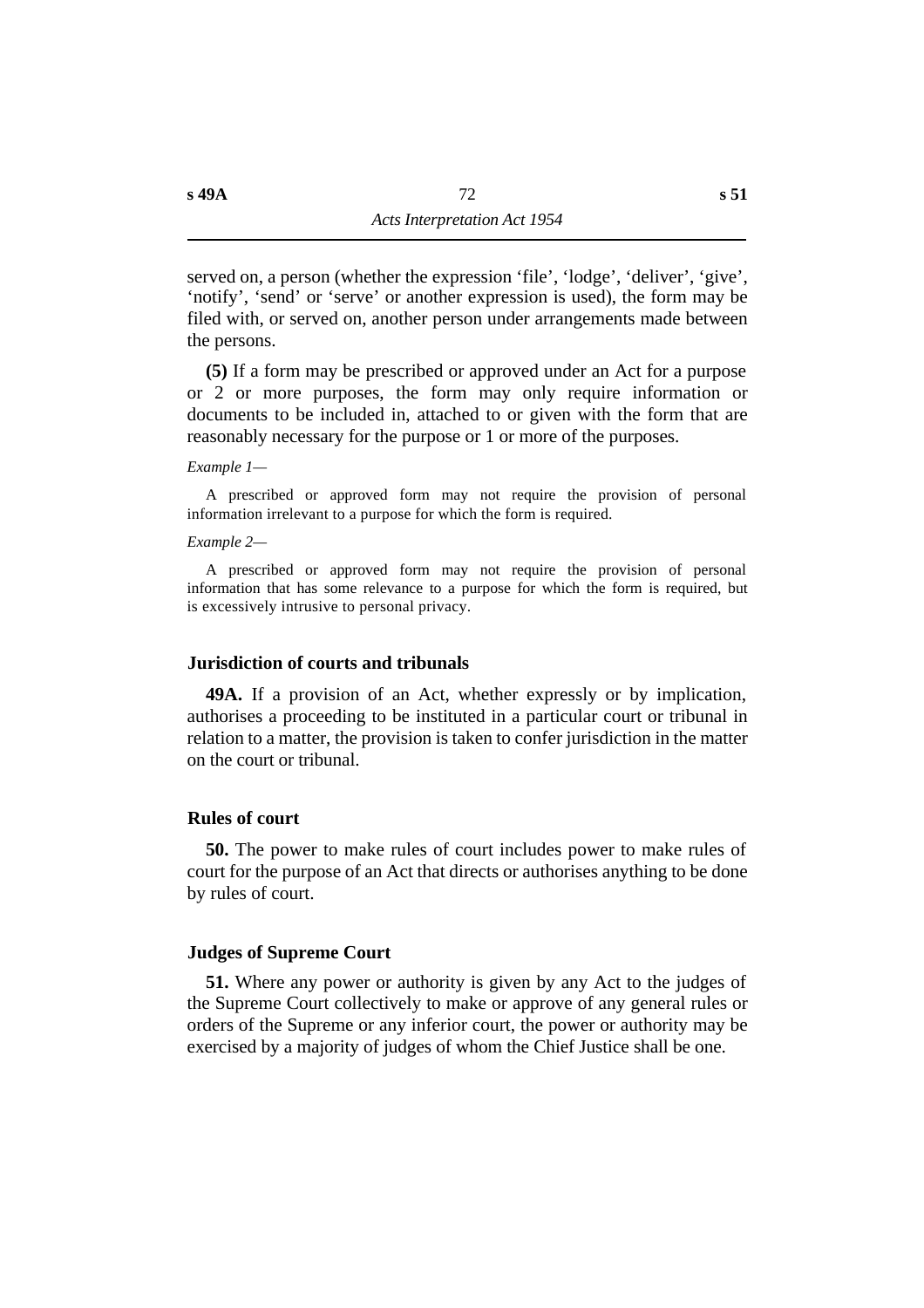### **˙References to the Crown etc.**

**52.** In every Act—

- (a) reference to the Sovereign reigning at the time of the passing of such Act, or to 'Her Majesty', 'His Majesty', 'the Queen', 'the King', or 'the Crown', shall be construed as references to the Sovereign for the time being, and, where necessary, shall include the heirs and successors of such Queen or King; and
- (b) references to any style or titles appertaining to the Crown at the time of the passing of such Act, shall be construed as references to the style and titles appertaining to the Crown for the time being adopted, with the assent of the Parliament of the Commonwealth of Australia, by the Sovereign for the time being for use in relation to the Commonwealth of Australia and its Territories.

### **˙Regulations**

**53.** The Governor in Council may make regulations under this Act.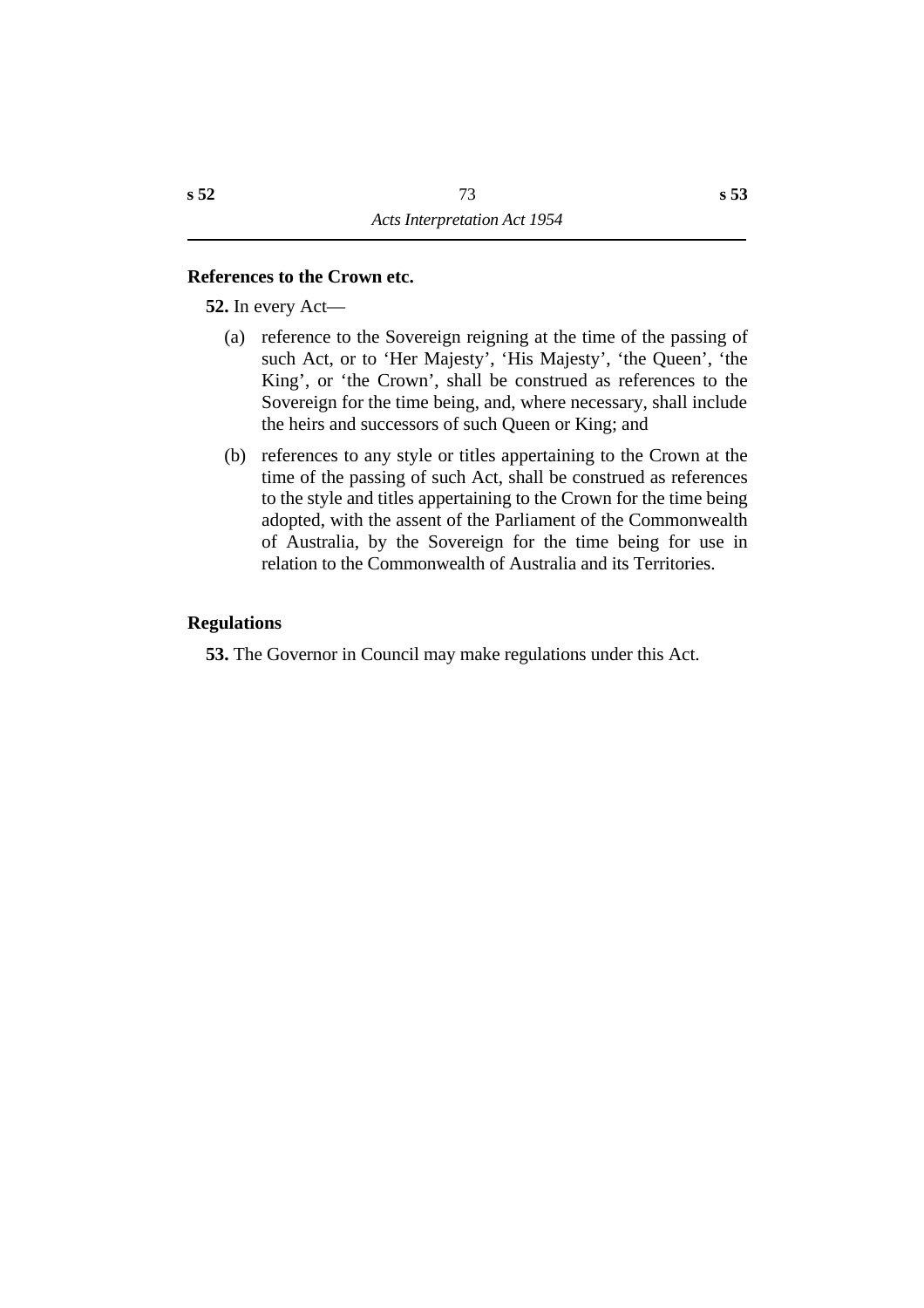## **†ENDNOTES**

## **´1 Index to endnotes**

|                | Page                                                                        |  |
|----------------|-----------------------------------------------------------------------------|--|
| 2              |                                                                             |  |
| 3              |                                                                             |  |
| $\overline{4}$ |                                                                             |  |
| 5 <sup>1</sup> |                                                                             |  |
| 6              |                                                                             |  |
| 7 <sup>7</sup> |                                                                             |  |
| 8              |                                                                             |  |
| 9              | Provisions that have not commenced and are not incorporated into reprint 94 |  |

## **´2 Date to which amendments incorporated**

This is the reprint date mentioned in the Reprints Act 1992, section 5(c). Accordingly, this reprint includes all amendments that commenced operation on or before 7 July 1995. Future amendments of the Acts Interpretation Act 1954 may be made in accordance with this reprint under the Reprints Act 1992, section 49.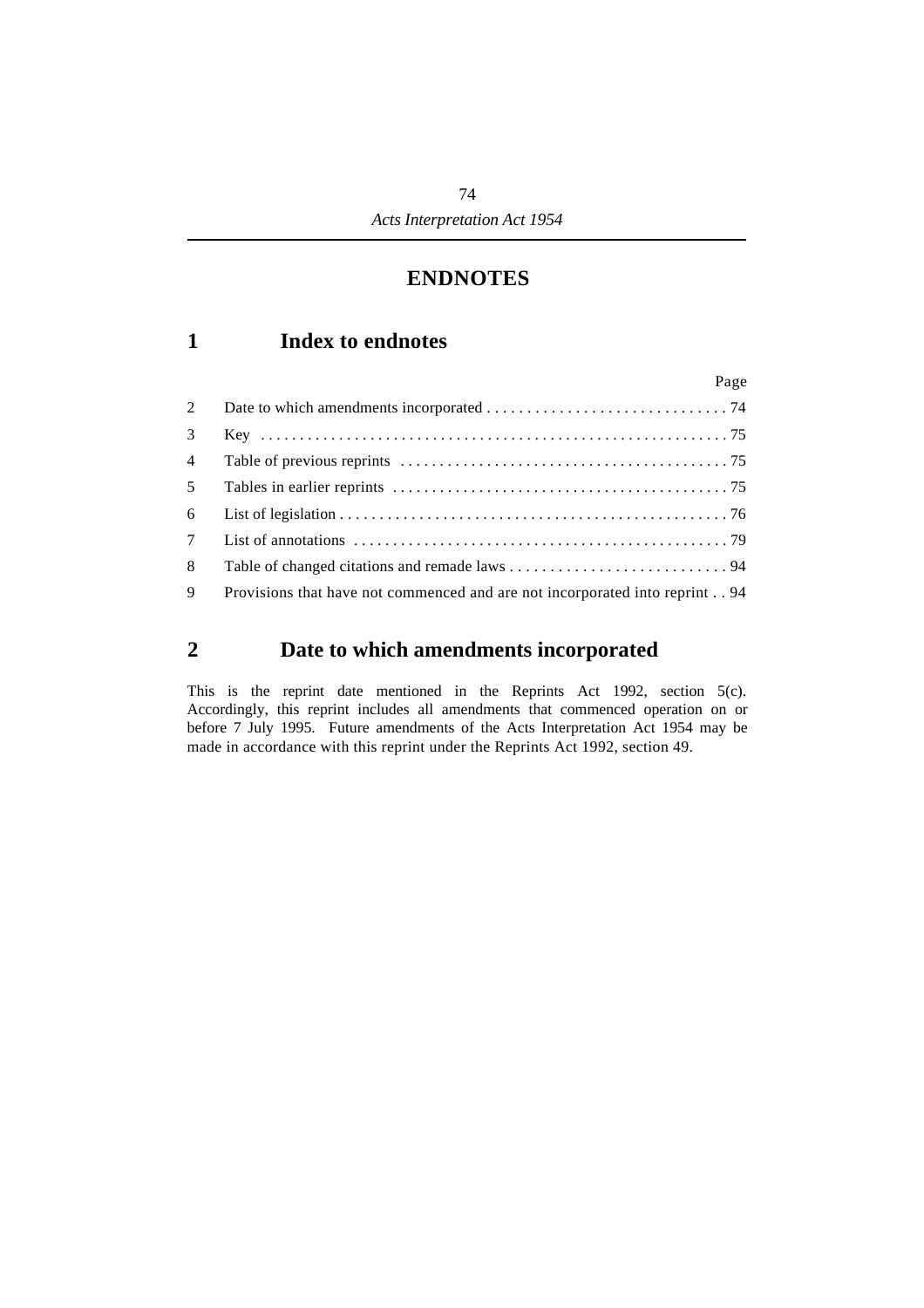## **´3 Key**

**Key to abbreviations in list of legislation and annotations**

|          |                  |                                                |                | previously                            |
|----------|------------------|------------------------------------------------|----------------|---------------------------------------|
|          |                  |                                                |                |                                       |
|          |                  |                                                |                | proclamation                          |
| $=$      | chapter          | prov                                           | $=$            | provision                             |
| $=$      | definition       | pt                                             | $\equiv$       | part                                  |
| $=$      | division         | pubd                                           | $=$            | published                             |
| $=$      | expires/expired  | R[x]                                           | $\equiv$       | <b>Reprint No.[x]</b>                 |
| $\equiv$ | gazette          | <b>RA</b>                                      | $\equiv$       | <b>Reprints Act 1992</b>              |
| $\equiv$ | heading          | reloc                                          | $=$            | relocated                             |
| $=$      | inserted         | renum                                          | $=$            | renumbered                            |
| $=$      | lapsed           | rep                                            | $=$            | repealed                              |
| $=$      | notified         | s                                              | $=$            | section                               |
| $=$      | omitted          | sch                                            | $=$            | schedule                              |
| $=$      | order in council | sdiv                                           | $=$            | subdivision                           |
| $=$      | page             | SIA.                                           | $=$            | <b>Statutory Instruments Act 1992</b> |
| $=$      | paragraph        | SL                                             | $\equiv$       | subordinate legislation               |
| $=$      | preceding        | sub                                            | $=$            | substituted                           |
| $=$      | present          | unnum                                          | $=$            | unnumbered                            |
| $=$      | previous         |                                                |                |                                       |
|          | $=$<br>$=$       | <b>Acts Interpretation Act 1954</b><br>amended | (prev)<br>proc | $=$<br>$\equiv$                       |

## **´4 Table of previous reprints**

| Reprint No. | Amendments included   | Reprint date     |
|-------------|-----------------------|------------------|
| 1           | to Act No. 27 of 1992 | 1 July 1992      |
| 2           | to Act No. 68 of 1992 | 9 December 1992  |
| 3           | to Act No. 32 of 1993 | 24 June 1993     |
| 4           | to Act No. 85 of 1993 | 23 December 1993 |
| 5           | to Act No. 15 of 1994 | 25 May 1994      |
| 6           | to Act No. 87 of 1994 | 15 December 1994 |
|             |                       |                  |

## **´5 Tables in earlier reprints**

#### TABLES IN EARLIER REPRINTS

| Name of Table          | Reprint No. |
|------------------------|-------------|
| Corrected minor errors | 4.5         |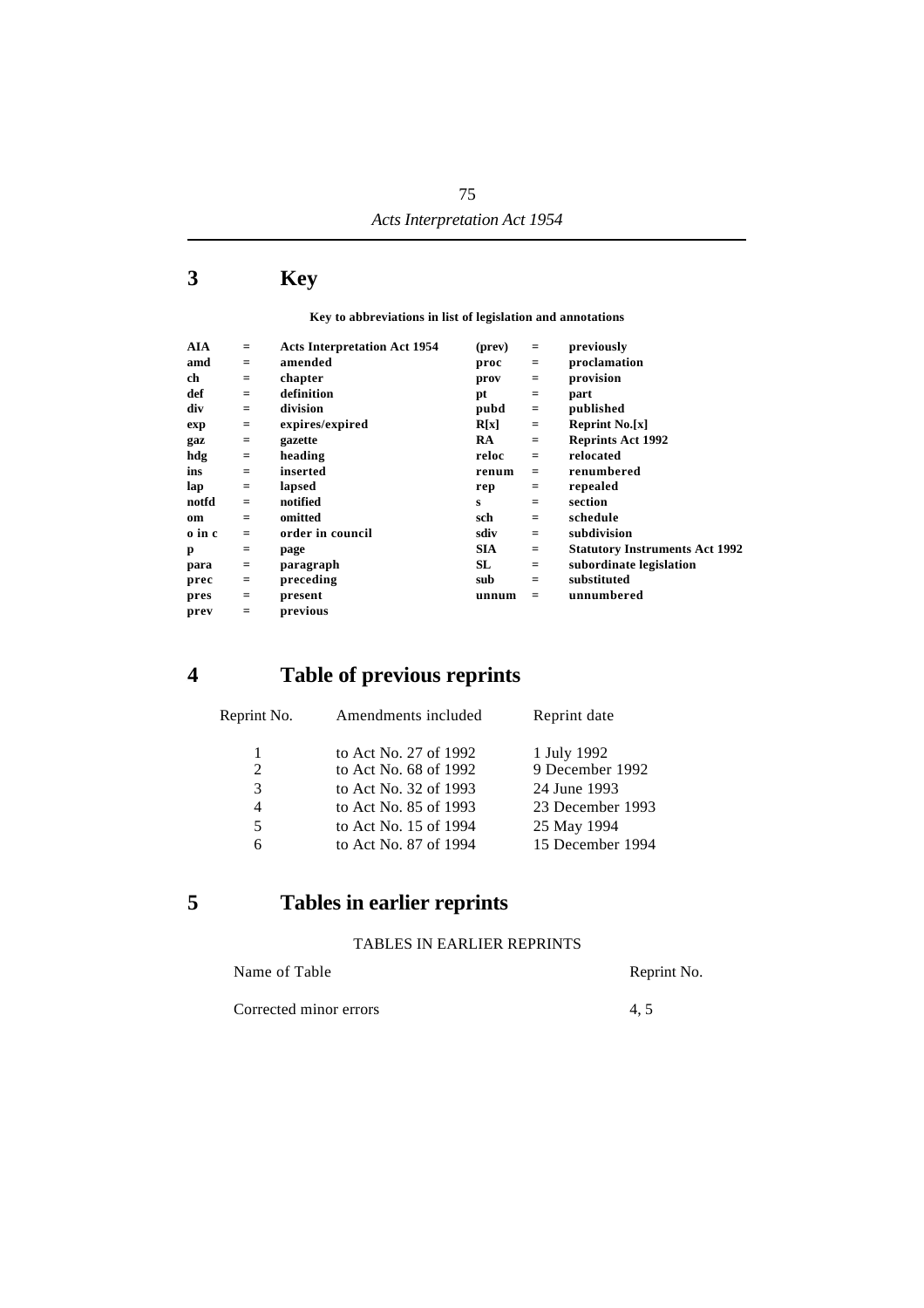# **´6 List of legislation**

| Acts Interpretation Act 1954 3 Eliz 2 No. 3<br>date of assent 27 April 1954<br>commenced on date of assent                                                                                          |
|-----------------------------------------------------------------------------------------------------------------------------------------------------------------------------------------------------|
| as amended $by$ —                                                                                                                                                                                   |
| Acts Interpretation Act Amendment Act 1957 6 Eliz 2 No. 18<br>date of assent 11 November 1957<br>commenced 12 August 1957 (see s $1(4)$ )                                                           |
| Acts Interpretation Acts Amendment Act 1960 9 Eliz 2 No. 14<br>date of assent 31 October 1960<br>commenced on date of assent                                                                        |
| Acts Interpretation Acts Amendment Act 1962 No. 2<br>date of assent 17 September 1962<br>commenced on date of assent                                                                                |
| British Subject (Interpretation) Act 1970 No. 10 s 3<br>date of assent 13 April 1970<br>commenced 20 February 1973 (proc pubd gaz 17 February 1973 p 682)                                           |
| Acts Interpretation Act Amendment Act 1971 No. 43<br>date of assent 1 November 1971<br>commenced on date of assent                                                                                  |
| Acts Interpretation Act Amendment Act 1977 No. 37<br>date of assent 23 September 1977<br>commenced 1 January 1978 (proc pubd gaz 17 December 1977 p 1598)                                           |
| Evidence Act 1977 No. 47 s 3(6) sch 1 pt F<br>date of assent 3 October 1977<br>commenced 1 January 1978 (see s $1(2)$ )                                                                             |
| Penalty Units Act 1985 No. 73 s 13<br>date of assent 23 October 1985<br>commenced 1 May 1986 (proc pubd gaz 12 April 1986 p 1571)                                                                   |
| Corrective Services (Consequential Amendments) Act 1988 No. 88 s 3 sch 1<br>date of assent 1 December 1988<br>commenced 15 December 1988 (see s 2(2) and order pubd gaz 10 December<br>1988 p 1675) |
| Acts Interpretation Act and Another Act Amendment Act 1989 No. 28 pt 1<br>date of assent 28 April 1989<br>commenced on date of assent                                                               |
| Corporations (Consequential Amendments) Act 1990 No. 99 s 3.1 sch<br>date of assent 12 December 1990<br>commenced 1 January 1991 (proc pubd gaz 22 December 1990 p 2270)                            |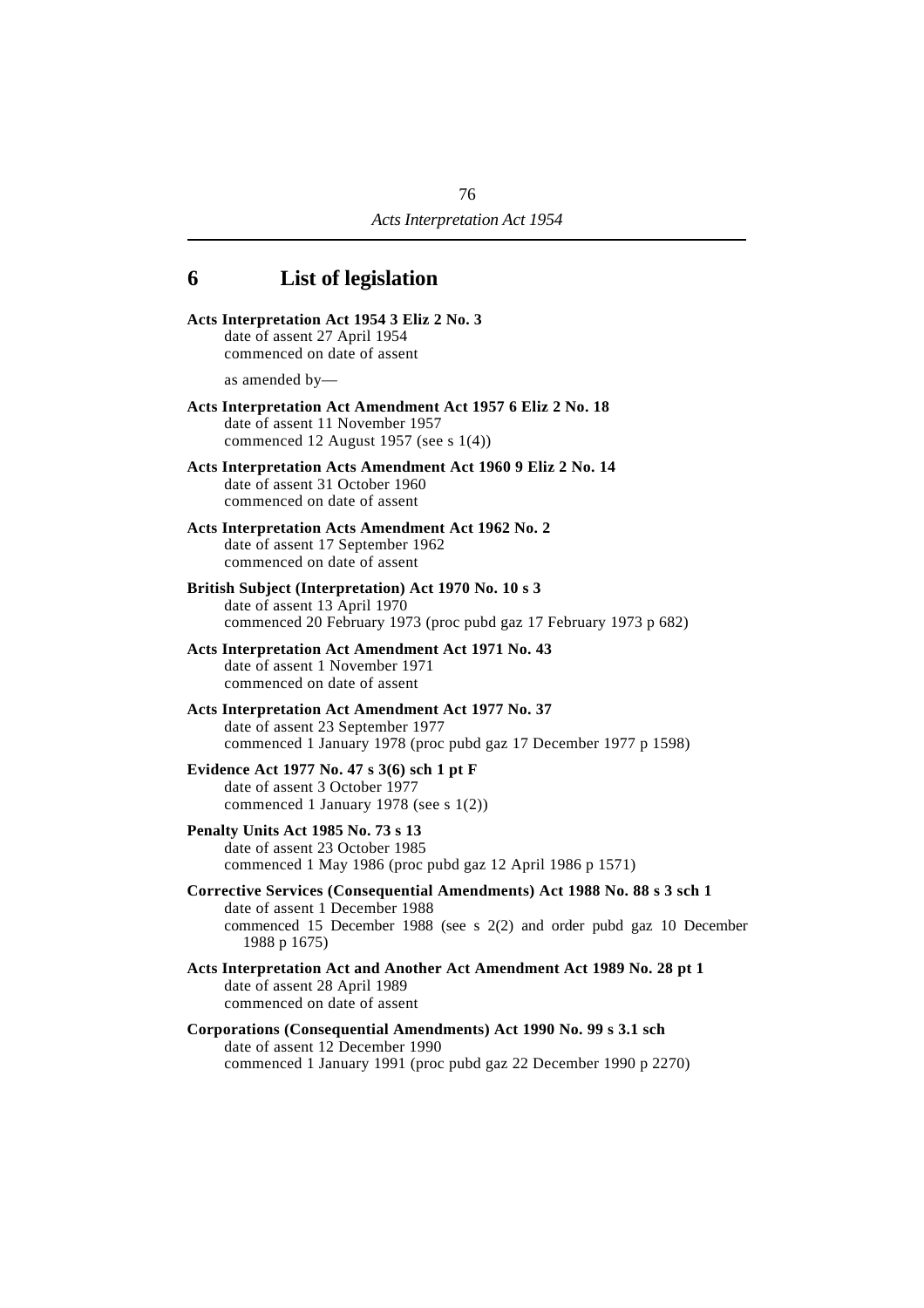| Acts Interpretation Amendment Act 1991 No. 30<br>date of assent 12 June 1991<br>commenced 1 July 1991 (proc pubd gaz 22 June 1991 p 975)                                                                     |
|--------------------------------------------------------------------------------------------------------------------------------------------------------------------------------------------------------------|
| Supreme Court of Queensland Act 1991 No. 68 ss 1-2, 111 sch 2<br>date of assent 24 October 1991<br>ss 1–2 commenced on date of assent<br>remaining provisions commenced 14 December 1991 (1991 SL No. 173)   |
| Stipendiary Magistrates Act 1991 No. 75 ss 1-2, 26 sch 3<br>date of assent 21 November 1991<br>ss 1–2 commenced on date of assent<br>remaining provisions commenced 1 January 1992 (1991 SL No. 211)         |
| Statute Law (Miscellaneous Provisions) Act 1991 No. 97 ss 1-3 sch 1                                                                                                                                          |
| date of assent 17 December 1991<br>s 3 sch 1 amendments 21 and 22 in sch 1 commenced on 1 January 1992<br>remaining provisions commenced on date of assent                                                   |
| Judicial Review Act 1991 No. 100 ss 1-2, 61<br>date of assent 17 December 1991<br>ss 1–2 commenced on date of assent<br>remaining provisions commenced 1 June 1992 (1992 SL No. 110)                         |
| Queensland Office of Financial Supervision Act 1992 No. 12 ss 1-2, 66 sch<br>date of assent 6 May 1992<br>ss 1-2 commenced on date of assent<br>remaining provisions commenced 29 May 1992 (1992 SL No. 109) |
| Nature Conservation Act 1992 No. 20 ss 1-2, 159 sch 2<br>date of assent 22 May 1992<br>ss 1–2 commenced on date of assent<br>remaining provisions commenced 1 July 1992 (1992 SL No. 159)                    |
| Statutory Instruments Act 1992 No. 22 ss 1, 48 sch 3<br>date of assent 1 June 1992<br>commenced on date of assent                                                                                            |
| Legislative Standards Act 1992 No. 26 s 1, pt 5<br>date of assent 1 June 1992<br>commenced on date of assent                                                                                                 |
| Reprints Act 1992 No. 27 s 1, pt 9<br>date of assent 1 June 1992<br>commenced on date of assent                                                                                                              |
| Penalties and Sentences Act 1992 No. 48 ss 1-2, 207 sch<br>date of assent 24 November 1992<br>ss 1–2 commenced on date of assent<br>remaining provisions commenced 27 November 1992 (1992 SL No. 377)        |
| Nursing Act 1992 No. 55 ss 1-2, 163 sch 2                                                                                                                                                                    |

date of assent 30 November 1992 commenced on date of assent (see s 2)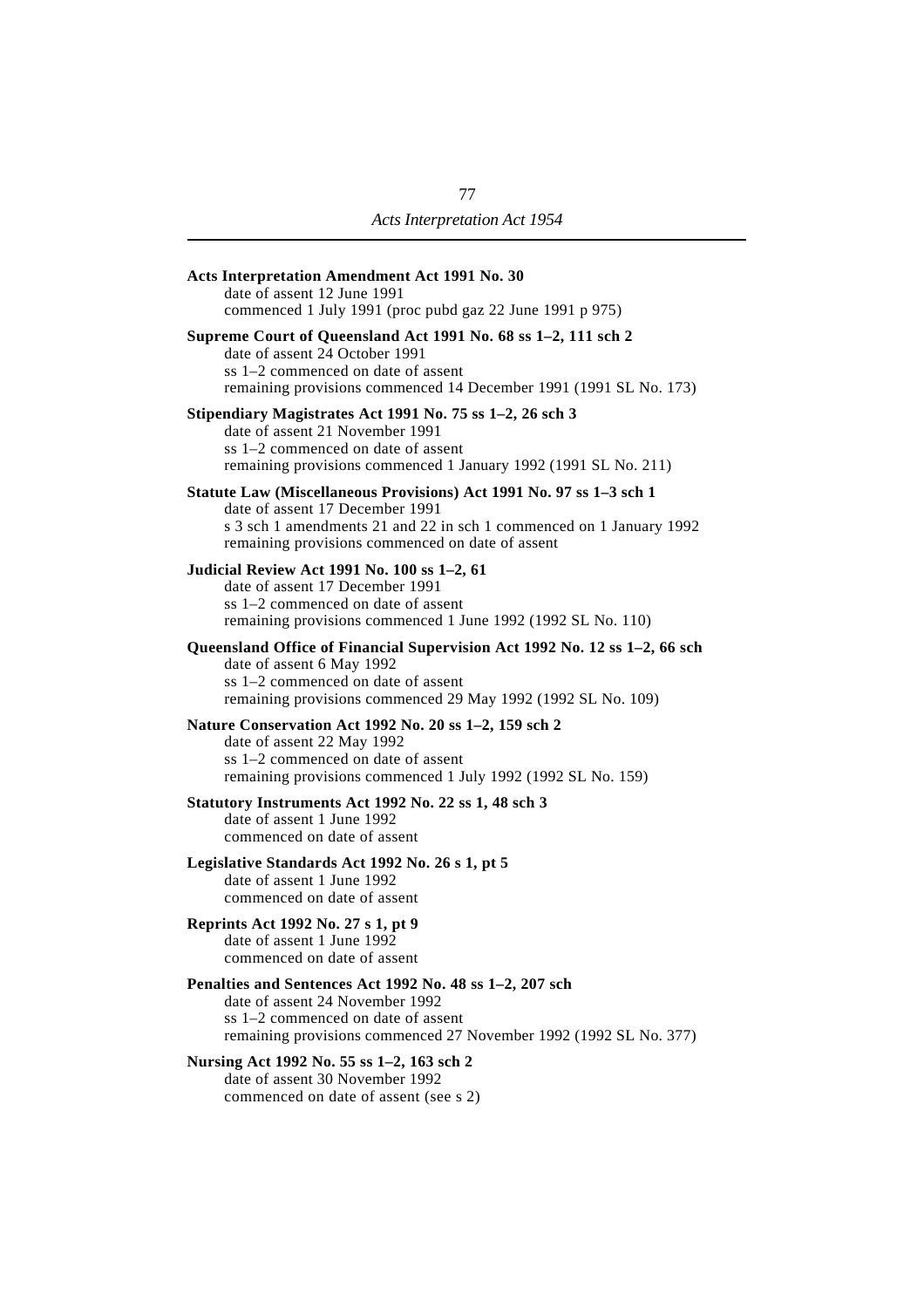| Lands Legislation Amendment Act 1992 No. 64 ss 1-3 sch 1<br>date of assent 7 December 1992<br>ss 1–2 commenced on date of assent<br>remaining provisions commenced 18 December 1992 (1992 SL No. 448)                                                                                |
|--------------------------------------------------------------------------------------------------------------------------------------------------------------------------------------------------------------------------------------------------------------------------------------|
| Statute Law (Miscellaneous Provisions) Act (No. 2) 1992 No. 68 ss 1-3 sch 1<br>date of assent 7 December 1992<br>commenced on date of assent (see s 2)                                                                                                                               |
| Statute Law (Miscellaneous Provisions) Act 1993 No. 32 ss 1-3 sch 1 (as amd<br>1993 Act No. 76 ss 1-3 sch 1 (as from 14 December 1993))<br>date of assent 3 June 1993<br>s 3 sch 1 amendment 12 commenced 1 July 1990<br>remaining provisions commenced on date of assent            |
| Local Government Act 1993 No. 70 ss 1-2, 804 sch<br>date of assent 7 December 1993<br>ss 1–2 commenced on date of assent<br>remaining provisions commenced 26 March 1994 (see s 2(5))                                                                                                |
| Statute Law (Miscellaneous Provisions) Act (No. 2) 1993 No. 76 ss 1-3 sch 1<br>date of assent 14 December 1993<br>commenced on date of assent (see s 2)                                                                                                                              |
| Native Title (Queensland) Act 1993 No. $85$ ss 1-2(2), pt 13 div 4 (as amd 1994<br>No. 61 s 1-2 sch 1 (as from 24 November 1994))<br>date of assent 17 December 1993<br>ss $1-2(2)$ commenced on date of assent<br>remaining provisions commenced 28 November 1994 (1994 SL No. 408) |
| Land Title Act 1994 No. 11 ss 1-2, 194 sch 2<br>date of assent 7 March 1994<br>ss 1–2 commenced on date of assent<br>remaining provisions commenced 24 April 1994 (1994 SL No. 132)                                                                                                  |
| Statute Law (Miscellaneous Provisions) Act (No. 1) 1994 No. 15 ss 1-3 sch 1<br>date of assent 10 May 1994<br>commenced on date of assent                                                                                                                                             |
| Fire Service Legislation Amendment Act 1994 No. 71 pts 1, 4<br>date of assent 1 December 1994<br>commenced on date of assent                                                                                                                                                         |
| Acts Interpretation (State Commercial Activities) Amendment Act 1994 No. 73<br>date of assent 1 December 1994<br>commenced on date of assent                                                                                                                                         |
| Statutory Instruments and Legislative Standards Amendment Act 1994 No. 83<br>pts 1, 4<br>date of assent 1 December 1994<br>commenced on date of assent                                                                                                                               |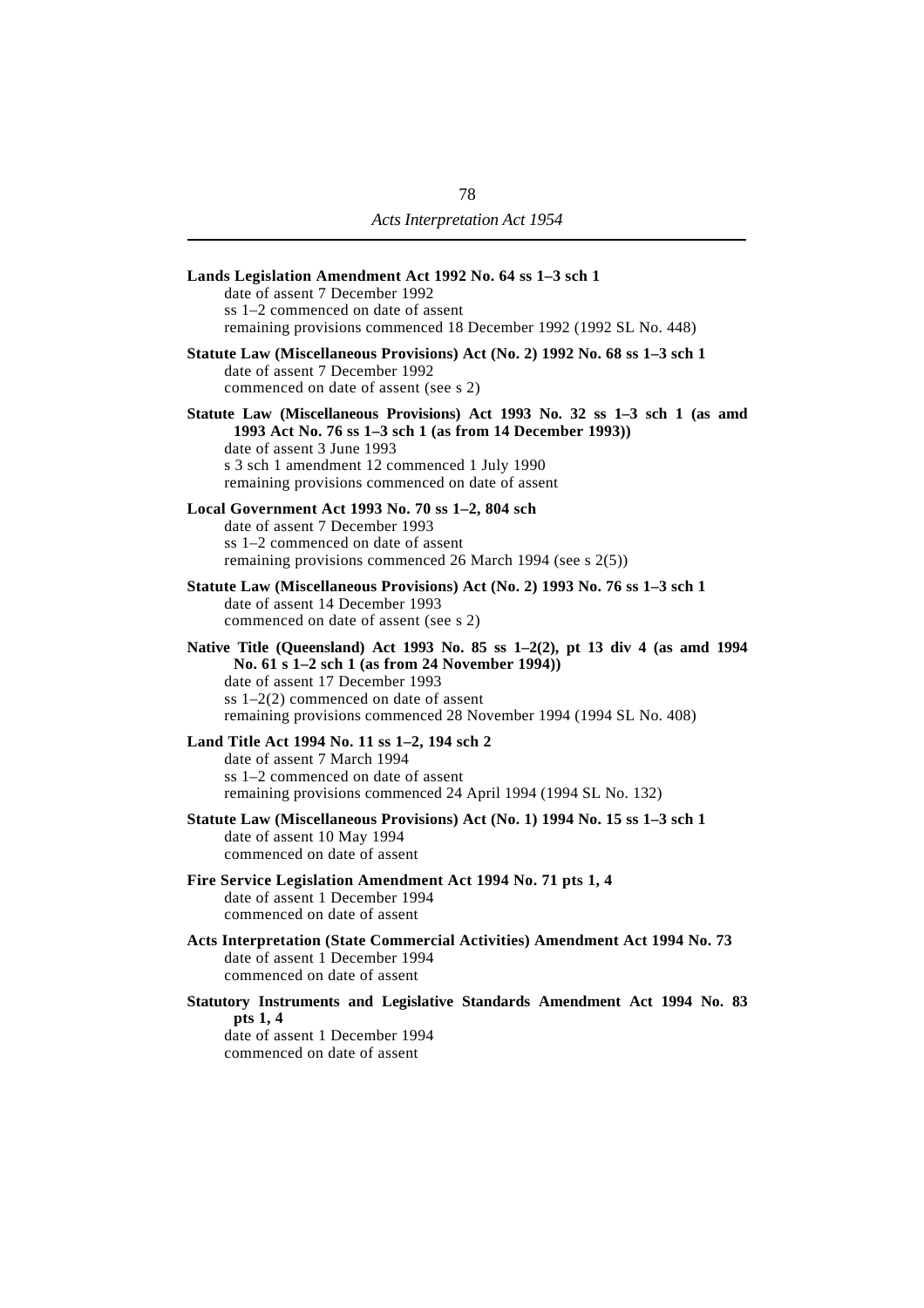- **Statute Law (Miscellaneous Provisions) Act (No. 2) 1994 No. 87 ss 1–3 sch 1** date of assent 1 December 1994 commenced on date of assent
- **Justice and Attorney-General (Miscellaneous Provisions) Act 1995 No. 24 pts 1–2** date of assent 11 April 1995 commenced on date of assent

**Criminal Code (1995) No. 37 ss 1–2, 458 sch 2 pts 1–2** date of assent 16 June 1995 ss  $1-2$ ,  $458$  sch 2 pt 1 commenced on date of assent (see s  $2(1)$ ) remaining provisions not yet proclaimed into force

## **´7 List of annotations**

**Long title** sub 1992 No. 68 s 3 sch 1

**PART 1—PRELIMINARY**

**pt hdg** ins 1991 No. 97 s 3 sch 1

**Act applies to all Acts**

**s 2** prev s 2 om 1991 No. 30 s 3 sch 2 pres s 2 ins 1991 No. 97 s 3 sch 1

**Application of this Act hdg prec s 3** om 1991 No. 97 s 3 sch 1

**Act applies to statutory instruments**

**s 3** amd 1991 No. 30 s 3 schs 1–2 sub 1991 No. 97 s 3 sch 1 om 1992 No. 22 s 48 sch 3

**Construction subject to Legislative Powers of State hdg prec s 4** om 1991 No. 97 s 3 sch 1

**Displacement of Act by contrary intention s 3A** renum as s 4 1991 No. 97 s 3 sch 1

**Displacement of Act by contrary intention s 4** pres s 4 (prev s 3A) ins 1991 No. 30 s 4 renum 1991 No. 97 s 3 sch 1

**Meaning of Act**

**hdg prec s 5** om 1991 No. 97 s 3 sch 1

**Act binds Crown s 5** amd 1991 No. 30 s 3 schs 1–2 sub 1991 No. 97 s 3 sch 1

**PART 2—MEANING OF ACT pt hdg** ins 1991 No. 97 s 3 sch 1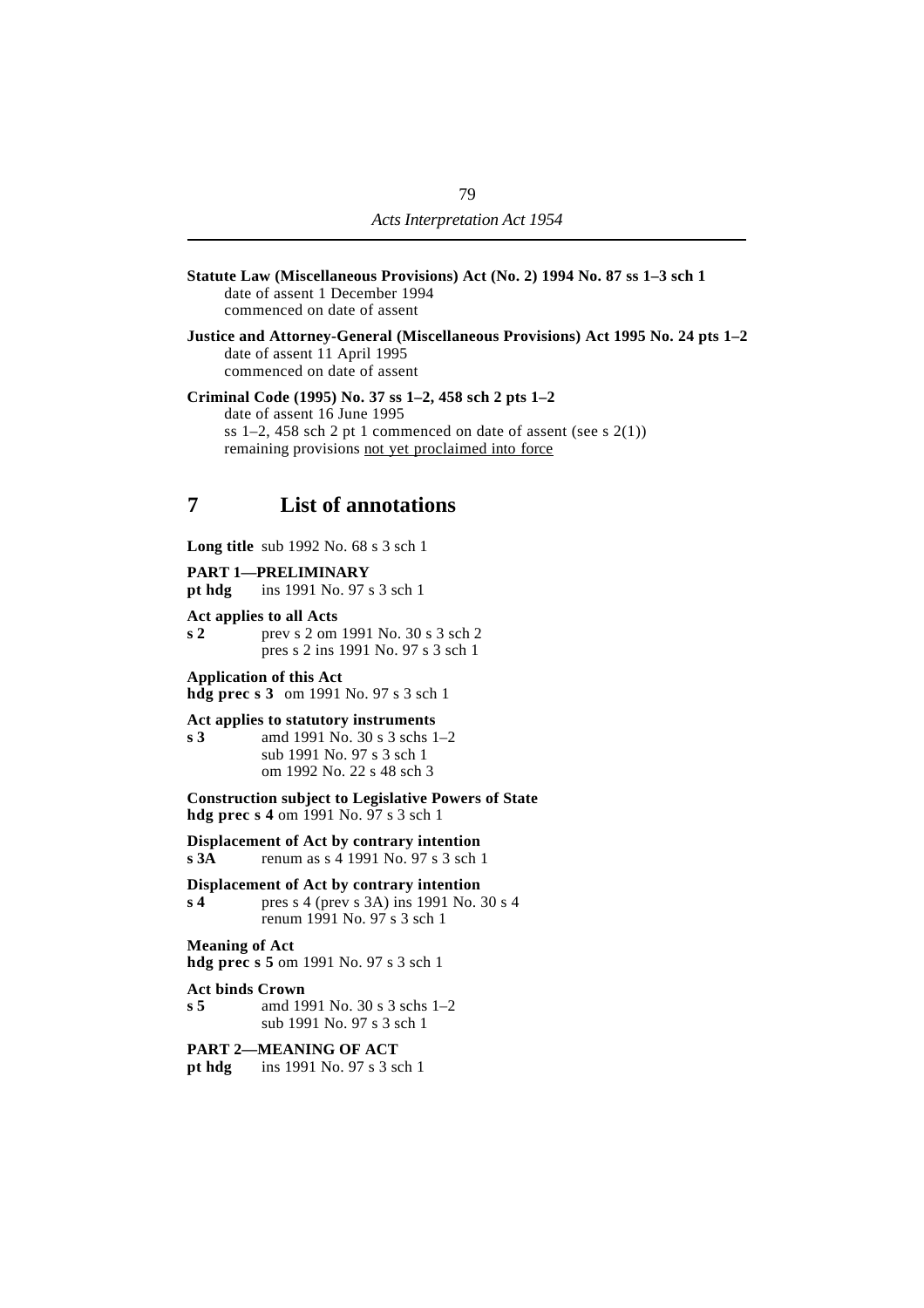#### **Reference to and Citation of Acts**

**hdg prec s 6** om 1991 No. 97 s 3 sch 1

#### **References to "Act"**

**s 6** prev s 6 renum as s 14E 1991 No. 97 s 3 sch 1 pres s 6 ins 1991 No. 97 s 3 sch 1 amd 1991 No. 97 s 3 sch 1; 1992 No. 68 s 3 sch 1

#### **Act includes statutory instruments under Act etc.**

**s 7** prev s 7 renum as s 14F 1991 No. 97 s 3 sch 1 pres s 7 ins 1991 No. 97 s 3 sch 1 amd 1991 No. 97 s 3 sch 1 sub 1992 No. 22 s 48 sch 3; 1993 No. 32 s 3 sch 1

#### **References to enactments**

**s 7A** renum as s 14G 1991 No. 97 s 3 sch 1

#### **References to "the Act" in statutory instrument**

**s 8** prev s 8 renum as s 14H 1991 No. 97 s 3 sch 1 new s 8 ins 1991 No. 97 s 3 sch 1 om 1992 No. 22 s 48 sch 3

#### **PART 3—GENERAL PROVISIONS APPLYING TO ACTS**

**pt hdg** sub 1991 No. 97 s 3 sch 1

#### **Act to be interpreted not to exceed Parliament's legislative power**

**s 9** prev s 9 renum as s 14I 1991 No. 97 s 3 sch 1 pres s 9 ins 1991 No. 97 s 3 sch 1 sub 1993 No. 32 s 3 sch 1

### **General Provisions as to Legislative Enactments**

**hdg prec s 10** om 1991 No. 97 s 3 sch 1

#### **Section has effect as substantive enactment**

**s 10** sub 1991 No. 97 s 3 sch 1

#### **Acts to be public Acts**

**s 11** amd 1977 No. 47 s 3(6) sch 1 pt F sub 1991 No. 97 s 3 sch 1

#### **Private Acts not to affect rights of others**

- **s 12** sub 1991 No. 97 s 3 sch 1
- **Private Acts amended by public Acts do not become public Acts s 12A** ins 1991 No. 97 s 3 sch 1

#### **Acts not to affect native title except by express provision**

**s 13A** ins 1993 No. 85 s 178 (as amd 1994 No. 61 s 2 sch 1)

### **Material that is, and is not, part of an Act**

**s 14** amd 1962 No. 2 s 3 sub 1991 No. 30 s 10 amd 1991 No. 97 s 3 sch 1; 1993 No. 76 s 3 sch 1; 1994 No. 87 s 3 sch 1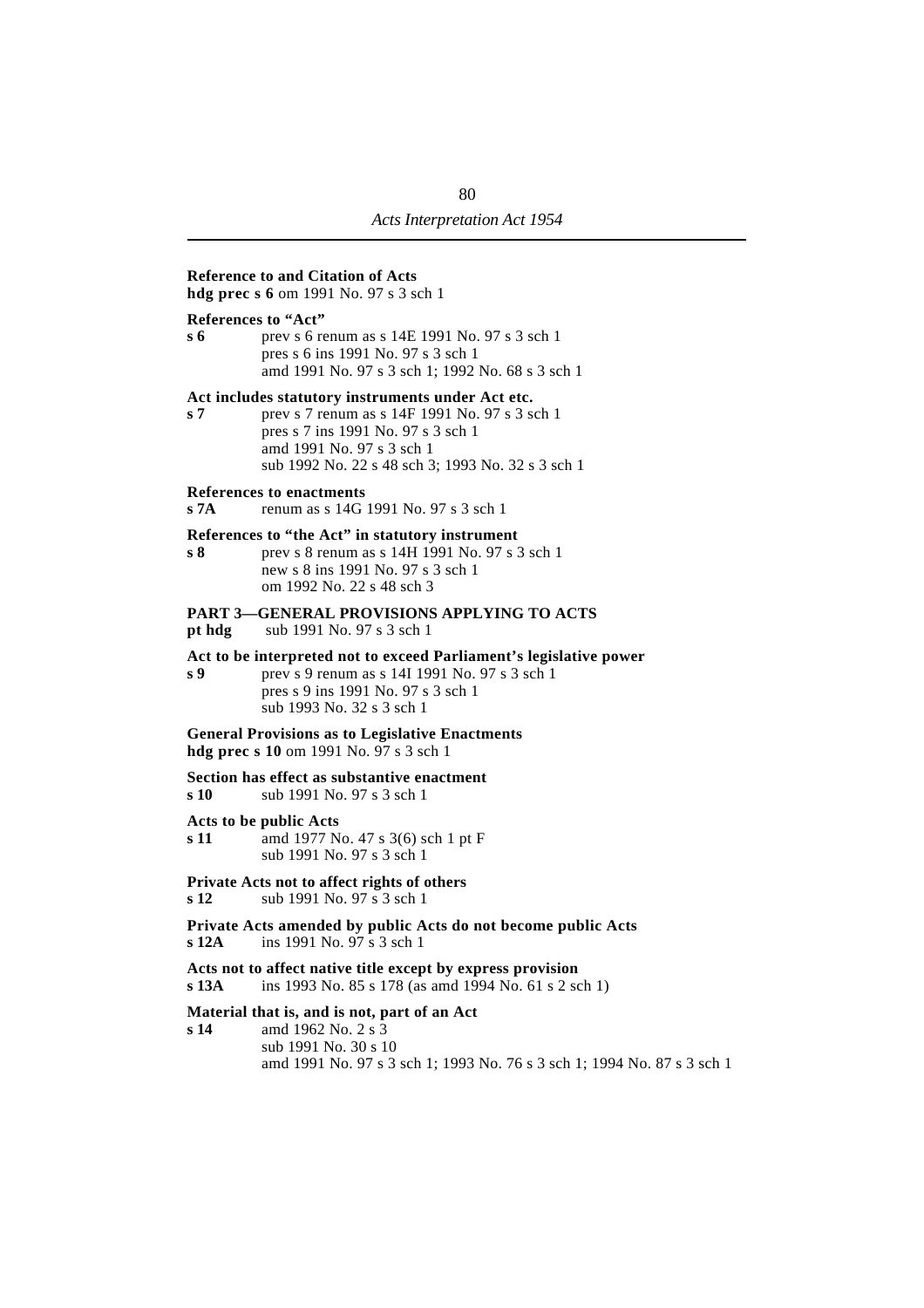| <b>Interpretation best achieving Act's purpose</b><br>s 14A<br>ins 1991 No. 30 s 11(1)<br>amd 1994 No. 71 s 14<br>Use of extrinsic material in interpretation<br>s 14B<br>ins 1991 No. 30 s $11(1)$<br>Changes of drafting practice not to affect meaning<br>s 14C<br>ins 1991 No. 30 s $11(2)$<br><b>Examples</b><br>s 14D<br>ins 1991 No. 30 s $11(2)$<br>PART 4—REFERENCE TO AND CITATION OF ACTS<br>pt hdg ins 1991 No. 97 s $3$ sch 1<br><b>References to Acts generally</b><br>s 14E<br>(prev s 6) sub 1991 No. 30 s 5<br>renum 1991 No. 97 s 3 sch 1<br><b>References to particular Acts</b><br>s 14F<br>(prev s 7) amd 1962 No. 2 s 2<br>sub 1991 No. 30 s 6<br>renum 1991 No. 97 s 3 sch 1<br>amd 1994 No. 87 s 3 sch 1<br><b>References to enactments</b><br>s 14G<br>(prev s 7A) ins 1991 No. 30 s 7<br>renum 1991 No. 97 s 3 sch 1<br>amd 1993 No. 32 s 3 sch 1<br>References taken to be included in citation of law<br>s 14H<br>(prev s 8) sub 1991 No. 30 s 8<br>renum 1991 No. 97 s 3 sch 1<br>sub 1993 No. 32 s 3 sch 1<br>References to changed short titles and citations<br>s 14I<br>(prev s 9) sub 1991 No. 30 s 9<br>renum 1991 No. 97 s 3 sch 1<br>sub 1993 No. 32 s 3 sch 1<br>References to repealed or expired laws<br>s 14J<br>ins 1993 No. 32 s 3 sch 1<br><b>PART 5-COMMENCEMENT OF ACTS</b><br><b>pt hdg</b> sub 1991 No. 97 s 3 sch 1<br>References to enactment etc. of Acts<br>s 15<br>sub 1991 No. 30 s 12<br><b>Commencement of Acts on date of assent</b><br>prov hdg sub 1991 No. 97 s 3 sch 1 |       |                      |
|-------------------------------------------------------------------------------------------------------------------------------------------------------------------------------------------------------------------------------------------------------------------------------------------------------------------------------------------------------------------------------------------------------------------------------------------------------------------------------------------------------------------------------------------------------------------------------------------------------------------------------------------------------------------------------------------------------------------------------------------------------------------------------------------------------------------------------------------------------------------------------------------------------------------------------------------------------------------------------------------------------------------------------------------------------------------------------------------------------------------------------------------------------------------------------------------------------------------------------------------------------------------------------------------------------------------------------------------------------------------------------------------------------------------------------------------------------------------------------------------------------------------------------------|-------|----------------------|
|                                                                                                                                                                                                                                                                                                                                                                                                                                                                                                                                                                                                                                                                                                                                                                                                                                                                                                                                                                                                                                                                                                                                                                                                                                                                                                                                                                                                                                                                                                                                     |       |                      |
|                                                                                                                                                                                                                                                                                                                                                                                                                                                                                                                                                                                                                                                                                                                                                                                                                                                                                                                                                                                                                                                                                                                                                                                                                                                                                                                                                                                                                                                                                                                                     |       |                      |
|                                                                                                                                                                                                                                                                                                                                                                                                                                                                                                                                                                                                                                                                                                                                                                                                                                                                                                                                                                                                                                                                                                                                                                                                                                                                                                                                                                                                                                                                                                                                     |       |                      |
|                                                                                                                                                                                                                                                                                                                                                                                                                                                                                                                                                                                                                                                                                                                                                                                                                                                                                                                                                                                                                                                                                                                                                                                                                                                                                                                                                                                                                                                                                                                                     |       |                      |
|                                                                                                                                                                                                                                                                                                                                                                                                                                                                                                                                                                                                                                                                                                                                                                                                                                                                                                                                                                                                                                                                                                                                                                                                                                                                                                                                                                                                                                                                                                                                     |       |                      |
|                                                                                                                                                                                                                                                                                                                                                                                                                                                                                                                                                                                                                                                                                                                                                                                                                                                                                                                                                                                                                                                                                                                                                                                                                                                                                                                                                                                                                                                                                                                                     |       |                      |
|                                                                                                                                                                                                                                                                                                                                                                                                                                                                                                                                                                                                                                                                                                                                                                                                                                                                                                                                                                                                                                                                                                                                                                                                                                                                                                                                                                                                                                                                                                                                     |       |                      |
|                                                                                                                                                                                                                                                                                                                                                                                                                                                                                                                                                                                                                                                                                                                                                                                                                                                                                                                                                                                                                                                                                                                                                                                                                                                                                                                                                                                                                                                                                                                                     |       |                      |
|                                                                                                                                                                                                                                                                                                                                                                                                                                                                                                                                                                                                                                                                                                                                                                                                                                                                                                                                                                                                                                                                                                                                                                                                                                                                                                                                                                                                                                                                                                                                     |       |                      |
|                                                                                                                                                                                                                                                                                                                                                                                                                                                                                                                                                                                                                                                                                                                                                                                                                                                                                                                                                                                                                                                                                                                                                                                                                                                                                                                                                                                                                                                                                                                                     |       |                      |
|                                                                                                                                                                                                                                                                                                                                                                                                                                                                                                                                                                                                                                                                                                                                                                                                                                                                                                                                                                                                                                                                                                                                                                                                                                                                                                                                                                                                                                                                                                                                     |       |                      |
|                                                                                                                                                                                                                                                                                                                                                                                                                                                                                                                                                                                                                                                                                                                                                                                                                                                                                                                                                                                                                                                                                                                                                                                                                                                                                                                                                                                                                                                                                                                                     |       |                      |
|                                                                                                                                                                                                                                                                                                                                                                                                                                                                                                                                                                                                                                                                                                                                                                                                                                                                                                                                                                                                                                                                                                                                                                                                                                                                                                                                                                                                                                                                                                                                     |       |                      |
|                                                                                                                                                                                                                                                                                                                                                                                                                                                                                                                                                                                                                                                                                                                                                                                                                                                                                                                                                                                                                                                                                                                                                                                                                                                                                                                                                                                                                                                                                                                                     | s 15A | ins 1991 No. 30 s 13 |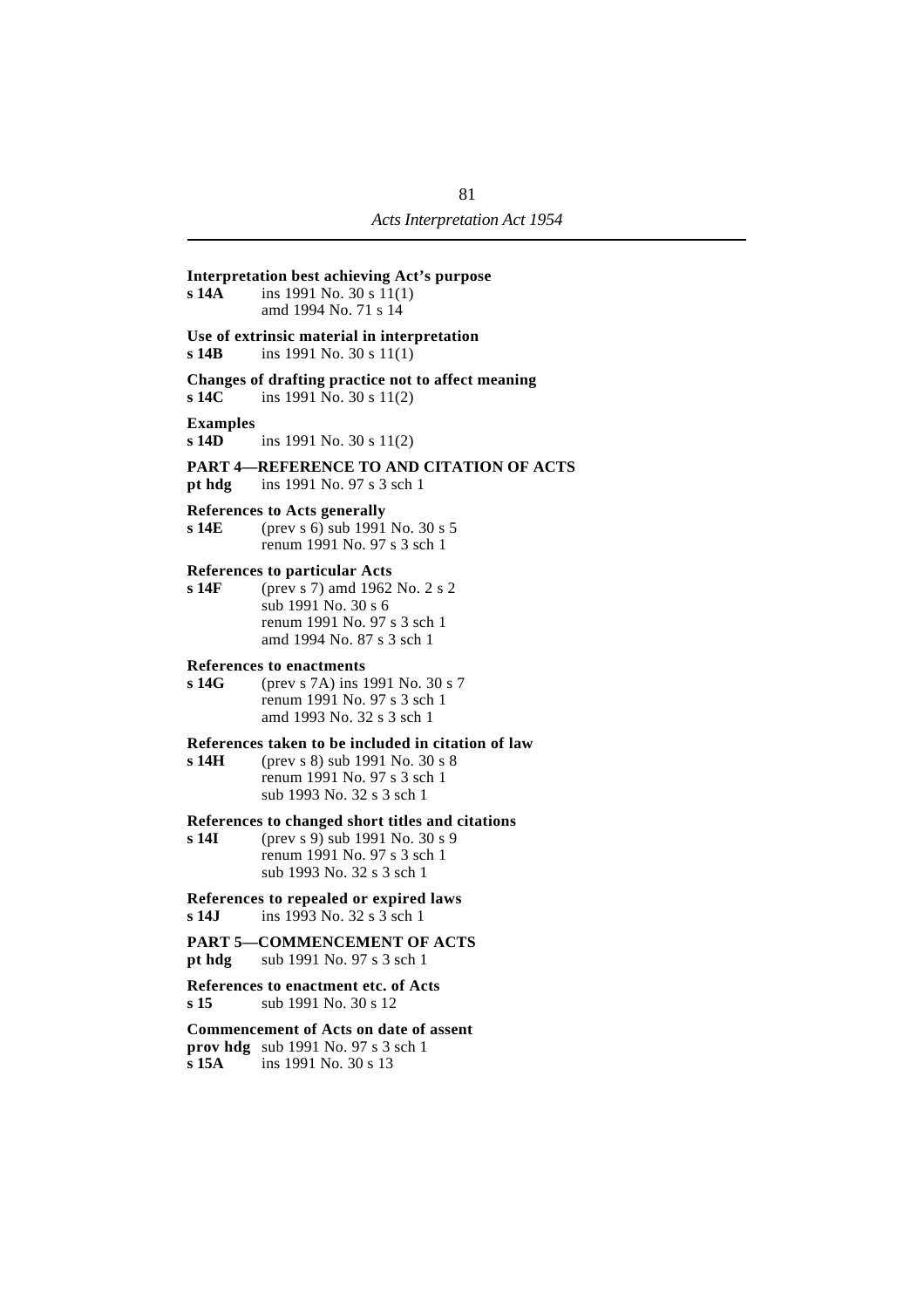#### **Time of commencement of Acts**

**s 15B** ins 1991 No. 30 s 13 amd 1993 No. 76 s 3 sch 1

#### **Commencement of citation and commencement provisions on date of assent etc.**

**prov hdg** sub 1991 No. 97 s 3 sch 1<br>**s 15C** ins 1991 No. 30 s 13 **s 15C** ins 1991 No. 30 s 13 amd 1992 No. 22 s 48 sch 3

# **Commencement by proclamation etc.**<br>s 15D ins 1991 No. 30 s 13

ins 1991 No. 30 s 13 amd 1992 No. 68 s 3 sch 1

#### **Automatic commencement of postponed law**

**s 15DA** ins 1994 No. 15 s 3 sch 1

**Commencement of paragraphs etc. in amending Act s 15E** ins 1991 No. 30 s 13

#### **Evidence of date of assent**

**s 16** sub 1991 No. 30 s 14

#### **Exercise of powers between enactment and commencement**

**s 17** sub 1977 No. 37 s 3; 1991 No. 30 s 15 amd 1991 No. 97 s 3 sch 1; 1993 No. 32 s 3 sch 1

#### **PART 6—AMENDMENT AND REPEAL OF ACTS**

**pt hdg** ins 1991 No. 97 s 3 sch 1

**Act may be amended or repealed in same parliamentary session s 17A** ins 1991 No. 97 s 3 sch 1

#### **REPEAL OF ACTS AND ACTS CEASING TO HAVE EFFECT**

**hdg prec s 18** ins 1991 No. 30 s 3 sch 2 om 1991 No. 97 s 3 sch 1

**Time of expiry of Act etc.**

**s 18** sub 1991 No. 30 s 16; 1993 No. 76 s 3 sch 1

#### **Repealed Acts etc. not revived**

**s 19** sub 1991 No. 30 s 17 amd 1993 No. 76 s 3 sch 1; 1994 No. 87 s 3 sch 1

#### **Commencement not undone if omitted**

**s 19A** ins 1994 No. 87 s 3 sch 1

#### **Saving of operation of repealed Act etc.**

**s 20** sub 1991 No. 30 s 18 amd 1992 No. 48 s 207 sch; 1993 No. 32 s 3 sch 1; 1994 No. 15 s 3 sch 1; 1995 No. 37 s 458 sch 2 pt 1

#### **Repeal does not end saving, transitional or validating effect etc.**

**s 20A** ins 1993 No. 32 s 3 sch 1 amd 1993 No. 76 s 3 sch 1; 1994 No. 15 s 3 sch 1

**Continuance of appointments etc. made under amended provisions**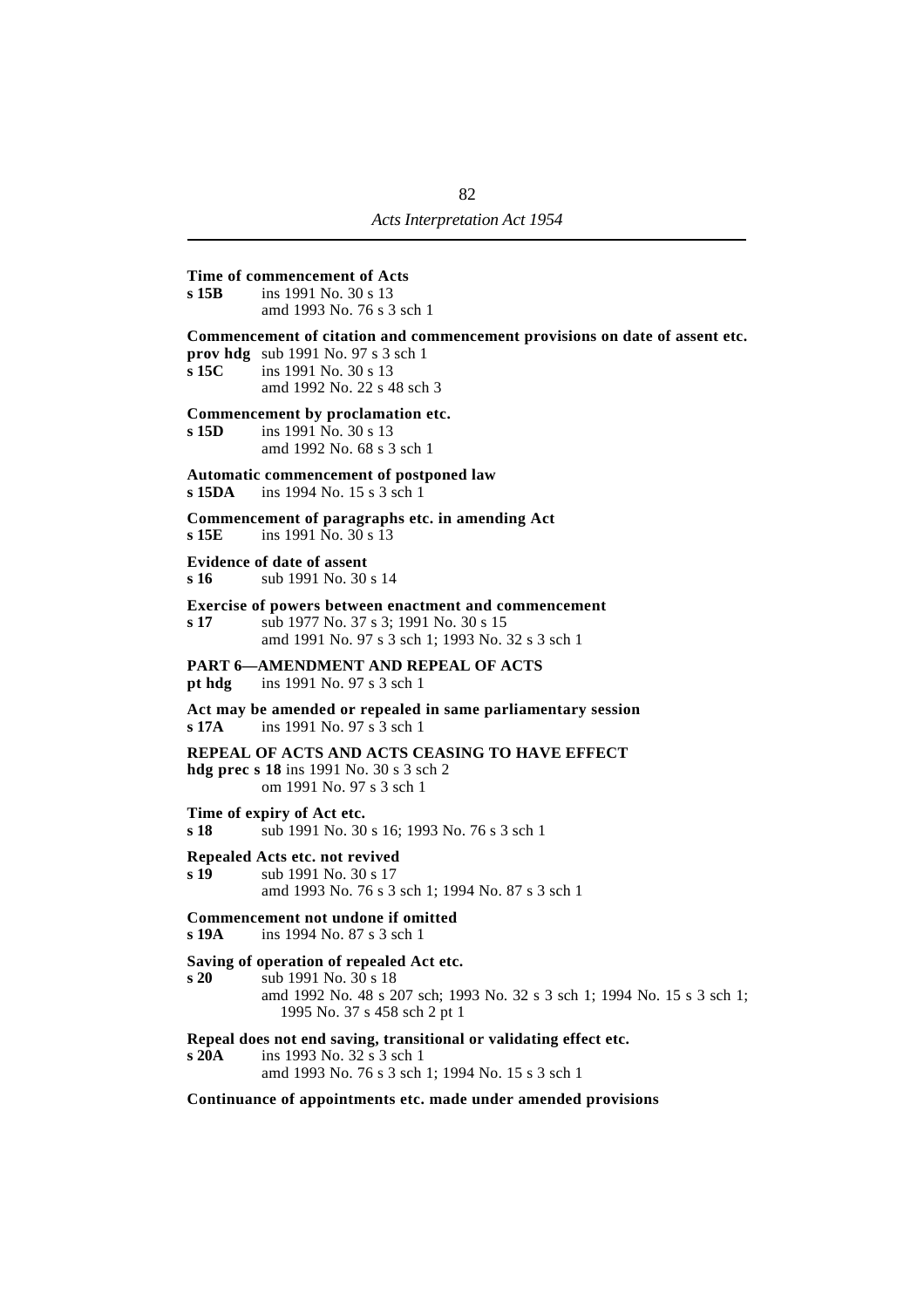| s20B                                                   | ins 1993 No. 32 s 3 sch 1                                                                                                                                        |
|--------------------------------------------------------|------------------------------------------------------------------------------------------------------------------------------------------------------------------|
| s21                                                    | Continuance of repealed provisions<br>prov hdg ins 1991 No. $30 s 3 sch 2$<br>amd 1991 No. 97 s 3 sch 1<br>amd 1991 No. 30 ss 19, 3 sch 2; 1991 No. 97 s 3 sch 1 |
| <b>Amending Acts</b>                                   | hdg prec s 22 om 1991 No. 97 s 3 sch 1                                                                                                                           |
| s <sub>22</sub>                                        | Act and amending Acts to be read as one<br>amd 1991 No. 30 s 3 sch 1<br>sub 1991 No. 97 s 3 sch 1                                                                |
| s22A                                                   | <b>Insertion of provisions by amending Act</b><br>ins 1991 No. 30 s 20<br>sub 1993 No. 32 s 3 sch 1                                                              |
| $\boldsymbol{\mathsf{s}}$ 22B                          | Amendment to be made wherever possible in provision<br>ins 1993 No. 32 s 3 sch 1                                                                                 |
| $\boldsymbol{\mathsf{s}}$ 22 $\boldsymbol{\mathsf{C}}$ | <b>Automatic repeal of amending Act</b><br>ins 1994 No. 15 s 3 sch 1<br>amd 1994 No. 83 s 12                                                                     |
| pt hdg                                                 | <b>PART 7-FUNCTIONS AND POWERS CONFERRED BY ACTS</b><br>sub 1991 No. 30 s 3 sch 2; 1991 No. 97 s 3 sch 1                                                         |
| s <sub>23</sub>                                        | Performance of statutory functions etc.<br>sub 1991 No. 30 s 21<br>amd 1993 No. 32 s 3 sch 1                                                                     |
| s23A                                                   | Conferral of statutory power on another entity<br>ins 1993 No. 76 s 3 sch 1                                                                                      |
| s <sub>24</sub>                                        | Power to make statutory rules for purposes of Act<br>amd 1991 No. 30 s 3 schs 1–2<br>sub 1991 No. 97 s 3 sch 1<br>om 1992 No. 22 s 48 sch 3                      |
| s24AA                                                  | Power to make instrument or decision includes power to amend or repeal<br>ins 1991 No. 97 s 3 sch 1                                                              |
| s24A                                                   | Appointments may be made by name or office<br>ins 1991 No. 30 s 22<br>amd 1991 No. 97 s 3 sch 1; 1993 No. 32 s 3 sch 1; 1993 No. 76 s 3 sch 1                    |
| <b>Acting appointments</b><br>s24B                     | ins 1991 No. 30 s 22<br>amd 1992 No. 22 s 48 sch 3; 1993 No. 32 s 3 sch 1; 1994 No. 15 s 3 sch 1                                                                 |
| s24C                                                   | Acting person nominated by Act etc.<br>ins 1993 No. 32 s 3 sch 1                                                                                                 |
| s <sub>25</sub>                                        | Powers of appointment imply certain incidental powers<br>amd 1971 No. 43 s 2; 1991 No. 30 s 3 schs 1-2                                                           |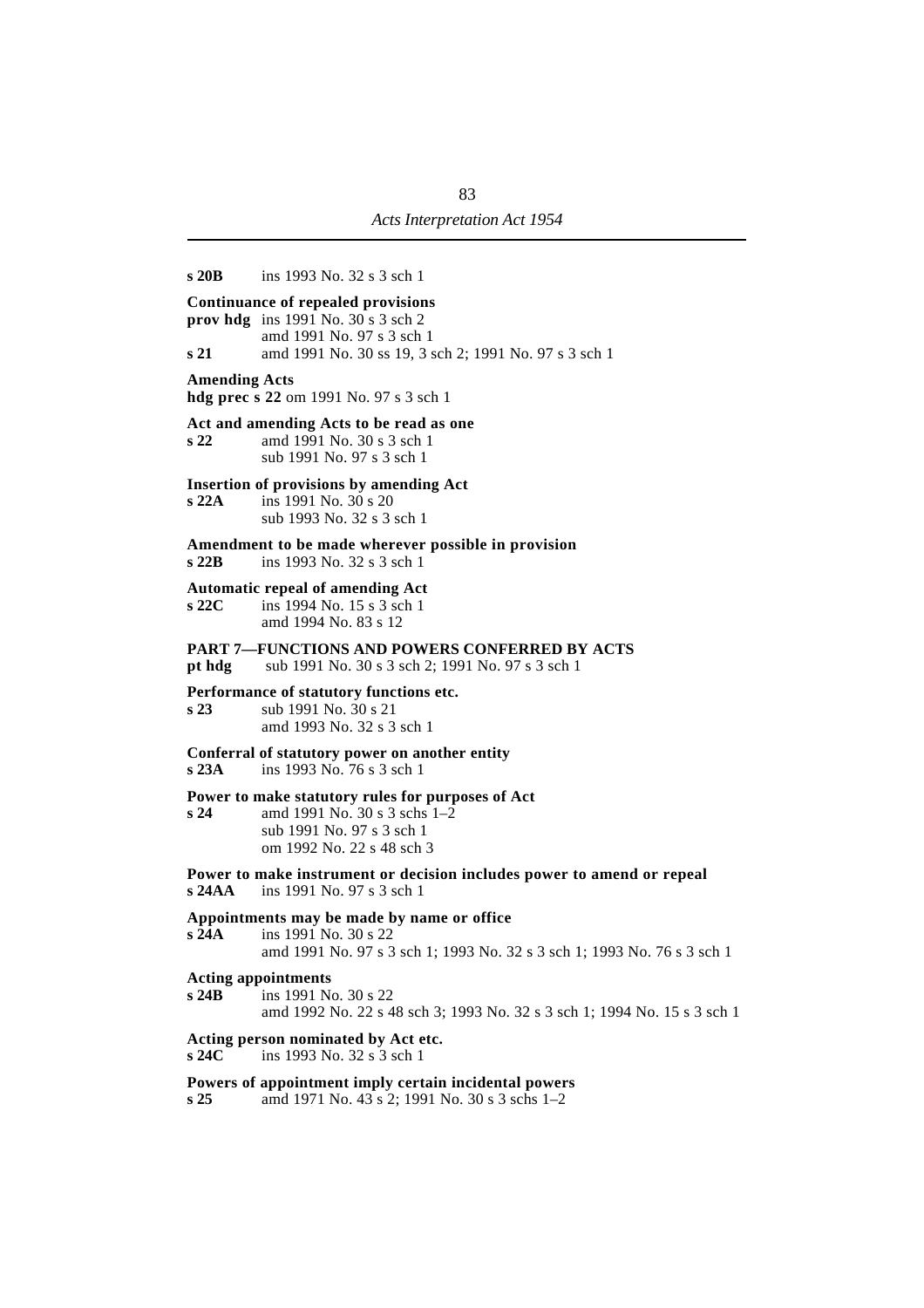sub 1991 No. 97 s 3 sch 1 amd 1992 No. 55 s 163 sch 2; 1993 No. 32 s 3 sch 1

#### **Appointment not affected by defect etc.**

**s 26** prev s 26 om 1991 No. 97 s 3 sch 1 pres s 26 ins 1992 No. 55 s 163 sch 2

#### **Power to hear and determine includes power to administer oath**

**s 27** sub 1991 No. 97 s 3 sch 1

# **Delegation of powers**<br>s 27A ins 1971 No

**s 27A** ins 1971 No. 43 s 3 sub 1991 No. 30 s 23 amd 1991 No. 97 s 3 sch 1; 1992 No. 68 s 3 sch 1; 1993 No. 32 s 3 sch 1; 1993 No. 76 s 3 sch 1; 1994 No. 87 s 3 sch 1

#### **Content of statement of reasons for decision**

**27B** ins 1991 No. 100 s 61(2)

#### **Instruments and Resolutions**

**hdg prec s 28** om 1991 No. 97 s 3 sch 1

#### **Statutory instruments to be construed not to exceed powers conferred by Acts under which made**

**s 28** amd 1991 No. 30 s 3 schs 1–2 sub 1991 No. 97 s 3 sch 1 om 1992 No. 22 s 48 sch 3

#### **Matters for which statutory rules may make provision**

**s 28AA** ins 1991 No. 30 s 24 amd 1991 No. 97 s 3 sch 1 om 1992 No. 22 s 48 sch 3

#### **Presumption of validity**

**s 28AB** ins 1991 No. 97 s 3 sch 1 om 1992 No. 22 s 48 sch 3

#### **Statutory instruments purporting to be made under a particular power**

**s 28AC** ins 1991 No. 97 s 3 sch 1 om 1992 No. 22 s 48 sch 3

# **Regulations**<br>s 28A in

**s 28A** ins 1971 No. 43 s 4 amd 1977 No. 37 s 4; 1977 No. 47 s 3(6) sch 1 pt F; 1991 No. 30 s 3 sch 1; 1991 No. 97 s 3 sch 1 om 1992 No. 22 s 48 sch 3

#### **Legislative Assembly's resolutions to be interpreted not to exceed authority**

**s 29** amd 1991 No. 30 s 3 sch 1 sub 1993 No. 32 s 3 sch 1

#### **Tabling of reports when Legislative Assembly not sitting**

- **s 29A** ins 1989 No. 28 s 3
	- sub 1995 No. 24 s 3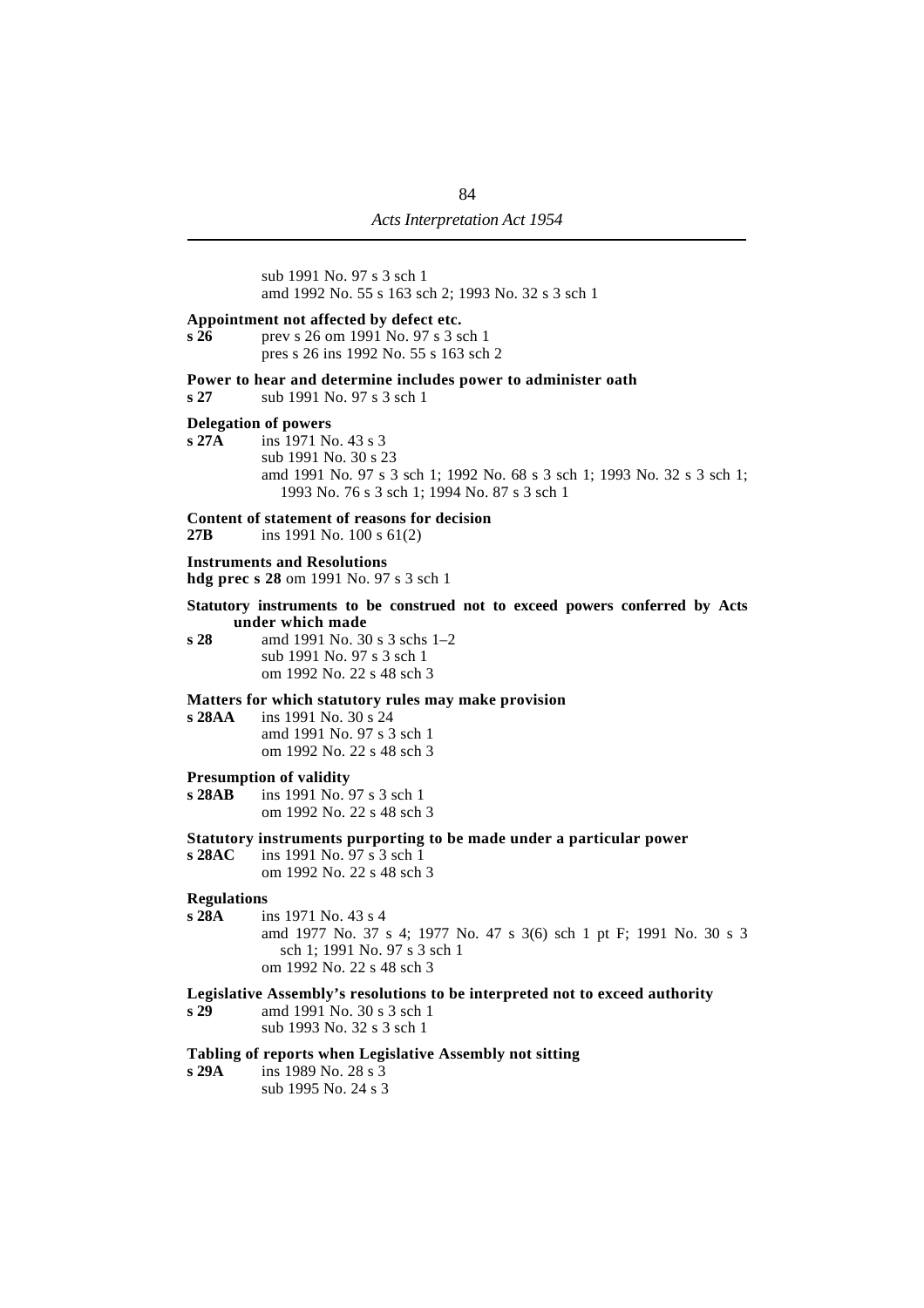## **Working out number of sitting days s 29B** ins 1992 No. 22 s 48 sch 3 sub 1994 No. 83 s 13 **Private Acts hdg prec s 30** om 1991 No. 97 s 3 sch 1 **No private Act to affect property of Crown or persons not named s 30** amd 1991 No. 30 s 3 sch 1 om 1991 No. 97 s 3 sch 1 **The Crown hdg prec s 31** om 1991 No. 97 s 3 sch 1 **Form of oath of allegiance s 31** renum as s 52 1991 No. 97 s 3 sch 1 **PART 8—TERMS AND REFERENCES IN ACTS pt hdg** sub 1991 No. 97 s 3 sch 1 **Defined terms—other parts of speech and grammatical forms s 32** sub 1991 No. 30 s 25 **Definitions to be read in context**<br>s 32A ins 1991 No. 30 s 26 **s 32A** ins 1991 No. 30 s 26 **Definitions generally apply to entire Act s 32AA** prev s 32AA ins 1993 No. 32 s 3 sch 1 amd 1994 No. 87 s 3 sch 1 renum as 32AB 1995 No. 37 s 458 sch 2 pt 2 pres s 32AA ins 1995 No. 37 s 458 sch 2 pt 2 **Terms defined both in this Act and another Act s 32AB** pres s 32AB (prev s 32AA) renum 1995 No. 37 s 458 sch 2 pt 2 **Gender s 32B** ins 1991 No. 30 s 26 **Number s 32C** ins 1991 No. 30 s 26 **Meaning of "may" and "must" etc. s 32CA** ins 1991 No. 97 s 3 sch 1 amd 1994 No. 87 s 3 sch 1 **Words and expressions used in amending Acts s 32CB** ins 1991 No. 97 s 3 sch 1 amd 1993 No. 32 s 3 sch 1 **Words and expressions used in statutory instruments s 32CC** ins 1991 No. 97 s 3 sch 1 om 1992 No. 22 s 48 sch 3 **References to persons generally s 32D** ins 1991 No. 30 s 26 amd 1991 No. 97 s 3 sch 1; 1994 No. 15 s 3 sch 1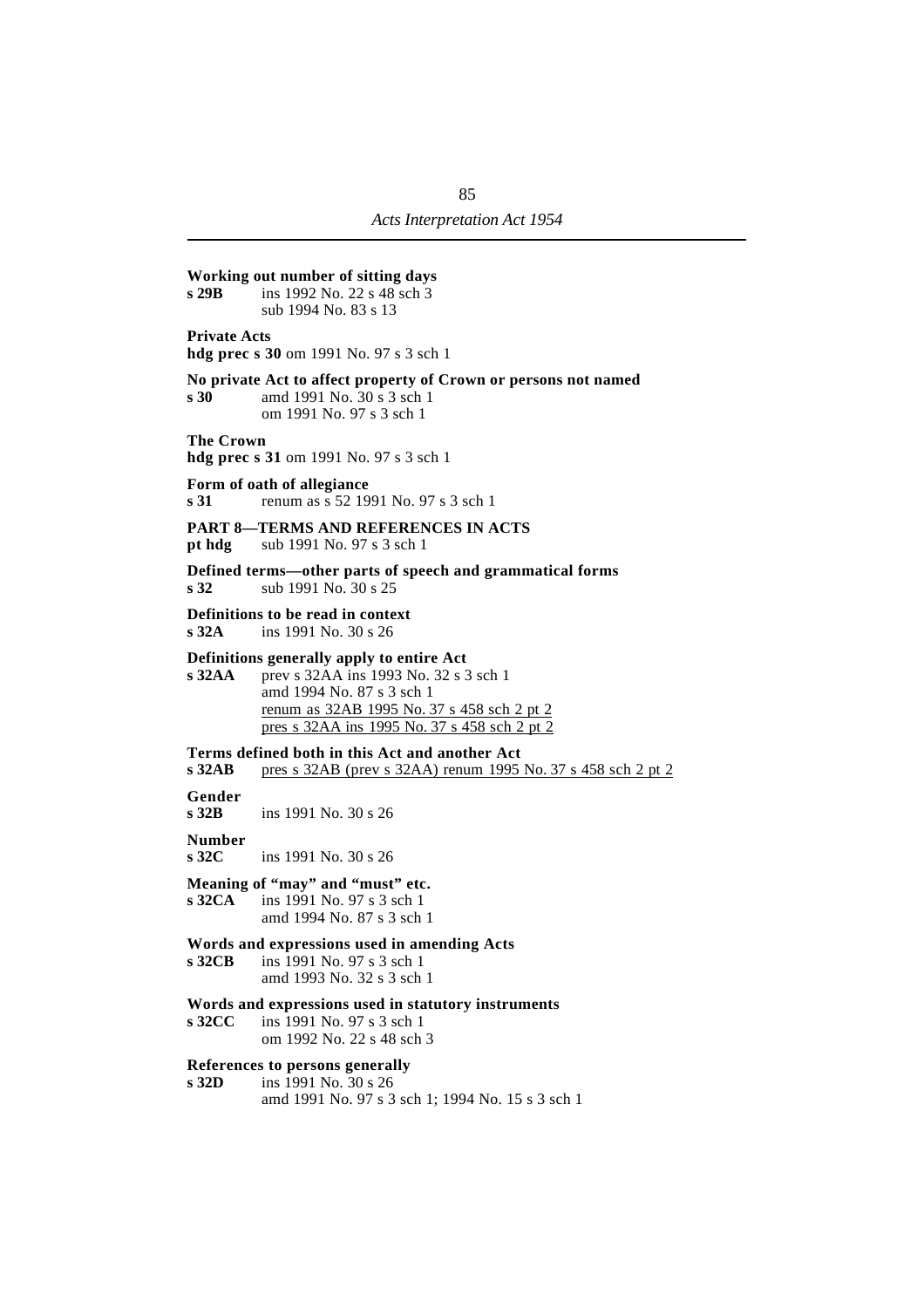sub 1993 No. 76 s 3 sch 1

#### **Production of records kept in computers etc.**

**s 32E** ins 1991 No. 30 s 26 amd 1993 No. 32 s 3 sch 1

#### **References to commencement**

**s 32F** ins 1994 No. 87 s 3 sch 1

#### **References to Ministers, departments and chief executives**

**prov hdg** sub 1991 No. 30 s 27(1); 1993 No. 32 s 3 sch 1

**s 33** amd 1957 6 Eliz 2 No. 18 s 2; 1971 No. 43 s 5; 1991 No. 30 ss 27(2), 3 sch 2; 1993 No. 32 s 3 sch 1; 1993 No. 76 s 3 sch 1; 1994 No. 15 s 3 sch 1; 1994 No. 87 s 3 sch 1

#### **References to States to include Territories**

**s 33A** ins 1994 No. 15 s 3 sch 1 amd 1995 No. 24 s 4

#### **References to officers and holders of offices**

**s 34** sub 1991 No. 30 s 28

#### **References to Queensland to be implied**

**s 35** sub 1991 No. 30 s 29 amd 1992 No. 68 s 3 sch 1; 1993 No. 32 s 3 sch 1; 1993 No. 76 s 3 sch 1

#### **References to person with interest in land includes personal representative etc.**

**s 35A** prev s 35A ins 1971 No. 43 s 6 sub 1977 No. 37 s 5; 1991 No. 30 s 30 om 1992 No. 27 s 52 pres s 35A ins 1994 No. 11 s 194 sch 2

#### **References to certain provisions of an Act**

**s 35B** ins 1991 No. 30 s 31 amd 1992 No. 22 s 48 sch 3 sub 1993 No. 32 s 3 sch 1; 1994 No. 87 s 3 sch 1

#### **Naming of certain statutory instruments**

**s 35BA** ins 1991 No. 97 s 3 sch 1 om 1992 No. 27 s 53

#### **Name of provision units in statutory instruments**

**s 35BB** ins 1991 No. 97 s 3 sch 1 om 1992 No. 27 s 54

# **Headings part of provision etc.**<br>s 35C ins 1991 No. 30 s 31

**s 35C** ins 1991 No. 30 s 31 amd 1993 No. 32 s 3 sch 1; 1994 No. 87 s 3 sch 1

#### **Reference to provisions of a law is inclusive**

**s 35D** ins 1991 No. 97 s 3 sch 1 sub 1993 No. 32 s 3 sch 1

#### **Instrument made under the Act**

**s 35E** ins 1992 No. 22 s 48 sch 3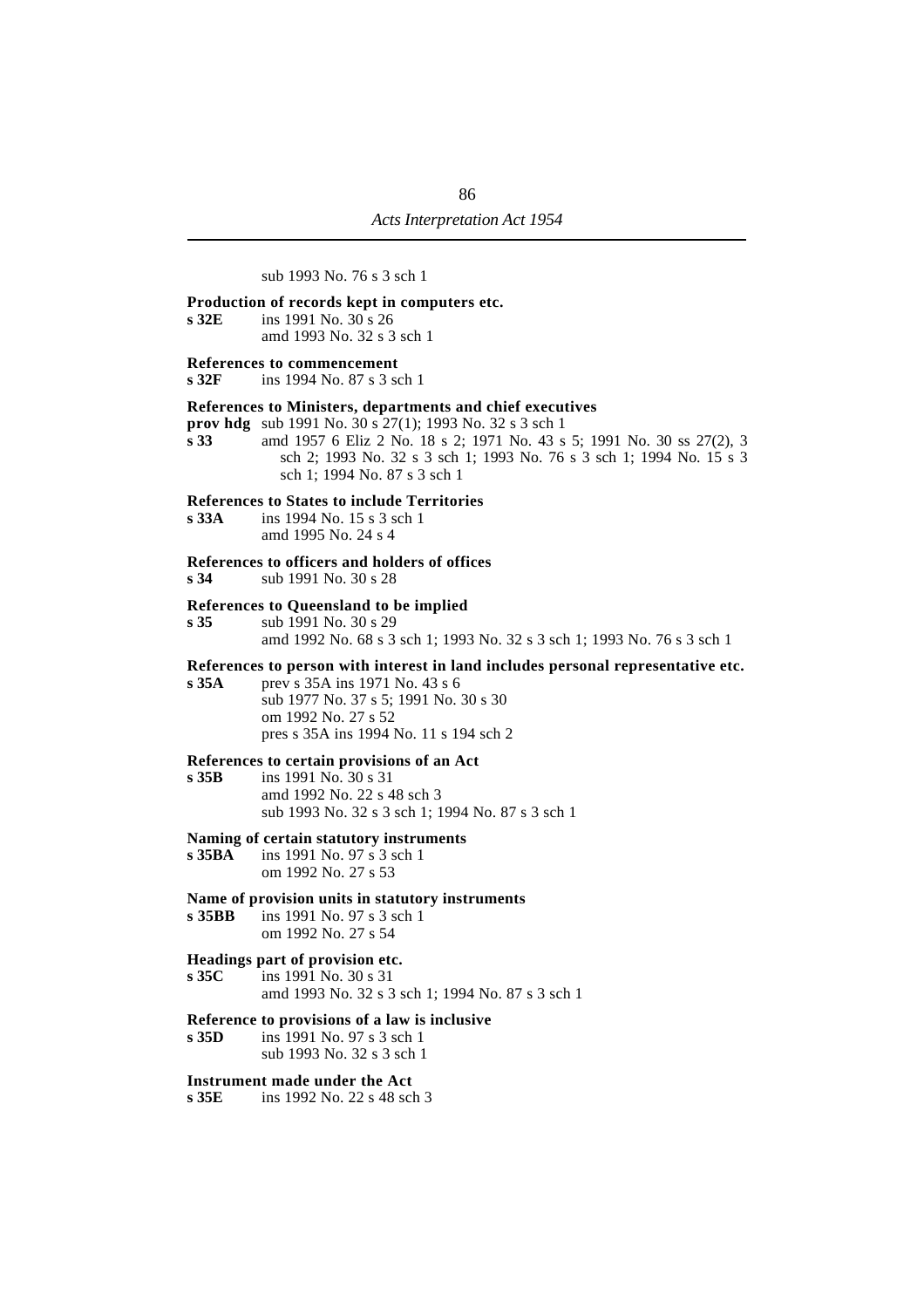**Reference to brief description of offence or circumstance of aggravation s 35F** ins 1995 No. 37 s 458 sch 2 pt 2 **Meaning of commonly used words and expressions s 36** def **"alien"** om 1970 No. 10 s 3(1)(a) def **"ASC Law"** and **"ASC Regulations"** ins 1990 No. 99 s 3.1 sch def **"Australian citizen"** om 1970 No. 10 s 3(1)(a) def **"British subject"** om 1970 No. 10 s 3(1)(a) def **"Corporations Law"** and **"Corporations Regulations"** ins 1990 No. 99 s 3.1 sch def **"District Court"** ins 1971 No. 43 s 7(a) def **"District Court Judge"** ins 1971 No. 43 s 7(a) def **"Industrial Commission"** ins 1971 No. 43 s 7(b) def **"Minister"** ins 1971 No. 43 s 7(c) def **"Order in Council"** sub 1971 No. 43 s 7(d) def **"Petty Sessions"** om 1971 No. 43 s 7(e) def **"Proclamation"** sub 1971 No. 43 s 7(f) **s 36** sub 1991 No. 30 s 32 def **"Aboriginal local government"** ins 1993 No. 70 s 804 sch def **"Aboriginal people"** ins 1992 No. 26 s 24 def **"Aboriginal tradition"** ins 1992 No. 26 s 24 def **"Aborigine"** ins 1993 No. 32 s 3 sch 1 def **"Act"** sub 1993 No. 32 s 3 sch 1; 1993 No. 76 s 3 sch 1 def **"additional territorial unit"** ins 1993 No. 70 s 804 sch def **"adjacent area in respect of the State"** ins 1992 No. 20 s 159 sch 2 def **"Administrator"** ins 1991 No. 97 s 3 sch 1 def **"adult"** ins 1991 No. 97 s 3 sch 1 sub 1993 No. 32 s 3 sch 1 def **"AFIC (Queensland) Code"** ins 1992 No. 12 s 66 sch def **"AFIC (Queensland) Regulations"** ins 1992 No. 12 s 66 sch def **"amend"** sub 1993 No. 76 s 3 sch 1 def **"area"** ins 1993 No. 70 s 804 sch def **"ASC Law"** ins 1993 No. 32 s 3 sch 1 def **"ASC Law"** and **"ASC Regulations"** om 1993 No. 32 s 3 sch 1 def **"ASC Regulations"** ins 1993 No. 32 s 3 sch 1 def **"asset"** ins 1993 No. 76 s 3 sch 1 def **"Australia"** amd 1991 No. 97 s 3 sch 1 def **"bank"** ins 1993 No. 32 s 3 sch 1 def **"basic territorial unit"** ins 1993 No. 70 s 804 sch def **"breach"** ins 1993 No. 76 s 3 sch 1 def **"building society"** ins 1993 No. 32 s 3 sch 1 def **"business day"** ins 1991 No. 97 s 3 sch 1 def **"by-law"** om 1992 No. 22 s 48 sch 3 def **"change"** ins 1993 No. 76 s 3 sch 1 def **"charge"** ins 1995 No. 37 s 458 sch 2 pt 1 def **"cheque"** ins 1993 No. 32 s 3 sch 1 def **"chief executive"** sub 1993 No. 32 s 3 sch 1; 1993 No. 76 s 3 sch 1; 1994 No. 15 s 3 sch 1 def **"chief executive officer"** ins 1994 No. 87 s 3 sch 1 def **"child"** ins 1993 No. 76 s 3 sch 1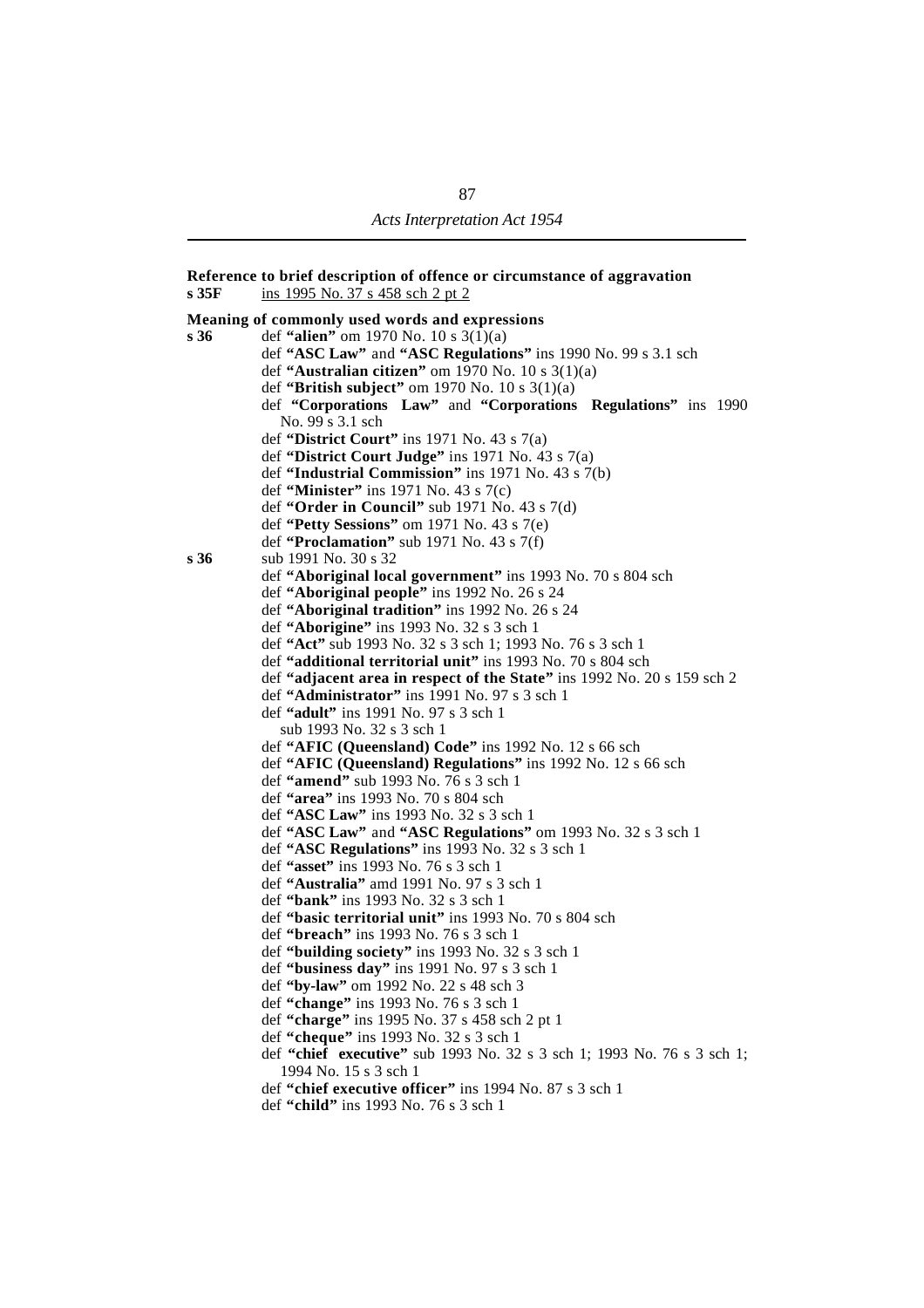def **"citation"** ins 1993 No. 76 s 3 sch 1 def **"coastal waters of the State"** ins 1992 No. 20 s 159 sch 2 def **"commencement"** sub 1994 No. 87 s 3 sch 1 def **"committal proceeding"** ins 1993 No. 76 s 3 sch 1 def **"community or group of Aboriginal people"** ins 1992 No. 26 s 24 def **"community or group of Torres Strait Islanders"** ins 1992 No. 26 s 24 def **"company GOC"** ins 1994 No. 87 s 3 sch 1 def **"complaint and summons"** ins 1994 No. 87 s 3 sch 1 def **"Constitution of Queensland"** sub 1993 No. 32 s 3 sch 1 def **"contravene"** sub 1993 No. 32 s 3 sch 1; 1993 No. 76 s 3 sch 1 def **"Corporations Law"** ins 1993 No. 32 s 3 sch 1 def **"Corporations Law"** and **"Corporations Regulations"** om 1993 No. 32 s 3 sch 1 def **"Corporations Regulations"** ins 1993 No. 32 s 3 sch 1 def **"Court of Criminal Appeal"** om 1991 No. 68 s 111 sch 2 def **"credit union"** ins 1993 No. 32 s 3 sch 1 def **"definition"** amd 1994 No. 87 s 3 sch 1 def **"Deputy Governor"** ins 1991 No. 97 s 3 sch 1 def **"descendant"** ins 1992 No. 26 s 24 def **"doctor"** ins 1993 No. 76 s 3 sch 1 def **"document"** sub 1993 No. 32 s 3 sch 1 def **"entity"** ins 1993 No. 76 s 3 sch 1 def **"estate"** amd 1991 No. 97 s 3 sch 1 def **"Executive Council"** om 1993 No. 32 s 3 sch 1 def **"file"** ins 1993 No. 76 s 3 sch 1 def **"financial institution"** ins 1993 No. 32 s 3 sch 1 def **"Financial Institutions (Queensland) Code"** ins 1992 No. 12 s 66 sch def **"Financial Institutions (Queensland) Regulations"** ins 1992 No. 12 s 66 sch def **"financial year"** sub 1993 No. 76 s 3 sch 1 def **"fix"** ins 1991 No. 97 s 3 sch 1 def **"freehold land register"** ins 1994 No. 11 s 194 sch 2 def **"fundamental legislative principles"** ins 1993 No. 32 s 3 sch 1 def **"gazetted"** sub 1993 No. 32 s 3 sch 1 def **"GOC"** ins 1994 No. 87 s 3 sch 1 def **"Government"** om 1993 No. 32 s 3 sch 1 def **"Governor"** sub 1991 No. 97 s 3 sch 1; 1993 No. 76 s 3 sch 1 def **"Governor in Council"** sub 1993 No. 76 s 3 sch 1 def **"grant of representation"** ins 1993 No. 76 s 3 sch 1 def **"indictable offence"** ins 1992 No. 55 s 163 sch 2 def **"indictment"** sub 1995 No. 37 s 458 sch 2 pt 2 def **"Industrial Commission"** ins 1991 No. 97 s 3 sch 1 def **"Industrial Commission"** or **"Industrial Relations Commission"** om 1991 No. 97 s 3 sch 1 def **"industrial magistrate"** sub 1993 No. 32 s 3 sch 1 def **"Industrial Relations Commission"** ins 1991 No. 97 s 3 sch 1 def **"insert"** ins 1991 No. 97 s 3 sch 1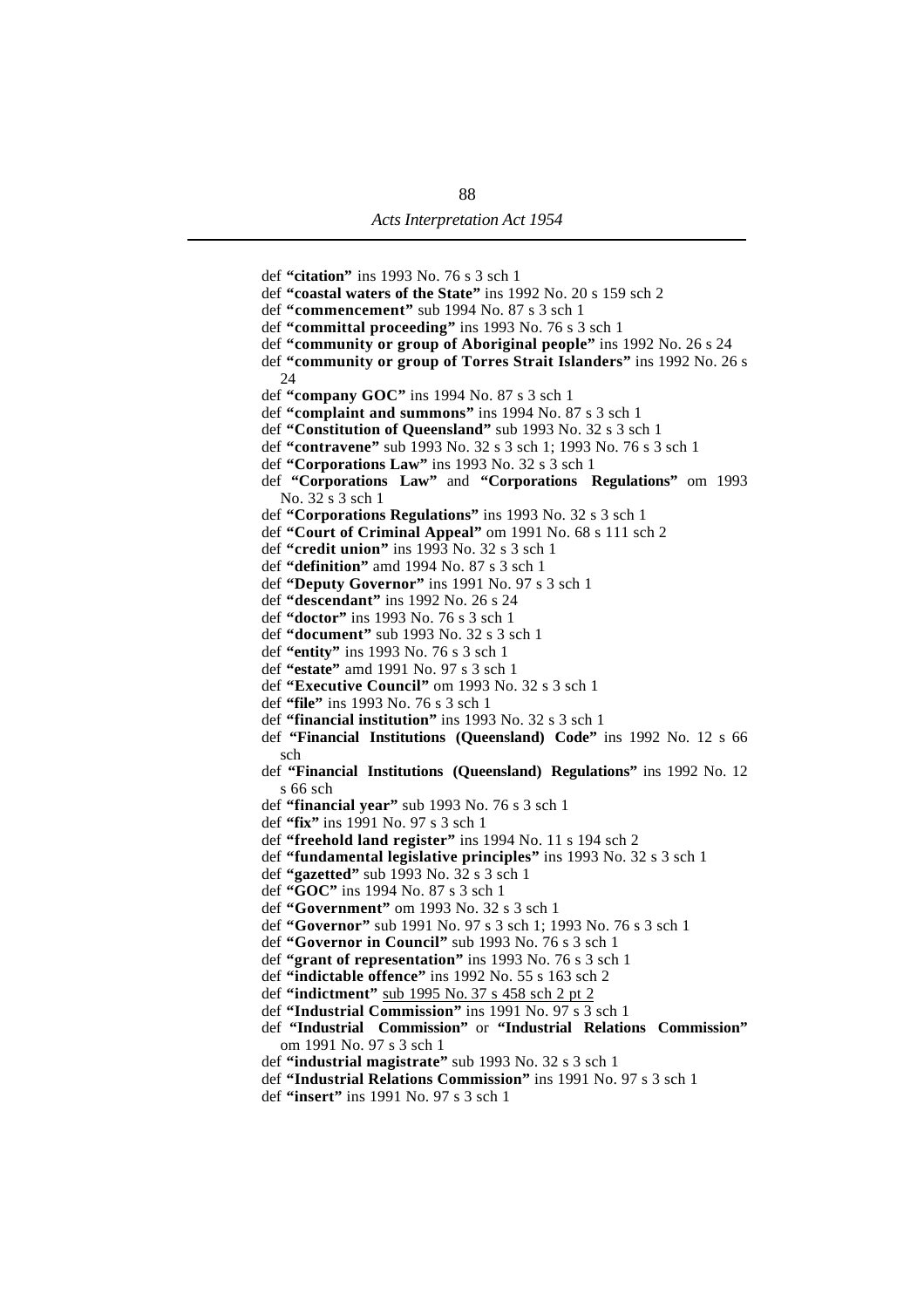def **"instrument"** sub 1992 No. 22 s 48 sch 3 def **"interest"** amd 1991 No. 97 s 3 sch 1 def **"Island custom"** ins 1992 No. 26 s 24 def **"joint local government"** ins 1993 No. 70 s 804 sch def **"land registry"** ins 1992 No. 64 s 3 sch 1 sub 1994 No. 11 s 194 sch 2 def **"law"** ins 1993 No. 32 s 3 sch 1 def **"lawyer"** ins 1994 No. 87 s 3 sch 1 def **"lease"** ins 1993 No. 32 s 3 sch 1 sub 1994 No. 11 s 194 sch 2 def **"Legislative Assembly"** om 1993 No. 76 s 3 sch 1 def **"lessee"** ins 1993 No. 32 s 3 sch 1 sub 1994 No. 11 s 194 sch 2 def **"lessor"** ins 1993 No. 32 s 3 sch 1 sub 1994 No. 11 s 194 sch 2 def **"Lieutenant Governor"** ins 1991 No. 97 s 3 sch 1 def **"local authority"** ins 1991 No. 97 s 3 sch 1 om 1993 No. 70 s 804 sch def **"local government"** ins 1993 No. 70 s 804 sch def **"local law"** ins 1993 No. 70 s 804 sch def **"local law policy"** ins 1993 No. 70 s 804 sch def **"medical practitioner"** ins 1992 No. 55 s 163 sch 2 def **"minor"** sub 1993 No. 32 s 3 sch 1 def **"mortgage"** ins 1993 No. 32 s 3 sch 1 def **"mortgagee"** ins 1993 No. 32 s 3 sch 1 om 1994 No. 11 s 194 sch 2 def **"mortgagee in possession"** ins 1993 No. 32 s 3 sch 1 def **"mortgagor"** ins 1993 No. 32 s 3 sch 1 om 1994 No. 11 s 194 sch 2 def **"native title"** ins 1993 No. 85 s 179 def **"of this Act"** ins 1994 No. 87 s 3 sch 1 def **"order in council"** amd 1991 No. 97 s 3 sch 1 sub 1992 No. 22 s 48 sch 3 def **"ordinance"** om 1992 No. 22 s 48 sch 3 def **"Parliament"** orig om 1993 No. 76 s 3 sch 1 pres ins 1994 No. 87 s 3 sch 1 def **"penalty unit"** ins 1993 No. 76 s 3 sch 1 def **"personal representative"** ins 1994 No. 11 s 194 sch 2 def **"possession"** ins 1993 No. 32 s 3 sch 1 def **"prescribed"** amd 1991 No. 97 s 3 sch 1 def **"printed"** ins 1993 No. 32 s 3 sch 1 def **"proclamation"** sub 1992 No. 22 s 48 sch 3 def **"provision"** amd 1994 No. 87 s 3 sch 1 def **"purpose"** sub 1994 No. 83 s 14 def **"Queensland lawyer"** ins 1994 No. 87 s 3 sch 1 def **"Queensland waters"** ins 1992 No. 20 s 159 sch 2 def **"regulation"** amd 1991 No. 97 s 3 sch 1 om 1992 No. 22 s 48 sch 3 def **"repeal"** sub 1993 No. 76 s 3 sch 1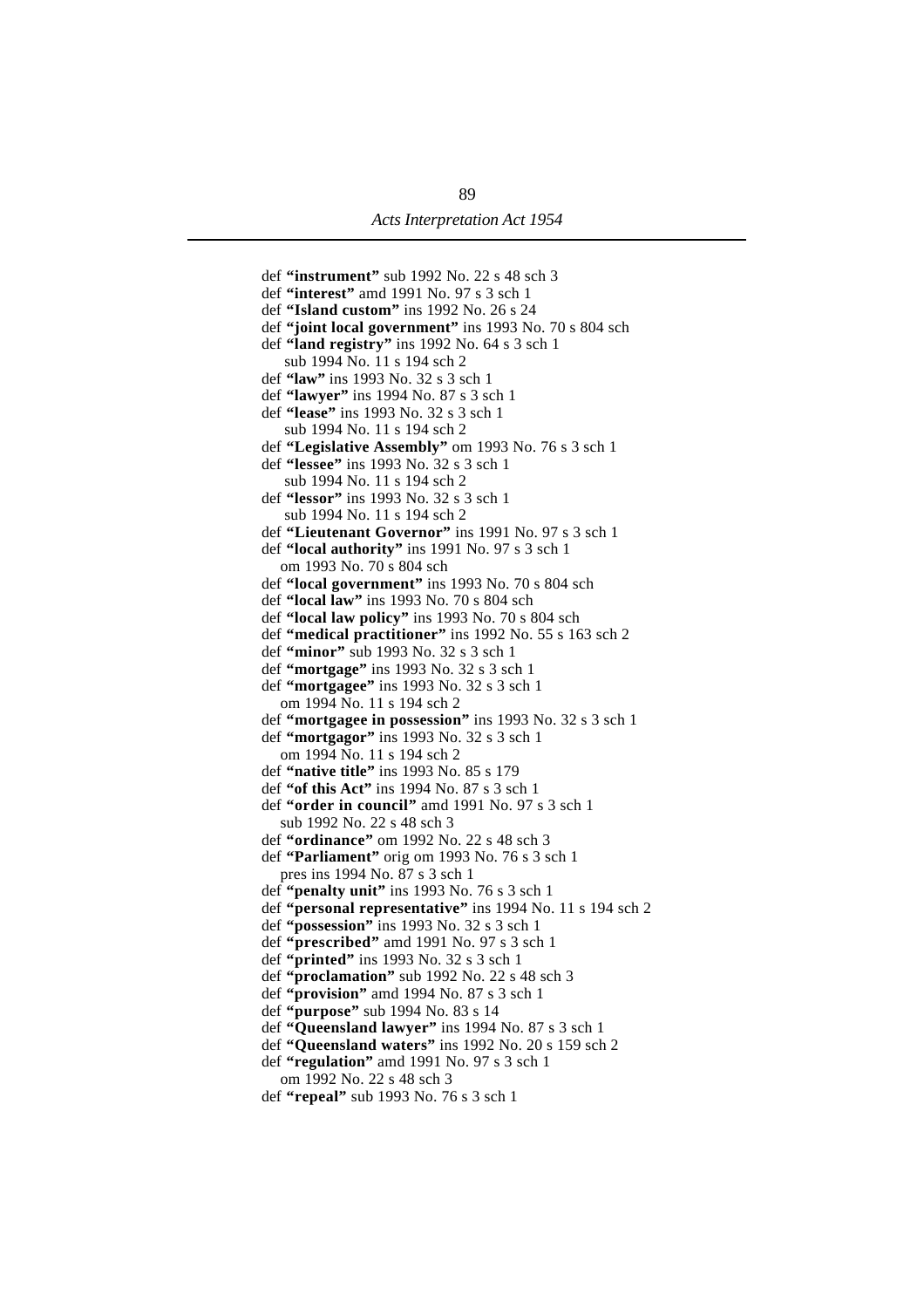def **"reprint"** ins 1991 No. 97 s 3 sch 1 sub 1992 No. 27 s 55 def **"rule"**amd 1991 No. 97 s 3 sch 1 om 1992 No. 22 s 48 sch 3 def **"rules of court"** sub 1992 No. 22 s 48 sch 3 def **"sign"** sub 1993 No. 76 s 3 sch 1 def **"Speaker"** ins 1995 No. 24 s 5 def **"State"** sub 1993 No. 32 s 3 sch 1 def **"statutory GOC"** ins 1994 No. 87 s 3 sch 1 def **"statutory instrument"** sub 1992 No. 22 s 48 sch 3 def **"statutory rule"** sub 1992 No. 22 s 48 sch 3 def **"stipendiary magistrate"** amd 1991 No. 75 s 26 sch 3 def **"subordinate legislation"** ins 1992 No. 22 s 48 sch 3 def **"summary"** ins 1993 No. 76 s 3 sch 1 def **"table"** ins 1993 No. 76 s 3 sch 1 def **"territorial sea of Australia"** ins 1992 No. 20 s 159 sch 2 def **"territorial unit"** ins 1993 No. 70 s 804 sch def **"the Act"** ins 1993 No. 32 s 3 sch 1 om 1993 No. 76 s 3 sch 1 def **"this Act**" om 1993 No. 76 s 3 sch 1 def **"Torres Strait Islander"** ins 1992 No. 26 s 24 def **"Torres Strait Islander local government"** ins 1993 No. 70 s 804 sch def **"transfer"** ins 1994 No. 11 s 194 sch 2 def **"transmission"** ins 1994 No. 11 s 194 sch 2 def **"under"** ins 1993 No. 32 s 3 sch 1 sub 1993 No. 76 s 3 sch 1 amd 1994 No. 87 s 3 sch 1 def **"unit of the public sector"** ins 1992 No. 26 s 24 def **"will"** ins 1994 No. 11 s 194 sch 2 def **"word"** sub 1995 No. 37 s 458 sch 2 pt 1 def **"year"** ins 1993 No. 32 s 3 sch 1 **PART 9—DISTANCE, TIME AND AGE pt hdg** sub 1991 No. 30 s 3 sch 2; 1991 No. 97 s 3 sch 1 **Measurement of distance s 37** sub 1993 No. 32 s 3 sch 1 **Reckoning of time s 38** sub 1991 No. 97 s 3 sch 1 amd 1993 No. 32 s 3 sch 1

- **Age**
- **s 38A** ins 1991 No. 30 s 33 sub 1993 No. 32 s 3 sch 1 amd 1993 No. 76 s 3 sch 1

**PART 10—SERVICE OF DOCUMENTS**

**pt hdg** sub 1991 No. 97 s 3 sch 1

**Service of documents**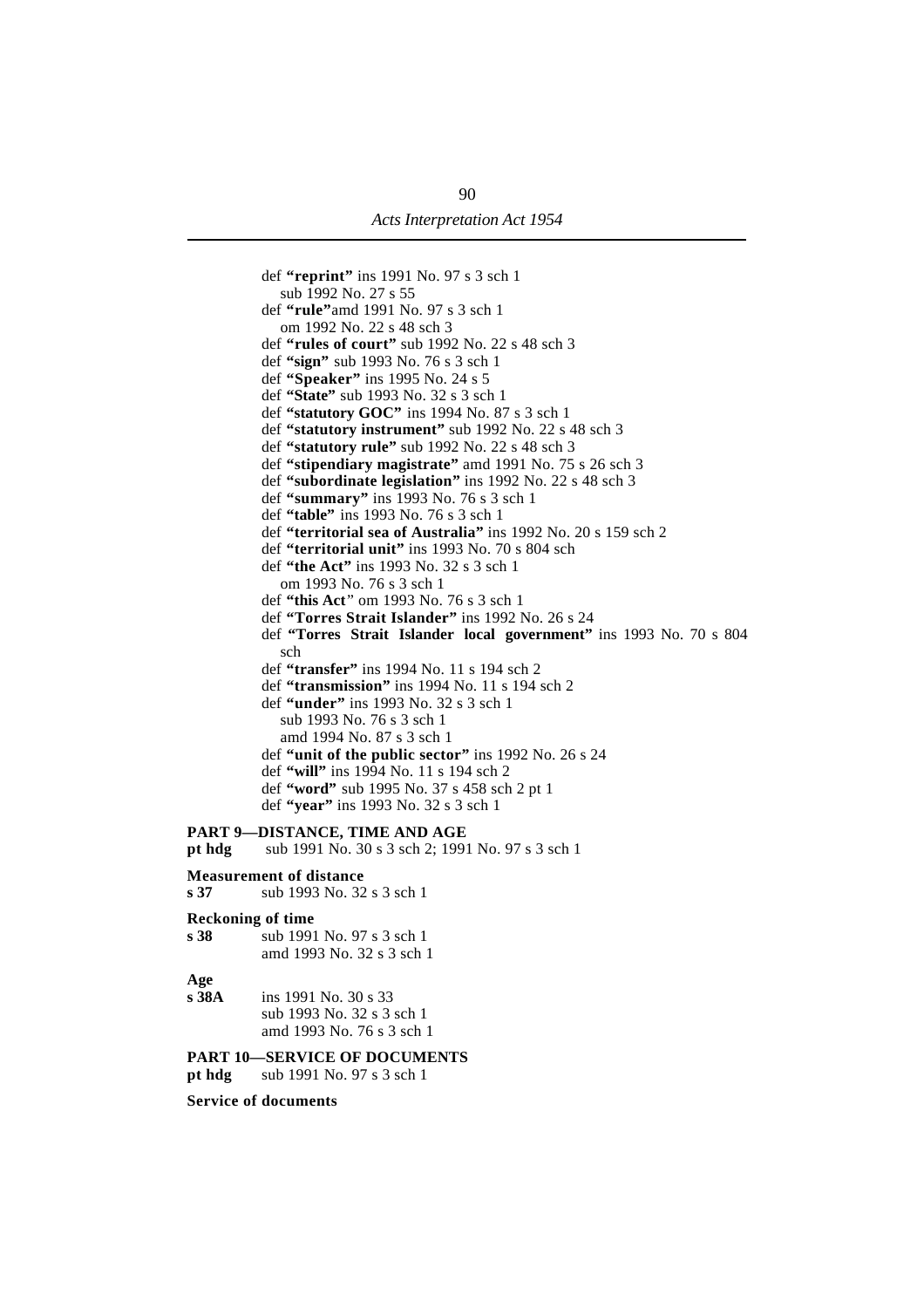**s 39** amd 1960 9 Eliz 2 No. 14 s 2 sub 1991 No. 30 s 34 amd 1993 No. 32 s 3 sch 1; 1993 No. 76 s 3 sch 1

# **Meaning of service by post etc.**<br>**s** 39A ins 1991 No. 30 s 35

**s 39A** ins 1991 No. 30 s 35 amd 1993 No. 76 s 3 sch 1

#### **Forms**

**hdg prec s 40** om 1991 No. 97 s 3 sch 1

#### **Variation of forms**

**s 40** amd 1991 No. 30 s 3 sch 1 om 1991 No. 97 s 3 sch 1

#### **PART 11—OFFENCES AND CRIMINAL PROCEEDINGS**

**pt hdg** sub 1991 No. 97 s 3 sch 1

#### **Penalty at end of provision**

**s 41** amd 1977 No. 37 s 6; 1988 No. 88 s 3 sch 1; 1991 No. 30 s 3 schs 1–2 sub 1991 No. 97 s 3 sch 1 amd 1993 No. 76 s 3 sch 1; 1995 No. 37 s 458 sch 2 pt 2

#### **Penalty other than at end of provision**

**s 41A** ins 1991 No. 97 s 3 sch 1 amd 1993 No. 76 s 3 sch 1

#### **Any person may prosecute etc.**

**prov hdg** sub 1993 No. 76 s 3 sch 1 **s 42** sub 1993 No. 32 s 3 sch 1 amd 1993 No. 76 s 3 sch 1

#### **Appropriation of penalties**

**s 43** sub 1993 No. 32 s 3 sch 1

#### **Summary Proceedings**

**hdg prec s 44** om 1991 No. 97 s 3 sch 1

## **Summary proceedings**<br>**s 44** amd 1985 No

amd 1985 No. 73 s 13(1); 1991 No. 30 s 3 sch 1 sub 1993 No. 32 s 3 sch 1 amd 1995 No. 37 s 458 sch 2 pt 2 (3) and (4) reloc to 1886 50 Vic No. 17 s 19(2) and (3) 1995 No. 37 s 458 sch 2 pt 2 om 1995 No. 37 s 458 sch 2 pt 2

**Offences under Two or more Laws hdg prec s 45** om 1991 No. 97 s 3 sch 1

#### **Offence punishable only once**

**s 45** sub 1993 No. 32 s 3 sch 1 om 1995 No. 37 s 458 sch 2 pt 2

#### **Corporations**

**hdg prec s 46** om 1991 No. 97 s 3 sch 1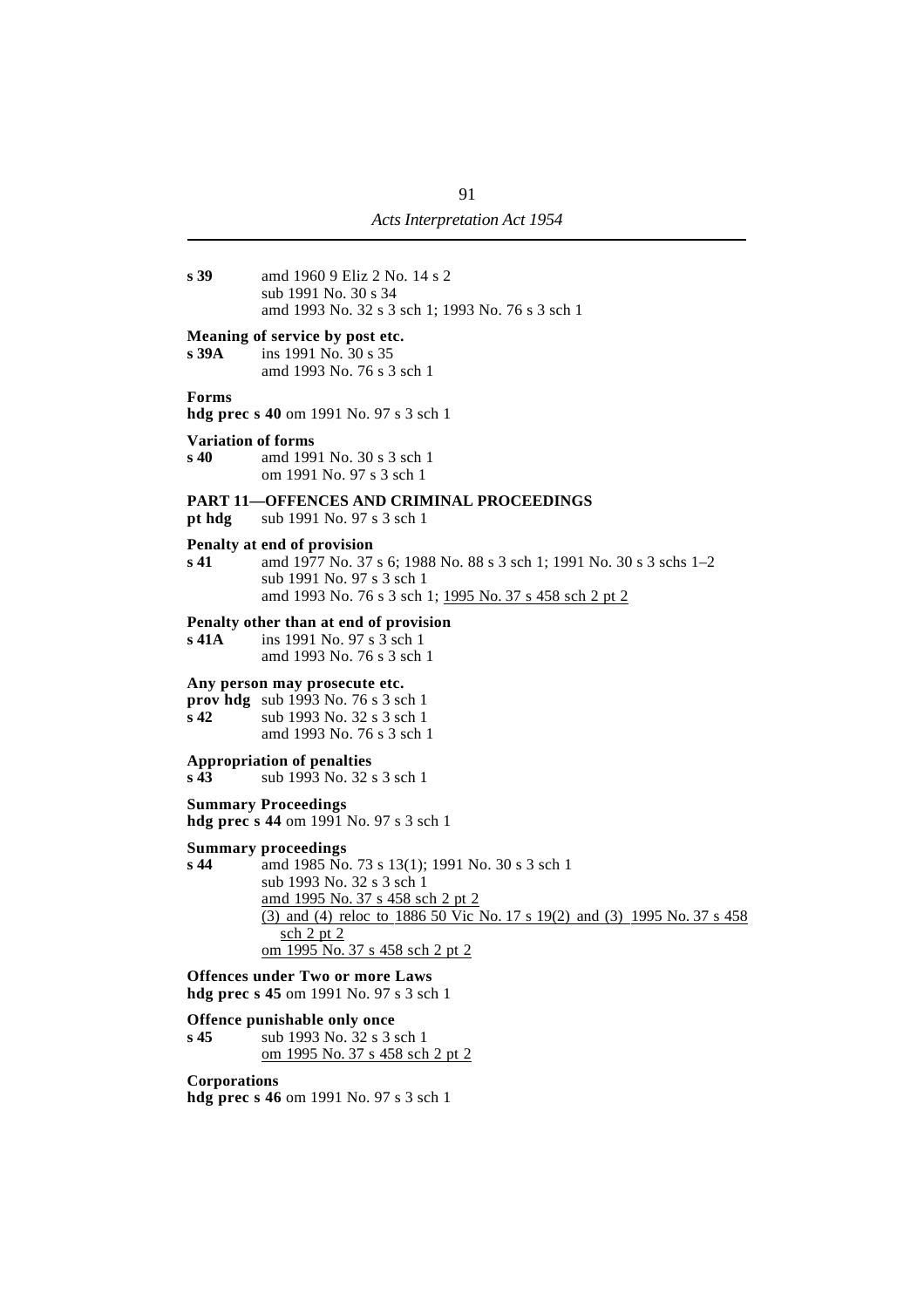#### **Bodies corporate s 46** amd 1991 No. 30 s 3 sch 1

sub 1992 No. 48 s 207 sch om 1995 No. 37 s 458 sch 2 pt 1

#### **PART 12—THE EXECUTIVE GOVERNMENT OF THE STATE**

**pt hdg** sub 1991 No. 30 s 3 sch 2; 1991 No. 97 s 3 sch 1 prev om 1992 No. 27 s 56 pres ins 1994 No. 73 s 3

#### **Purpose of part**

**s 47** amd 1991 No. 30 s 36; 1991 No. 97 s 3 sch 1 prev om 1992 No. 27 s 56 pres ins 1994 No. 73 s 3

# **Meaning of "State" in part**<br>**s 47A** ins 1991 No. 30 s

**s 47A** ins 1991 No. 30 s 37 amd 1991 No. 97 s 3 sch 1 prev om 1992 No. 27 s 56 pres ins 1994 No. 73 s 3

#### **Powers of State**

**s 47B** ins 1991 No. 30 s 37 amd 1991 No. 97 s 3 sch 1 prev om 1992 No. 27 s 56 pres ins 1994 No. 73 s 3

#### **Commercial activities by State**

**s 47C** ins 1991 No. 30 s 37 amd 1991 No. 97 s 3 sch 1 prev om 1992 No. 27 s 56 pres ins 1994 No. 73 s 3

## **Commercial activities by Minister**<br>**s** 47D ins 1991 No. 30 s 37

ins 1991 No. 30 s 37 amd 1991 No. 97 s 3 sch 1 prev om 1992 No. 27 s 56 pres ins 1994 No. 73 s 3

#### **Delegation by Minister**

- **s 47E** ins 1991 No. 30 s 37 prev om 1992 No. 27 s 56 pres ins 1994 No. 73 s 3
- **Reprints may use updated references, expression and format and correct errors**
- **s 47F** ins 1991 No. 30 s 37 amd 1991 No. 97 s 3 sch 1 om 1992 No. 27 s 56

#### **Amendment of Act may be made in accordance with reprint etc.**

**s 47G** ins 1991 No. 30 s 37 om 1992 No. 27 s 56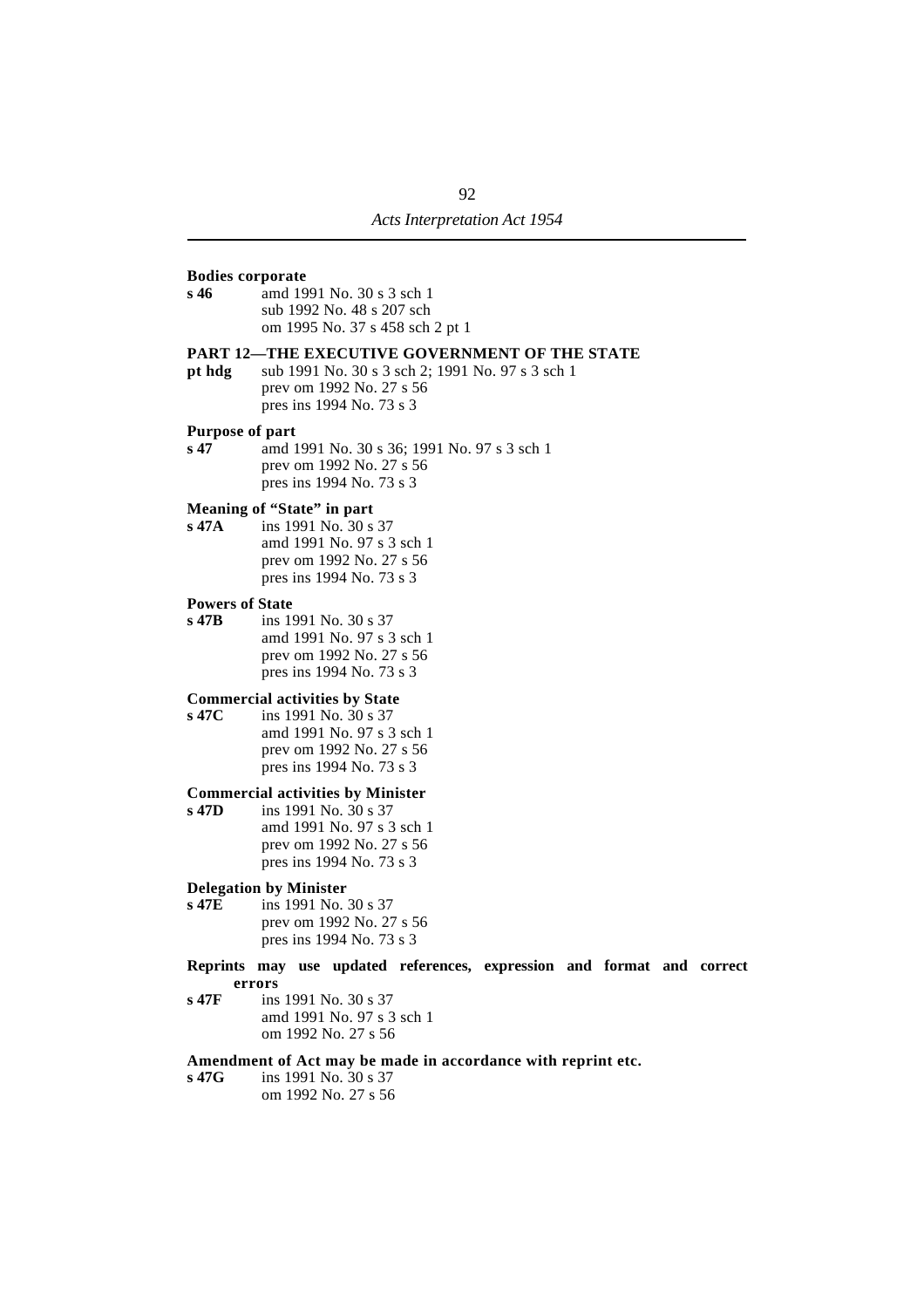#### **PART 13—MISCELLANEOUS**

**pt hdg** sub 1991 No. 97 s 3 sch 1

#### **Mode of pleading affirmation instead of oath**

**s 48** reloc to 1867 31 Vic No. 12 s 42 1995 No. 24 s 6

#### **Verification of documents**

**s 48A** ins 1993 No. 32 s 3 sch 1

**Proclamations and Orders in Council**

**hdg prec s 49** om 1991 No. 97 s 3 sch 1

#### **Forms**

**prov hdg** sub 1992 No. 68 s 3 sch 1

**s 49** sub 1991 No. 97 s 3 sch 1 amd 1992 No. 22 s 48 sch 3; 1992 No. 68 s 3 sch 1; 1993 No. 32 s 3 sch 1; 1993 No. 76 s 3 sch 1

#### **JURISDICTION AND RULES OF COURT**

**hdg prec s 49A** ins 1991 No. 30 s 38 om 1991 No. 97 s 3 sch 1

# **Jurisdiction of courts and tribunals**<br>s 49A ins 1991 No. 30 s 38

**s 49A** ins 1991 No. 30 s 38

#### **Rules of Court**

**hdg prec s 50** om 1991 No. 30 s 3 sch 2

#### **Rules of court**

**s 50** sub 1991 No. 30 s 39

#### **Judges of Supreme Court**

**s 51** amd 1991 No. 30 s 3 Sch 1; 1991 No. 68 s 111 sch 2

#### **References to the Crown etc.**

**s 52** prev s 52 om 1970 No. 10 s 3(1)(b) pres s 52 (prev s 31) amd 1991 No. 30 s 3 sch 1 renum 1991 No. 97 s 3 sch 1 amd 1992 No. 22 s 48 sch 3; 1992 No. 27 s 57; 1995 No. 24 s 7(1) (1) and (2) reloc to 1867 31 Vic No. 12 s 5A(1) and (2) 1995 No. 24  $s \; 7(2)$ 

#### **Regulations**

**s 53** prev om 1991 No. 97 s 3 sch 1 pres ins 1994 No. 73 s 3

#### **Construction of certain references to Commonwealth Bank of Australia upon the establishment of the Commonwealth Trading Bank of Australia**

**s 54** om 1991 No. 30 s 3 sch 2

#### **SCHEDULE**

om 1991 No. 30 s 3 sch 2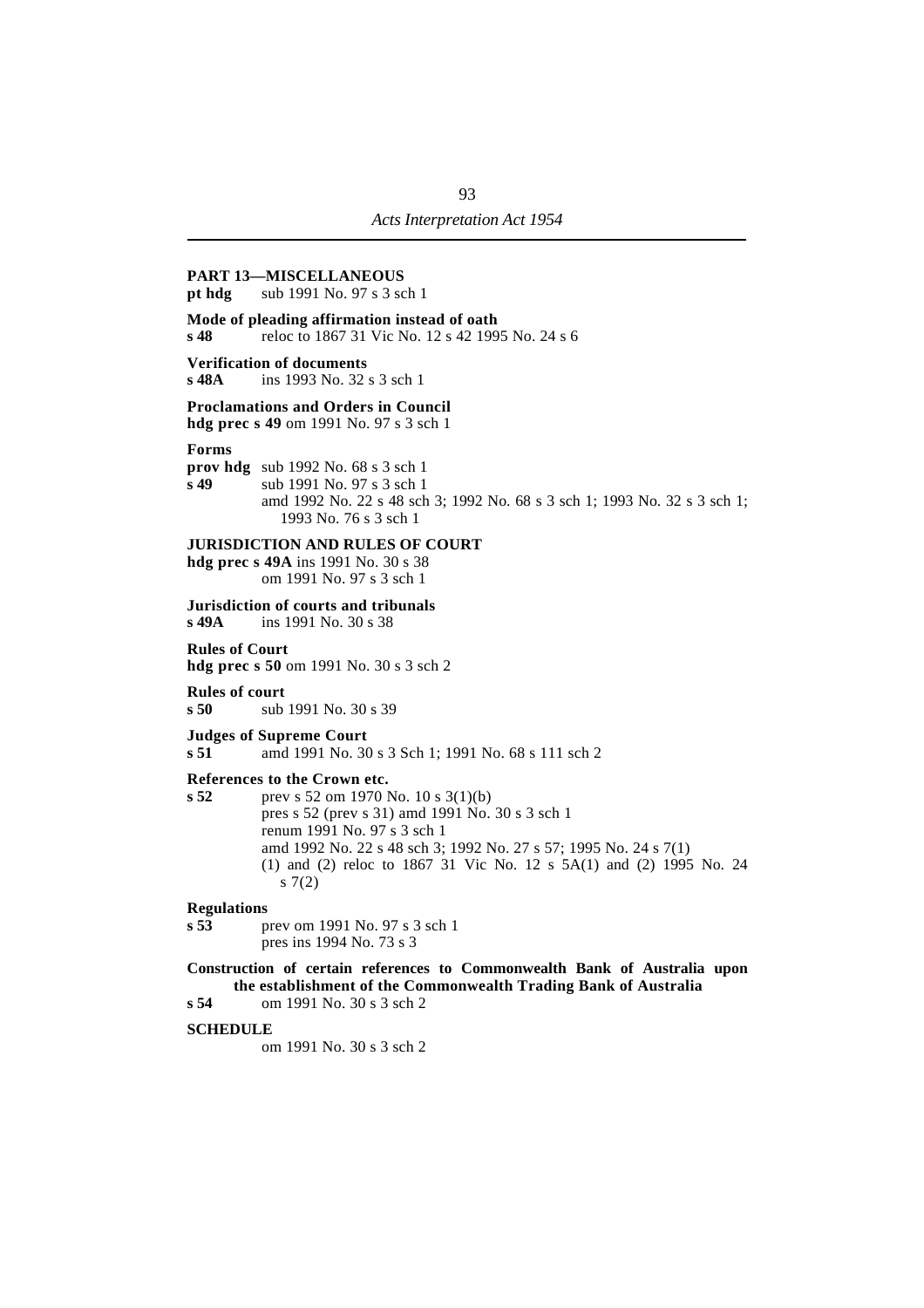## **´8 Table of changed citations and remade laws**

TABLE OF CHANGED CITATIONS AND REMADE LAWS under the Reprints Act 1992 ss 21A and 22

| Old           | <b>New</b>    | Reference provision      |
|---------------|---------------|--------------------------|
| Land Act 1962 | Land Act 1994 | Land Act 1994 s $511(h)$ |

## **´9 Table of provisions that have not commenced and are not incorporated into reprint**

The following provisions are not incorporated in this reprint because they had not commenced before the reprint date (see Reprints Act 1992 s 5(c)).

**Criminal Code (1995) No. 37 sch 2 pt 2 reads as follows—**

## **ACTS INTERPRETATION ACT 1954**

## **1. Section 32AA—**

*renumber* as section 32AB.

## **2. After section 32A—**

*insert—*

## '**Definitions generally apply to entire Act**

'**32AA.** A definition in or applying to an Act applies to the entire Act.'.

## **3. After section 35E—**

*insert—*

## **'Reference to brief description of offence or circumstance of aggravation**

'**35F.(1)** In this section—

**"brief description"** means—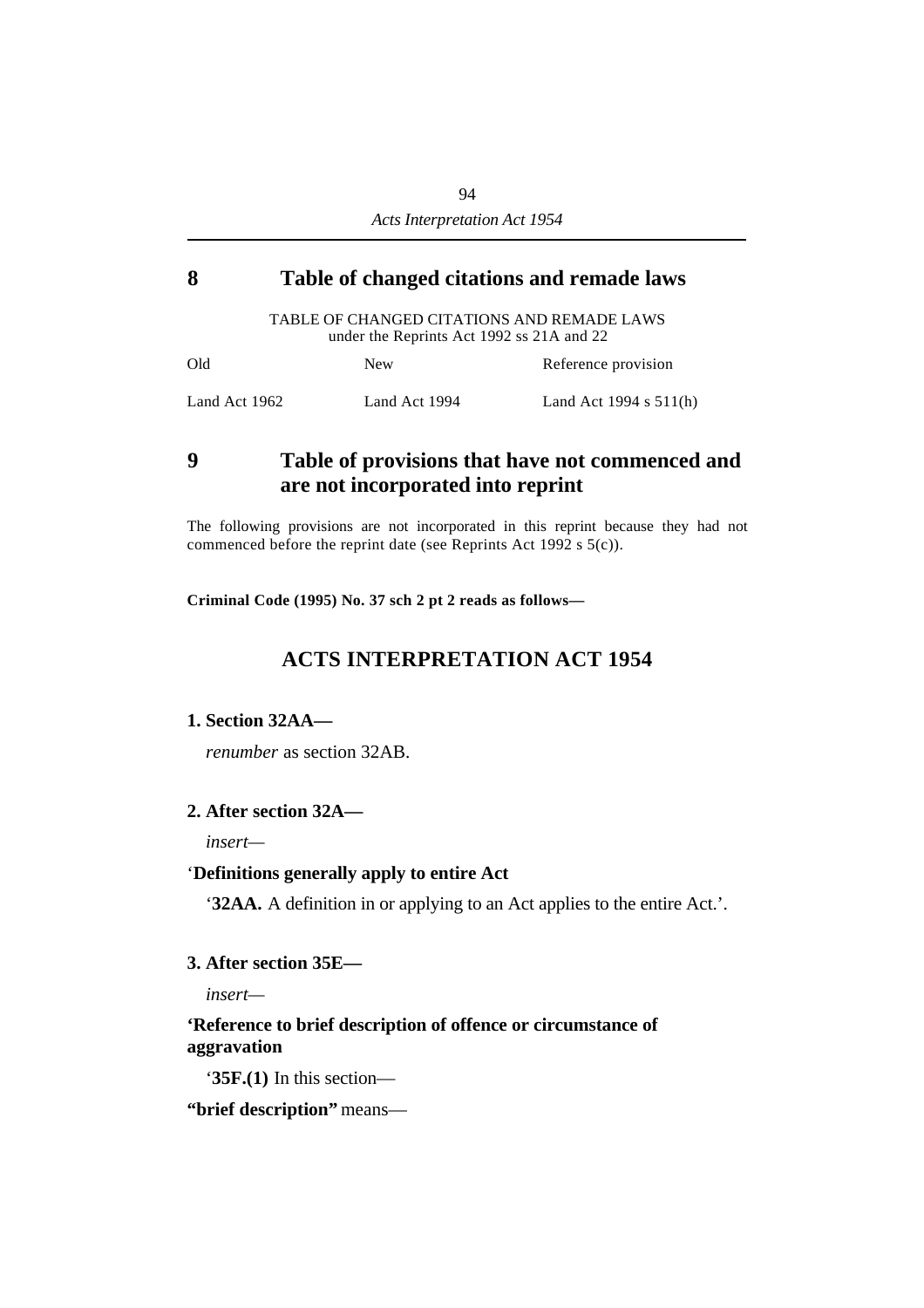- (a) of an offence—the brief description of the offence mentioned in subsection  $(2)(a)$ ; or
- (b) of a circumstance of aggravation—the brief description of the circumstance of aggravation mentioned in subsection (2)(b).

**"described offence"** means an offence mentioned in subsection (2)(a) or (b).

**"described circumstance of aggravation"** means a circumstance of aggravation mentioned in subsection (2)(b).

'**(2)** This section applies if, in an Act—

- (a) a provision that creates an offence has set out, after the penalty, a brief description of the offence; or
- (b) a provision that creates an offence with 1 or more circumstances of aggravation has set out, after the penalty, a series of brief descriptions of the offence with and without the circumstance or circumstances of aggravation.

'**(3)** In an Act, a reference to an offence using the brief description of the offence includes a reference to the described offence with any circumstance of aggravation

## *Example—*

The Criminal Code, section 1143—

- makes it an offence to assault anyone
- provides that it is a circumstance of aggravation if the assault is committed with intent to commit a crime
- sets out, after the penalty, a brief description of the crime as 'assault'.

In the Code or another Act, a reference to the offence of 'assault' includes a reference to the offence of assault with intent to commit a crime.

'**(4)** Subsection (3) applies even if the brief description does not mention every variation of the described offence or any circumstance of aggravation.

## *Example—*

In an Act, a provision creates an offence consisting of the doing of, or an attempt to do, an act. The brief description of the offence does not mention the attempt. In an

<sup>3</sup> Criminal Code, section 114 (Assault)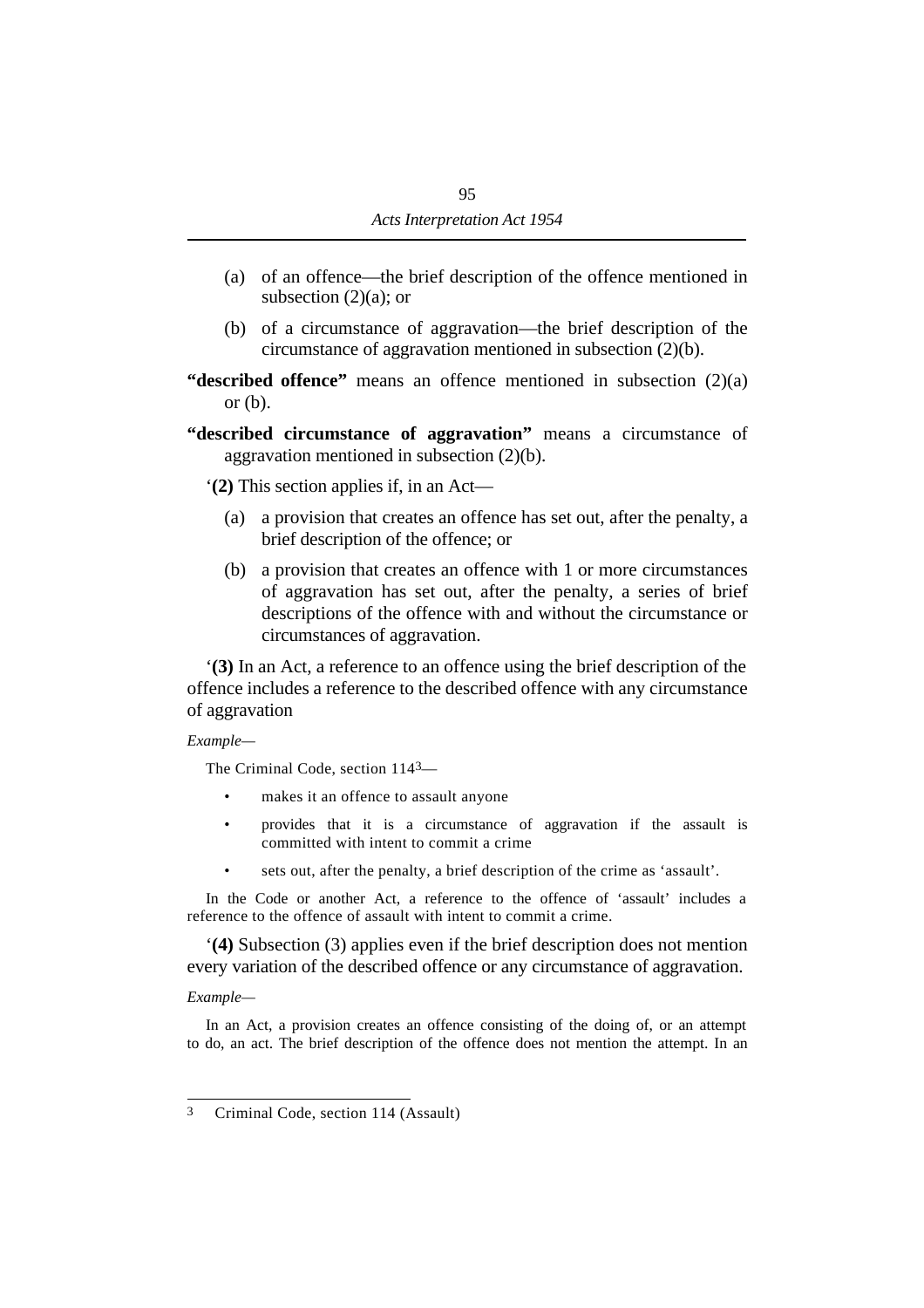Act, the brief description of the offence is taken to include a reference to the attempt.

'**(5)** In an Act, a reference to a circumstance of aggravation using the brief description of the circumstance of aggravation is taken to be a reference to the described circumstance of aggravation.

'**(6)** Subsection (5) applies even if the brief description does not mention every variation of the described circumstance of aggravation.

*Example—*

In an Act, a provision creates an offence that has as a circumstance of aggravation that the offender also did or attempted to do another act. The brief description of the circumstance of aggravation does not mention the attempt. In an Act, the brief description of the circumstance of aggravation is taken to include a reference to the attempt.

'**(7)** If a provision provides for a brief description of an offence or circumstance of aggravation created by the provision, the brief description has no effect on the interpretation of the provision.'.

## **4. Section 36, definition, ' "indictment" '—**

*omit.*

## **5. Section 36—**

*insert—*

**' "indictment"** has the meaning given by the Criminal Code, section 325.4'.

## **6. Section 41—**

*insert—*

'**(2)** In deciding whether a penalty is specified at the end of a provision, a brief description of an offence or circumstance of aggravation provided for an offence created by the section is to be disregarded.'.

<sup>4</sup> Criminal Code, section 325 (Nature of indictment)